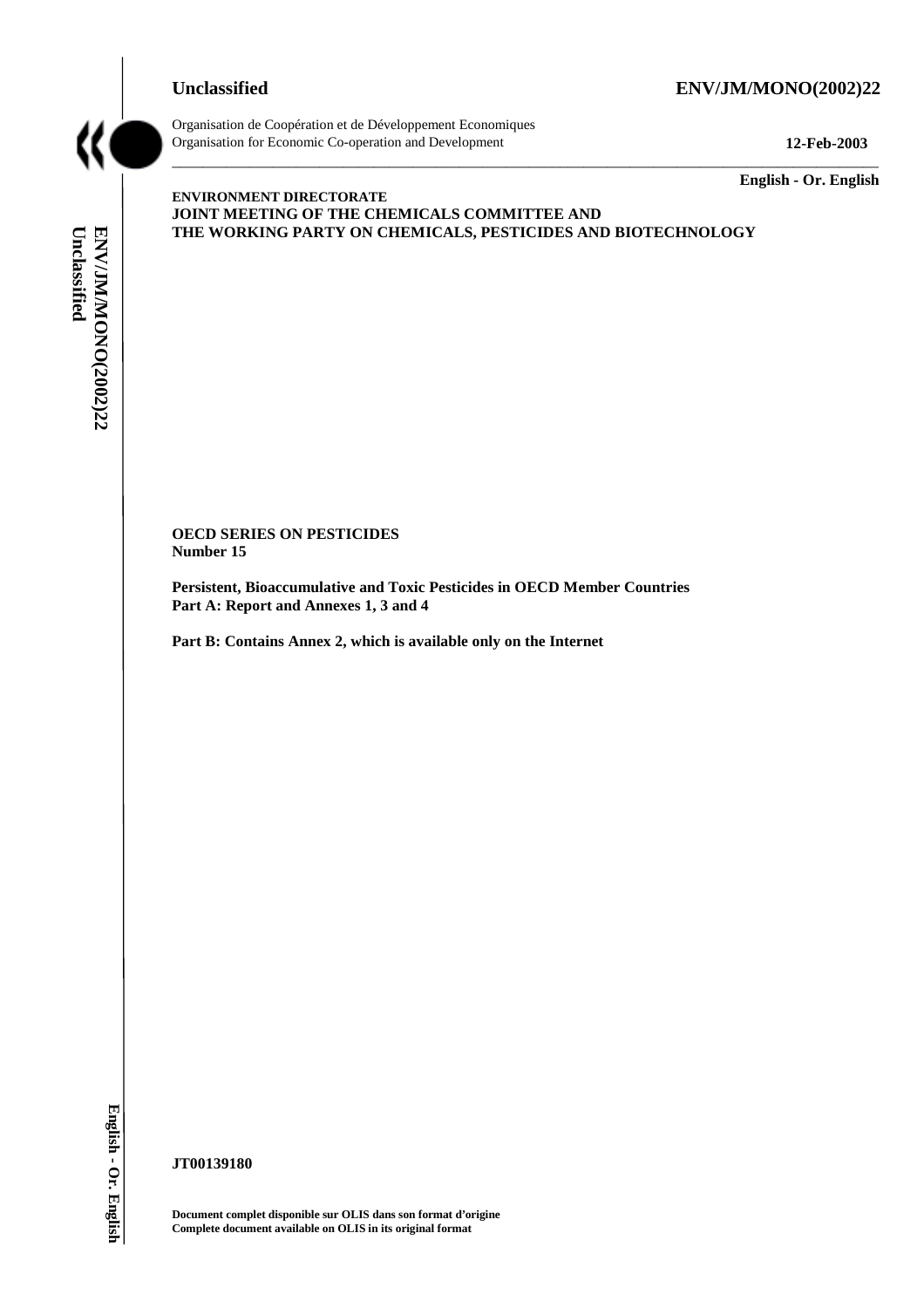#### ENV/JM/MONO(2002)22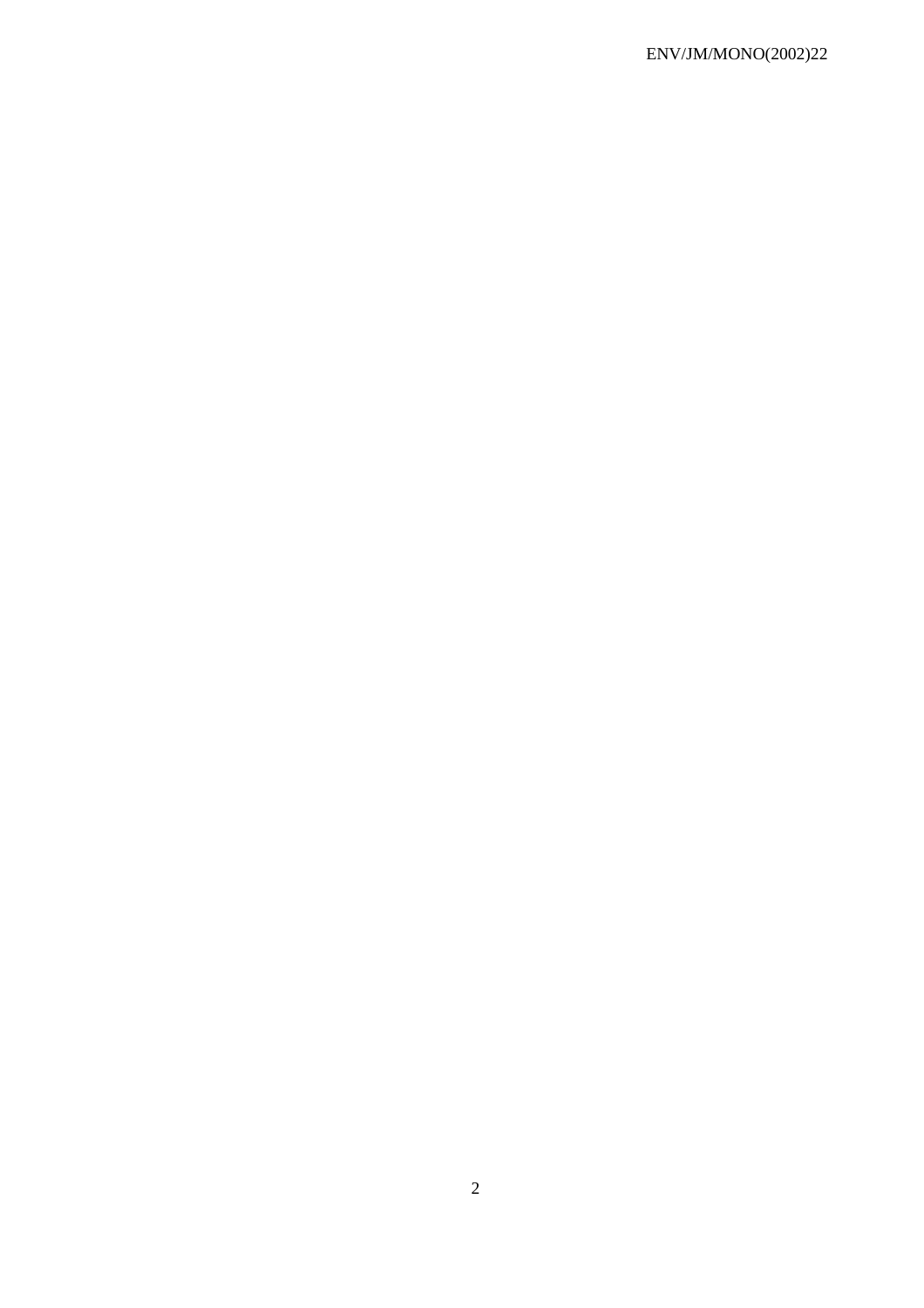### OECD Environment, Health and Safety Publications

Series on Pesticides

No. 15

## **Persistent, Bioaccumulative, and Toxic Pesticides in OECD Member Countries**

## **Results of Survey on Data Requirements and Risk Assessment Approaches**

### **Part A: Report and Annexes 1, 3 and 4**

*(Part B contains Annex 2, which is available only on the Internet)*

**Environment Directorate Organisation for Economic Co-operation and Development Paris 2002**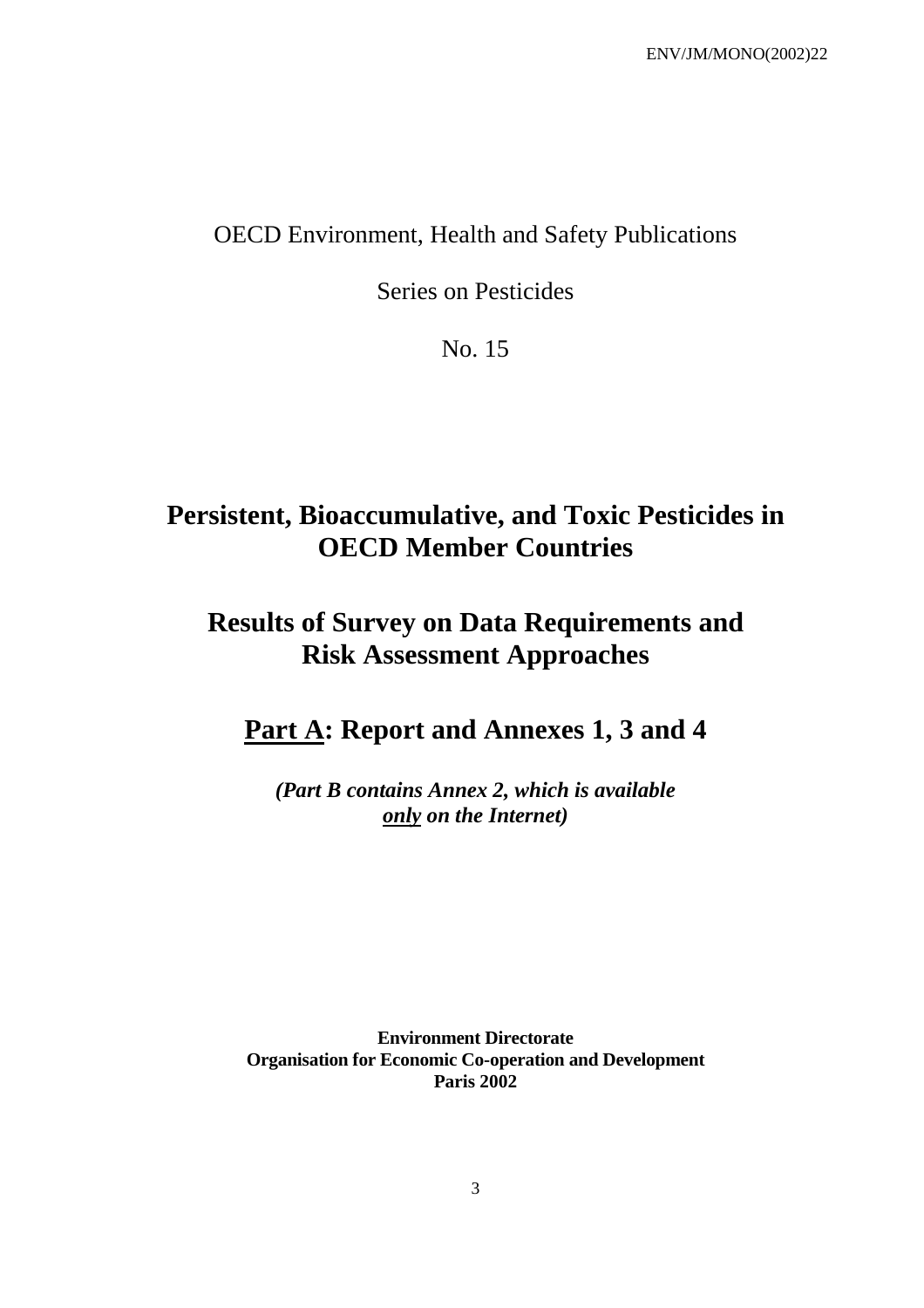#### **Also published in the Series on Pesticides:**

No. 1, *Data Requirements for Pesticide Registration in OECD Member Countries: Survey Results* (1993)

No. 2, *Final Report on the OECD Pilot Project to Compare Pesticide Data Reviews* (1995)

No. 3, *Data Requirements for Biological Pesticides* (1996)

No. 4, *Activities to Reduce Pesticide Risks in OECD and Selected FAO Countries. Part I: Summary Report* (1996)

No. 5, *Activities to Reduce Pesticide Risks in OECD and Selected FAO Countries. Part II: Survey Responses* (1996)

No. 6, *OECD Governments' Approaches to the Protection of Proprietary Rights and Confidential Business Information in Pesticide Registration* (1998)

No. 7, *OECD Survey on the Collection and Use of Agricultural Pesticide Sales Data: Survey Results* (1999)

No. 8, *Report of the OECD/FAO Workshop on Integrated Pest Management and Pesticide Risk Reduction* (1999)

No. 9, *Report of the Survey of OECD Member Countries' Approaches to the Regulation of Biocides* (1999)

No. 10, *Guidance Notes for Analysis and Evaluation of Repeat-Dose Toxicity Studies* (2000)

No. 11, *Survey of Best Practices in the Regulation of Pesticides in Twelve OECD Countries* (2001*)*

No. 12, *Guidance for Registration Requirements for Pheromones and Other Semiochemicals Used for Arthropod Pest Control* (2001)

No. 13, *Report of the OECD Workshop on Sharing the Work of Agricultural Pesticide Reviews.*

No. 14, *Guidance Notes for Analysis and Evaluation of Chronic Toxicity and Carcinogenicity Studies.*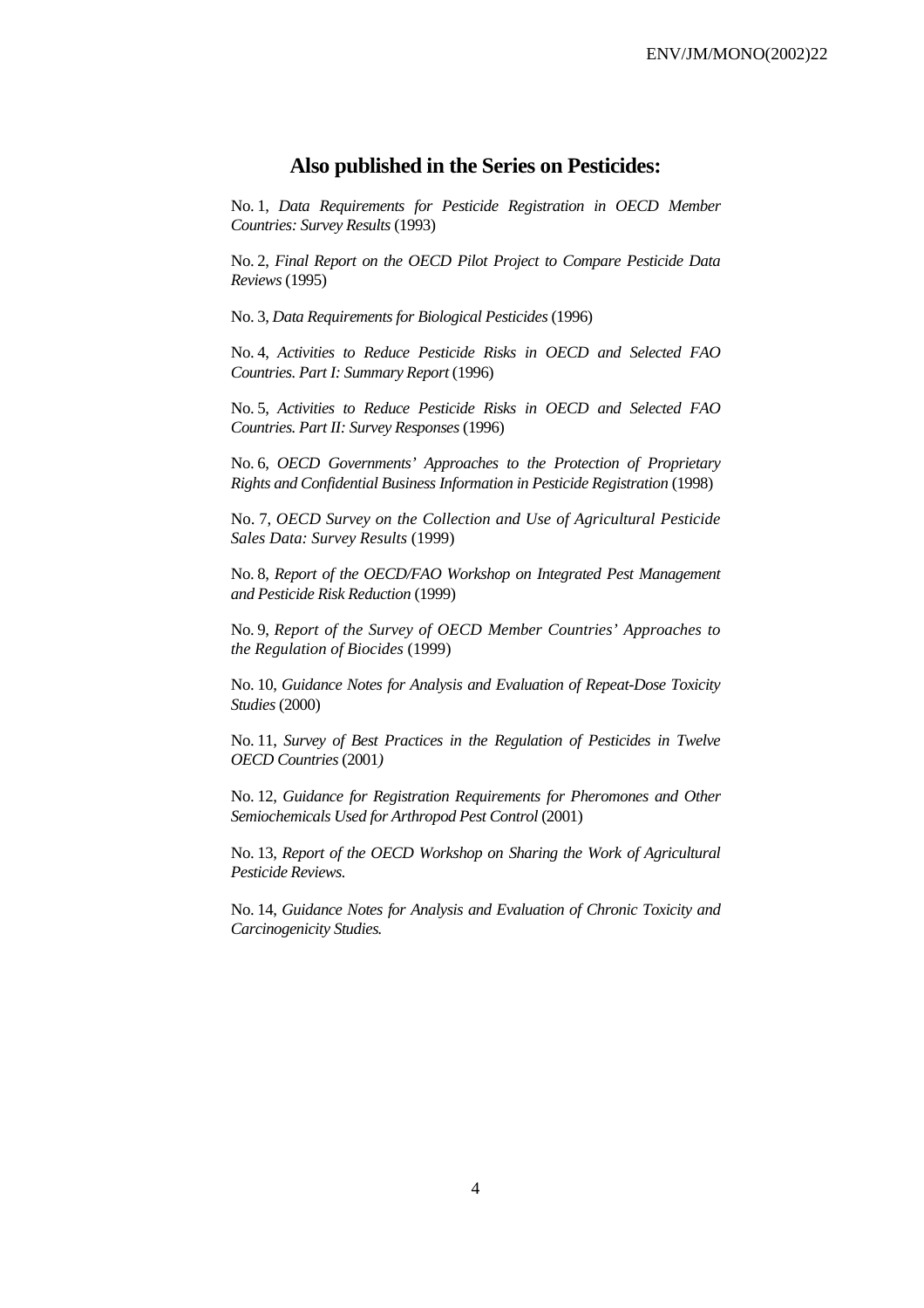### **Published separately:**

*OECD Guidance for Country Data Review Reports on Plant Protection Products and their Active Substances* - Monograph Guidance (1998, revised 2001)

*OECD Guidance for Industry Data Submissions on Plant Protection Products and their Active Substances* - Dossier Guidance (1998, revised 2001)

*Report of the Pesticide Aquatic Risk Indicators Expert Group* (2000)

#### **© OECD 2002**

*Applications for permission to reproduce or translate all or part of this material should be made to: Head of Publications Service, OECD, 2 rue André-Pascal, 75775 Paris Cedex 16, France.*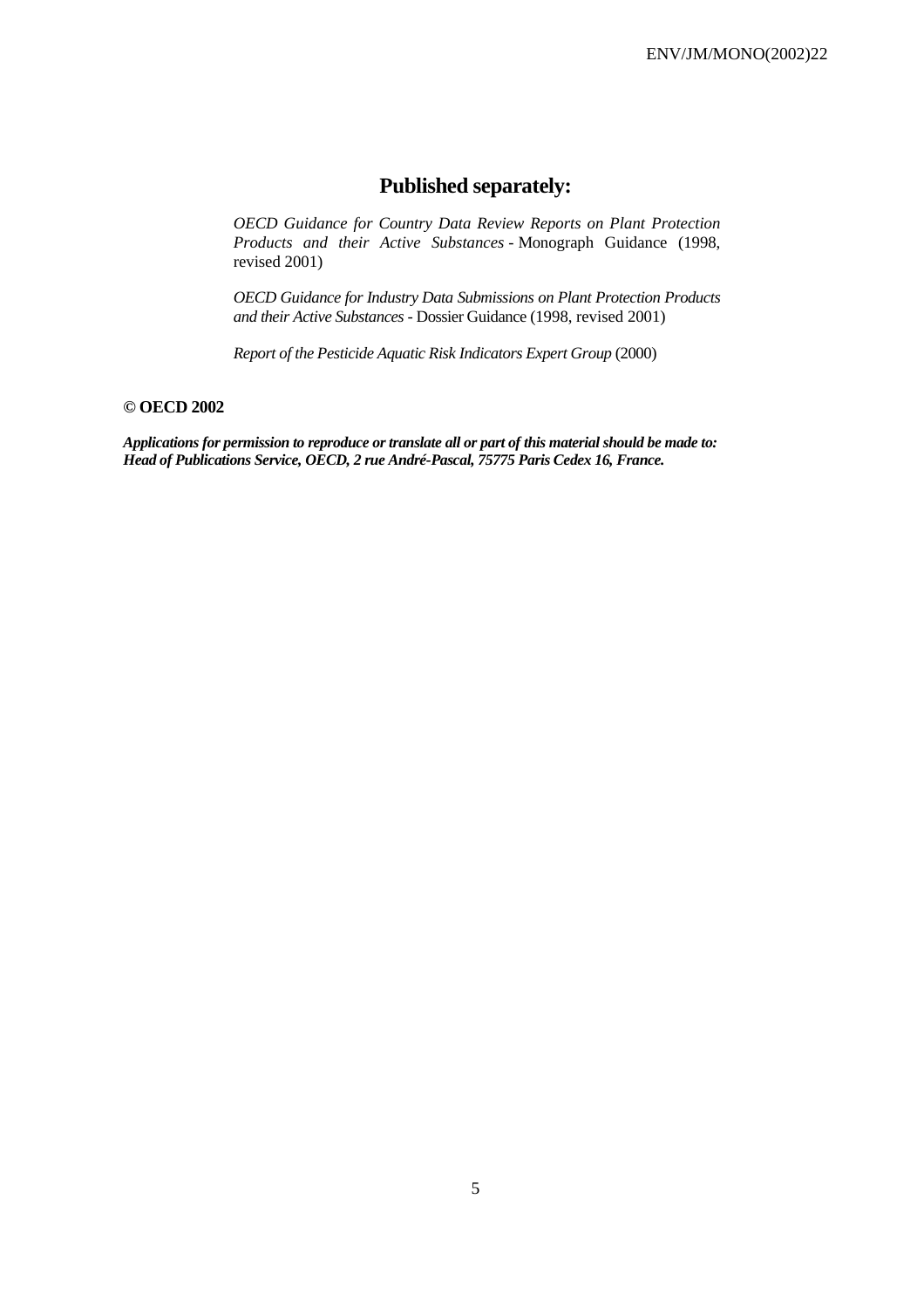#### **ABOUT THE OECD**

The Organisation for Economic Co-operation and Development (OECD) is an intergovernmental organisation composed of 30 industrialised countries in North America, Europe and the Pacific. The OECD works to co-ordinate and harmonise government policies, address issues of mutual concern, and respond to international problems.

The Pesticide Programme was created in 1992 within the OECD's Environmental Health and Safety Division to help OECD countries:

- harmonise their pesticide review procedures,
- share the work of evaluating pesticides, and
- reduce risks associated with pesticide use.

The Pesticide Programme is directed by the Working Group on Pesticides, composed primarily of delegates from OECD Member countries, but also including representatives from the European Commission and other international organisations (*e.g*. United Nations Food and Agriculture Organization, United Nations Environment Programme, World Health Organization, Council of Europe), and observers from the pesticide industry and public interest organisations (NGOs).

In addition to the **Series on Pesticides**, the Environment, Health and Safety (EHS) Division publishes documents in five other series: **Testing and Assessment**; **Good Laboratory Practice and Compliance Monitoring**; **Risk Management**; **Harmonization of Regulatory Oversight in Biotechnology**; and **Chemical Accidents**. More information about the Environment, Health and Safety Programme and EHS publications is available on the OECD's World Wide Web site (see next page).

*This publication was produced within the framework of the Inter-Organization Programme for the Sound Management of Chemicals (IOMC). It was approved for derestriction by the Joint Meeting of the Chemicals Committee and the Working Party on Chemicals, the governing body of the Environment, Health and Safety Division.*

**The Inter-Organization Programme for the Sound Management of Chemicals (IOMC) was established in 1995 by UNEP, ILO, FAO, WHO, UNIDO and the OECD (the Participating Organizations), following recommendations made by the 1992 UN Conference on Environment and Development to strengthen co-operation and increase international coordination in the field of chemical safety. UNITAR joined the IOMC in 1997 to become the seventh Participating Organization. The purpose of the IOMC is to promote co-ordination of the policies and activities pursued by the Participating Organizations, jointly or separately, to achieve the sound management of chemicals in relation to human health and the environment.**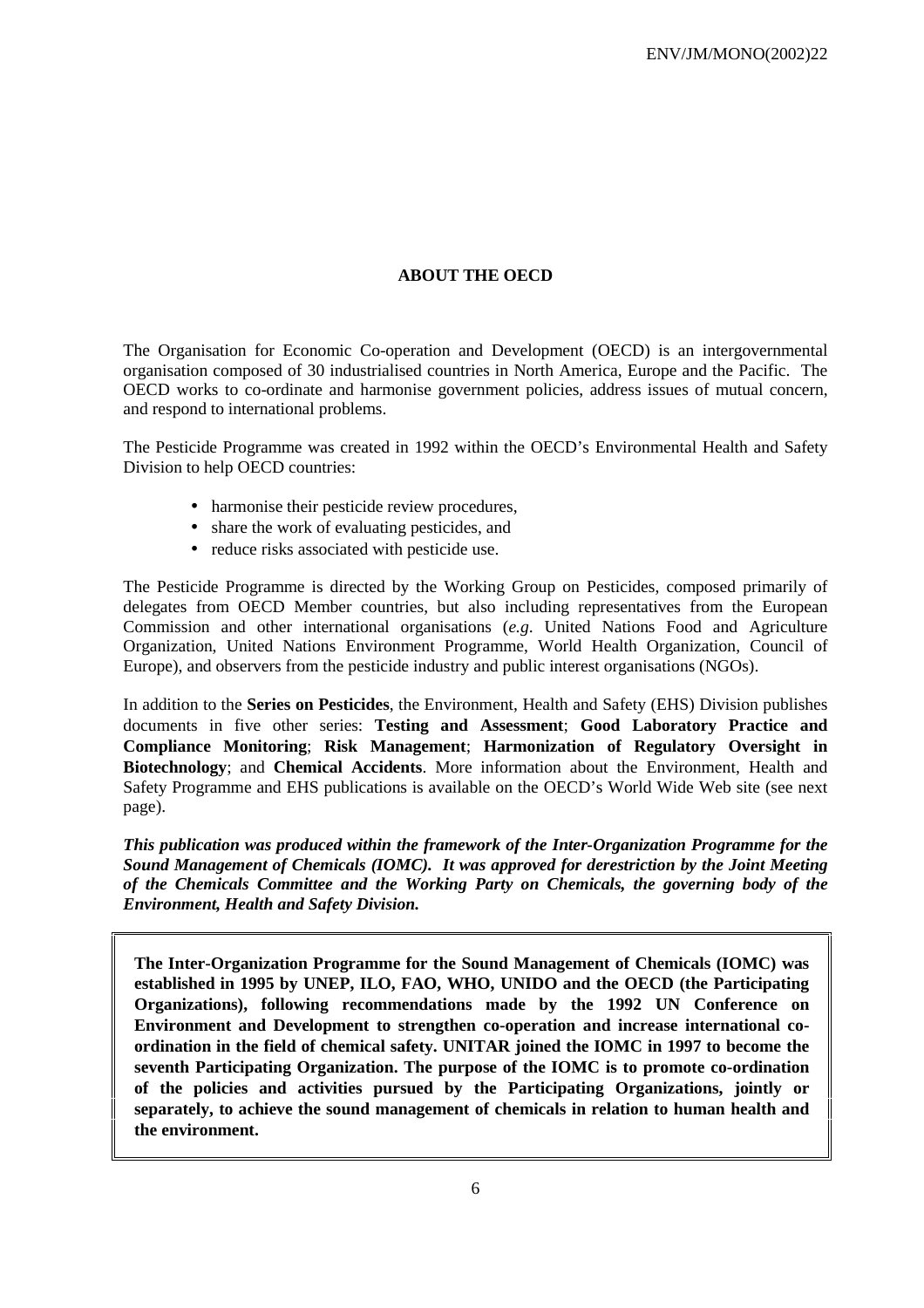| This publication is available electronically, at no charge. |
|-------------------------------------------------------------|
| For the complete text of this and many other Environment,   |
| Health and Safety publications, consult the OECD's          |
| World Wide Web site (http://www.oecd.org/ehs/)              |
| or contact:                                                 |
| <b>OECD Environment Directorate,</b>                        |
| <b>Environment, Health and Safety Division</b>              |
| 2, rue André-Pascal                                         |
| <b>75775 Paris Cedex 16</b>                                 |
| <b>France</b>                                               |

**E-mail: ehscont@oecd.org**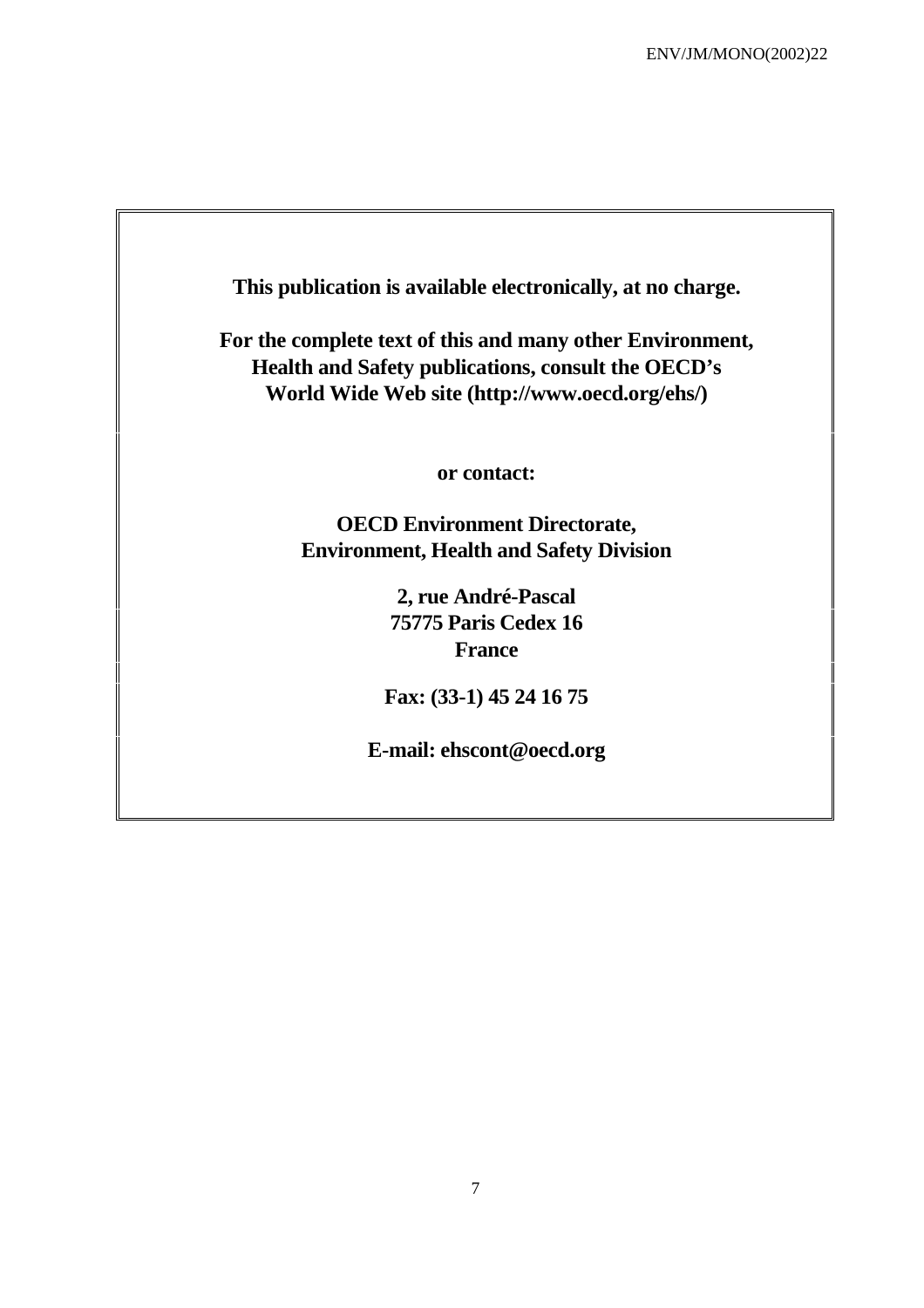#### **TABLE OF CONTENTS**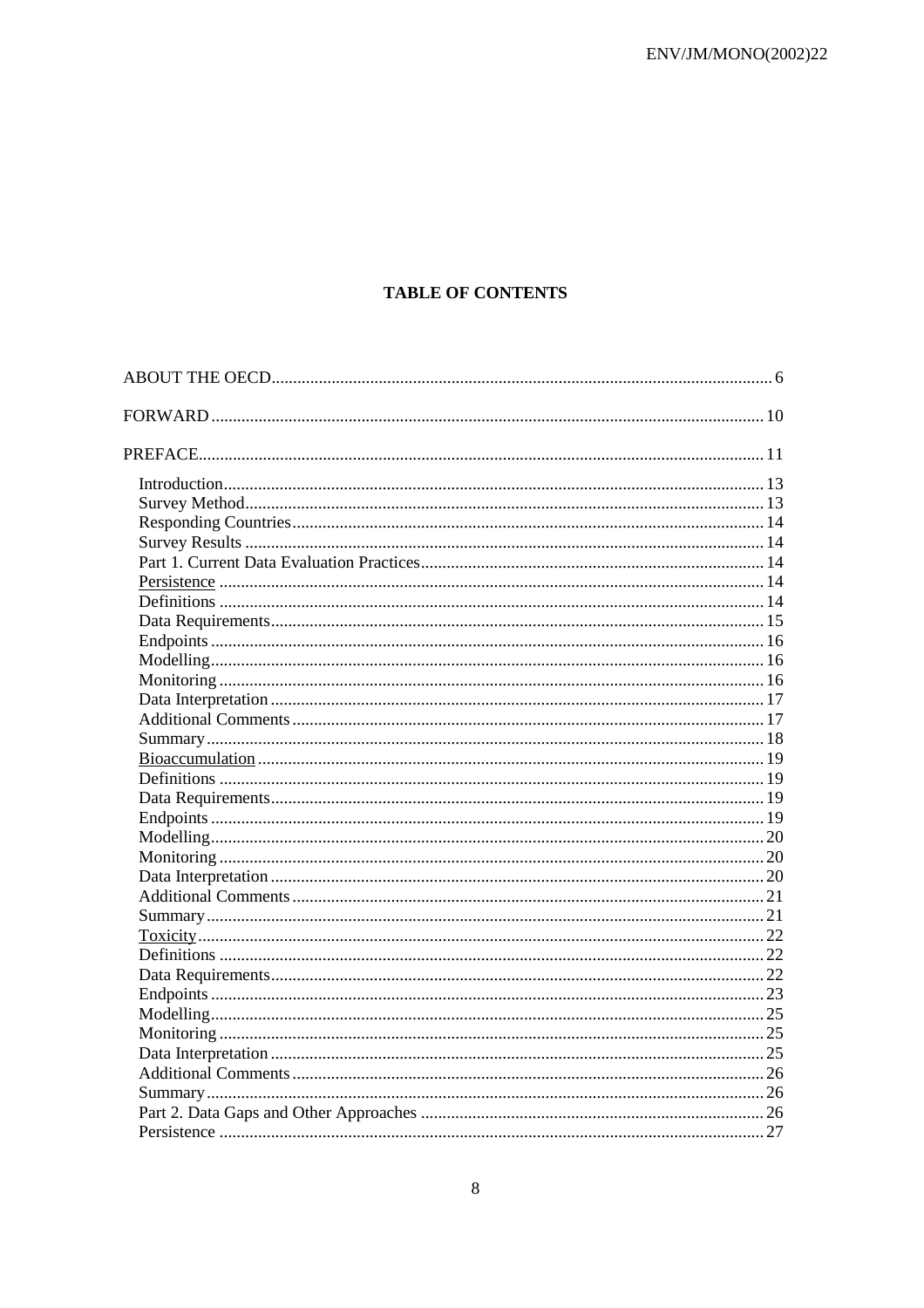### **NOTE**

- The Report and Annexes 1, 3 and 4 make up **Part A** of the document.
- Annex 2 Individual Member Countries Responses to the Main Body of the Questionnaire is available only on the Internet. It makes up **Part B** of the document.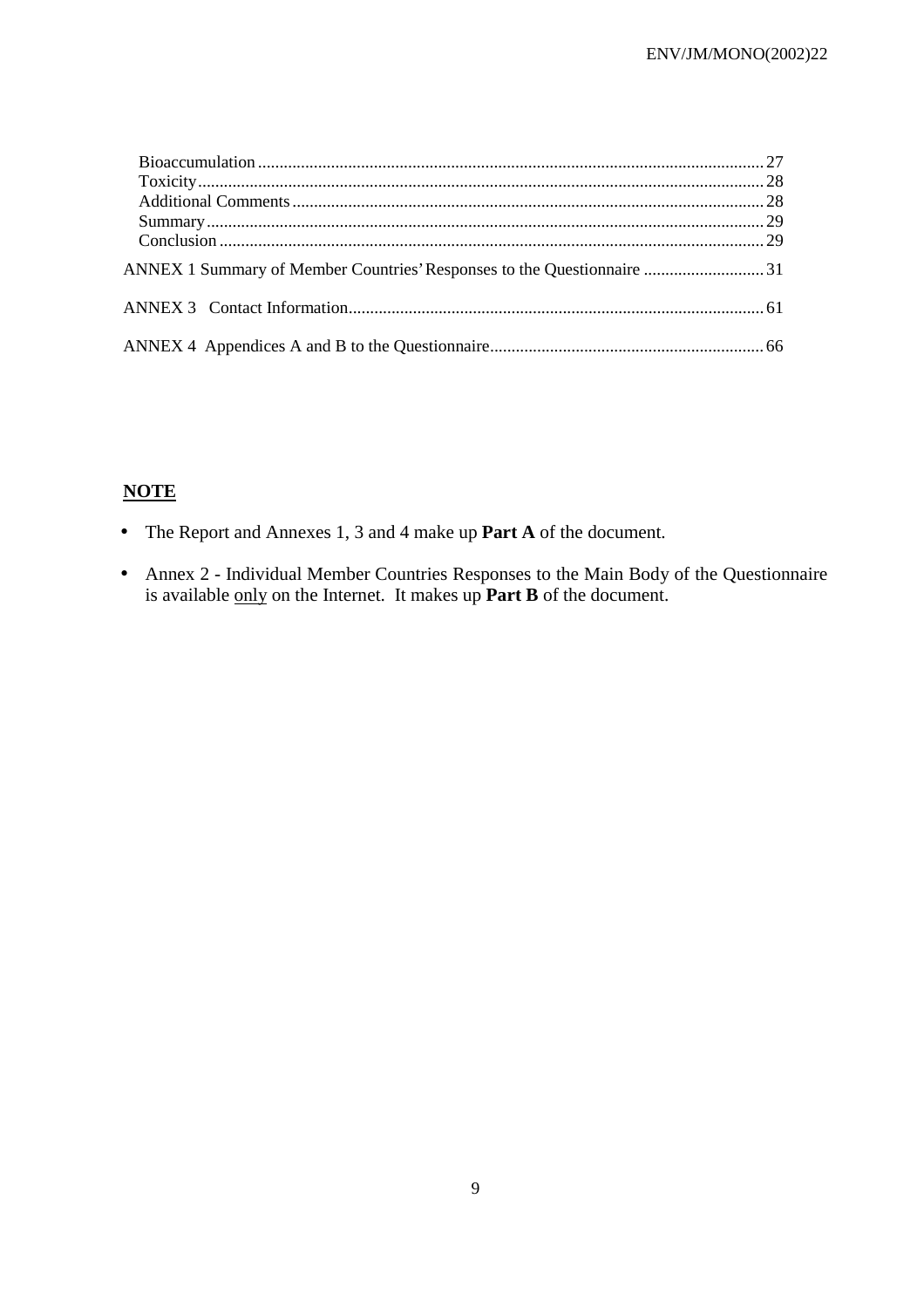#### **FORWARD**

A survey on persistent, bioaccumulative, and toxic pesticides in OECD Member countries was conducted during 1999–2000. The primary objective of the survey was to develop a clear understanding of the information generally available to pesticide regulators that is relevant to risks associated with low-dose exposure to persistent, bioaccumulative, and toxic (PBT) pesticides and how this information is used. The survey was undertaken with a view to developing a harmonised OECD approach for assessing the risks associated with exposure to these low-level PBT pesticides in the environment.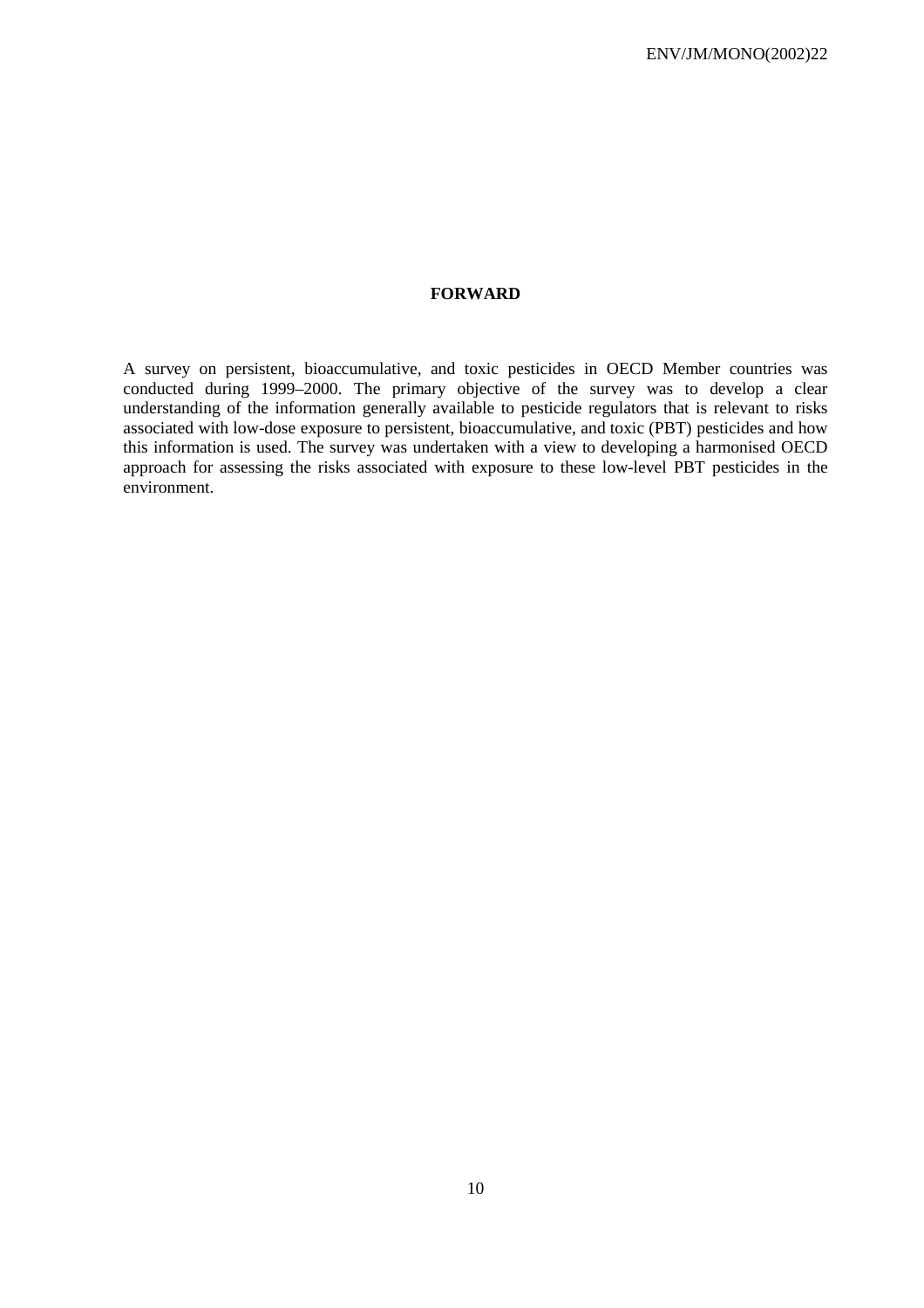#### **PREFACE**

This document presents the final report of the Organization for Economic Cooperation and Development (OECD) survey to collect information on member countries' data requirements for persistent, bioaccumulative, and toxic (PBT) pesticides and approaches to assessing such pesticides. The survey was initially distributed in August 1999 by Canada, the lead country on the project. Canada prepared a draft survey report in mid-2000 and circulated it to the responding countries at the end of 2000 in order to check that the original responses had been adequately captured and interpreted in the report. Additional comments were submitted by member countries in the fall of 2001 and the document was finalized in January 2002.

Twelve countries participated in the survey: Australia, Canada, Czech Republic, France, Germany, Greece, Hungary, Japan, Norway, Sweden, the United Kingdom and the United States.

The purpose of the survey was to provide a clear understanding of the data and information that are used by pesticide regulators to determine the risks associated with low-dose exposure to PBT pesticides. It was also undertaken with a view to developing a harmonised OECD approach for assessing such risks.

The survey questionnaire was intended to:

- 1. identify the data on persistence, bioaccumulation, and toxicity routinely available to pesticide regulators,
- 2. confirm the test guidelines accepted for generation of the data,
- 3. identify modelling and monitoring data considered, and
- 4. describe assumptions used in data interpretation.

The survey results are divided into two main parts:

- Part 1. Current Data Evaluation Practices
- Part 2. Data Gaps and Other Approaches

In addition, the following annexes are included:

- Annex 1 Summary of Member Countries' Responses to the Questionnaire
- Annex 2 Individual Member Countries' Responses to the Main Body of the Questionnaire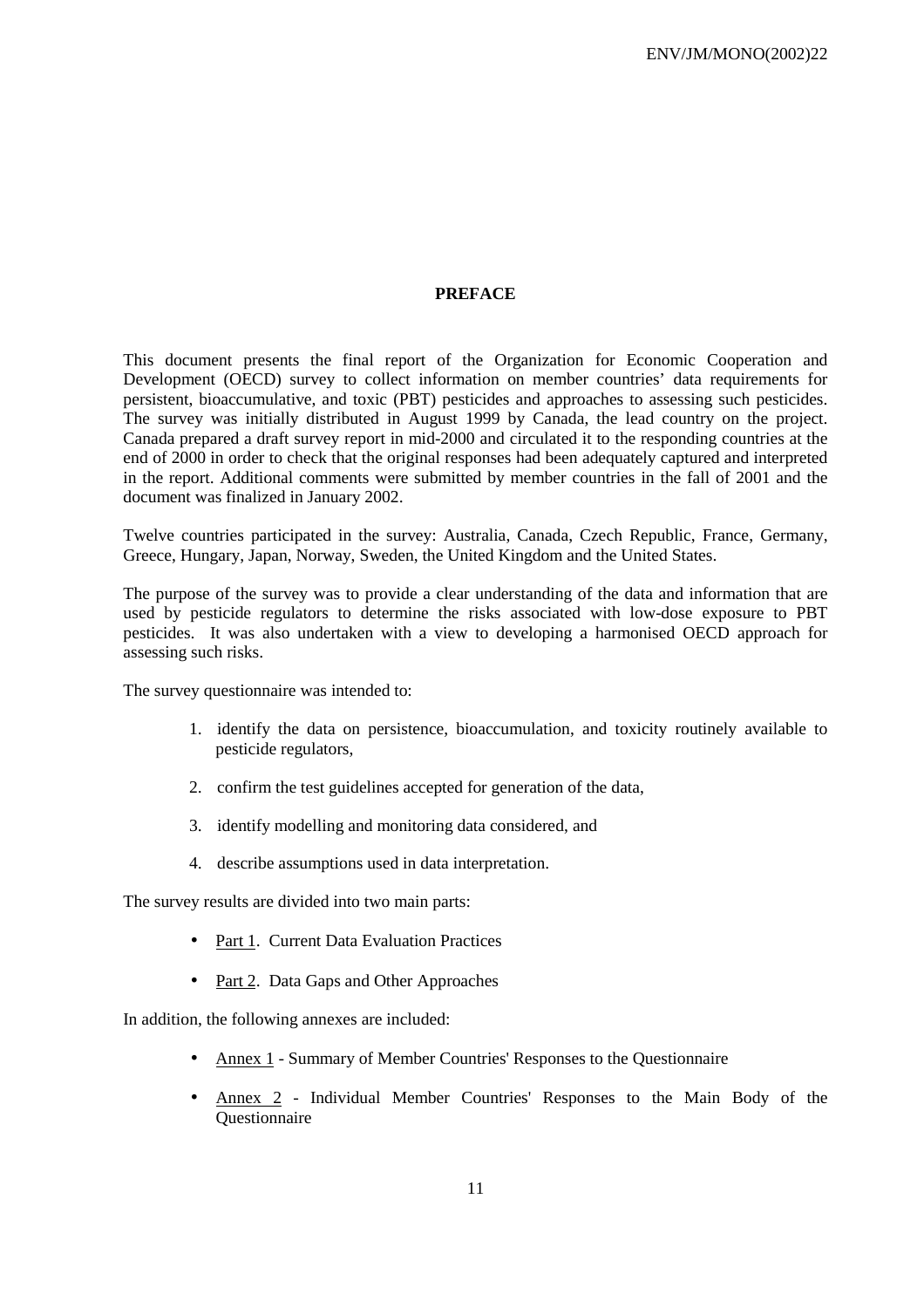- Annex 3 Contact Information
- Annex 4 Appendix A on Definitions and Appendix B on Abbreviations

The Conclusion of the report identifies several areas needing further study or refinement, as far as the determination and assessment of both persistence and toxicity are concerned. It also recommends further harmonisation of data requirements and scientific approaches used in the assessment of PBT pesticides, to facilitate work sharing and (re-) registration.

Finally, as a next step of the project, the report suggests using a case study of a pesticide "to determine the differences and similarities in how exposure and toxicity data are synthesised in the preparation of risk assessments by OECD countries" (see Paragraph 7 of the report).

#### **ACKNOWLEDGEMENT**

The first draft of this document was prepared by the Pest Management Regulatory Agency, Ottawa, Canada, as part of an OECD project to collect information on data requirements and assessment of PBT pesticides. Subsequent draft incorporated amendments suggested by Member countries. The authors and those who provided comment and advice are thanked for their contribution to the development of the final manuscript.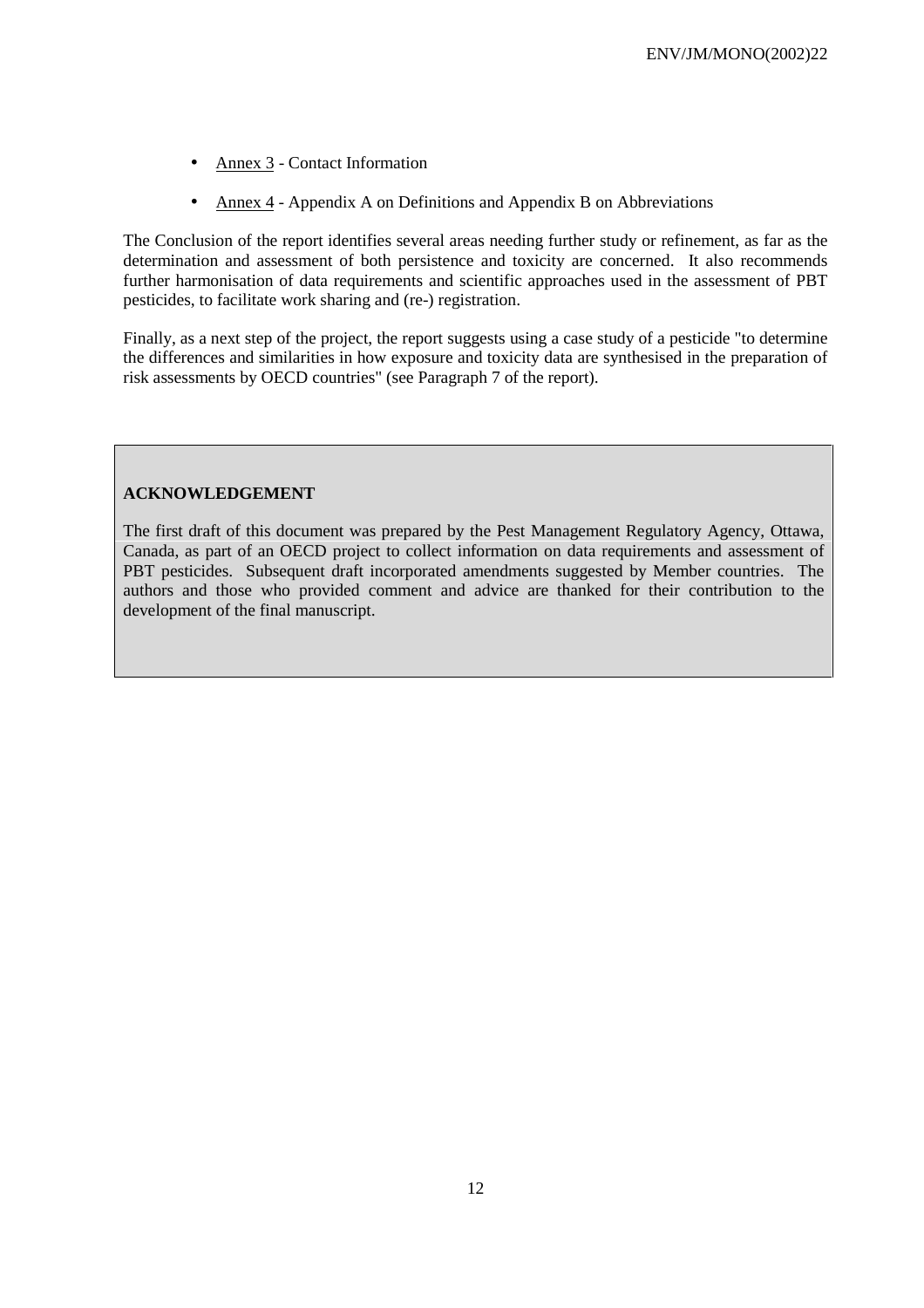#### **Introduction**

- 1. At the seventh session of the OECD Pesticide Forum in February 1998, Canada proposed that consideration be given to a project aimed at improving the ability to address matters related to low levels of persistent, bioaccumulative, and toxic (PBT) pesticides. As a result, a Steering Committee, led by Canada, was formed in March 1998 to expand on the proposal and report back to the OECD with a more concrete work plan. The work plan was approved at the eighth session of the OECD Pesticide Forum held in November 1998. A draft survey questionnaire on the risk assessment of PBT pesticides was produced and circulated in April 1999 to the Steering Committee members (Denmark, Germany, Japan, Mexico, Netherlands, Sweden, United Kingdom, and United States) for review and comment. The final version of the questionnaire was sent by the OECD Secretariat to all member countries in August 1999.
- 2. This report presents the results of this survey. The purpose of the survey was to provide a clear understanding of the data and information that are used by pesticide regulators to determine the risks associated with low-dose exposure to persistent, bioaccumulative, and toxic pesticides.

#### **Survey Method**

- 3. Responses to the questionnaire were analysed to confirm data requirements, to confirm how these data are actually used by pesticide regulators on a routine basis, to identify and describe computer models and post-registration monitoring programmes, and to describe the elements of data interpretation.
- 4. The questionnaire was divided into two major sections. The purpose of the first section, *Current Data Evaluation Practices*, was threefold:
	- to confirm the data that are currently received and used for the evaluation of persistence, bioaccumulation, and environmental toxicity,
	- to identify or confirm the standardized test guidelines used or required for generating data that are received by regulators, and
	- to identify the models or monitoring data used in relation to persistence, bioaccumulation, and toxicity.
- 5. The focus of the second section, *Data Gaps and Other Approaches*, was to identify issues that may promote improvement of these processes.
- 6. For the purpose of this questionnaire, the evaluation of data referred to active ingredients. Specific questions on the metabolites (also called transformation products or degradation products by various countries) were also included. A summary of the responses received is presented in Annex 1. Responses from individual member countries are found in Annex 2. Contact information for regulatory bodies of each responding member country are presented in Annex 3. General definitions and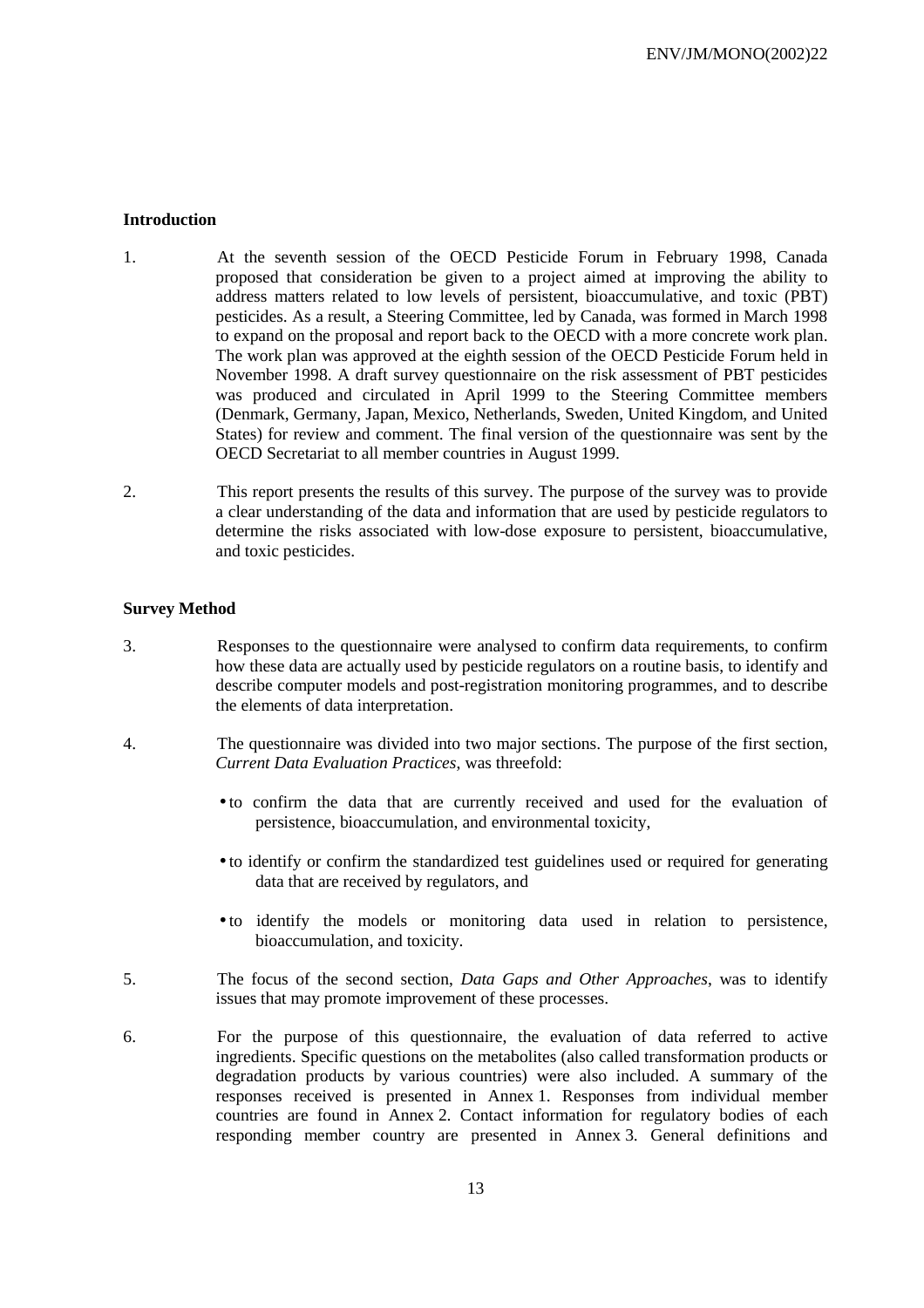abbreviations were provided in Appendices A and B of the questionnaire, respectively, and are presented in Annex 4 of this report.

In the next stage of this project, a case study will be analysed by member countries to determine the differences and similarities in how exposure and toxicity data are synthesized in the preparation of risk assessments by OECD countries. Each country will be requested to complete a risk assessment using sample environmental data and information on the use pattern of a pesticide. From the risk assessments, comparisons will be made of the use of data endpoints, the terrestrial and aquatic risk scenarios, the safety factors calculated, and the recommended mitigative measures.

#### **Responding Countries**

7. Twelve countries completed the questionnaire with the final respondent replying in February 2000. Final comments on the draft report were received in the fall of 2001 and the final report was prepared in January 2002.The responding countries were Australia, Canada, Czech Republic, France, Germany, Greece, Hungary, Japan, Norway, Sweden, United Kingdom, and United States.

#### **Survey Results**

#### **Part 1. Current Data Evaluation Practices**

8. Part 1 of the survey was divided into three sections on persistence, bioaccumulation, and toxicity. Each section was further subdivided into questions on definitions, data requirements, endpoints, modelling, monitoring, data interpretation, and additional comments.

#### **Persistence**

#### **Definitions**

9. Persistence refers to the length of time a chemical can exist in the environment before being transformed or degraded by natural processes, however among member countries, there is a lack of a harmonized definition for the persistence of pest control products. Fundamental differences are present in defining persistence as either dissipation from a particular medium, e.g., soil, or resistance to degradation. The majority of responding countries associate dissipation time (DT50 and/or DT90) with the definition of persistence, although official definitions of persistence are non-existent in several countries. For the majority of countries, field data indicating a DT50 greater than three months and a DT90 greater than one year or laboratory data indicating a DT50 greater than six months are used to define persistence. Other criteria are also used by responding countries, such as a DT50 greater than six months in soil, sediment, or water and a half-life of two or more days in air. Some countries define persistence for soil only and several countries define persistence in relation to residence time in a compartment. Degradability and resistance to degradation in the environment, due to the intrinsic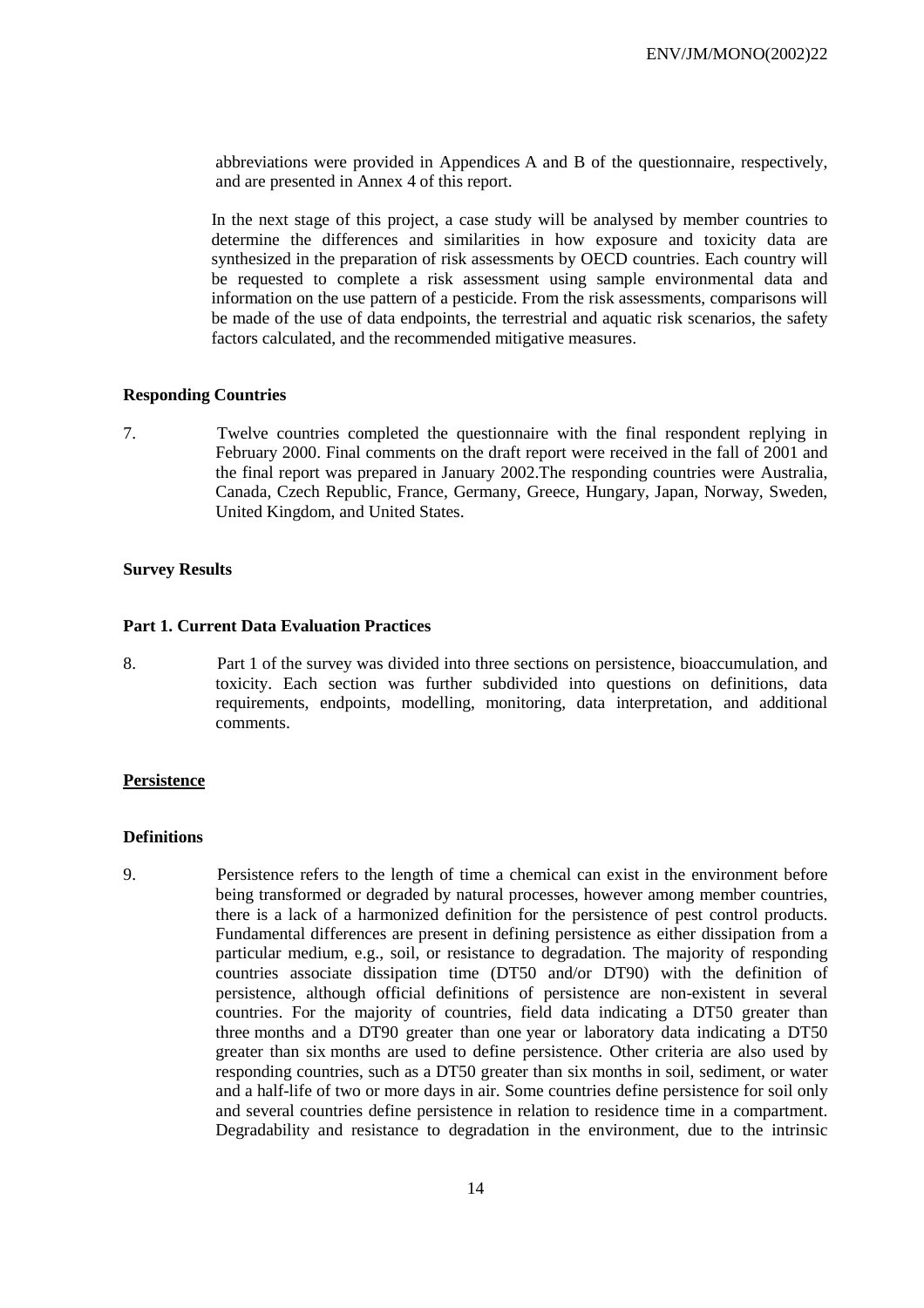properties of the pesticide, are also used in the definition of persistence. Also, in laboratory studies, a pesticide may be considered persistent when non-extractable residues are greater than 70% of the applied quantity of the active ingredient after 100 days with a mineralization rate of less than of 5% after 100 days.

10. Major metabolites are considered to be greater than or equal to 10% of the initial concentration in a particular compartment by all responding countries, however, some countries prefer to use the term "relevant metabolites". Laboratory (metabolism) studies or soil degradation studies are preferred for such determination. There are variations on the "10%" definition. For example, Japan defines a major metabolite as a metabolite found in crops or soils (greater than or equal to 10%) or having a toxic concern. In addition, the United States reported that a metabolite present at very low levels (less than 10% applied) might be of concern if it is of human health or ecological concern.

#### **Data Requirements**

- 11. A summary of the specific data (study) requirements for the determination of persistence and the endpoints that would trigger additional studies are indicated in the responses to Questions 3 and 4, respectively, in Annex 1. The majority of responding countries (six or more countries) require data on solubility; vapour pressure; dissociation constant; octanol/water partition coefficients; hydrolysis; phototransformation on soil and in water; biotransformation in aerobic soil, in water, and in aerobic water/sediment; and adsorption/desorption. Terrestrial field studies of dissipation/accumulation are required by four countries and conditionally required by a further seven countries, whereas aquatic field studies are required by only one country (for paddy fields in Japan) and are conditionally required by three countries. In general, the scale of field studies (plot sizes) is not specified. Various additional studies are required or conditionally required by some countries to determine persistence.
- 12. Those studies required for determining the persistence of major and minor metabolites are summarized in the responses to Questions 5a and 5b, respectively, in Annex 1. Specific study requirements to determine the persistence of major metabolites were addressed by ten countries and those to determine the persistence of minor metabolites were addressed by three countries. Of the ten responding countries, the majority of these countries (five or more countries) indicated that studies of hydrolysis, biotransformation in aerobic and anaerobic soil, adsorption/desorption, and field studies of dissipation/accumulation are either required or conditionally required for the determination of persistence of major metabolites. Of the three countries determining the persistence of minor metabolites, two countries indicated that studies of biotransformation in aerobic soil are conditionally required.
- 13. For laboratory studies using soil, water, and sediment, there are approximately equal preferences among countries for using standard media, using the media from the proposed area of use, or using a natural source (although this does not necessarily have to originate from the proposed area of use of the pesticide). All but two countries indicated that they accept field trial data from studies conducted in other countries. Often there are stipulations for using data from out-of-country, including that climatic conditions are similar and that the types of soil, agricultural conditions, and conditions of use (or methods) are similar to the soil and conditions in the accepting country.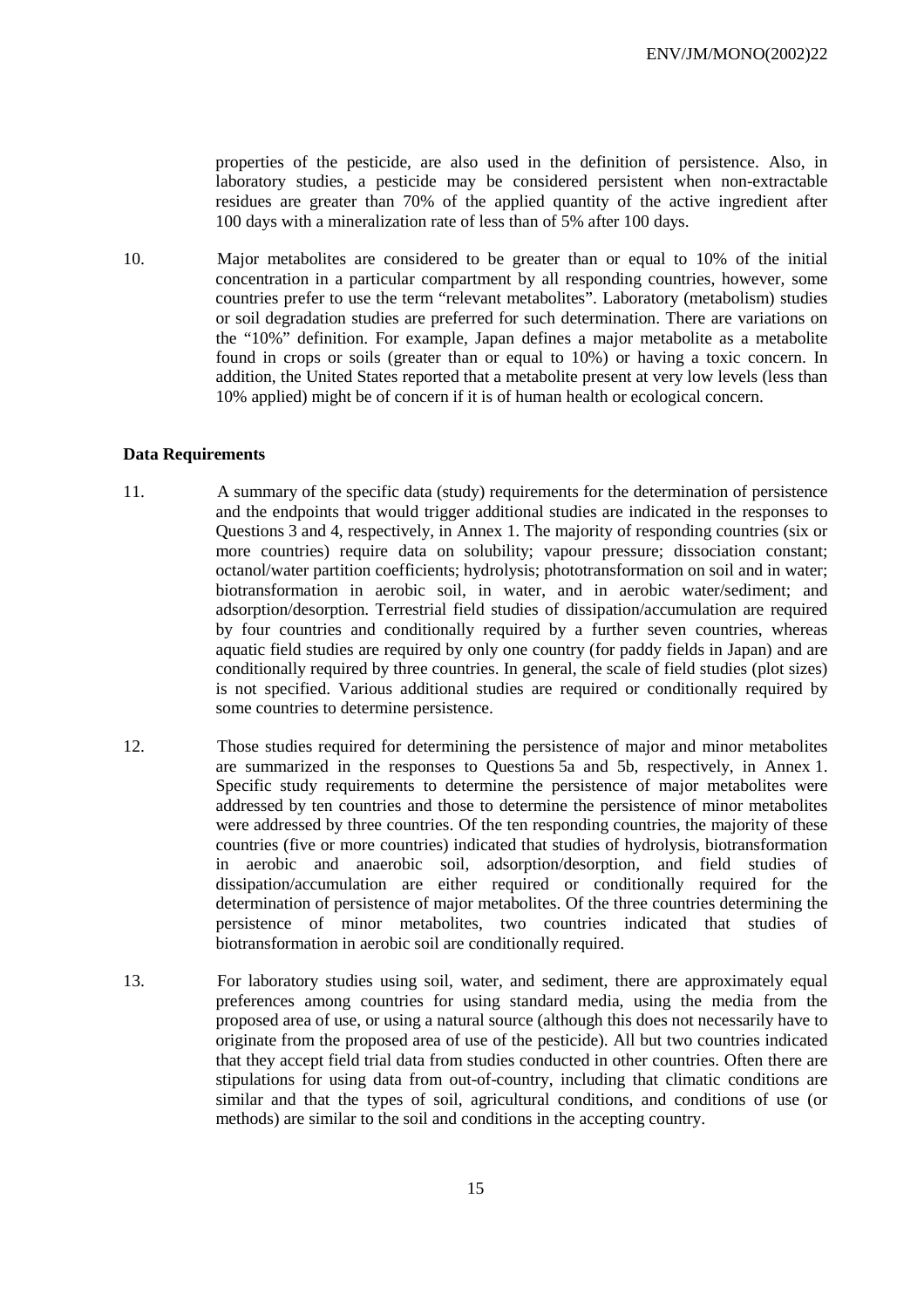#### **Endpoints**

- 14. All but two of the responding countries use the same endpoints for the determination of the persistence of the active ingredient as they do for the determination of the persistence of the major metabolites. The United States responded that in the case of major metabolites that were significantly less toxic than the active ingredient, different endpoints are generally used, but did not elaborate on these differences.
- 15. In soil, DT50 is the common endpoint used to determine persistence by most countries, however, the values used to define the degree of persistence are variable among countries. Both "persistence" and "degradation" are used in various classification schemes. Separate field and laboratory criteria may be used to describe persistence. Most countries use the categories non-persistent, moderately persistent, and persistent with Canada including an additional category of slightly persistent. As the criteria for DT50s for each category are variable, please see Question 9a in Annex 1 for details.
- 16. Four countries use a classification scheme for persistence in water, while three use a classification scheme for sediment. These classification schemes may be identical to that used for soil. DT50 is the common endpoint that is used for the determination of persistence in water and sediment by most countries. The values used to define the degree of persistence in water and sediment are similar between Australia and Canada, while the cut-offs used by Greece are half the values used by Australia and Canada. Norway uses degradation, not persistence, in their classification scheme for both water and sediment. The persistence in both water and sediment is generally classified as non-persistent, moderately persistent, or persistent. As for soils, Canada includes an additional category of slightly persistent. See Questions 9b and 9c in Annex 1 for details.
- 17. Few classification systems exist for persistence in air. In several countries, a compound is considered to be persistent if the DT50 is greater than two days in air. Volatility may also be classified according to the vapour pressure of the compound. See Question 9d in Annex 1 for details.

#### **Modelling**

18. In general, modelling is not used to estimate persistence. One country (Czech Republic) stated that the results of models may be accepted for review if they are submitted by an applicant

#### **Monitoring**

19. Occasional monitoring for persistence is required by the majority of responding countries. One country (Czech Republic) stated that monitoring results might be accepted for review if submitted by the applicant. The monitoring of soil for persistence is slightly preferred over not monitoring this compartment. Surface water is monitored by all countries that conduct monitoring. The majority of these countries also monitor groundwater. In the United States, the monitoring of surface water and groundwater is requested on a case-by-case basis. The monitoring of sediment is generally not required, except if warranted by Australia or the Czech Republic. There are no requirements to monitor air in any country, however, the Czech Republic stated that air monitoring might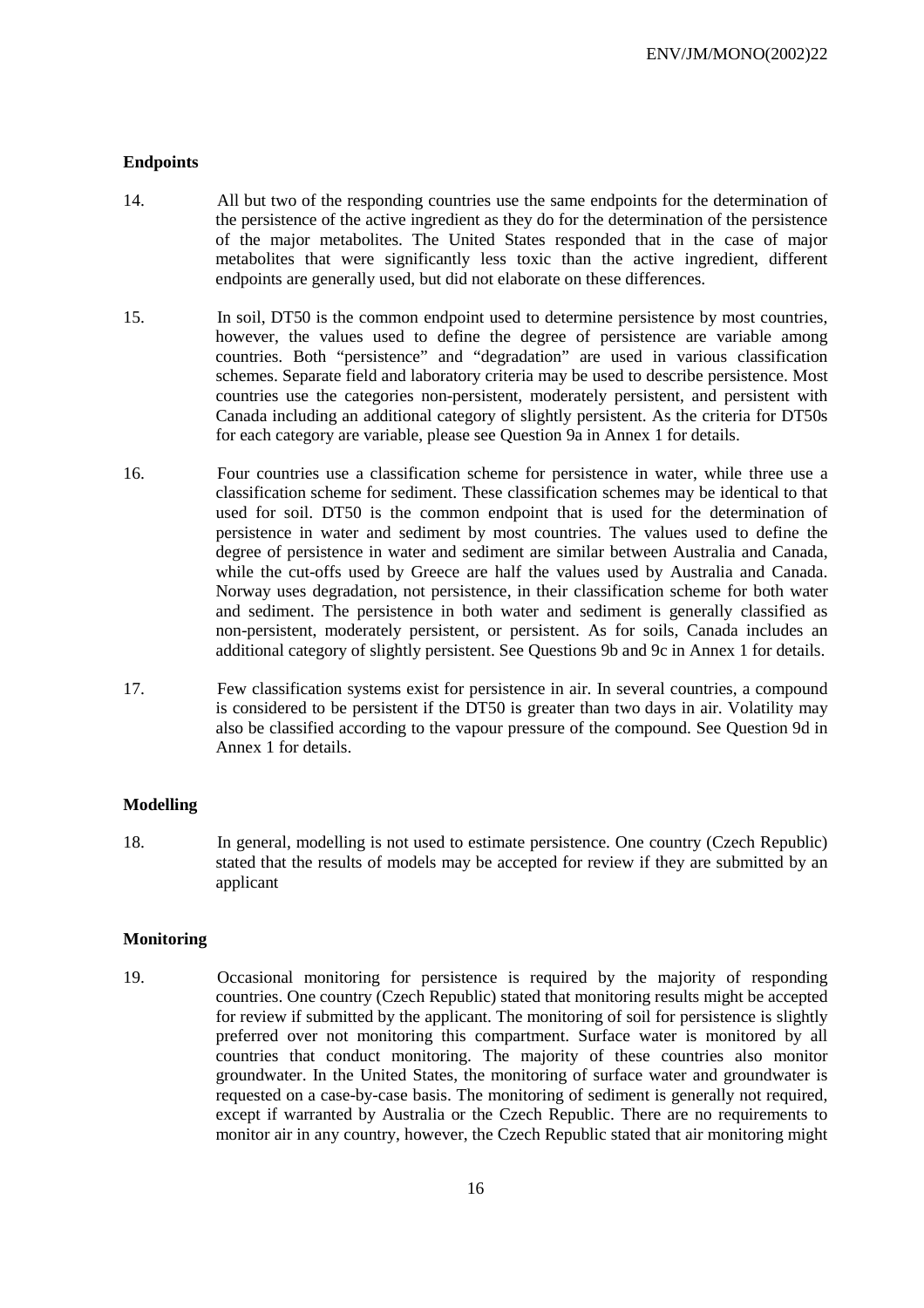be performed, if required. With the exception of vegetation in Australia, responding countries do not monitor other compartments.

20. The need for post-registration monitoring is determined by expert scientific judgement of the regulatory body in each country, on a case-by-case, basis during the evaluation of the product (e.g., examining laboratory and field data from persistence studies, studies of mobility, looking at classification of persistence, examination of toxicity profile). Various other comments were noted on post-registration monitoring. These comments included the following: the criteria for determining the need for monitoring must be flexible; the variability of the behaviour of active ingredients in laboratory and field tests should be examined; and the risk, persistence, and mobility of pesticides should be examined. It was also noted that, in some countries, monitoring is the responsibility of the registrant or applicant.

#### **Data Interpretation**

- 21. The majority of responding countries determine the quantity of the active ingredient that partitions into soil, water, sediment, or air. This is accomplished by interpreting analytical data (e.g., measuring concentrations in each medium expressed as a percentage of the initial active ingredient), calculating predicted environmental concentrations (PEC), or by using fugacity models.
- 22. Most countries do not have a fixed criterion or any firm criteria for determining significant amounts of annual carryover of pesticide residues. In the four countries with a numerical criterion, various percentages of the initially applied amount are considered to be significant, however, there is no consensus; significant levels range from a minimum carryover of 10% to a carryover of at least 60%. In countries without a numerical criterion for carryover, other factors are used to indicate the significance of carryover. These include the phytotoxicity to succeeding crops, residues in succeeding crops, toxicity to organisms, and/or accumulation. In France, the level of residues is estimated and a determination of whether or not a "balance level" is reached is made. Transfer to the watershed, ecotoxicological properties, and phytotoxicity are then assessed.
- 23. The amount of carryover is used in risk assessments in a variety of ways. Carryover may be used to determine acceptability for, or conditions of, registration (e.g., frequency of use)or to determine the degree of persistence. Carryover may also be used to examine effects on successive crops and residues or pattern of rotation or to indicate the need for further field studies to assess whether continued use will result in accumulation in the environment. A model is used by Hungary (called "PELMO") to estimate the predicted environmental concentrations, including the accumulation in soil. Predicted soil levels are compared to toxicity levels for soil-dwelling invertebrates and the toxicity exposure ratio (TER) is calculated. Carryover is also used by the United Kingdom to estimate environmental effects resulting from toxicity to soil or aquatic organisms.

#### **Additional Comments**

24. Various comments relevant to the evaluation of persistence data and the role of persistence in risk assessments were provided and are summarized here. Note that some of these comments are generalities that may apply to other countries.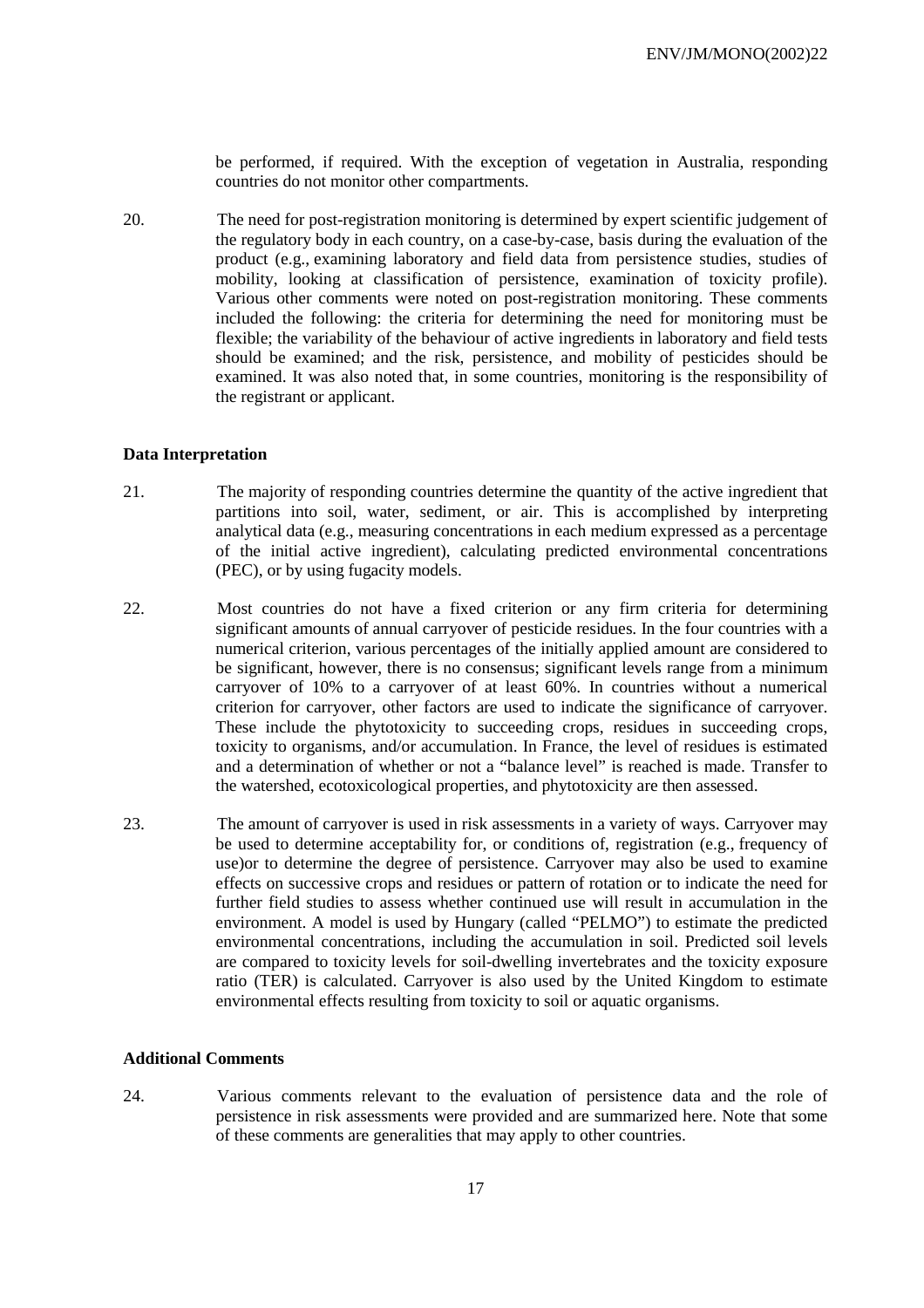- 25. Canada evaluates persistence in conjunction with the evaluation of data for toxicity and bioaccumulation. In addition, Canada may also conduct monitoring studies. Greece relies on field data for accurate determination of the persistence of a pesticide. In the United Kingdom, persistence is assessed with other criteria in the risk assessment, never in isolation, but only in relation to its likely effects on the overall risk assessment process. The United Kingdom does not use a cut-off criterion for persistence in soil.
- 26. Sweden stated that in evaluating persistent compounds, it is important to take all available information into consideration, noting that laboratory and field studies have various advantages and disadvantages. Swedish national data requirements are formulated in a general way, without detailed specifications: the areas to be covered are listed and it is the responsibility of the notifiers to address the requirements. The Swedish regulatory decision is then made based on the available data. The Swedish national approach will be replaced by the standards laid down in the "Uniform Principles" of Annex VI to Directive 91/414/EEC. This is the case for all Member States of the European Union.
- 27. Both Sweden and the United States stressed that dissipation observed in the field is not synonymous with degradation (transformation). The United States reported that it is important to distinguish between persistence in a single medium (air, water, soil, or sediment) and overall persistence in the environment. As outlined by the United States, in a single medium, persistence is controlled by transport of the pesticide to other media and transformation to other chemical species (i.e., dissipation). In the case of overall environmental persistence, the environment is perceived to behave as a set of interconnected media into which a pesticide will be distributed in accordance with its intrinsic (physical/chemical) properties and reactivity with only irreversible transformation (degradation) contributing to the net loss of the chemical.
- 28. A common measure of persistence in individual media is the half-life of a pesticide, which reflects the rate(s) of one or more transformation processes. Degradation half-lives depend on chemical properties, chemical structure, and characteristics of the surrounding environment. Thus, half-lives may have substantial spatial and temporal variability. Variability in the rates of biodegradation is important because biodegradation is the dominant transformation process in soil and water/sediment systems. Furthermore, the variability in biotic transformation processes tends to be less predictable than the variability in abiotic transformation processes.

#### **Summary**

29. Among member countries, there is a lack of a harmonized definition for the persistence of pest control products. This appears to stem from a fundamental difference in defining persistence as either dissipation from a particular medium, e.g., soil, or resistance to degradation. As a result, various numerical criteria are used to define persistence. For most countries, flexibility in data requirements as well as the use of expert judgement in the interpretation of results are the key elements for the evaluation of the persistence of a pest control product. The assessment of the risk from major and minor metabolites differs among responding countries, where such an assessment is carried out. The classification schemes used to assess persistence differ among countries. Persistence modelling is rarely used and monitoring for the persistence of pesticides is occasionally conducted on surface water, but less frequently on ground water.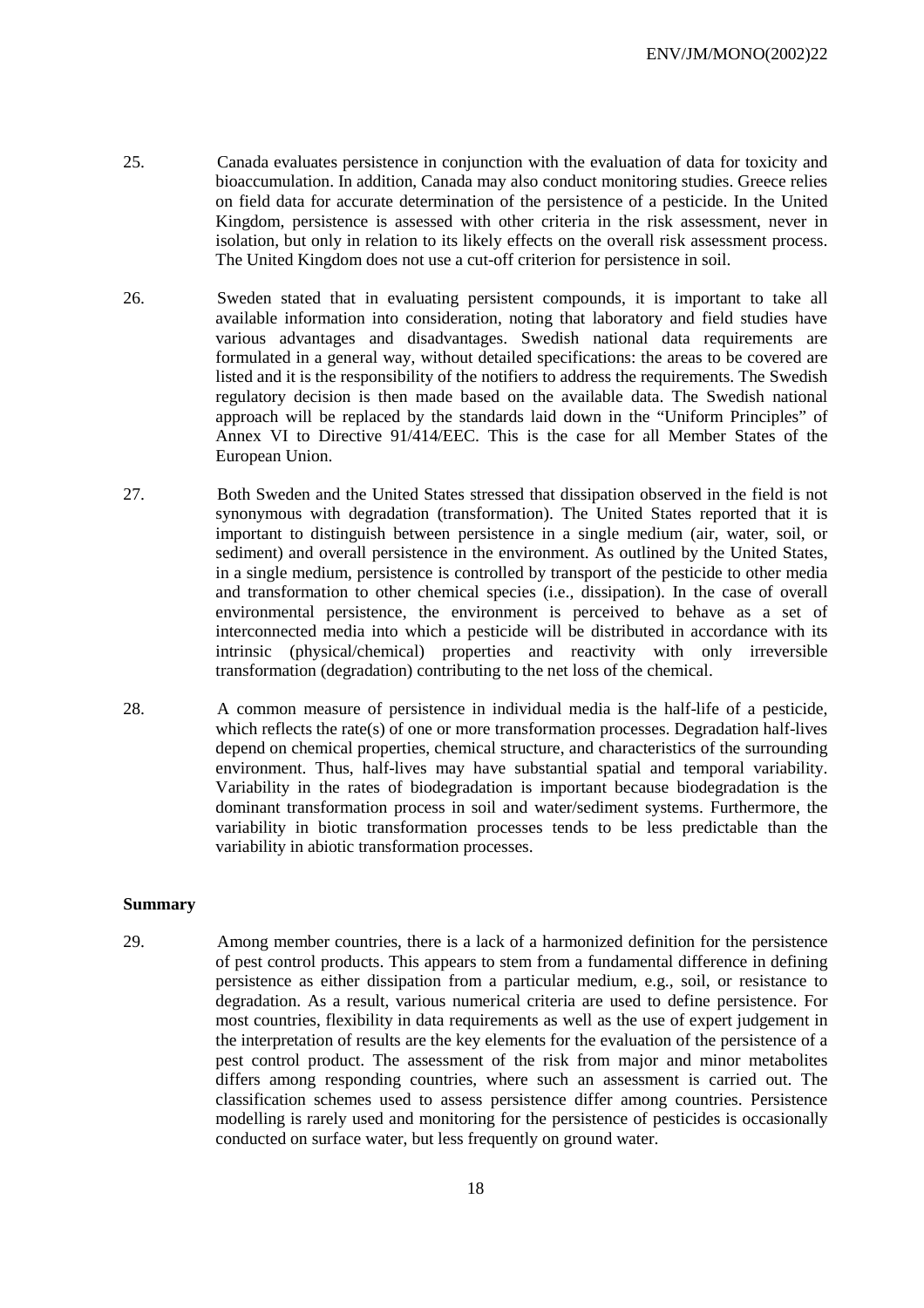#### **Bioaccumulation**

#### **Definitions**

30. Various definitions of bioaccumulation are used among countries. Although a formal regulatory definition does not exist in most countries, other (working) definitions of bioaccumulation may be adopted for use. The definitions may incorporate one or more of the following concepts: (1) the increase in the concentration of a substance in biota, (2) accumulation occurs over time, (3) a comparison is made to the surrounding media, (4) occurs in aquatic organisms, (5) occurs in fish, predators of fish, other aquatic organisms, and earthworms, (6) the propensity of a chemical to be retained in living organisms, and/or (7) the degree of bioaccumulation is a function of uptake, distribution, and elimination (metabolism and excretion) (i.e., intake exceeds depuration).

#### **Data Requirements**

31. A summary of the specific data (study) requirements for the determination of bioaccumulation and the endpoints that would trigger additional studies are indicated in the responses to Questions 23 and 24, respectively, in Annex 1. The majority of responding countries either require or conditionally require laboratory studies of bioaccumulation in fish, however, only two countries specified the species of fish to be used. Studies of bioaccumulation in earthworms are conditionally required by two countries, with one country identifying the species to be used for testing. Three countries conditionally require field studies of bioaccumulation. Additional studies of bioaccumulation, such as those with bivalves or crustaceans, birds, mammals, and *Collembola*, are also required or conditionally required by certain countries. Japan does not examine bioaccumulation. Responding countries provided various triggers for additional studies of bioaccumulation. These include a bioconcentration factor greater than 1000, a log  $P_{ow}$  (log  $K_{ow}$ ) value greater than 3 combined with multiple applications, or a DT90 greater than a certain number of days in the field. See Question 24 in Annex 1 for details.

#### **Endpoints**

- 32. The majority of countries derive bioconcentration factors or bioaccumulation factors from studies of bioaccumulation. Additional endpoints are also derived including clearance time, depuration rate, plateau level, and/or concentration in tissues. See Question 25 in Annex 1 for details. Four of the responding countries use an elimination value of 95% within 14 days, which may or may not be recognized formally as the criterion for depuration. Also, clearance times (CT50 and CT90) may be used.
- 33. Bioaccumulation factors, bioconcentration factors, and/or octanol-water partition coefficients are used to classify the degree of bioaccumulation. Generally, a bioaccumulation factor or bioconcentration factor greater than 1000 or a log  $K_{ow}$  (log  $P_{ow}$ ) greater than or equal to 3 are used to indicate bioaccumulation. Some countries have two numerical criteria depending on the biodegradability of the pesticide: a BCF greater than 100, if the pesticide is not readily biodegradable, and a BCF greater than 1000, if the pesticide is readily biodegradable. Other countries also use separate classifications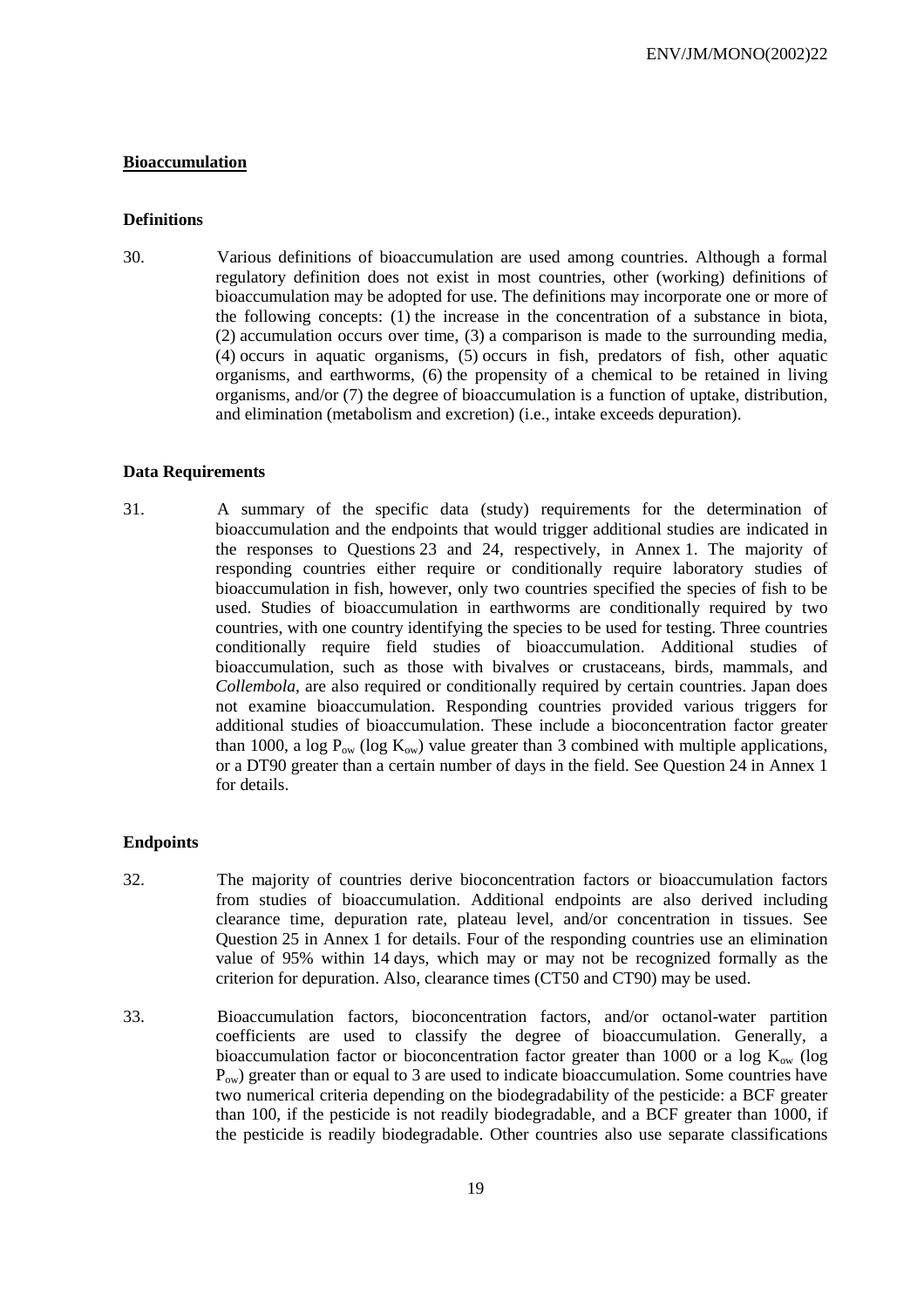for different species. For example, in Greece, a BCF greater than 1 indicates the pesticide is bioaccumulative in birds, but for aquatic organisms, a BCF greater than 100 or greater than 1000 indicates bioaccumulation of non-readily or readily biodegradable pesticides, respectively. Norway classifies the potential for bioaccumulation using ranges of BCF values. In Sweden, a BCF greater than 2000 together with a DT50 greater than 1 month is considered to be an unacceptable degree of bioaccumulation.

#### **Modelling**

34. According to the survey, models are not currently used to determine bioaccumulation. Furthermore, Quantitative Structure-Activity Relationship (QSAR) values are generally not used to evaluate bioaccumulation. Of the three responding countries that do use QSAR, one country uses QSAR as a trigger for bioaccumulation studies and one country uses QSAR as a trigger or as a replacement for bioaccumulation studies (no comment from the third country). In all of the countries that examine bioaccumulation (i.e., all countries with the exception of Japan), octanol-water partition coefficients ( $K_{ow}$  or  $P_{ow}$ ) are evaluated. Nine countries specified that they use partition coefficients as a trigger for bioaccumulation studies. One country indicated that partition coefficients are used as either a trigger or a replacement for bioaccumulation studies.

#### **Monitoring**

35. Post-registration monitoring for bioaccumulation is not conducted on a regular basis for new pesticides. Australia indicated that monitoringmight, however, be warranted by the properties of the pesticide and its exposure profile. Australia is currently working on developing dialysis bags as surrogates for monitoring the bioaccumulation of pesticides in fish.

#### **Data Interpretation**

- 36. Bioconcentration is used to assess bioaccumulation in a variety of ways. For example, some countries use the BCF to indicate the potential for bioaccumulation, while other countries use the BCF in regulatory decisions. When used in the regulatory decisionmaking process, the BCF is used as a trigger for long-term toxicity tests or as a trigger for risk assessments on mammals and birds. The BCF may also be used in the refinement of exposure assessments and/or in the refinement of risk assessments.
- 37. Only one country (Greece) uses an endpoint (with an associated value) to trigger the need for an assessment of biomagnification. Greece uses the BCF and the assessment of persistence to make a case-by-case decision to examine biomagnification. France stated that, although not explicitly defined, biomagnification is considered by assessing secondary poisoning to non-target species. Responding countries were approximately evenly divided as to whether or not they assess the risk of biomagnification. In countries that do examine biomagnification, various approaches are used, such as assessing the risk for discontinued pesticides, using the BCF as a trigger for laboratory studies or as a potential for bioaccumulation/biomagnification, using modelling, and restricting use if bioaccumulation occurs. The majority of responding countries will use studies human toxicity studies to determine the potential for bioaccumulation in wildlife species. France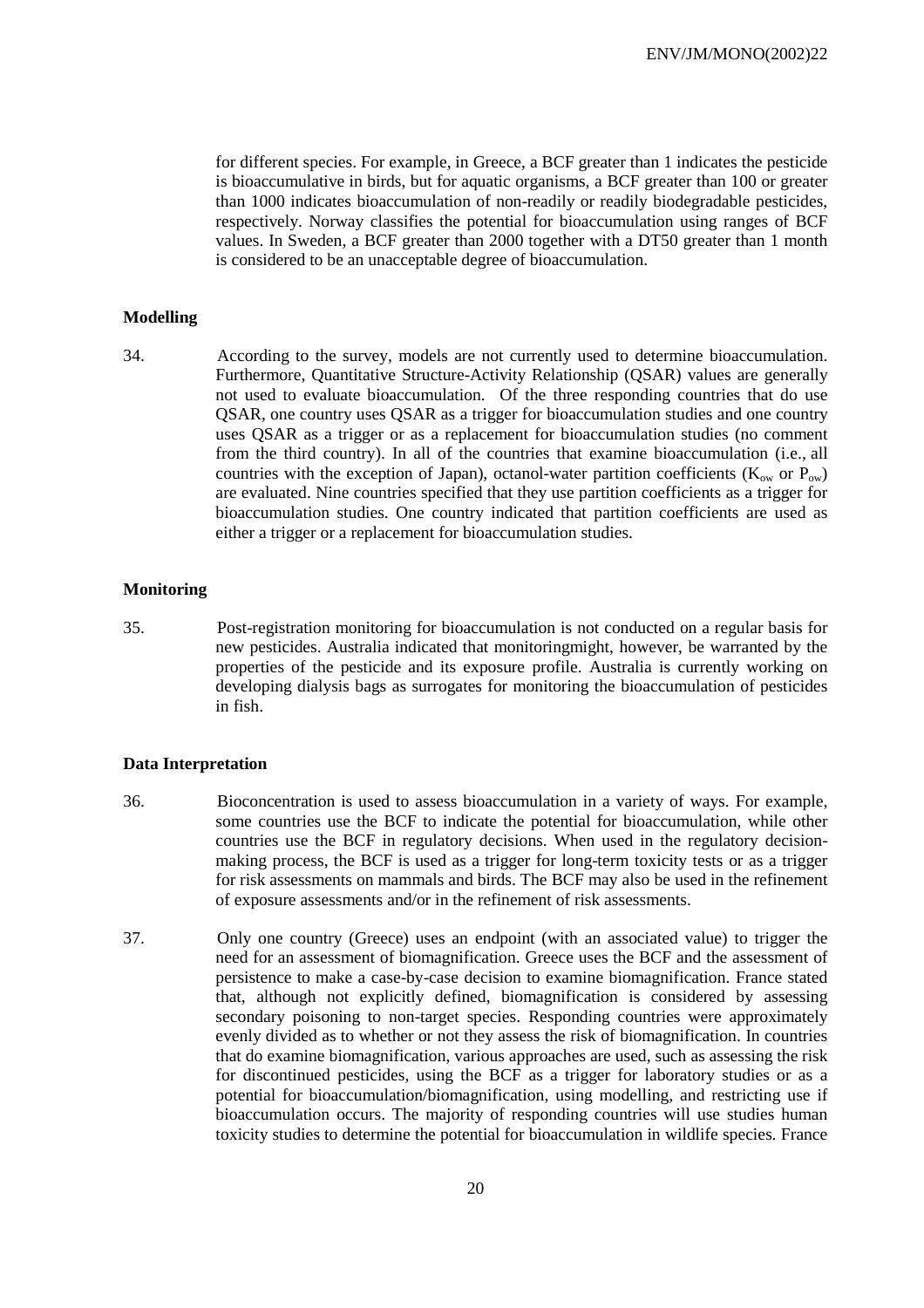and the United Kingdom specified that they follow the general principles of evaluation in Directive 91/414/CEE, to assess biomagnification, Germany uses toxicokinetic (adsorption, distribution, metabolism, and excretion) studies in mammals and birds (rodents and livestock). Canada and Sweden also use metabolism/toxicokinetic studies with mammals and other livestock (e.g., poultry), as does Greece (although the species used were not specified). During the assessment of bioconcentration/bioaccumulation for the parent compound, the majority of responding countries also assess the bioaccumulation of metabolites.

#### **Additional Comments**

- 38. Various general comments relevant to the evaluation of bioaccumulation and its role in pesticide risk assessment were provided. France and Sweden commented that Member States of the European Union will eventually follow the standard laid down in Annex VI (Uniform Principles) to Directive 91/414/EEC, as active ingredients are successively being evaluated at the level of the European Union and included in Annex I of the directive. Once listed in Annex I, the criteria laid down in the Uniform Principles will apply as guidance for Member States in their decisions on the registration of plant protection products containing these active ingredients.
- 39. Greece stated that there is a difference in both the definitions and applicable compartments for bioconcentration factors (BCF) and bioaccumulation factors (BAF) with BCFs important in aquatic ecotoxicology and BAFs important in terrestrial ecotoxicology. Indicators of bioaccumulation are a low rate of metabolism, a high affinity to fat tissues, a long period to reach a plateau concentration in tissues, and a slow rate of elimination. If toxicokinetic studies involve feeding or multiple dosing such that the plateau concentration is reached, then a BAF (residue in tissue/residue in feed) may be derived from these studies.
- 40. Further improvements to the overall assessment of bioaccumulation were also suggested. For example, Hungary stated that bioaccumulation of pesticides should be tested in wildlife with a long life expectancy (e.g., deer, corvidae). Norway commented that more emphasis should be placed on bioaccumulation in their risk assessments in the future. The United Kingdom stated that the determination of appropriate BCF and clearance time (CT) values is fairly straight forward, however, there is a lack of guidance or information on how to interpret this information and how to use it appropriately in a risk assessment.
- 41. Finally, one country-specific comment on the assessment of bioaccumulative pest control products was presented. In considering the relevance of the rate of depuration, Sweden examines the length of the potential exposure period. For instance, the depuration rate in clean water is possibly less important to consider for a pesticide that is applied frequently within one season, as compared to a pesticide that is applied only once per season.

#### **Summary**

42. Almost all OECD countries examine bioaccumulation, however, the data are interpreted differently among countries. Bioconcentration factors, bioaccumulation factors, and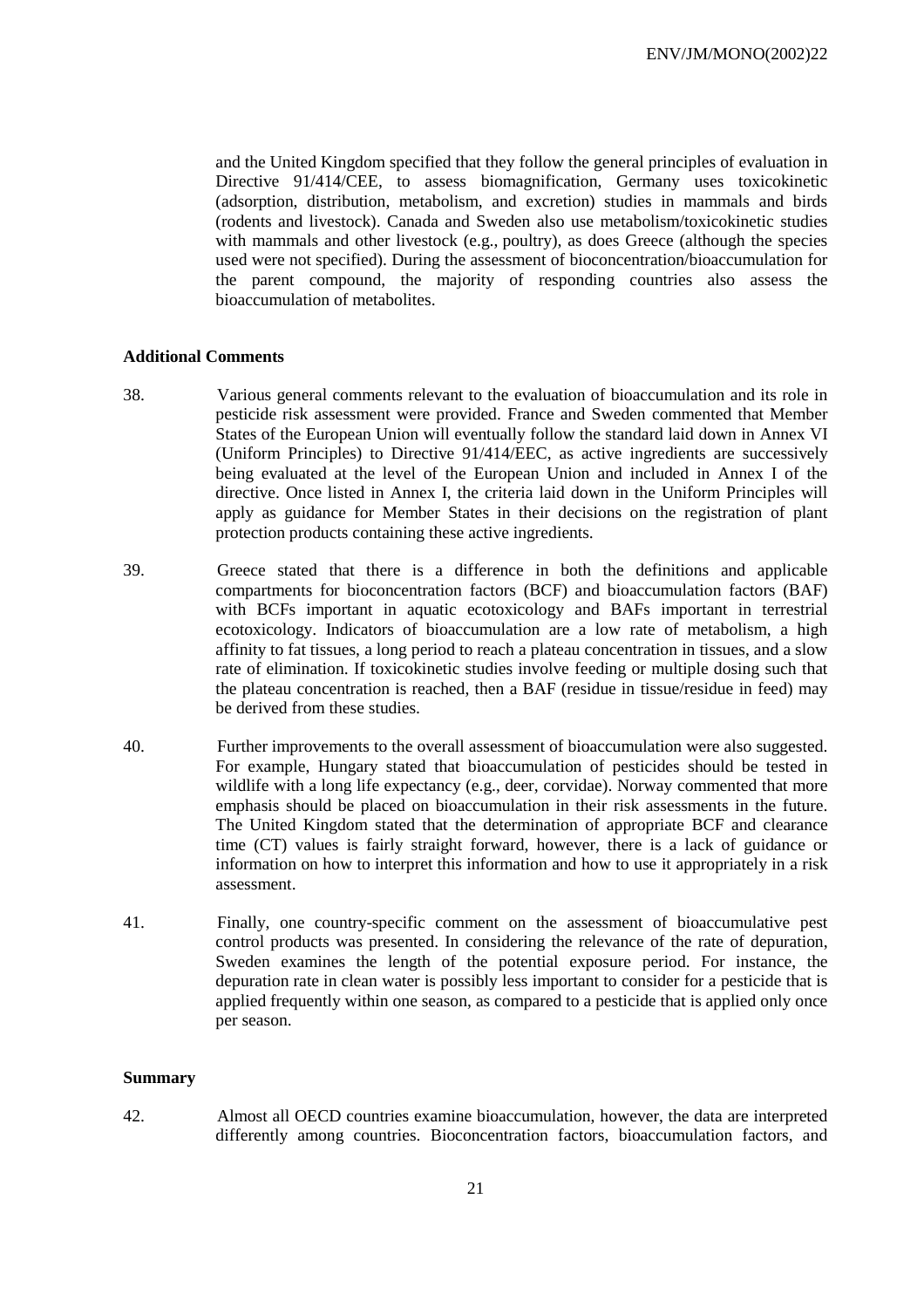octanol-water partition coefficients are used as indicators of bioaccumulation. Modelling for bioaccumulation of pesticides is not performed and monitoring for bioaccumulation is not typically conducted by any of the responding countries. Where biomagnification of pest control products is examined, various methods are used to assess the risk of biomagnification. From the responses received, there appears to be a need for harmonizing the definition of bioaccumulation and the approaches used in the assessment of bioaccumulation.

#### **Toxicity**

#### **Definitions**

43. Half of the countries responding to the questionnaire use a formal definition for toxicity, while half do not. Generally, a pesticide is considered toxic if it produces an adverse effect(s) in an organism, their offspring, or an ecosystem. Dose-response relationships are considered in the definition of toxicity in some countries. Endpoints, such as LC50, LD50, NOEC, are also used to describe or define toxicity, which may be separately defined for different species (e.g., birds, fish, aquatic organisms, honey bees, and earthworms).

#### **Data Requirements**

- 44. A summary of the specific data (study) requirements for the determination of toxicity and the endpoints that would trigger additional studies are indicated in the responses to Questions 41 and 42, respectively, in Annex 1.
- 45. Acute toxicity studies with earthworms are required by all but three countries. The majority of responding countries either require or conditionally require acute contact and acute oral studies with bees. Hive studies are conditionally required by more than half of the responding countries, especially for insect growth regulators. Similarly, more than half of the responding countries either require or conditionally require toxicity studies with predators, parasites, and/or other terrestrial invertebrates.
- 46. Almost all countries require studies of the acute toxicity to *Daphnia* while the majority of responding countries require or conditionally require chronic toxicity studies with *Daphnia*. Toxicity studies with other freshwater invertebrates are conditionally required by over half of the responding countries, while only a few countries require toxicity studies with marine invertebrates. The majority of responding countries require acute toxicity studies with both coldwater and warmwater fish and conditionally require sublethal and chronic fish studies.
- 47. For birds, studies of acute oral toxicity are required by the majority of responding countries while studies of the acute dietary toxicity are required or conditionally required by half of the responding countries. Chronic toxicity studies with birds are conditionally required by the majority of countries and are required by only a few countries. Less than half of the responding countries require or conditionally require toxicity studies with wild mammals, freshwater algae, marine algae, or terrestrial vascular plants. If the pest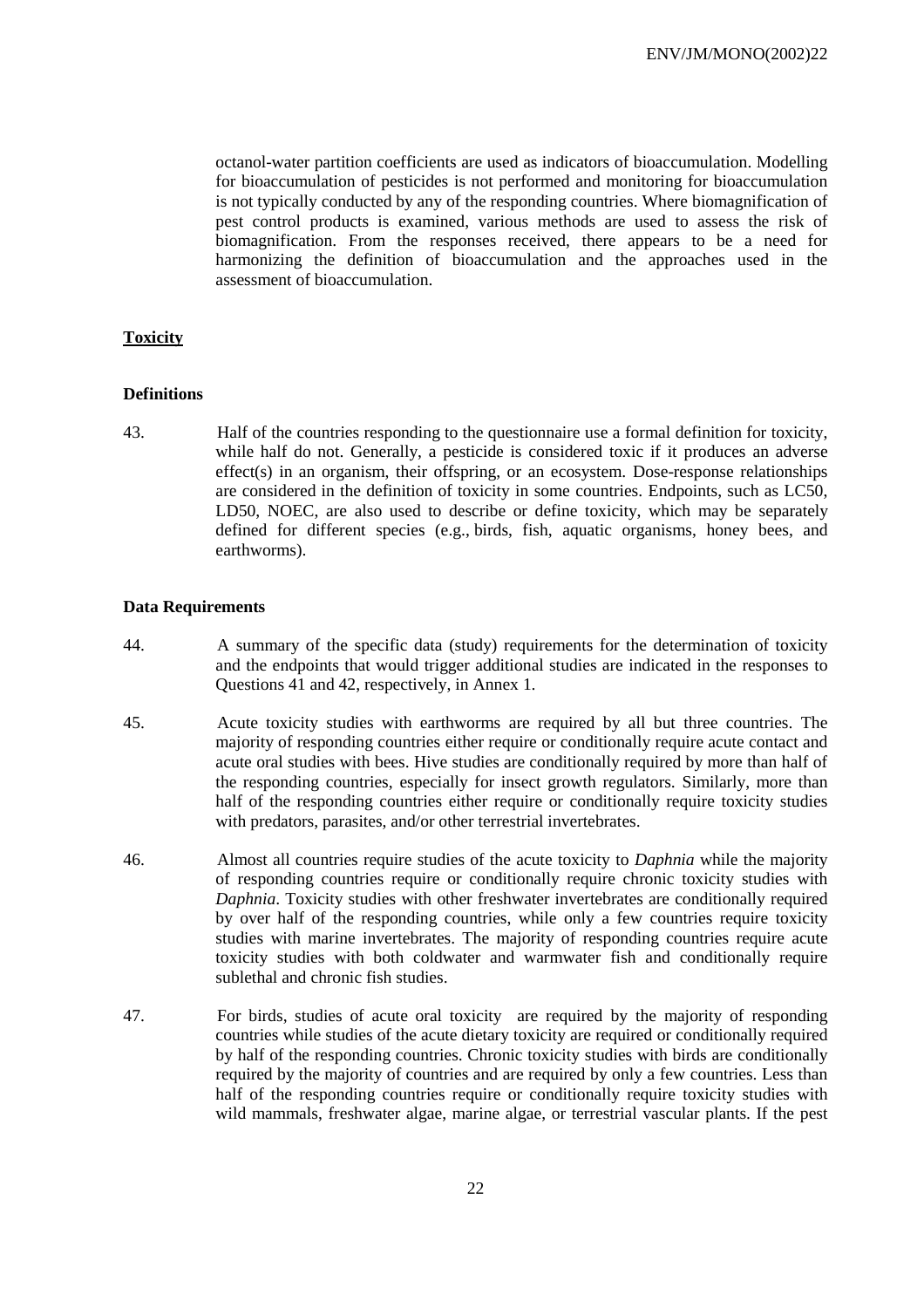control product is a herbicide, studies of the toxicity to aquatic vascular plants are required or conditionally required by half of the responding countries.

48. Those studies required for determining the toxicity of major and minor metabolites are summarised in the responses to Questions 43a and 43b, respectively, in Annex 1. Seven countries responded with specific studies required to determine the toxicity of major metabolites. Of these countries, there were no clear trends in the types of studies required, however, at least four of the seven countries either require or conditionally require acute toxicity studies with earthworms, *Daphnia*, freshwater algae, and fish. Similarly, at least four of seven countries either require or conditionally require early life cycle toxicity studies with fish and chronic toxicity studies with *Daphnia*. Only one country (Greece) specified studies that are required to determine the toxicity of minor metabolites. Several countries determine the need for such studies based on a variety of factors, such as exposure to the compound, concerns identified by the applicant, or concerns arising from other submitted studies.

#### **Endpoints**

- 49. The NOEC, or an approximation thereof, is used in risk assessments by all countries with the exception of Japan. Measured values of the NOEC are required by the majority of responding countries, although measured values are conditionally required by Sweden and the United States. The United States further stated that measured values are required if the pesticide precipitates, otherwise, they are not required. NOEC values estimated from the LC50 are acceptable or conditionally acceptable by the majority of responding countries.
- 50. The classification systems described below are used to characterise the hazard, but are not necessarily used for labelling purposes. Various hazard classification systems are used for earthworms, bees, *Daphnia*, fish, birds, aquatic plants, terrestrial plants, and other organisms. Further details are provided in Annex 1.
- 51. For earthworms, most countries classify LC50 with various descriptions of the degree of toxicity according to the following ranges:  $<$ 1; 1 to 10; 10 to 100; 100 to 1000; and >1000 mg/kg. The descriptors for these ranges (e.g., highly toxic, moderately toxic, slightly toxic) are variable among countries. See Question 46a in Annex 1 for details. Hungary unofficially uses a single criterion of 1000 mg/kg dried soil to indicate that the compound is non-toxic.
- 52. For bees, the ranges for the toxicity classification systems are generally similar among countries, although the descriptors for the ranges are variable. Several countries specified that their classification schemes were for acute oral exposure, acute contact exposure, or both. The Czech Republic and United Kingdom specified that they evaluate risk to bees. Furthermore, the United Kingdom specified that risk-based labelling is used with label statements dependent on the hazard quotient and results from field studies. Most countries classify toxicity according to the amount of product per bee. Various descriptions of the degree of toxicity (e.g., highly toxic, moderately toxic, practically non-toxic) are used depending on the location of the LD50 (µg/bee) within the following ranges:  $< 0.1$ , 0.1 to 1, 1 to 10, 10 to 100, and  $> 100$ . There are several variations on the number of ranges included in the classification system. Other classification systems also exist, such as classifying the LD50 within the ranges 0.001 to 1.99, 2.00 to 10.99, and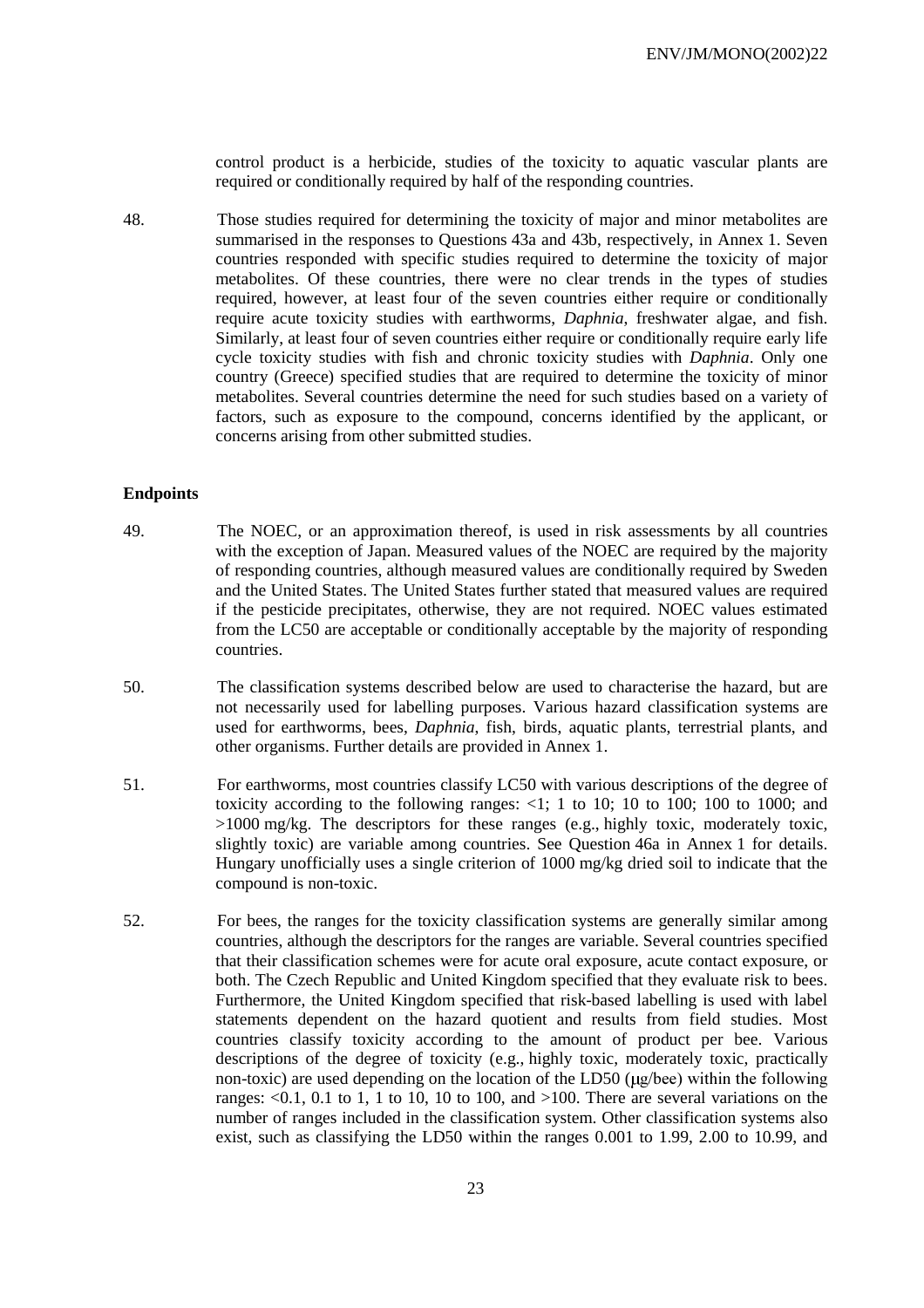$>$ 10.99 µg/bee or within the ranges <3, 3 to 11, 11 to 100, and  $>$ 100 µg/bee. See Question 46b in Annex 1 for details.

- 53. The same classification systems are used for *Daphnia* and fish within each responding member country. Some countries use separate classification schemes for acute toxicity and chronic toxicity/reproduction. The classification for acute toxicity is generally based on the LC50 or EC50 while the classification for chronic toxicity is based on the NOEC in two countries and based on the EC50 in one country. Most countries classify acute toxicity according to where the LC50 or EC50 falls within the following ranges:  $\langle 0.1, \rangle$ 0.1 to 1, 1 to 10, 10 to 100, and  $>100$  mg/L. Various descriptions of the degree of toxicity exist (e.g., highly toxic, moderately toxic, practically non-toxic). Despite most countries using these numerical criteria, there are also variations on the number of ranges used by member countries. Other distinct classification systems are also applied to *Daphnia* and fish. For example, Japan employs three toxicity classifications (Class A, B, or C) depending on the acute toxicity (LC50) to both *Daphnia* and the common carp. In Hungary, different ranges are used to classify the toxicity:  $\langle 0.1, 0.1 \rangle$  to 5, 5 to 50, and  $>50$  mg/L, while the United Kingdom uses the ranges  $< 0.01$ , 0.01 to 1, and 1 to 100 mg/L. Three countries classify chronic toxicity according to the NOEC. See Questions 46c and 46d in Annex 1 for details on the classification systems for *Daphnia* and fish, respectively.
- 54. For birds, six countries provided classification schemes for acute dietary and acute oral studies. Most countries classify the acute *dietary* toxicity to birds according to where the LC50 (mg/kg food) falls within the following ranges:  $\langle 50, 50 \rangle$  to 500, 500 to 1000, 1000 to 5000, and >5000. As with other classification schemes for other organisms, various descriptors of the degree of toxicity are used (e.g., highly toxic, moderately toxic, practically non-toxic).Similarly, there are also variations on the number of ranges. For example, Germany uses slightly different ranges and toxicity descriptors: <50, 50 to 200, >200 to 500, >500 to 1000, and >1000. Four countries classify the acute *oral* toxicity to birds according to where the LD50 (mg/kg bw) falls within the following ranges:  $\langle 10, 10 \rangle$ to 50, 50 to 500, 500 to 2000, and >2000. Again, there are various descriptions of the degree of toxicity as well as differences in the number of ranges used. As for the classification of acute dietary toxicity, Germany also uses slightly different ranges for the description of acute oral toxicity to birds:  $\langle 10, 10 \rangle$  to 50,  $\langle 50, 50 \rangle$  to 200,  $\langle 200 \rangle$  to 1000, >1000 mg/kg body weight. Greece also uses a separate classification scheme with the following ranges:  $\langle 5, \rangle$  to  $\langle 50, \rangle$  to  $\langle 500, \rangle$  and  $\langle 500 \rangle$  mg/kg body weight. As expressed for the classification of toxicity to bees, the Czech Republic only evaluates risk and the United Kingdom has specific risk-based labelling. Hungary unofficially uses a single criterion for the classification of acute oral and dietary toxicity. See Question 46e in Annex 1 for details.
- 55. For aquatic plants, Germany and Greece apply separate classification systems for both acute and chronic (or reproductive) toxicity to aquatic plants. The classification system may, however, be similar to that used for other organisms (e.g., similar to that for fish in Germany, *Daphnia* in Greece, and algae in the Czech Republic, Greece, and Sweden). Several countries reported that they do not have a classification scheme for aquatic plants. Most countries classify acute toxicity according to where the LC50 or EC50 (mg/L) falls within the following ranges:  $< 0.1$ , 0.1 to 1.0,  $> 1$  to  $< 10$ , 10 to 100, and >100. As with other classification schemes, there are various descriptions of the degree of toxicity (e.g., highly toxic, moderately toxic, practically non-toxic) and the number of ranges used. Again, Hungary uses a separate classification system with different ranges: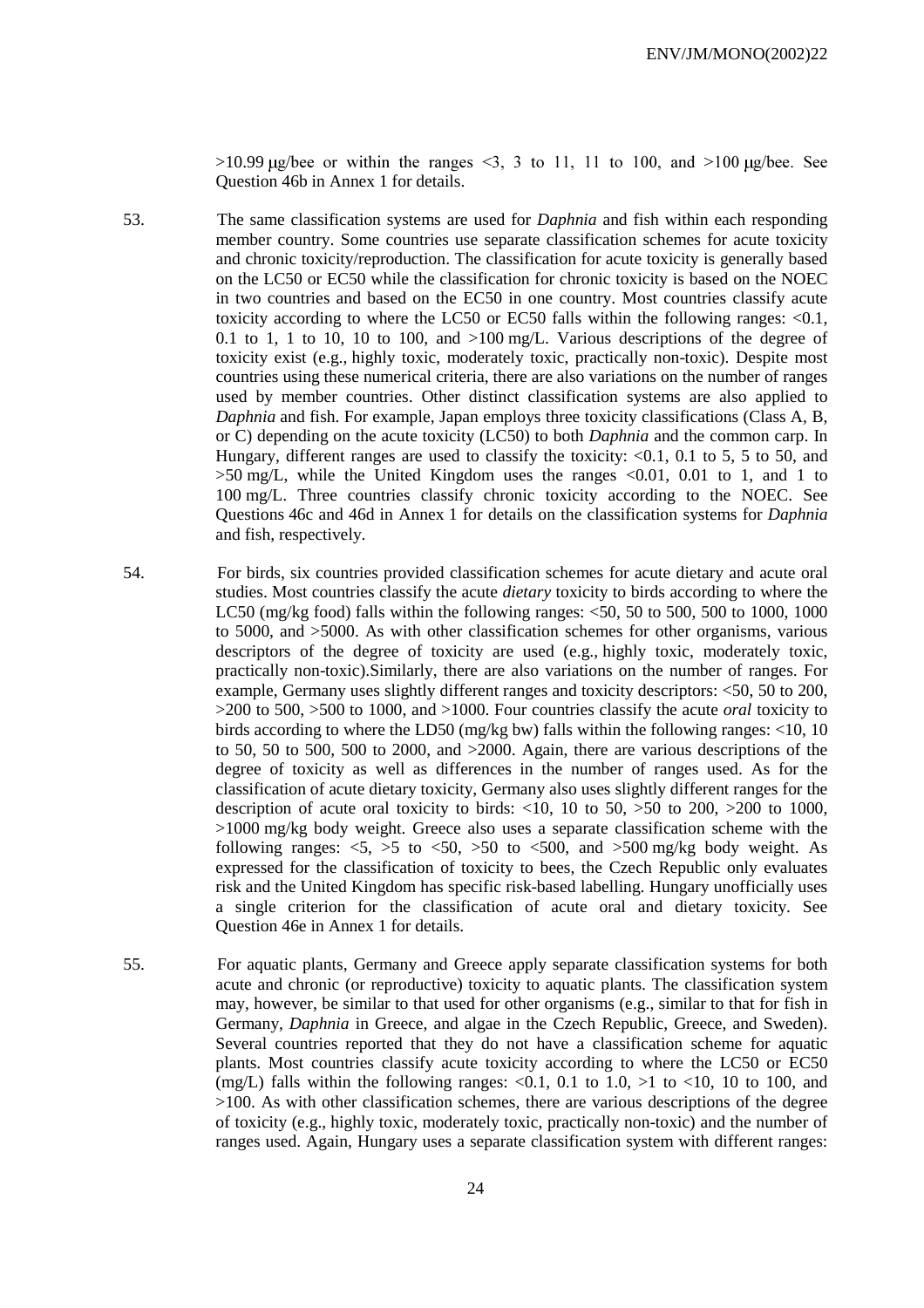$\langle 0.1, 0.1 \rangle$  to 5, 5 to 50, and  $\langle 50, 50 \rangle$  Germany and Greece classify the chronic toxicity to aquatic plants according to where the NOEC (mg/L) falls within the following ranges:  $\leq 0.01$ , 0.01 to 0.1,  $\geq 0.1$  to 1.0, and  $\geq 1.0$ . The United Kingdom uses broader ranges of  $\leq 0.01$ , 0.01 to 1, and 1 to 100 mg/L to classify the toxicity to aquatic plants. See Question 46f in Annex 1 for details.

- 56. Only Germany has a classification system for acute toxicity to terrestrial plants using the following ranges (mg/kg substrate):  $\langle 10 = \text{highly toxic}, 10 \text{ to } 100 = \text{toxic}, 100 \text{ to } 1000$  $=$  moderately toxic,  $>1000 =$  slightly toxic. Again, The Czech Republic stated that only risk to terrestrial plants is evaluated. See Question 46g in Annex 1 for details.
- 57. Four countries specified toxicity classification systems for other organisms: Czech Republic and France reported that they classify toxicity to non-target/beneficial arthropods; Norway classifies toxicity to soil microorganisms; and Sweden classifies the toxicity to additional terrestrial arthropods using the same classification system as used for bees. See Question 46h in Annex 1 for details.

#### **Modelling**

58. Modelling is not used to determine toxicity, with the exception of France.

#### **Monitoring**

59. Generally, post-registration monitoring for toxicity is not required by responding countries for new pesticides, however, it may be required under certain circumstances. The species used for monitoring depends on the situation. Hungary reported that when monitoring is implemented, pheasant, mallard duck, brown hare, fish, or bees are used.

#### **Data Interpretation**

- 60. Although several countries estimate exposure based on individual applications, the majority of responding countries use calculations and models that take into account multiple applications in one season when estimating exposure. France noted that the toxicity of a pesticide and its derivatives is of greater importance than multiple exposures to the pesticide.
- 61. Several countries responded that they do not consider or calculate the potential for biomagnification, or, that it is seldom done in the evaluation of toxicity. Different approaches were, however, reported by member countries. In Australia, when a potential for biomagnification occurs with a pesticide, a weight-of-evidence approach including field observations is followed. Canada notes the potential for biomagnification in their assessment, whereas France assesses the risk of biomagnification and secondary poisoning in birds and other terrestrial vertebrates. Germany uses residues in a particular trophic level as inputs in the exposure assessment conducted for higher trophic levels. Greece multiplies the BCF in fish by the long-term average PEC in seawater. For fisheating birds, the NOEC is then divided by the above estimated value, whereas for earthworm-eating birds, the estimated BCF in earthworms, as calculated via models or measured residue from field studies, may be used. In addition, Greece may use the long-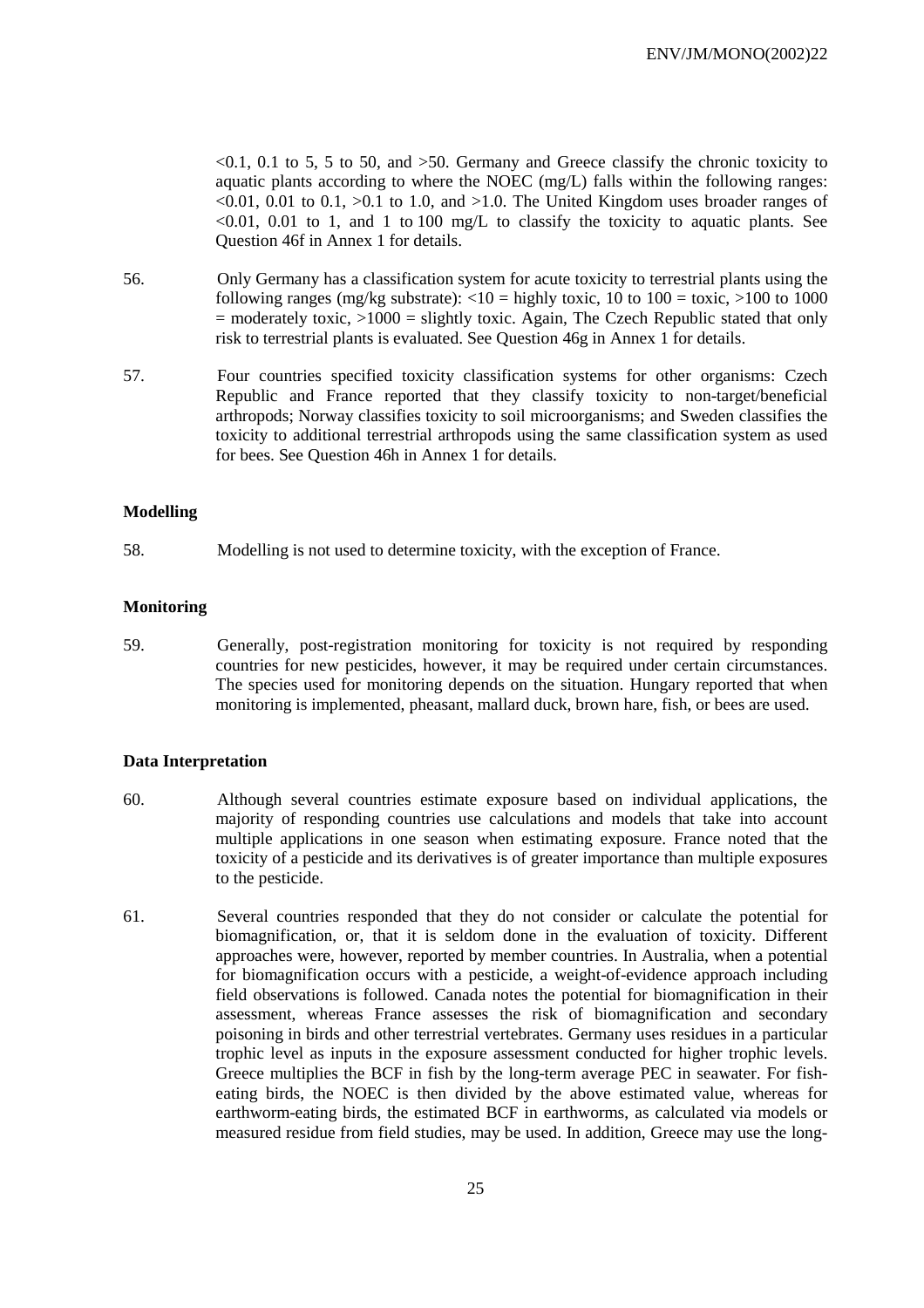term average PEC in soil in the toxicity/exposure ratio. In Hungary, biomagnification is taken into consideration when the use of any product is defined in the registration document (e.g., secondary toxicity on predatory birds). Sweden sets criteria for unacceptable levels of bioaccumulation, which are interpreted as an indication of a risk of biomagnification. Finally, the United States uses biomagnification in the characterization of risk, but it is not considered in actual risk determination.

62. All responding countries, with the exceptions of Japan and the United States, use studies from human toxicology in determining the toxicity to wildlife species.

#### **Additional Comments**

- 63. Various comments relevant to the evaluation of toxicity and its role in pesticide risk assessment were provided.
- 64. France reported that pesticides are assessed according their usage dose, while other chemicals are assessed according the quantity that is produced. Assessment according to the usage dose has "side-effects" on the risk assessment of pesticides and postregistration policy. First, products that are used on minor crops in France are assessed with the same set of studies as those used for the evaluation of large-scale products used on major crops. Secondly, some products that are considered "safe" when first approved for use on a small scale may reveal unpredicted adverse effects when used on a large scale. Hungary responded that, in some cases, indirect toxicity of pesticides on nidicoulus birds (birds reared for a time in a nest or sharing the nest of another type of animal) should be checked by examining the toxicity of crop milk (food from glands in parent birds) to hatchlings. Hungary also noted that there is no official method for this test. Improvements in interpretation of the relationship between toxicity and exposure (mode and time of application) are also required.

#### **Summary**

65. In general, the data requirements for the determination of toxicity are similar among the majority of responding countries with most countries requiring or conditionally requiring studies on earthworms, bees, *Daphnia*, freshwater algae, fish, and birds. Among responding countries, different classification schemes may be used to assess toxicity in the same class of organisms. Differences in the classification schemes include variations in the numerical endpoints of the ranges for a particular species, the number of ranges used, and/or the descriptions of the degree of toxicity. The same classification scheme is, however, used for *Daphnia* and fish within each responding country. In most countries, modelling is not used to determine toxicity and monitoring for toxicity is not required. The majority of responding countries use models or calculations that account for multiple applications when estimating exposure. Finally, various approaches are used to examine the potential for biomagnification.

#### **Part 2. Data Gaps and Other Approaches**

66. As for Part 1, Part 2 of the questionnaire was divided into three sections on persistence, bioaccumulation, and toxicity. The purpose of Part 2 was to identify issues that may help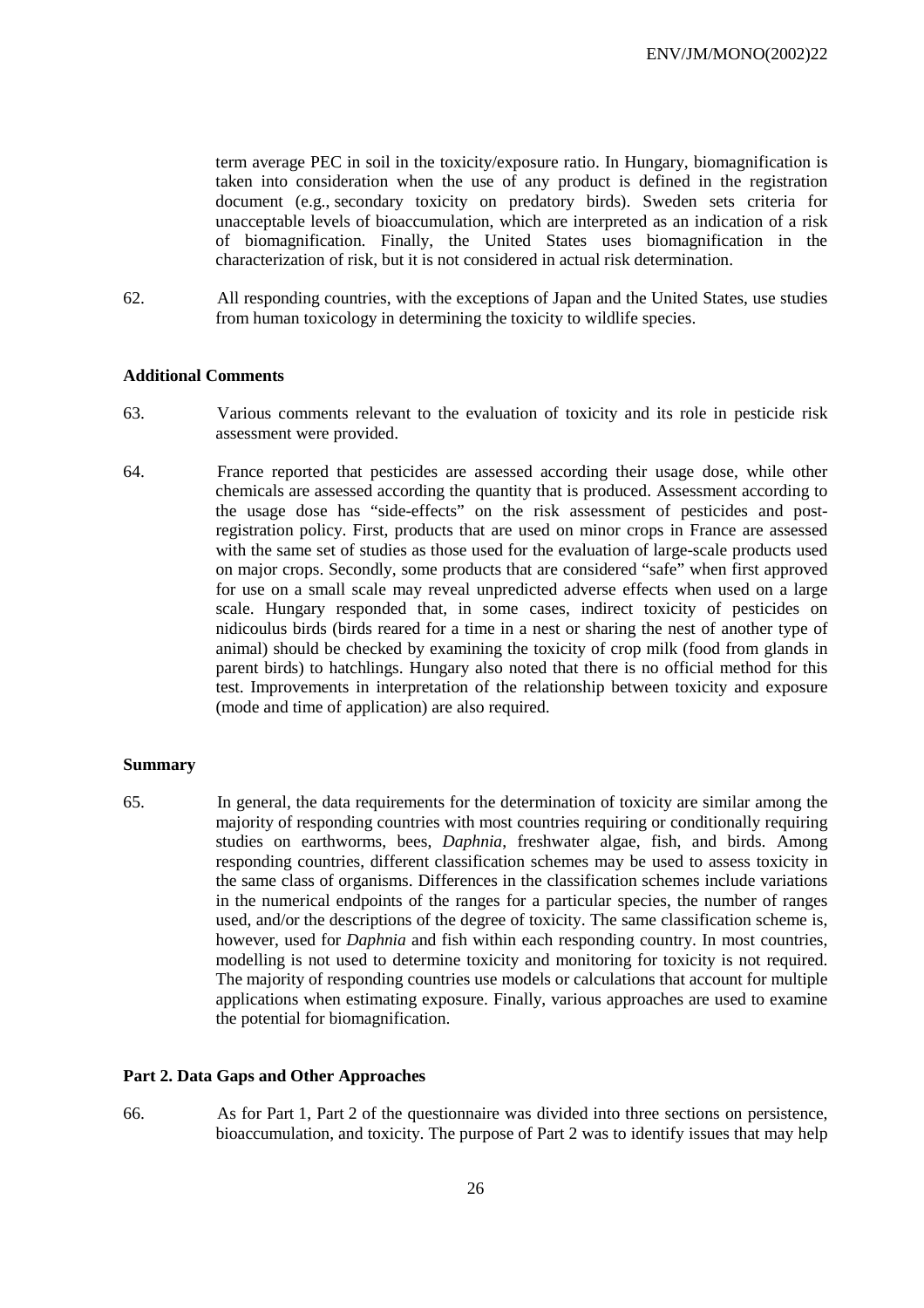to improve the regulatory processes (e.g., data received and utilized in the evaluation of pest control products, standardization of test guidelines, and the use of models and monitoring data) among responding countries.

#### **Persistence**

- 67. A small majority of responding countries stated that persistence should not be defined in relation to the life span of exposed indicator organisms or representative non-target organisms. Furthermore, the majority of responding countries expressed that there are circumstances under which the expected persistence of a compound could be considered of little or no concern. Numerous examples of such situations were presented including the use of termite bait blocks, the use of multiple applications of hybrids, or the use of products not intended for use on food or feed crops. Additional circumstances under which persistence would be considered of little or no concern include a lack of dissipation occurring from the treated area combined with a high effect threshold, indoor use patterns (including glasshouses), or use in non-crop areas (e.g., airports, railway stations) with deep underground water tables. Furthermore the use of a persistent product in a situation or manner which resulted in low environmental exposure (e.g., very restricted indoor or outdoor use) was considered to be of limited concern. Persistent products undergoing enhanced degradation in a specific use pattern (e.g., seed treatment) are also considered to be of limited concern as are cases of very low use of a minimallytoxic pesticide.
- 68. The majority of responding countries replied that the persistence of minor metabolites should be addressed in a manner different from that of major metabolites. The relevance, toxicity, quantity, and risk of the metabolite were considered to be more important than the designation of "major" or "minor" metabolite. The majority of countries suggested that more reliable methods of determining long-term exposure are needed. This includes using more realistic scenarios for risk assessments. Additional areas were suggested for improving the determination and/or assessment of persistence. These suggestions included unifying or harmonizing approaches to the classification of persistence; establishing clear criteria for defining persistence and using modelling and measurement. Additional suggestions included determining DT50 values, distinguishing between chemical persistence and biological persistence, and improving test methods. Further ideas included assessing persistence under country-specific climatic conditions, defining the role of bioavailability, developing methodology (exposure/risk assessment or toxicity tests) to assess the risk from prolonged exposure, and defining the contribution of metabolites to exposure.

#### **Bioaccumulation**

69. The majority of countries responded that studies on biomagnification or bioconcentration should be required for regulatory purposes. Fish were considered to be the best indicator organisms for studies on bioaccumulation, followed by birds and earthworms with only one species of each required for testing. Depuration was indicated by the majority of countries to be relevant to long-term exposure at low concentrations, however, Sweden noted that because the bioconcentration factor is the function of uptake, distribution, and elimination (metabolism and excretion), depuration is not relevant *per se* given that exposure is continuous. Responses were evenly divided on whether or not factors such as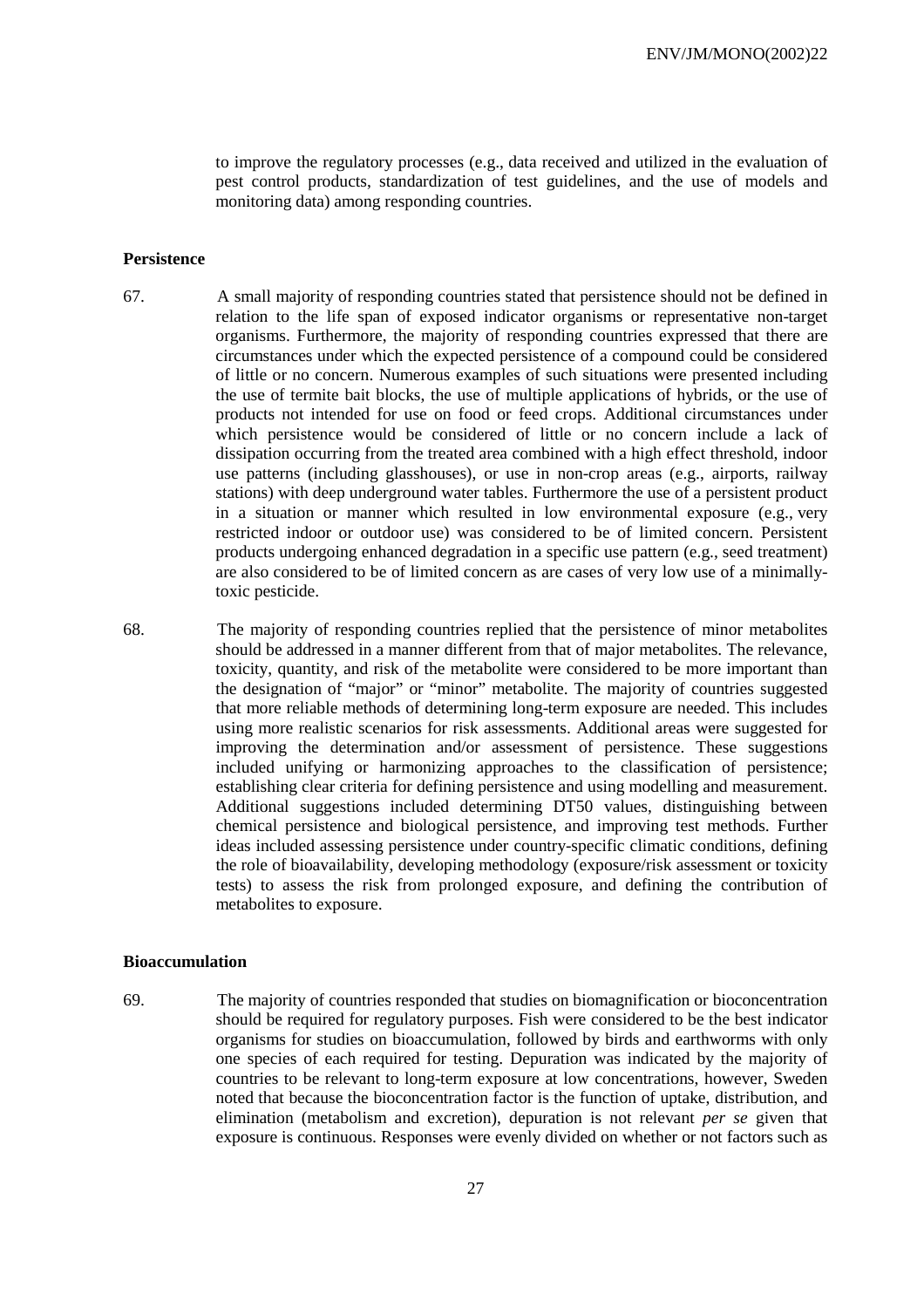age, sex, or nursing of young should be considered in bioaccumulation studies. Australia responded that such factors should be considered where biologically relevant and the United Kingdom stated that the need for further studies should depend on the proposed use pattern and the probability of exposure. Responding countries were divided as to whether or not life cycle studies on bioaccumulation should be conducted, with several countries indicating that these studies should be conducted in special circumstances, as determined on a case-by-case basis, or depending on the proposed use pattern and probability of exposure. The majority of countries responded that studies from human toxicology could be extrapolated to wildlife, although Germany and Sweden indicated that this should be extrapolated to mammalian wildlife only.

#### **Toxicity**

70. As for assessing persistence, the majority of countries responded that the toxicity of minor metabolites should be addressed in a manner different from that of major metabolites. Several countries stated that the relevance and risk of the metabolite are more important than the designation of "major" or "minor" metabolite. Many different aspects of determination or assessment of toxicity were suggested for improvement. These suggestions included the following: agreeing on and determining low level of effects concentrations (i.e., ECx), unifying and updating test methods, examining endocrine effects, examining chronic and/or population effects, and studying the teratogenicity of pesticides. Additional suggestions included examining long-term risk assessments for mammals and developing guidance regarding the selection of appropriate, ecologically-relevant endpoints from mammalian toxicity tests, harmonizing decision-making on hazard assessments, and examining the link between laboratory tests and field tests. A need for toxicological testing of additional species, such as amphibians and nidicoulus birds, was expressed. The specific test species and triggers for these studies should be determined on a case-by-case basis, with a possibility of extrapolating the results from the chosen test species to other species.

#### **Additional Comments**

71. Several countries provided additional comments on the evaluation of data and risk assessment approaches. Australia prefers a weight-of-evidence approach over a rigid, criteria-driven process. Germany commented that the suitability of bioaccumulation tests on further species for regulatory assessments should be explored. Japan is now considering whether or not to require bioconcentration factors in fish. Furthermore, Japan is considering new assessment methods using the toxicity data on fish, *Daphnia*, and algae to evaluate aquatic effects and using toxicity data on birds to evaluate terrestrial effects. In Sweden, there is a special concern for persistent and bioaccumulative substances. Criteria for unacceptable persistence and bioaccumulation have therefore been established. As in other countries, the overall aim is to protect the environment and non-target organisms from unacceptable toxic effects, however, several problems may arise in the control of persistent pesticides. For pesticides with low degradability, there is a limit beyond which it cannot be concluded with certainty that no unacceptable effects will occur. The reason for this is that the set of tests upon which Swedish decisions are made is very limited with respect to species and time-scales, and possible long-term effects may be difficult to identify in chronic laboratory toxicity tests, especially for persistent pesticides.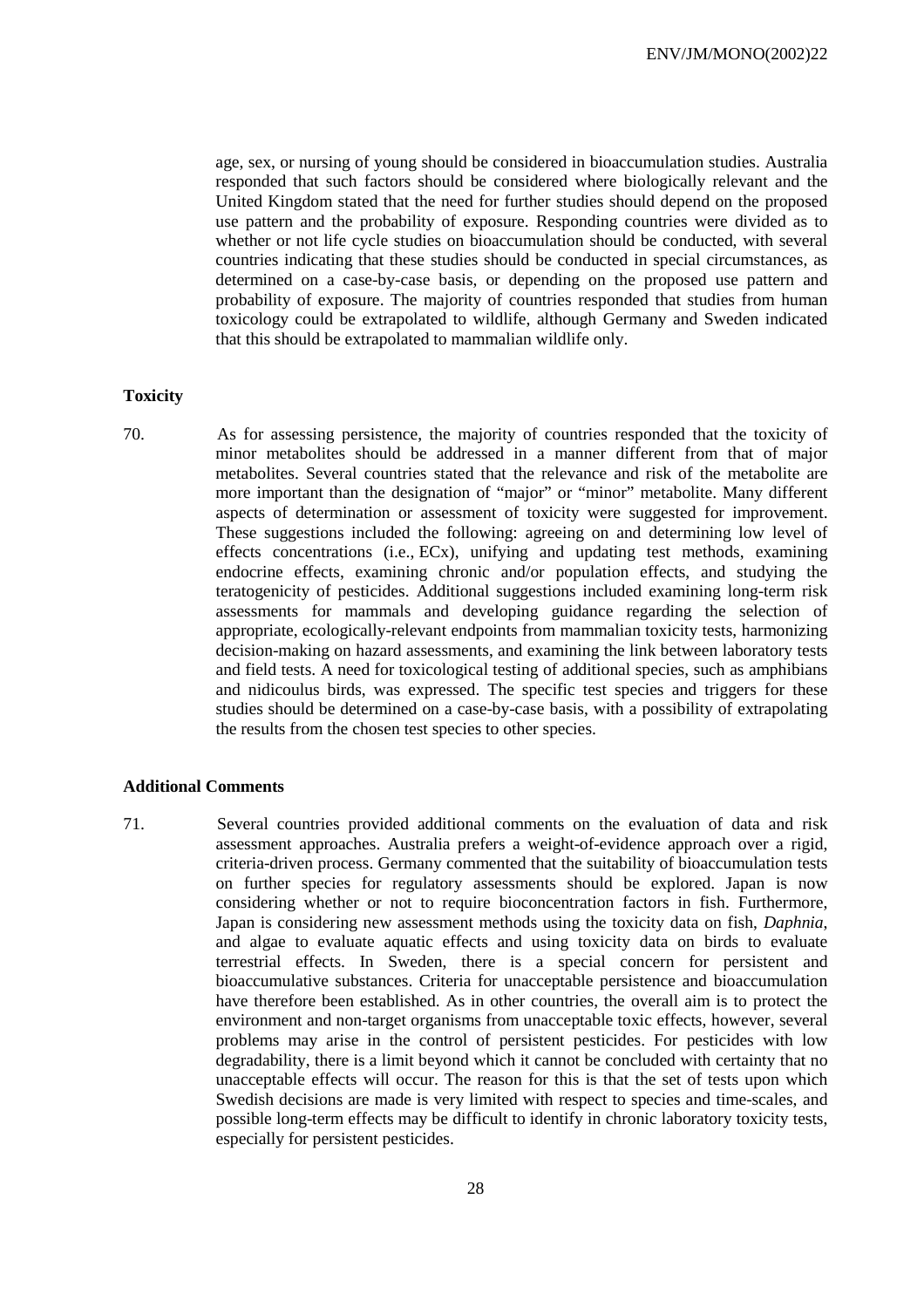#### **Summary**

- 72. Although there are differences among responding countries in the types of data required and the approaches used to assess the submitted data, similar trends, viewpoints, and concerns were identified by the responding countries.
- 73. Similar concerns were identified among countries for the assessment of both the persistence and toxicity of pest control products. There was general agreement among countries that certain circumstances exist under which persistent compounds should not cause environmental concern. These circumstances include reduced exposure, low toxicity, or the proposed use pattern. Numerous countries indicated that the persistence and toxicity of minor metabolites should be addressed in separate manner from that of major metabolites, with relevance, toxicity, quantity, and risk being more important than the designation of "major" or "minor". Also, a need for improving or furthering the science used in the assessment of persistence and toxicity was stated. Overall, there was consensus that studies on bioconcentration, bioaccumulation, and biomagnification should be required for the assessment of pest control products, however, the approaches to such assessments and their interpretation differ among responding countries.

#### **Conclusion**

- 74. Among responding OECD member countries, there are many similarities in the data requirements and the method of scientific review of the data for persistent, bioaccumulative, and toxic pesticides, however, there are several areas of discrepancy in the interpretation of these data requirements. The ways in which these data are used and their interpretation differ as a result of the regulatory approaches and policies of each country. These differences may lead to unique regulatory actions in each country for the same pest control product. The inventory of current national data requirements for persistent, bioaccumulative, and toxic pesticides developed from this survey should enhance future efforts to increase the international harmonization of data requirements.
- 75. Several important issues were identified by member countries responding to the survey as areas requiring improvement, especially in light of the ongoing harmonization efforts. For the determination or assessment of persistence, the following issues were identified as areas needing further study or refinement:
	- (1) Agreement on a definition of persistence,
	- (2) Harmonization of approaches to the classification of persistence,
	- (3) Establishment of clear criteria for defining persistence,
	- (4) Use of modelling and measurement,
	- (5) Determination of DT50 values,
	- (6) Distinguishing between chemical persistence and biological persistence,
	- (7) Improvement of test methods,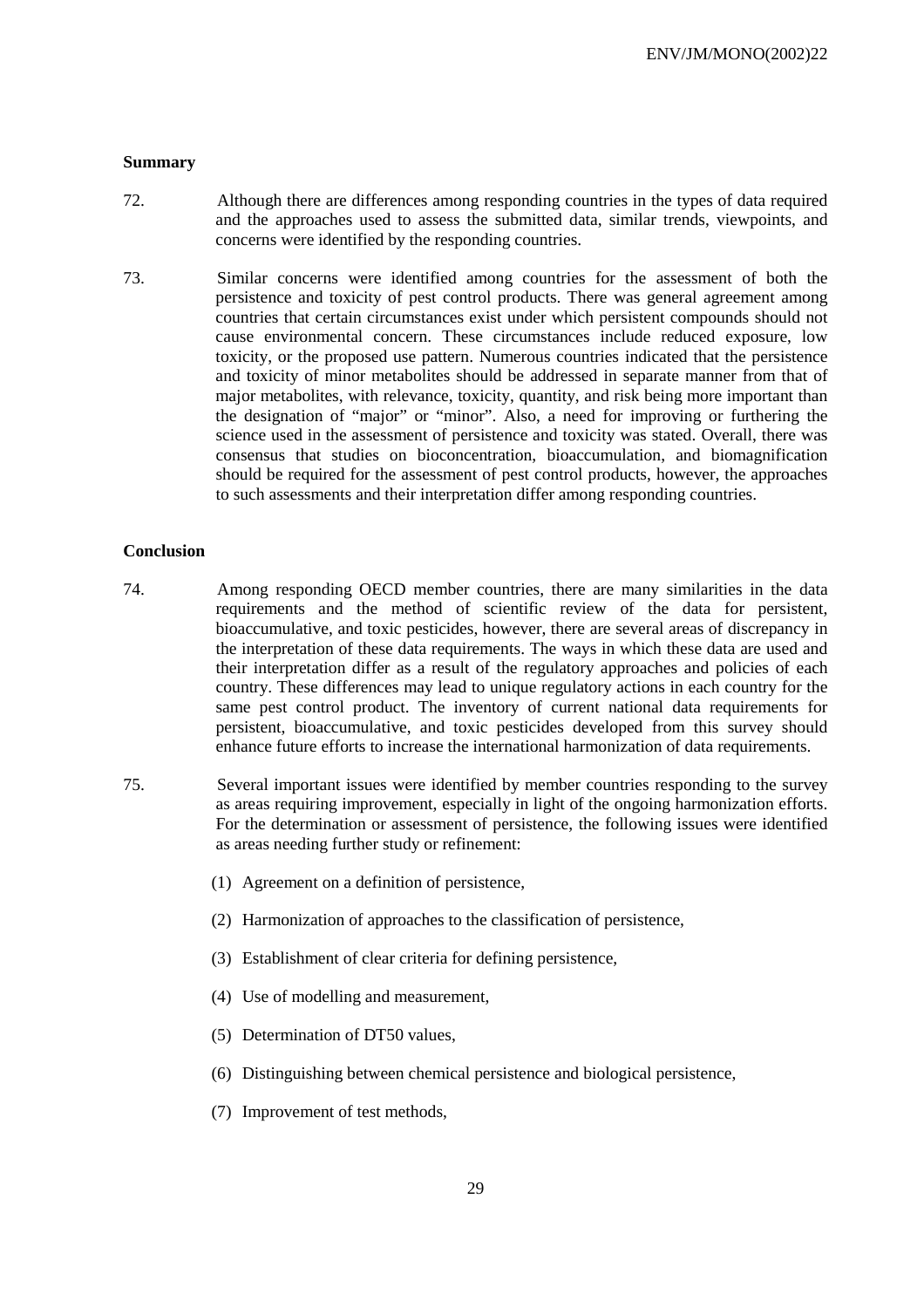- (8) Assessment of persistence under the specific climatic conditions of each country,
- (9) Defining the role of bioavailability,
- (10)Development of methodology (exposure/risk assessment or toxicity tests) to assess the risk from prolonged exposure, and
- (11)Defining the contribution of metabolites to exposure.

Regarding the bioconcentration/bioaccumulation of pest control products, there is a need to harmonize the definitions of bioconcentration/bioaccumulation and the approaches used in the assessment of these processes in risk assessments. Member countries also differ in their approaches to examining the potential for biomagnification.

#### 76. For the determination or assessment of toxicity, the following issues were identified as areas requiring improvement:

- (1) Agreement on and determination of low level of effects concentrations (i.e., ECx),
- (2) Unification and updating of (test) methods,
- (3) Endocrine effects,
- (4) Chronic and/or population effects,
- (5) Teratogenicity,
- (6) Long-term risk assessment for mammals and guidance regarding the selection of the appropriate, ecologically-relevant endpoints from mammalian toxicity tests,
- (7) Harmonization of decision making on hazard assessment,
- (8) Examination of the link between laboratory tests and field tests.
- 77. Harmonization of data requirements and scientific approaches used in the assessment of pest control products will facilitate the exchange of pesticide evaluations among OECD member countries. Such efforts will reduce the amount of work required in the scientific review process, thus facilitating the registration and re-registration of pest control products. Furthermore, harmonization of data requirements and approaches will reduce trade barriers between countries, as well as reduce the need for duplicative testing of pesticides by industry.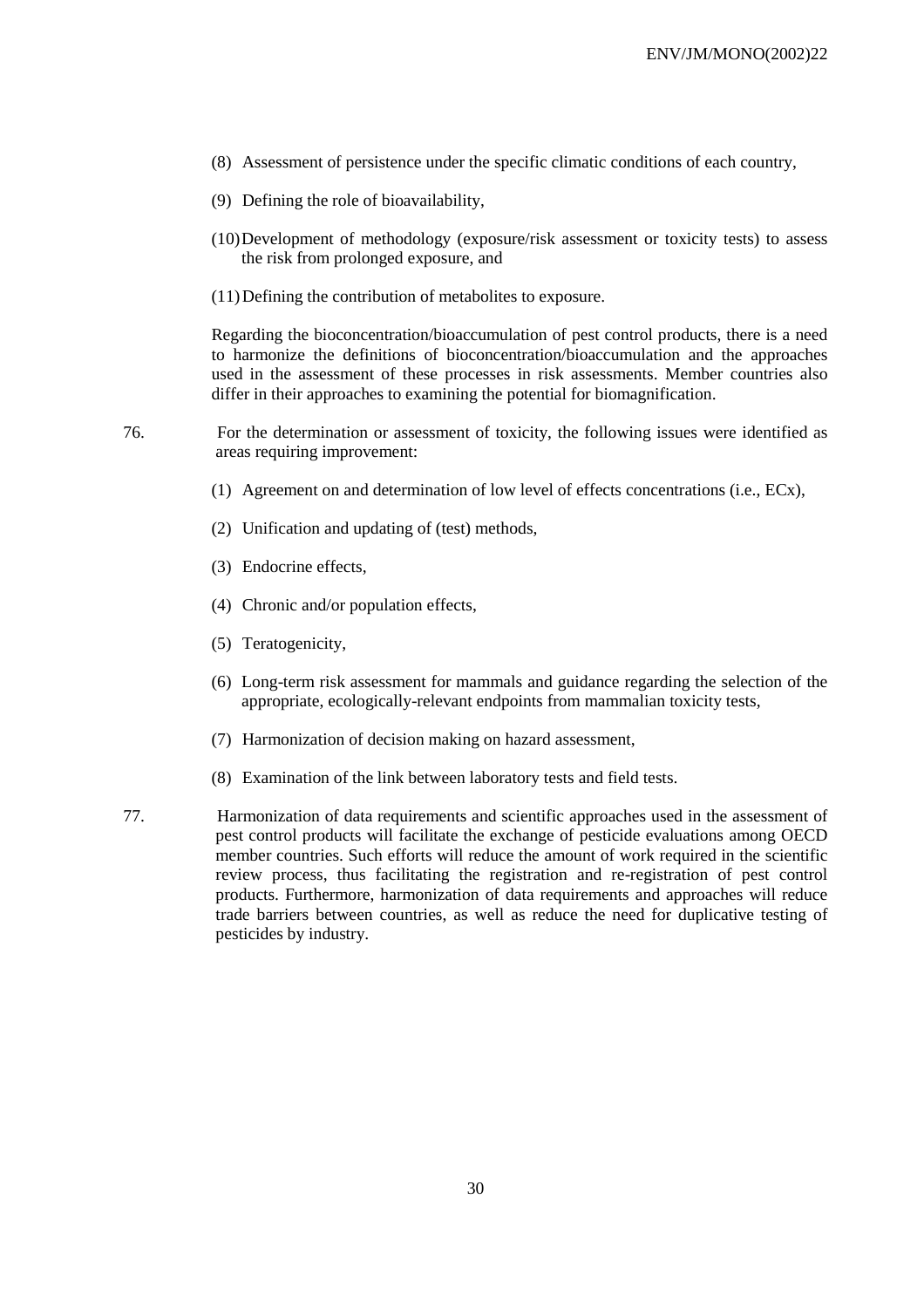#### **ANNEX 1 Summary of Member Countries' Responses to the Questionnaire**

### **Main body of questionnaire**

| $\mathbf{Q}$ # | <b>Ouestionnaire</b>                                                                                                                                                                                                                                                                                                                                                                                                                                         | <b>SUMMARY COMMENTS</b>                                                                                                                                                                                                                                                                                                                                                                                                                                                                                                                                                                                                                                                                                                                                                                                                                                                                                                                                                                                                                                                                                                                                                                                                                                                                                                                                                                                                                                                                                                                                                                                                |
|----------------|--------------------------------------------------------------------------------------------------------------------------------------------------------------------------------------------------------------------------------------------------------------------------------------------------------------------------------------------------------------------------------------------------------------------------------------------------------------|------------------------------------------------------------------------------------------------------------------------------------------------------------------------------------------------------------------------------------------------------------------------------------------------------------------------------------------------------------------------------------------------------------------------------------------------------------------------------------------------------------------------------------------------------------------------------------------------------------------------------------------------------------------------------------------------------------------------------------------------------------------------------------------------------------------------------------------------------------------------------------------------------------------------------------------------------------------------------------------------------------------------------------------------------------------------------------------------------------------------------------------------------------------------------------------------------------------------------------------------------------------------------------------------------------------------------------------------------------------------------------------------------------------------------------------------------------------------------------------------------------------------------------------------------------------------------------------------------------------------|
|                | 1.<br><b>CURRENT</b><br><b>DATA</b><br>Part<br><b>EVALUATION PRACTICES</b>                                                                                                                                                                                                                                                                                                                                                                                   |                                                                                                                                                                                                                                                                                                                                                                                                                                                                                                                                                                                                                                                                                                                                                                                                                                                                                                                                                                                                                                                                                                                                                                                                                                                                                                                                                                                                                                                                                                                                                                                                                        |
|                | PERSISTENCE                                                                                                                                                                                                                                                                                                                                                                                                                                                  |                                                                                                                                                                                                                                                                                                                                                                                                                                                                                                                                                                                                                                                                                                                                                                                                                                                                                                                                                                                                                                                                                                                                                                                                                                                                                                                                                                                                                                                                                                                                                                                                                        |
|                | <b>Definitions</b>                                                                                                                                                                                                                                                                                                                                                                                                                                           |                                                                                                                                                                                                                                                                                                                                                                                                                                                                                                                                                                                                                                                                                                                                                                                                                                                                                                                                                                                                                                                                                                                                                                                                                                                                                                                                                                                                                                                                                                                                                                                                                        |
| $\mathbf{1}$   | is used in your regulatory system?                                                                                                                                                                                                                                                                                                                                                                                                                           | What is the definition of persistence that (1) Most countries associate dissipation time (DT50 and/or DT90) with the definition of persistence (Australia, Canada,<br>Czech Republic, France, Germany, Hungary, Norway, United Kingdom, United States). (2) Generally DT50 >3 months<br>in field and DT90 >1 year in field (Czech Republic, France, Germany, Norway, United Kingdom) or DT50 >6 months<br>in lab (Norway). (3) Other responses included DT50 >6 months in soil and natural water (Australia, Canada) or<br>unspecified media (Hungary). (4) Some countries define persistence for soil only (Czech Republic, France, United<br>Kingdom). (5) Several countries define persistence in relation to residence time in a compartment --- the residence time<br>of an active substance in a defined compartment of the environment as outlined in Annex VI of Council Directive<br>91/414/EEC (Greece) or a long-time residual property in succeeding crops and soil (Japan). (6) Resistance to<br>degradation in the environment due to the chemical's intrinsic properties (Sweden). (7) Several countries do not have an<br>official definition of persistence (Australia, Canada, Hungary, United Kingdom). (8) In laboratory studies,<br>non-extractable residues >70% of the applied quantity of active ingredient per 100 days, with a mineralization rate of<br>less than 5% per 100 days (Czech Republic). (9) A chemical's persistence refers to the length of time the chemical can<br>exist in the environment before being destroyed (i.e., transformed) by natural processes (United States). |
| $\overline{2}$ | used to define a major metabolite)?                                                                                                                                                                                                                                                                                                                                                                                                                          | What is the <b>definition of a major</b> (1) Where a formal definition exists or where one is understood, major metabolites are considered to be $>=10\%$ of the<br>metabolite that your regulatory system initial concentration in a particular compartment (soil, water) (Australia, Canada, Czech Republic, France, Germany,<br>uses (include the percent of initial Greece, Hungary, Japan, Norway, Sweden, United Kingdom, United States). (2) In some countries, the term "relevant<br>concentration of active ingredient that is metabolites" is used or preferred (Czech Republic, Sweden). (3) In countries using the cutoff of $>=$ 10% of the initial<br>concentration, laboratory (metabolism) studies (France, Germany, Greece, United Kingdom) or soil degradation studies<br>(Norway, United States) were specified as being used to measure the concentrations of metabolites. (4) Japan defines a<br>major metabolite as [1] a metabolite found in crops or soils $(>=10\%)$ or [2] a metabolite that has a toxic concern.<br>(5) There can be numerous exceptions to the 10% "rule". A metabolite present at very low levels (less than 10%<br>applied) may be of concern if it is of human health or ecological concern (United States).                                                                                                                                                                                                                                                                                                                                                            |
|                | Data Requirements                                                                                                                                                                                                                                                                                                                                                                                                                                            |                                                                                                                                                                                                                                                                                                                                                                                                                                                                                                                                                                                                                                                                                                                                                                                                                                                                                                                                                                                                                                                                                                                                                                                                                                                                                                                                                                                                                                                                                                                                                                                                                        |
| 3              | terrestrial crop, indicate which of the<br>studies listed in Table 1 are currently<br>required by your regulatory authority to<br>determine persistence? Indicate which<br>studies are classified as Required (R),<br>i.e., must be submitted to support the<br>registration of a pesticide, and those that<br>are classified as Conditional (C),<br>i.e., requested on the basis of an endpoint<br>from another study. Please provide<br>answer in Table 1. | For a pesticide that would be used on a See separate table in Annex 1 for Question 3.                                                                                                                                                                                                                                                                                                                                                                                                                                                                                                                                                                                                                                                                                                                                                                                                                                                                                                                                                                                                                                                                                                                                                                                                                                                                                                                                                                                                                                                                                                                                  |
| 4              | specify the endpoints, e.g., DT50, and<br>the corresponding values, e.g., $= 6$<br>months, that would trigger a request for<br>additional studies. Please provide<br>answer in Table 1.                                                                                                                                                                                                                                                                      | For the studies identified in Question 3, See separate table in Annex 1 for Question 4.                                                                                                                                                                                                                                                                                                                                                                                                                                                                                                                                                                                                                                                                                                                                                                                                                                                                                                                                                                                                                                                                                                                                                                                                                                                                                                                                                                                                                                                                                                                                |
| 5              | require to determine persistence of the:<br>(a) major metabolites (b) minor<br>metabolites. Please provide answers in<br>Table 1.                                                                                                                                                                                                                                                                                                                            | Indicate in Table 1 the studies you See separate tables in Annex 1 for Questions 5a and 5b.                                                                                                                                                                                                                                                                                                                                                                                                                                                                                                                                                                                                                                                                                                                                                                                                                                                                                                                                                                                                                                                                                                                                                                                                                                                                                                                                                                                                                                                                                                                            |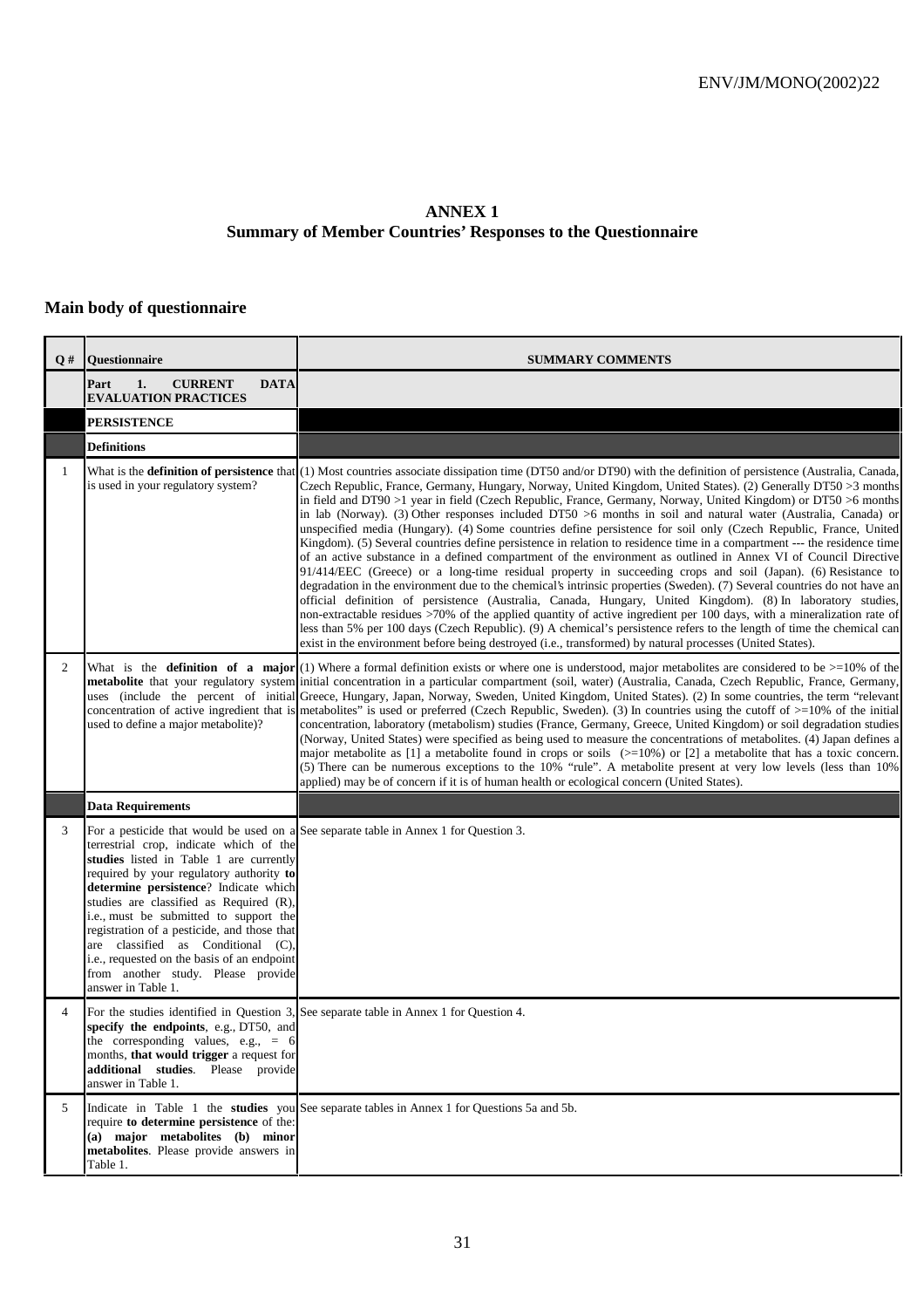| Q# | <b>Ouestionnaire</b>                                                                                                                                                                                                                                                                    | <b>SUMMARY COMMENTS</b>                                                                                                                                                                                                                                                                                                                                                                                                                                                                                                                                                                                                                                                                                                                                                                                                                                                                                                                                                                                                                                                                                                                                                                                                                                                                                                                                                                                                                                                                                                                                                                                                                                                                                                                                                                                                                                                                                                                                                                                                                                                                                                                                                                                                                                                                          |
|----|-----------------------------------------------------------------------------------------------------------------------------------------------------------------------------------------------------------------------------------------------------------------------------------------|--------------------------------------------------------------------------------------------------------------------------------------------------------------------------------------------------------------------------------------------------------------------------------------------------------------------------------------------------------------------------------------------------------------------------------------------------------------------------------------------------------------------------------------------------------------------------------------------------------------------------------------------------------------------------------------------------------------------------------------------------------------------------------------------------------------------------------------------------------------------------------------------------------------------------------------------------------------------------------------------------------------------------------------------------------------------------------------------------------------------------------------------------------------------------------------------------------------------------------------------------------------------------------------------------------------------------------------------------------------------------------------------------------------------------------------------------------------------------------------------------------------------------------------------------------------------------------------------------------------------------------------------------------------------------------------------------------------------------------------------------------------------------------------------------------------------------------------------------------------------------------------------------------------------------------------------------------------------------------------------------------------------------------------------------------------------------------------------------------------------------------------------------------------------------------------------------------------------------------------------------------------------------------------------------|
| 6  | In laboratory studies to determine See 6a, 6b, and 6c below.<br>persistence, do you request that soil,<br>water and sediment be obtained from<br>the proposed area of use or that a<br>standard be used. Area of Use<br>Standard - Other (specify)                                      |                                                                                                                                                                                                                                                                                                                                                                                                                                                                                                                                                                                                                                                                                                                                                                                                                                                                                                                                                                                                                                                                                                                                                                                                                                                                                                                                                                                                                                                                                                                                                                                                                                                                                                                                                                                                                                                                                                                                                                                                                                                                                                                                                                                                                                                                                                  |
| бa | of use or a standard?                                                                                                                                                                                                                                                                   | <b>SOIL</b> - obtained from proposed area (1) Approximately equal preference for standard soils and soils from the proposed area of use. (2) 5 Standard soil, 6<br>Area of Use, 1 Standard & Area of Use, 1 Other (3) Standard soil: Czech Republic, France, Germany, Hungary,<br>Sweden. Soil from Area of Use: Australia (if necessary), Canada, Japan, Norway, United Kingdom, United States.<br>Standard & Area of Use: Greece. Other: Australia (overseas).                                                                                                                                                                                                                                                                                                                                                                                                                                                                                                                                                                                                                                                                                                                                                                                                                                                                                                                                                                                                                                                                                                                                                                                                                                                                                                                                                                                                                                                                                                                                                                                                                                                                                                                                                                                                                                 |
| 6b | area of use or a standard?                                                                                                                                                                                                                                                              | <b>WATER</b> - obtained from proposed (1) Approximately equal preference for standard water and water from the proposed area of use with greater preference<br>for other types of water. (2) 3 Standard water, 5 Area of Use, 6 Other, 1 No preference (3) Standard water: Czech<br>Republic, Hungary, Sweden. Water from Area of Use: Australia (if necessary), Canada, Greece, Japan, United States.<br>Other: Australia (overseas), France (from natural sources), Germany (systems must be representative), Greece<br>(representative), United Kingdom (obtained according to draft OECD guideline), United States (natural water and<br>buffer). No preference: Norway.                                                                                                                                                                                                                                                                                                                                                                                                                                                                                                                                                                                                                                                                                                                                                                                                                                                                                                                                                                                                                                                                                                                                                                                                                                                                                                                                                                                                                                                                                                                                                                                                                     |
| 6с | <b>SEDIMENT</b><br>$\sim 10^{-11}$<br>obtained<br>proposed area of use or a standard?                                                                                                                                                                                                   | from (1) Approximately equal preference for standard sediment and sediment from the proposed area of use with greater<br>preference for other types of sediment. (2) 3 Standard sediment, 5 Area of Use, 6 Other, 1 No preference (3) Standard<br>sediment: Czech Republic, Hungary, Sweden. Sediment from Area of Use: Australia (if necessary), Canada, Greece,<br>Japan, United States. Other: Australia (overseas), France (from natural sources), Germany (OECD recommendations),<br>Greece (representative), United Kingdom (obtained according to draft OECD guideline), United States (natural<br>sediment or surface soils). No preference: Norway.                                                                                                                                                                                                                                                                                                                                                                                                                                                                                                                                                                                                                                                                                                                                                                                                                                                                                                                                                                                                                                                                                                                                                                                                                                                                                                                                                                                                                                                                                                                                                                                                                                     |
| 7a | Yes/No                                                                                                                                                                                                                                                                                  | Do you accept field trial data from (1) 10 Yes, 2 No (2) Yes: Australia, Canada, Czech Republic, France, Germany, Greece, Hungary, Norway, Sweden,<br>studies conducted in other countries? United Kingdom. No: Japan, United States.                                                                                                                                                                                                                                                                                                                                                                                                                                                                                                                                                                                                                                                                                                                                                                                                                                                                                                                                                                                                                                                                                                                                                                                                                                                                                                                                                                                                                                                                                                                                                                                                                                                                                                                                                                                                                                                                                                                                                                                                                                                            |
| 7b | Comments                                                                                                                                                                                                                                                                                | (1) Consensus among all countries responding yes to Question 7a that climatic conditions must be similar. (2) In<br>addition, similar types of soil, agricultural conditions, and conditions of use (or methods) were also necessary by the<br>majority of countries that accept data from other countries.                                                                                                                                                                                                                                                                                                                                                                                                                                                                                                                                                                                                                                                                                                                                                                                                                                                                                                                                                                                                                                                                                                                                                                                                                                                                                                                                                                                                                                                                                                                                                                                                                                                                                                                                                                                                                                                                                                                                                                                      |
|    | <b>Endpoints</b>                                                                                                                                                                                                                                                                        |                                                                                                                                                                                                                                                                                                                                                                                                                                                                                                                                                                                                                                                                                                                                                                                                                                                                                                                                                                                                                                                                                                                                                                                                                                                                                                                                                                                                                                                                                                                                                                                                                                                                                                                                                                                                                                                                                                                                                                                                                                                                                                                                                                                                                                                                                                  |
| 8a | metabolites? Yes/No                                                                                                                                                                                                                                                                     | Are the same endpoints used for the (1) 10 Yes, 2 No (2) Yes: Australia, Canada, Czech Republic, Germany, Greece, Hungary, Japan, Norway, Sweden,<br>active ingredient and the major United Kingdom. No: France, United States.                                                                                                                                                                                                                                                                                                                                                                                                                                                                                                                                                                                                                                                                                                                                                                                                                                                                                                                                                                                                                                                                                                                                                                                                                                                                                                                                                                                                                                                                                                                                                                                                                                                                                                                                                                                                                                                                                                                                                                                                                                                                  |
| 8b | If No, specify the differences:                                                                                                                                                                                                                                                         | (1) United States: For major metabolites that are significantly less toxic, different end-points are generally used. (2) No<br>comment from France, who responded "No" to part 8a.                                                                                                                                                                                                                                                                                                                                                                                                                                                                                                                                                                                                                                                                                                                                                                                                                                                                                                                                                                                                                                                                                                                                                                                                                                                                                                                                                                                                                                                                                                                                                                                                                                                                                                                                                                                                                                                                                                                                                                                                                                                                                                               |
| 9. | What classification system is used for See 9a, 9b, 9c, and 9d below.<br>persistence?, e.g., t1/2, DT90, or DT50<br>$>x$ days indicates non-persistent; $t1/2$ ,<br>DT90, or DT50 $>$ y days indicates<br>moderately persistent; t1/2, DT90, or<br>$DT50 > z$ days indicates persistent? |                                                                                                                                                                                                                                                                                                                                                                                                                                                                                                                                                                                                                                                                                                                                                                                                                                                                                                                                                                                                                                                                                                                                                                                                                                                                                                                                                                                                                                                                                                                                                                                                                                                                                                                                                                                                                                                                                                                                                                                                                                                                                                                                                                                                                                                                                                  |
| 9a | <b>Classification</b><br>system<br>persistence in <b>SOIL</b>                                                                                                                                                                                                                           | for $(1)$ DT50 is the common endpoint used to determine persistence by most countries, however, the values used to define<br>the degree of persistence are variable among countries. Japan uses "persistence". Norway and Sweden use<br>"degradation" not persistence in their classification scheme. Czech Republic, France, and Germany use separate field<br>criteria and laboratory criteria to describe persistence. (2) Most countries use the following categories: non-persistent,<br>[slightly persistent included by Canada and United Kingdom], moderately persistent, persistent. DT50s for each are as<br>follows (countries reporting in months have been converted to approximate number of days): Australia: <15 d, 45 to<br>180 d, >180 d; Canada: <15 d, [15 to 45 d], 45 to 180 d, >180 d; Greece: <20 d, 20 to 60 d, >60 d; Hungary: <30 d,>30<br>to <180 d,>180 d; United Kingdom: <5 d, [5 to 21 d], 22 to 60 d, >60 d ("very persistent"). (3) Germany uses <21 d to<br>indicate non-persistent. (4) Japan: a compound is persist when DT50 >1 year or <1 year but toxicity concerns with<br>residues to crops or to livestock. (5) Norway and Sweden use degradation, not persistence, with Norway using DT50 to<br>classify rates of degradation: <1 d = very high, 1 to 10 d = high, 10 to 60 d = medium, 60 to 200 d = moderate, and<br>$>$ 200 d = low. Sweden classifies the degradability property of the compound as "clearly unwanted" when DT50 $>$ 70 d<br>( $>10$ weeks) and "particularly serious" when $>182$ d ( $>26$ weeks). (6) Czech Republic, France, and Germany have<br>separate field criteria and laboratory criteria. For the Czech Republic and France, a DT50 >3 months in laboratory<br>studies indicates persistence. For Germany, a DT50 $>3$ months in field studies indicates persistence. For all three<br>countries, a DT90 >1 year in the field indicates persistence. Czech Republic and France also use laboratory criteria to<br>define persistence where the formation of non-extractable residues >70% of applied active ingredient after 100 d, with<br>mineralization rate $\lt 5\%$ in 100 d indicating that the compound is persistent. (7) The United States is currently<br>evaluating persistence on a case-by-case basis. |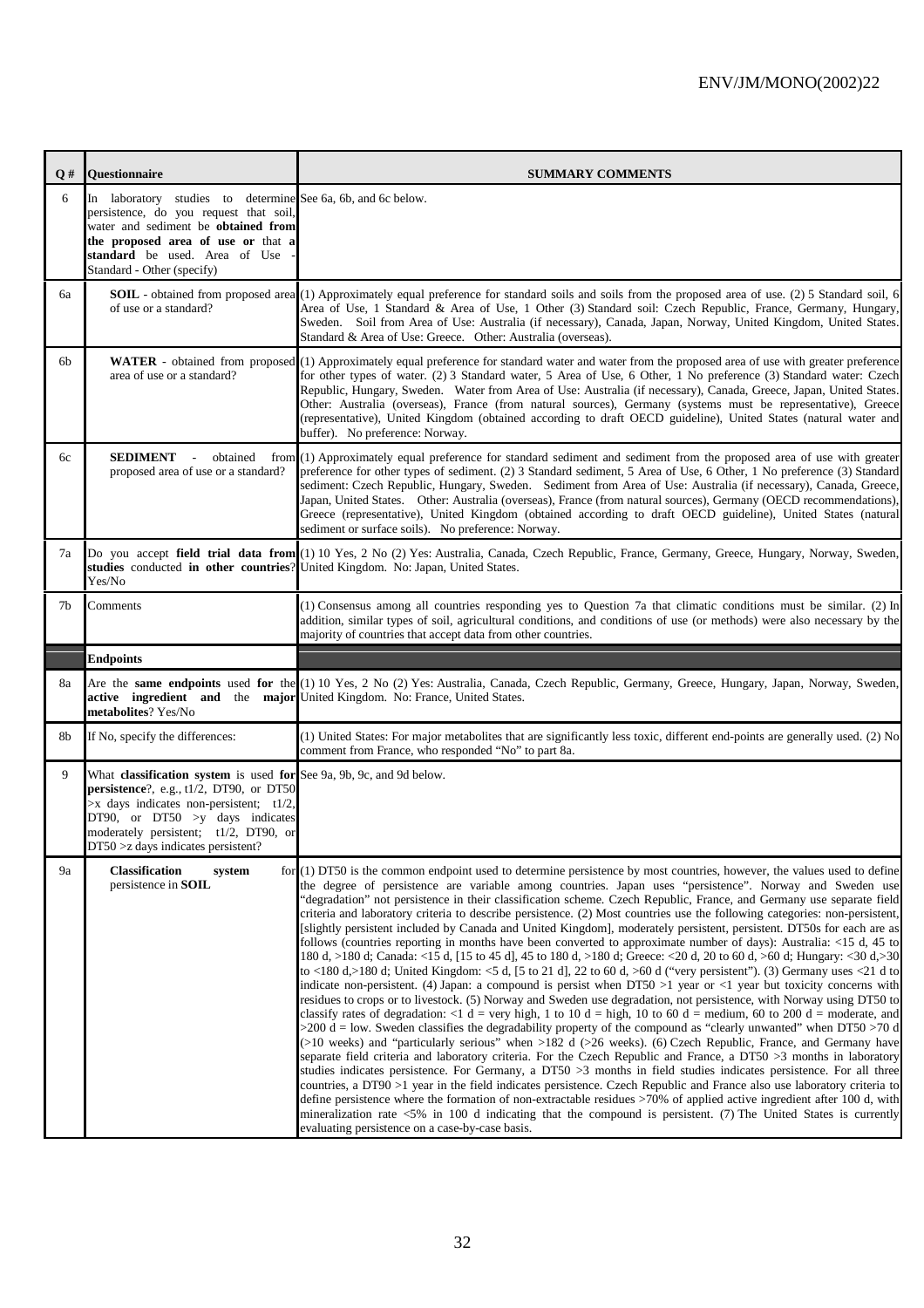| $\mathbf{Q}$ # | <b>Questionnaire</b>                                                                                                                                              | <b>SUMMARY COMMENTS</b>                                                                                                                                                                                                                                                                                                                                                                                                                                                                                                                                                                                                                                                                                                                                                                                                                                                                                                                                                                                                                                                                                                                                                                                                                                                                                                                                                                                                                                                                                                                                                                                                                                                                                               |
|----------------|-------------------------------------------------------------------------------------------------------------------------------------------------------------------|-----------------------------------------------------------------------------------------------------------------------------------------------------------------------------------------------------------------------------------------------------------------------------------------------------------------------------------------------------------------------------------------------------------------------------------------------------------------------------------------------------------------------------------------------------------------------------------------------------------------------------------------------------------------------------------------------------------------------------------------------------------------------------------------------------------------------------------------------------------------------------------------------------------------------------------------------------------------------------------------------------------------------------------------------------------------------------------------------------------------------------------------------------------------------------------------------------------------------------------------------------------------------------------------------------------------------------------------------------------------------------------------------------------------------------------------------------------------------------------------------------------------------------------------------------------------------------------------------------------------------------------------------------------------------------------------------------------------------|
| 9 <sub>b</sub> | <b>Classification</b><br>system<br>persistence in WATER                                                                                                           | for (1) Four countries use a classification scheme for persistence in water (Australia, Canada, Greece, and Norway). The<br>classification scheme may be identical to that used for soil and/or sediment. (2) DT50 is the common endpoint used to<br>determine persistence by most countries. The values used to define the degree of persistence are similar between<br>Australia and Canada, while the cut-off for persistence used by Greece is half that of Australia and Canada. Norway<br>uses degradation not persistence in their classification scheme. (3) Most countries use the following categories:<br>non-persistent, [slightly persistent included by Canada], moderately persistent, persistent. DT50s for each are as follows<br>(countries reporting in months have been converted to approximate number of days): Australia (no formal criteria, but<br>those for soil are used): <15 d, 45 to 180 d, >180 d; Canada: <15 d, [15 to 45 d], 45 to 180 d, >180 d; Greece - whole<br>system (water/sediment): <20 d, 20 to 60 d, >60 d. (4) Norway uses degradation, not persistence, using DT50 to classify<br>rates of degradation: <1 d = very high, 1 to 10 d = high, 10 to 60 d = medium, 60 to 200 d = moderate, and >200 d =<br>low. (5) The United States is currently evaluating persistence on a case-by-case basis.                                                                                                                                                                                                                                                                                                                                                                       |
| 9c             | <b>Classification</b><br>system<br>persistence in SEDIMENT                                                                                                        | for (1) Three countries use a classification scheme for persistence in sediment (Australia, Greece, and Norway). The<br>classification scheme may be identical to that used for soil and/or sediment. In Canada, persistence in a water/sediment<br>system would be classified as persistence in water. (2) DT50 is the common endpoint used to determine persistence by<br>most countries. The values used to define the degree of persistence are similar between Australia and Canada, while the<br>cut-off for persistence used by Greece is half that of Australia and Canada. Norway uses degradation not persistence in<br>their classification scheme. (3) Most countries use the following categories: non-persistent, [slightly persistent included<br>by Canada], moderately persistent, persistent. DT50s for each are as follows (countries reporting in months have been<br>converted to approximate number of days): Australia (no formal criteria, but those for soil are used): <15 d, 45 to 180 d,<br>>180 d; Canada - whole system (water/sediment): <15 d, [15 to 45 d], 45 to 180 d, >180 d; Greece - whole system<br>(water/sediment): <20 d, 20 to 60 d, >60 d. (4) Canada is also following a new policy where a compound is persistent if<br>the DT50 $>1$ year, which differs from the scheme presented here for whole water/sediment systems that is used for<br>technical purposes. (5) Norway uses degradation, not persistence, using DT50 to classify rates of degradation: $\langle 1 \rangle$ =<br>very high, 1 to 10 d = high, 10 to 60 d = medium, 60 to 200 d = moderate, and >200 d = low. (6) The United States is<br>currently evaluating persistence on a case-by-case basis. |
| 9d             | <b>Classification</b><br>system<br>persistence in AIR                                                                                                             | for $(1)$ In general, few classification systems exist for air. (2) In several countries, a compound is persistent in air if DT50<br>>2 d in air (Australia, Canada, Germany). (3) Greece, and possibly other countries that did not include volatility in their<br>response, classifies volatility: highly volatile when vapour pressure $>100$ Pa; volatile when vapour pressure = 1 to 100<br>Pa; moderately volatile when vapour pressure = 0.01 to 1 Pa; slightly volatile when vapour pressure = 0.0001 to 0.01<br>Pa. (4) The United States is currently evaluating persistence on a case-by-case basis.                                                                                                                                                                                                                                                                                                                                                                                                                                                                                                                                                                                                                                                                                                                                                                                                                                                                                                                                                                                                                                                                                                       |
|                | <b>Modelling</b>                                                                                                                                                  |                                                                                                                                                                                                                                                                                                                                                                                                                                                                                                                                                                                                                                                                                                                                                                                                                                                                                                                                                                                                                                                                                                                                                                                                                                                                                                                                                                                                                                                                                                                                                                                                                                                                                                                       |
| 10             | Is a <b>computer model used</b> to estimate<br>persistence? Yes/No. If No, omit<br>Ouestions 11 to 14.                                                            | (1) In general, modelling is not used. (2) Results of models may be accepted if submitted by an applicant (Czech<br>Republic).                                                                                                                                                                                                                                                                                                                                                                                                                                                                                                                                                                                                                                                                                                                                                                                                                                                                                                                                                                                                                                                                                                                                                                                                                                                                                                                                                                                                                                                                                                                                                                                        |
| 11             | Which computer $model(s)$ is (are)<br>employed?                                                                                                                   | No models specified.                                                                                                                                                                                                                                                                                                                                                                                                                                                                                                                                                                                                                                                                                                                                                                                                                                                                                                                                                                                                                                                                                                                                                                                                                                                                                                                                                                                                                                                                                                                                                                                                                                                                                                  |
| 12             | Is (Are) the <b>model(s)</b> validated? Yes/No Not applicable.                                                                                                    |                                                                                                                                                                                                                                                                                                                                                                                                                                                                                                                                                                                                                                                                                                                                                                                                                                                                                                                                                                                                                                                                                                                                                                                                                                                                                                                                                                                                                                                                                                                                                                                                                                                                                                                       |
| 13             | Indicate the <b>endpoints</b> required for<br>input into this (these) persistence<br>model(s)? Please provide answer in<br>Table 1.                               | See separate table in Annex 1 for Question 13.                                                                                                                                                                                                                                                                                                                                                                                                                                                                                                                                                                                                                                                                                                                                                                                                                                                                                                                                                                                                                                                                                                                                                                                                                                                                                                                                                                                                                                                                                                                                                                                                                                                                        |
| 14             | Can the model(s) determine persistence Not applicable.<br>when multiple applications are used in<br>one growing season? Yes/No                                    |                                                                                                                                                                                                                                                                                                                                                                                                                                                                                                                                                                                                                                                                                                                                                                                                                                                                                                                                                                                                                                                                                                                                                                                                                                                                                                                                                                                                                                                                                                                                                                                                                                                                                                                       |
|                | <b>Monitoring</b>                                                                                                                                                 |                                                                                                                                                                                                                                                                                                                                                                                                                                                                                                                                                                                                                                                                                                                                                                                                                                                                                                                                                                                                                                                                                                                                                                                                                                                                                                                                                                                                                                                                                                                                                                                                                                                                                                                       |
| 15             | Is<br>Routinely / Occasionally / Never                                                                                                                            | post-registration monitoring for (1) In general, occasional (10 countries) monitoring for persistence is required. (2) Monitoring is never/seldom required<br><b>persistence</b> of new pesticides required? by two countries (France, Sweden). (3) Monitoring results may be accepted if submitted by the applicant (Czech<br>Republic).                                                                                                                                                                                                                                                                                                                                                                                                                                                                                                                                                                                                                                                                                                                                                                                                                                                                                                                                                                                                                                                                                                                                                                                                                                                                                                                                                                             |
| 16             | If Yes to Question 15, indicate the See 16a to 16f below.<br>environmental compartment(s)<br>for<br>which you currently request post-<br>registration monitoring. |                                                                                                                                                                                                                                                                                                                                                                                                                                                                                                                                                                                                                                                                                                                                                                                                                                                                                                                                                                                                                                                                                                                                                                                                                                                                                                                                                                                                                                                                                                                                                                                                                                                                                                                       |
| 16a            | <b>SOIL</b> - monitoring compartment                                                                                                                              | (1) Slightly higher preference for monitoring soil than for not monitoring soil. (2) 5 Yes, 4 No (3) Yes: Australia,<br>Germany, Greece, Hungary, United Kingdom. No: Canada, Japan, Norway, United States.                                                                                                                                                                                                                                                                                                                                                                                                                                                                                                                                                                                                                                                                                                                                                                                                                                                                                                                                                                                                                                                                                                                                                                                                                                                                                                                                                                                                                                                                                                           |
| 16b            | compartment                                                                                                                                                       | <b>SURFACE WATER</b> - monitoring (1) Surface water is monitored by all countries that carry out monitoring with the United States indicating that this is<br>done on a case-by-case basis.                                                                                                                                                                                                                                                                                                                                                                                                                                                                                                                                                                                                                                                                                                                                                                                                                                                                                                                                                                                                                                                                                                                                                                                                                                                                                                                                                                                                                                                                                                                           |
| 16c            | compartment                                                                                                                                                       | <b>GROUND</b> WATER - monitoring (1) Generally, ground water is monitored by countries that carry out monitoring, with the exception of several countries<br>(Greece, Japan, United Kingdom). (2) The United States indicated that this is done on a case-by-case basis.                                                                                                                                                                                                                                                                                                                                                                                                                                                                                                                                                                                                                                                                                                                                                                                                                                                                                                                                                                                                                                                                                                                                                                                                                                                                                                                                                                                                                                              |
| 16d            | <b>SEDIMENT</b><br>compartment                                                                                                                                    | monitoring (1) Monitoring of sediment is generally not required, except Australia or the Czech Republic, if warranted.                                                                                                                                                                                                                                                                                                                                                                                                                                                                                                                                                                                                                                                                                                                                                                                                                                                                                                                                                                                                                                                                                                                                                                                                                                                                                                                                                                                                                                                                                                                                                                                                |
| 16e            | AIR - monitoring compartment                                                                                                                                      | (1) Air is not monitored by any country. (2) In the Czech Republic, monitoring of air may be performed, if required.                                                                                                                                                                                                                                                                                                                                                                                                                                                                                                                                                                                                                                                                                                                                                                                                                                                                                                                                                                                                                                                                                                                                                                                                                                                                                                                                                                                                                                                                                                                                                                                                  |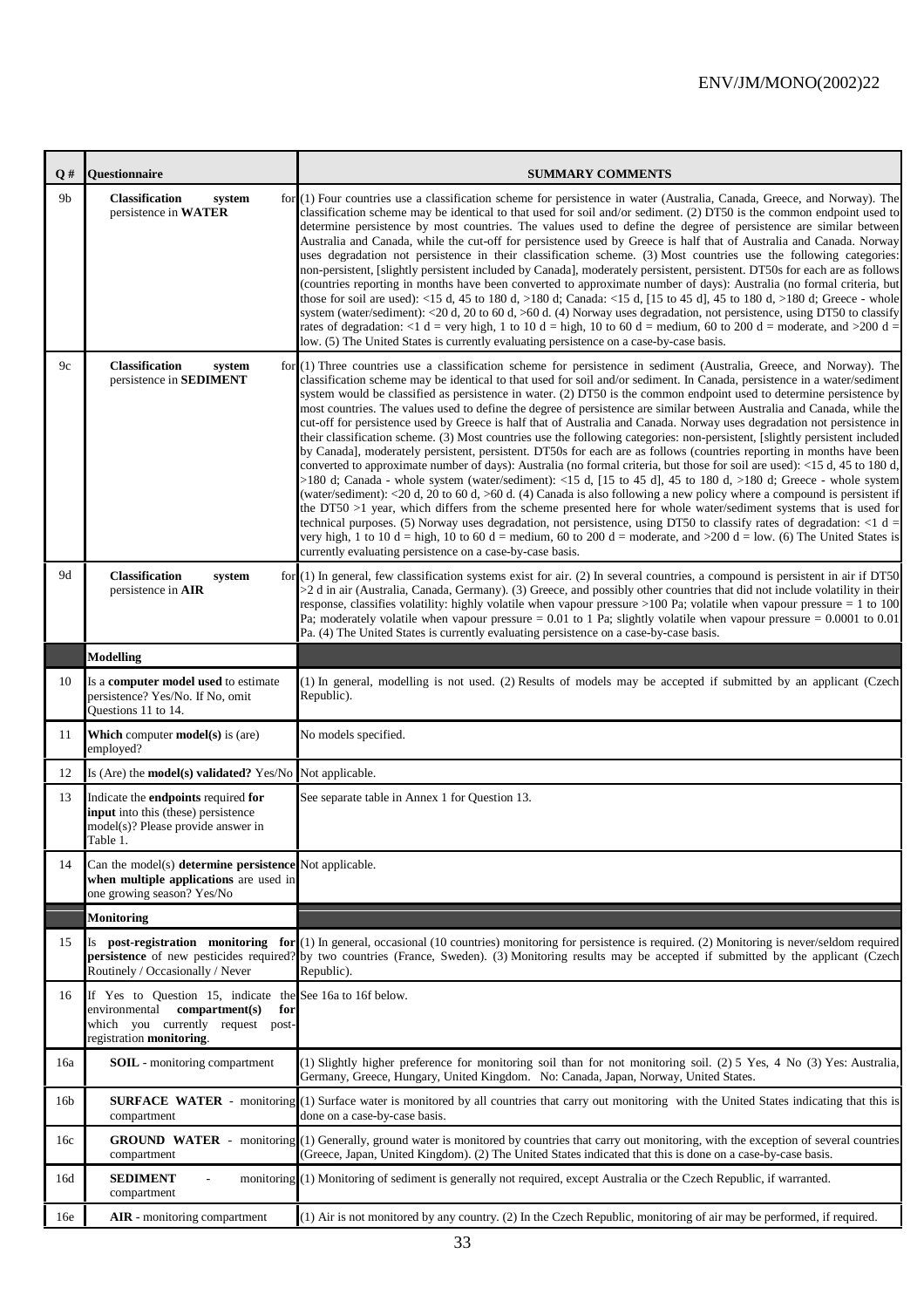| Q#  | <b>Ouestionnaire</b>                                                         | <b>SUMMARY COMMENTS</b>                                                                                                                                                                                                                                                                                                                                                                                                                                                                                                                                                                                                                                                                                                                                                                                                                                                                                                                                                                                                                                                                                                                                                                                                                                                                                                                                                                                                                                                                                                                                                                                                                                                                                                                                                                                                                                                                                                                                                                                                                                                                                                                                                                                                                                                                                                                                                                                                                                                                                                                                                                                                                                                                                                                   |
|-----|------------------------------------------------------------------------------|-------------------------------------------------------------------------------------------------------------------------------------------------------------------------------------------------------------------------------------------------------------------------------------------------------------------------------------------------------------------------------------------------------------------------------------------------------------------------------------------------------------------------------------------------------------------------------------------------------------------------------------------------------------------------------------------------------------------------------------------------------------------------------------------------------------------------------------------------------------------------------------------------------------------------------------------------------------------------------------------------------------------------------------------------------------------------------------------------------------------------------------------------------------------------------------------------------------------------------------------------------------------------------------------------------------------------------------------------------------------------------------------------------------------------------------------------------------------------------------------------------------------------------------------------------------------------------------------------------------------------------------------------------------------------------------------------------------------------------------------------------------------------------------------------------------------------------------------------------------------------------------------------------------------------------------------------------------------------------------------------------------------------------------------------------------------------------------------------------------------------------------------------------------------------------------------------------------------------------------------------------------------------------------------------------------------------------------------------------------------------------------------------------------------------------------------------------------------------------------------------------------------------------------------------------------------------------------------------------------------------------------------------------------------------------------------------------------------------------------------|
| 16f |                                                                              | <b>OTHER</b> - monitoring compartment (1) In general, no other compartments are monitored, with the exception of vegetation in Australia.                                                                                                                                                                                                                                                                                                                                                                                                                                                                                                                                                                                                                                                                                                                                                                                                                                                                                                                                                                                                                                                                                                                                                                                                                                                                                                                                                                                                                                                                                                                                                                                                                                                                                                                                                                                                                                                                                                                                                                                                                                                                                                                                                                                                                                                                                                                                                                                                                                                                                                                                                                                                 |
| 17  | persistence?                                                                 | What criteria determine the need for $(1)$ The need for post-registration monitoring is determined by expert scientific judgement of the regulatory body in<br>post-registration monitoring to examine each country on a case-by-case basis during the evaluation of the product (e.g., examining laboratory and field data<br>from persistence studies, studies of mobility, looking at classification of persistence, examination of toxicity profile).<br>(2) Criteria must be flexible (Australia). (3) Examine the variability of the behaviour of active substances in laboratory<br>and field tests (great differences between DT50 values from laboratory and field studies and vice-versa) (Greece).<br>(4) Monitor pesticides that are both persistent and mobile (Hungary, Norway, United Kingdom, United States).<br>(5) Monitoring is the responsibility of the registrant / applicant (Czech Republic, Japan).                                                                                                                                                                                                                                                                                                                                                                                                                                                                                                                                                                                                                                                                                                                                                                                                                                                                                                                                                                                                                                                                                                                                                                                                                                                                                                                                                                                                                                                                                                                                                                                                                                                                                                                                                                                                              |
|     | <b>Data Interpretation</b>                                                   |                                                                                                                                                                                                                                                                                                                                                                                                                                                                                                                                                                                                                                                                                                                                                                                                                                                                                                                                                                                                                                                                                                                                                                                                                                                                                                                                                                                                                                                                                                                                                                                                                                                                                                                                                                                                                                                                                                                                                                                                                                                                                                                                                                                                                                                                                                                                                                                                                                                                                                                                                                                                                                                                                                                                           |
| 18a | soil, water, sediment or air: Yes/No                                         | Do you determine the quantity of the (1) Generally, yes (11 countries). (2) Exception was Japan. (3) Yes: Australia, Canada, Czech Republic, France,<br>active ingredient that partitions into Germany, Greece, Hungary (except in air), Norway, Sweden, United Kingdom, United States.                                                                                                                                                                                                                                                                                                                                                                                                                                                                                                                                                                                                                                                                                                                                                                                                                                                                                                                                                                                                                                                                                                                                                                                                                                                                                                                                                                                                                                                                                                                                                                                                                                                                                                                                                                                                                                                                                                                                                                                                                                                                                                                                                                                                                                                                                                                                                                                                                                                   |
| 18b | If yes, specify how:                                                         | (1) In general, most countries (8 countries) interpret analytical data (e.g., percent of initial active ingredient,<br>determining concentrations in the media of interest) (Australia, Canada, Czech Republic, Greece, Hungary, Norway,<br>United Kingdom, United States). (2) Three countries calculate PEC (Czech Republic, France, Germany). (3) Two<br>countries use fugacity models (Australia, Sweden).                                                                                                                                                                                                                                                                                                                                                                                                                                                                                                                                                                                                                                                                                                                                                                                                                                                                                                                                                                                                                                                                                                                                                                                                                                                                                                                                                                                                                                                                                                                                                                                                                                                                                                                                                                                                                                                                                                                                                                                                                                                                                                                                                                                                                                                                                                                            |
| 19  | (carry-over).<br>year<br>What<br>be significant?                             | Some pesticide residues can be detected (1) Most countries do not have a set level for carryover or any firm criteria (Australia, Czech Republic, France,<br>in the soil in the spring of the following Hungary, Norway, United Kingdom, United States). (2) For those countries with a limit, a minimum of 10% of the<br>level, initial applied amount is considered to be significant carryover (Germany, Greece); 20% carryover in Canada; and 60%<br>e.g., percent, of residues is considered to carryover in Sweden under Swedish climate (assumptions: first order kinetics; $Q10 = 2$ ; yearly mean temperature $5^{\circ}$ C).<br>(3) In countries without a numerical limit for carryover, concern is raised by examining phytotoxicity to succeeding<br>crops, residues in succeeding crops, toxicity to organisms, and/or accumulation (Australia, Czech Republic, France,<br>Hungary, Norway, United Kingdom, United States). (4) Criterion not used in this form. About 1%, but this criterion is<br>not evaluated as "percent of residues". Phytotoxicity for succeeding crops depends sometimes much on the soil (e.g.<br>pH) or climatologic parameters. (Czech Republic). (5) The level of residues is estimated and whether a balance level is<br>reached, then transfer to the watershed, the ecotoxicological properties and phytotoxicity are assessed (France).                                                                                                                                                                                                                                                                                                                                                                                                                                                                                                                                                                                                                                                                                                                                                                                                                                                                                                                                                                                                                                                                                                                                                                                                                                                                                                                                                     |
| 20  | evaluation process?                                                          | How is the carry-over used in the (1) Variable responses. (2) Use carryover to determine acceptability for or conditions of registration (Canada).<br>(5) Looking at effects on successive crops and residues (Canada, Czech Republic, United Kingdom) or pattern of<br>rotation (Greece). (6) Indicates need for further field studies to assess whether continued use will result in accumulation<br>in the environment (Australia, United States, Norway). (7) Case-by-case basis (Germany). (8) Using modelling<br>PELMO model can handle the carry over in the estimation of predicted environmental concentrations (Hungary).<br>(9) Accumulation in soil is calculated, and the predicted soil levels are compared to toxicity levels for soil dwelling<br>invertebrates, and TER is calculated. [TER = toxicity exposure ratio = toxicity endpoint / PEC] (Norway). (10) 60%<br>carry-over at Swedish temperatures over the year corresponds to a DT50 of 6 months at 20°C, and, if the laboratory data<br>on degradation in soil is supported by all other relevant data, this means that the substance has an unacceptable degree<br>of persistence (Sweden). (11) Environmental effects due to ecotoxicity to soil or aquatic organisms (more concern if<br>pesticide moves to water) (United Kingdom).                                                                                                                                                                                                                                                                                                                                                                                                                                                                                                                                                                                                                                                                                                                                                                                                                                                                                                                                                                                                                                                                                                                                                                                                                                                                                                                                                                                                                        |
|     | <b>Additional Comments</b>                                                   |                                                                                                                                                                                                                                                                                                                                                                                                                                                                                                                                                                                                                                                                                                                                                                                                                                                                                                                                                                                                                                                                                                                                                                                                                                                                                                                                                                                                                                                                                                                                                                                                                                                                                                                                                                                                                                                                                                                                                                                                                                                                                                                                                                                                                                                                                                                                                                                                                                                                                                                                                                                                                                                                                                                                           |
| 21  | evaluation<br>of<br>data<br><b>persistence</b> in pesticide risk assessment. | Please provide any additional comments (1) There is agreement by some countries that dissipation is not equivalent to degradation. Degradation depends on<br>that you consider to be relevant to the various transformation processes whereas dissipation in the environment reflects both transformation processes and<br>regarding transport. (2) Canada evaluates persistence with data for toxicity and bioaccumulation. Monitoring may also be<br>conducted. (3) Greece relies on field data for accurate determination of the persistence of a chemical. (4) Sweden stated<br>that in evaluating persistent compounds, it is important to take all available information into consideration noting that<br>laboratory and field studies have different advantages and disadvantages. "Dissipation" observed in the field is not<br>synonymous with "degradation". Swedish national data requirements are formulated in a general way, without detailed<br>specifications. The areas to be covered are listed and it is up to the notifiers to address the requirements. A decision is<br>made based on the available data. The Swedish national approach will be replaced by the standards laid down in the<br>"Uniform Principles" of Annex VI to the directive 91/414/EEC. (5) In the United Kingdom, persistence is assessed with<br>other criteria in the risk assessment, never in isolation, but only in relation to its likely effects on the overall risk<br>assessment process. There are no cut-off criteria for soil persistence. (6) United States: Persistence in a single medium<br>(air, water, soil, or sediment), which is controlled by transport of the chemical to other media and transformation to<br>other chemical species, is different from overall environmental persistence, where the environment behaves as a set of<br>interconnected media and a chemical will be distributed in these media in accordance with its intrinsic<br>(physical/chemical) properties and reactivity. For overall persistence, only irreversible transformation contributes to net<br>loss of a chemical. A common measure of persistence in individual media is a chemical's half-life, which reflects the<br>rate(s) of one or more transformation processes. Degradation half-lives depend on chemical properties and structure and<br>characteristics of the surrounding environment, thus, there is substantial spatial and temporal variability in half-lives.<br>Variability in rates of biodegradation is important because this is the dominant transformation process in soil and<br>water/sediment and this variability tends to be less predictable than the variability in abiotic transformation processes. |
|     | <b>BIOACCUMULATION</b>                                                       |                                                                                                                                                                                                                                                                                                                                                                                                                                                                                                                                                                                                                                                                                                                                                                                                                                                                                                                                                                                                                                                                                                                                                                                                                                                                                                                                                                                                                                                                                                                                                                                                                                                                                                                                                                                                                                                                                                                                                                                                                                                                                                                                                                                                                                                                                                                                                                                                                                                                                                                                                                                                                                                                                                                                           |
|     | <b>Definitions</b>                                                           |                                                                                                                                                                                                                                                                                                                                                                                                                                                                                                                                                                                                                                                                                                                                                                                                                                                                                                                                                                                                                                                                                                                                                                                                                                                                                                                                                                                                                                                                                                                                                                                                                                                                                                                                                                                                                                                                                                                                                                                                                                                                                                                                                                                                                                                                                                                                                                                                                                                                                                                                                                                                                                                                                                                                           |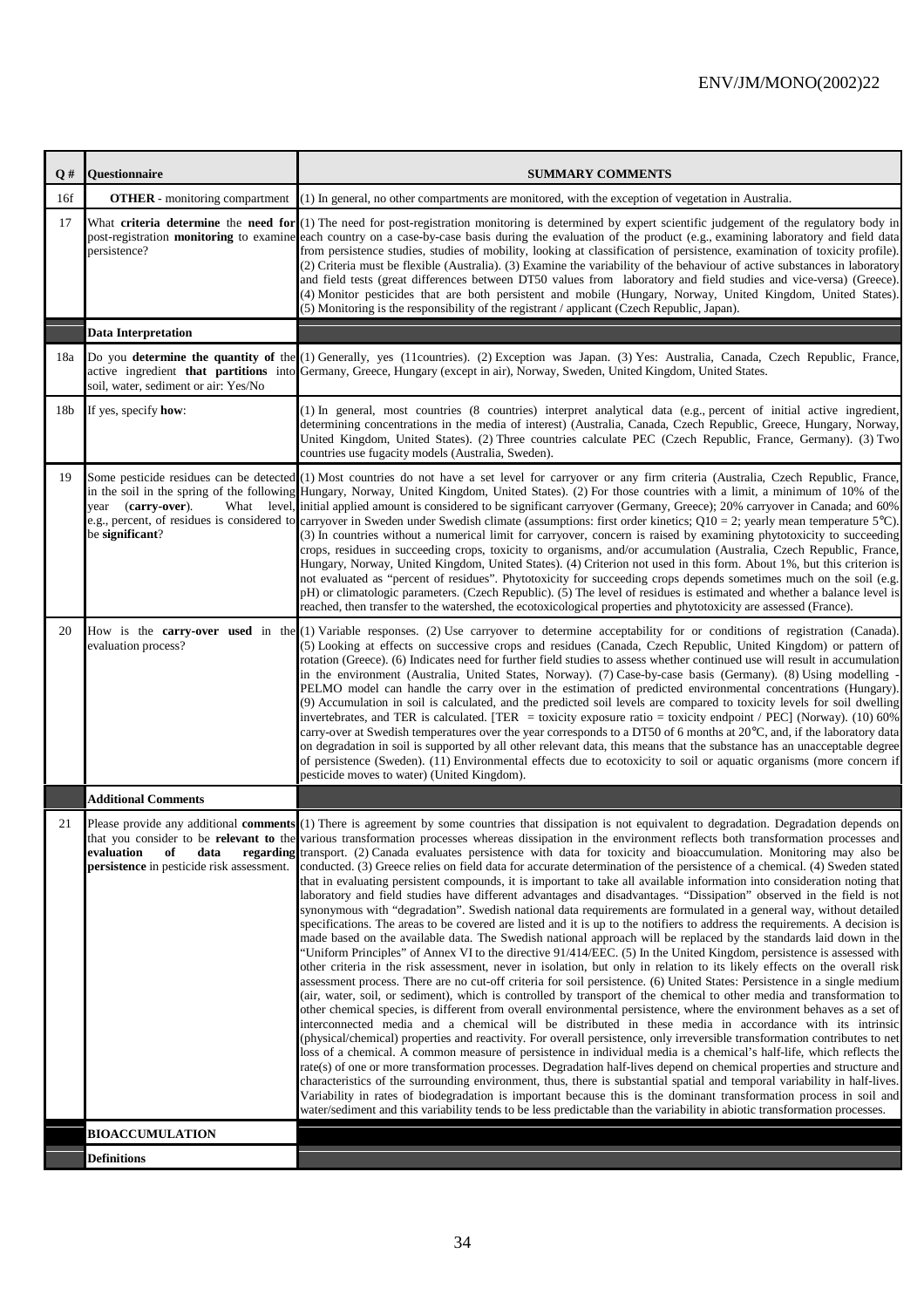| $\mathbf{Q}$ #  | <b>Ouestionnaire</b>                                                                                                                                                                                                                                                                                                                                                                  | <b>SUMMARY COMMENTS</b>                                                                                                                                                                                                                                                                                                                                                                                                                                                                                                                                                                                                                                                                                                                                                                                                                                                                                                                                                                                                                                                                                                                                                                                                                                                                                                                                                                                                                                                                                                                                                                                                                                                                                                                                                                                                                                                                                                                                                                                                         |
|-----------------|---------------------------------------------------------------------------------------------------------------------------------------------------------------------------------------------------------------------------------------------------------------------------------------------------------------------------------------------------------------------------------------|---------------------------------------------------------------------------------------------------------------------------------------------------------------------------------------------------------------------------------------------------------------------------------------------------------------------------------------------------------------------------------------------------------------------------------------------------------------------------------------------------------------------------------------------------------------------------------------------------------------------------------------------------------------------------------------------------------------------------------------------------------------------------------------------------------------------------------------------------------------------------------------------------------------------------------------------------------------------------------------------------------------------------------------------------------------------------------------------------------------------------------------------------------------------------------------------------------------------------------------------------------------------------------------------------------------------------------------------------------------------------------------------------------------------------------------------------------------------------------------------------------------------------------------------------------------------------------------------------------------------------------------------------------------------------------------------------------------------------------------------------------------------------------------------------------------------------------------------------------------------------------------------------------------------------------------------------------------------------------------------------------------------------------|
| 22              | What<br>definition<br>the<br>is<br>regulatory system?                                                                                                                                                                                                                                                                                                                                 | $for(1)$ Variable or no formal regulatory definition in most (six) countries, although other definitions may be adopted for<br>bioaccumulation that is used in your use (Australia, Canada, Hungary, Japan, Norway, United Kingdom). (2) Working definitions used by most countries,<br>may incorporate one or more of the concepts indicated in points 3 through 9: (3) the increase in the concentration of a<br>substance in biota (Australia, Canada, Czech Republic, Germany, Greece), (4) accumulation occurs over time<br>(Australia, from acceptance of definition provided in Appendix A), (5) comparison is made to the surrounding media<br>(Germany), (6) occurs in aquatic organisms (Canada, United States), (7) occurs in fish, fish predators, aquatic<br>organisms, and earthworms (France), (8) the propensity of a chemical to be retained in living organisms (Sweden),<br>(9) the degree of bioaccumulation is a function of uptake, distribution, and elimination (metabolism and excretion) (or<br>intake exceeds depuration) (Canada, Greece, Sweden, United States).                                                                                                                                                                                                                                                                                                                                                                                                                                                                                                                                                                                                                                                                                                                                                                                                                                                                                                                                   |
|                 | <b>Data Requirements</b>                                                                                                                                                                                                                                                                                                                                                              |                                                                                                                                                                                                                                                                                                                                                                                                                                                                                                                                                                                                                                                                                                                                                                                                                                                                                                                                                                                                                                                                                                                                                                                                                                                                                                                                                                                                                                                                                                                                                                                                                                                                                                                                                                                                                                                                                                                                                                                                                                 |
| 23              | terrestrial crop, indicate which of the<br>studies listed in Table 2 are currently<br>required by your regulatory authority to<br>determine bioaccumulation? Indicate<br>which studies are classified as Required<br>(R) and those that are classified as<br>Conditional (C), i.e., requested on the<br>basis of an endpoint from another study.<br>Please provide answer in Table 2. | For a pesticide that would be used on a See separate table in Annex 1 for Question 23.                                                                                                                                                                                                                                                                                                                                                                                                                                                                                                                                                                                                                                                                                                                                                                                                                                                                                                                                                                                                                                                                                                                                                                                                                                                                                                                                                                                                                                                                                                                                                                                                                                                                                                                                                                                                                                                                                                                                          |
| 24              | specify the<br>endpoints<br>and<br>the<br>corresponding values, e.g., $DT50$ , = 6<br>months and BCF $= 1000$ , that would<br>trigger a request for additional studies.<br>Please provide answer in Table 2.                                                                                                                                                                          | For the studies identified in Question 23, See separate table in Annex 1 for Question 24.                                                                                                                                                                                                                                                                                                                                                                                                                                                                                                                                                                                                                                                                                                                                                                                                                                                                                                                                                                                                                                                                                                                                                                                                                                                                                                                                                                                                                                                                                                                                                                                                                                                                                                                                                                                                                                                                                                                                       |
|                 | <b>Endpoints</b>                                                                                                                                                                                                                                                                                                                                                                      |                                                                                                                                                                                                                                                                                                                                                                                                                                                                                                                                                                                                                                                                                                                                                                                                                                                                                                                                                                                                                                                                                                                                                                                                                                                                                                                                                                                                                                                                                                                                                                                                                                                                                                                                                                                                                                                                                                                                                                                                                                 |
| 25              | What endpoints are derived from the<br>studies in Question 23,<br>e.g., bioaccumulation factor (BAF), etc.?<br>Please provide answer in Table 2.                                                                                                                                                                                                                                      | See separate table in Annex 1 for Question 25.                                                                                                                                                                                                                                                                                                                                                                                                                                                                                                                                                                                                                                                                                                                                                                                                                                                                                                                                                                                                                                                                                                                                                                                                                                                                                                                                                                                                                                                                                                                                                                                                                                                                                                                                                                                                                                                                                                                                                                                  |
| 26              | the assessment of the potential for<br>bioaccumulation, e.g., number of days to<br>depurate to a specified concentration?                                                                                                                                                                                                                                                             | What criteria are used for depuration in (1) Several countries use elimination value of 95% within 14 days, which may or may not be formally recognized<br>(Australia, Germany, Greece, United Kingdom). (2) Also clearance time (CT50 and CT90) may be used (France).<br>(3) Several countries have no formally defined criteria (Australia, Canada, Hungary, Norway, Sweden).                                                                                                                                                                                                                                                                                                                                                                                                                                                                                                                                                                                                                                                                                                                                                                                                                                                                                                                                                                                                                                                                                                                                                                                                                                                                                                                                                                                                                                                                                                                                                                                                                                                 |
| 27              | What classification system is used for<br>bioaccumulation, e.g., Octanol/water<br>partition coefficient $>1000 =$<br>bioaccumulative; $BCF > 5000 =$<br>bioaccumulative                                                                                                                                                                                                               | (1) BAF or BCF and/or octanol-water partition coefficient are used to classify the degree of bioaccumulation. (2) BAF<br>(Australia) or BCF (United States) >1000 = bioaccumulation. (3) Log $K_{ow}$ or log $P_{ow}$ >=3 is a criterion for<br>bioaccumulation (Canada, France, Greece, Hungary, United Kingdom, United States). (4) Log $K_{ow}$ >=2 triggers study of<br>bioconcentration in fish (Canada). (5) BCF or BAF >=5000 and/or log $K_{ow}$ >=5 is a new policy criteria for<br>bioaccumulation that is in the process of being implemented (Canada). (6) Some countries use two cut-off points<br>depending on the biodegradability of the pesticide: $BCF > 100$ if not readily biodegradable and $BCF > 1000$ if readily<br>biodegradable (Czech Republic, France, Germany, Greece, United Kingdom). (7) Some countries also use separate<br>classifications for different species: for birds, $BCF > 1 = bioaccumulative$ , but for aquatic organisms, $BCF > 1000$ if<br>readily biodegradable or $BCF > 100$ if not readily biodegradable (Greece) (8) potential for bioaccumulation can be<br>classified using BCF values: $BCF > 1000$ = very high potential for bioaccumulation, BCF 200 to 1000 = high potential<br>for bioaccumulation, BCF 100 to $200$ = medium potential for bioaccumulation, BCF 10 to $100$ = moderate potential for<br>bioaccumulation, $BCF < 10 =$ low potential for bioaccumulation (Norway). (9) $BCF > 500$ in fish "clearly unwanted"<br>property; substance unacceptable if at potential levels of exposure a not negligible risk of accumulation is posed (i.e., a<br>further analysis of exposure is required). BCF > 2000 in fish and DT50 in soil or water >1 month (at $20^{\circ}$ C) is a<br>"particularly serious" property; substance unacceptable (Sweden). (10) May cause long-term adverse effects in the<br>aquatic environment if the substance is not ready biodegradable or if $\log K_{\text{ow}}$ is >3 unless bioconcentration factor <100<br>(France). |
|                 | <b>Modelling</b>                                                                                                                                                                                                                                                                                                                                                                      |                                                                                                                                                                                                                                                                                                                                                                                                                                                                                                                                                                                                                                                                                                                                                                                                                                                                                                                                                                                                                                                                                                                                                                                                                                                                                                                                                                                                                                                                                                                                                                                                                                                                                                                                                                                                                                                                                                                                                                                                                                 |
| 28              | determining bioaccumulation? Yes/No                                                                                                                                                                                                                                                                                                                                                   | Is a (Are) computer <b>model(s)</b> used in (1) 10 No, 1 Yes (2) No: Australia, Canada, Czech Republic, Germany, Greece, Hungary, Norway, Sweden, United<br>Kingdom, United States. Yes: France.                                                                                                                                                                                                                                                                                                                                                                                                                                                                                                                                                                                                                                                                                                                                                                                                                                                                                                                                                                                                                                                                                                                                                                                                                                                                                                                                                                                                                                                                                                                                                                                                                                                                                                                                                                                                                                |
| 29              | (are) employed?                                                                                                                                                                                                                                                                                                                                                                       | If Yes to Question 28, which model(s) is (1) France referred to OECD method No. 305E (Bioconcentration: Flow-through Fish Test: No. 305).                                                                                                                                                                                                                                                                                                                                                                                                                                                                                                                                                                                                                                                                                                                                                                                                                                                                                                                                                                                                                                                                                                                                                                                                                                                                                                                                                                                                                                                                                                                                                                                                                                                                                                                                                                                                                                                                                       |
| 30a             | bioaccumulation? Yes/No                                                                                                                                                                                                                                                                                                                                                               | Are QSAR values used for evaluation of (1) 6 No, 3 Yes (2) No: Canada, Czech Republic, Germany, Hungary, Norway, United Kingdom.<br>Yes: Australia,<br>France, Greece.                                                                                                                                                                                                                                                                                                                                                                                                                                                                                                                                                                                                                                                                                                                                                                                                                                                                                                                                                                                                                                                                                                                                                                                                                                                                                                                                                                                                                                                                                                                                                                                                                                                                                                                                                                                                                                                          |
| 30 <sub>b</sub> | Are $\mathbf{K}_{ow}$ values used for evaluation of<br>bioaccumulation? Yes/No                                                                                                                                                                                                                                                                                                        | (1) Yes by all countries that examine bioaccumulation (all countries with the exception of Japan).                                                                                                                                                                                                                                                                                                                                                                                                                                                                                                                                                                                                                                                                                                                                                                                                                                                                                                                                                                                                                                                                                                                                                                                                                                                                                                                                                                                                                                                                                                                                                                                                                                                                                                                                                                                                                                                                                                                              |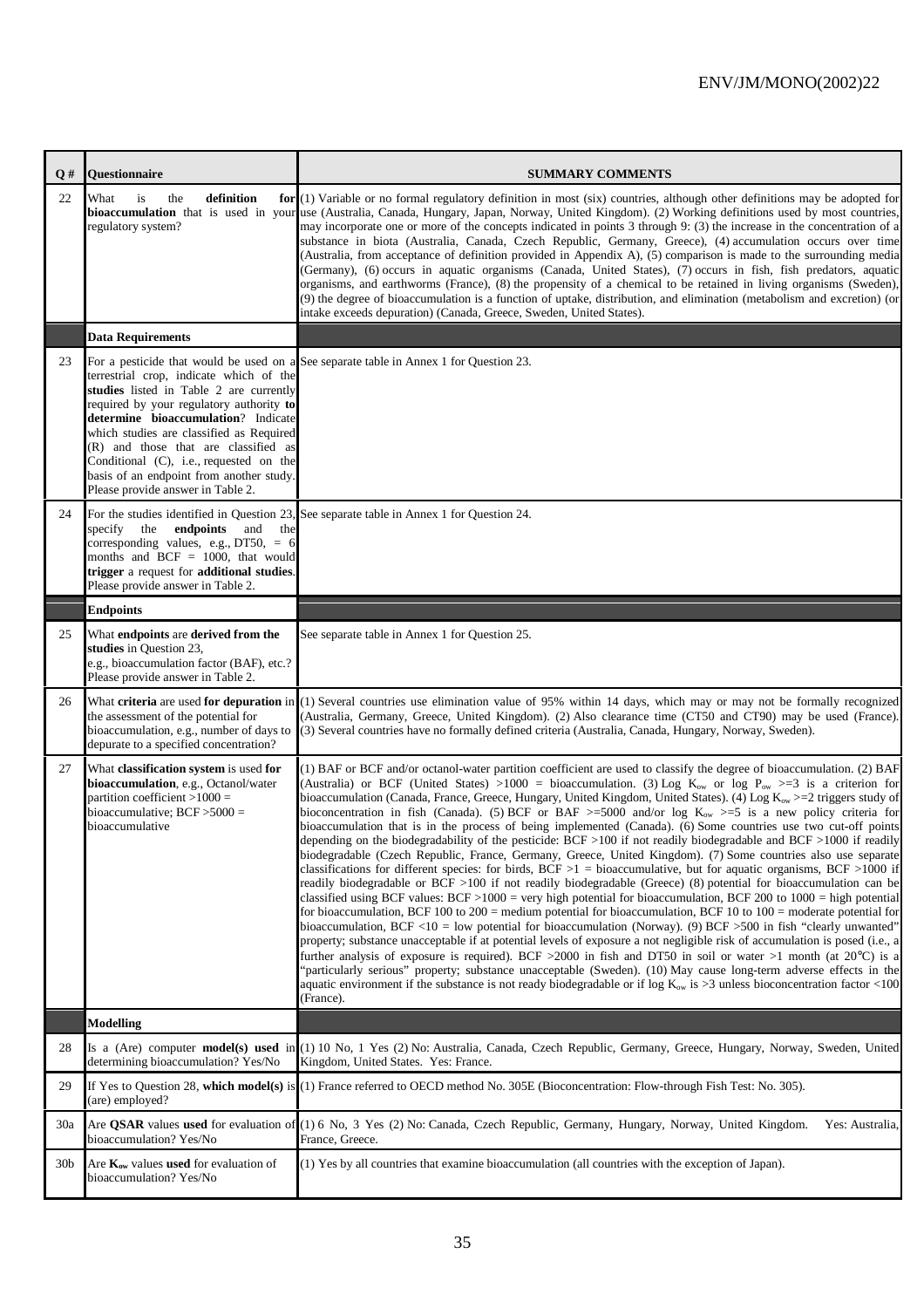| $\mathbf{Q}$ #  | Questionnaire                                                                                                                                  | <b>SUMMARY COMMENTS</b>                                                                                                                                                                                                                                                                                                                                                                                                                                                                                                                                                                                                                                                                         |
|-----------------|------------------------------------------------------------------------------------------------------------------------------------------------|-------------------------------------------------------------------------------------------------------------------------------------------------------------------------------------------------------------------------------------------------------------------------------------------------------------------------------------------------------------------------------------------------------------------------------------------------------------------------------------------------------------------------------------------------------------------------------------------------------------------------------------------------------------------------------------------------|
| 31a             | triggers for bioaccumulation studies?<br>Replacement/Trigger                                                                                   | If Yes to Question 30a, is QSAR used in (1) Of countries responding yes, one used QSAR as trigger/replacement (depending on the chemical, its properties and<br>place of bioaccumulation studies or as proposed use pattern) (Australia) and one used QSAR as a trigger (Greece). No comment from France.                                                                                                                                                                                                                                                                                                                                                                                       |
| 31 <sub>b</sub> | triggers for bioaccumulation studies? France.<br>Replacement/Trigger                                                                           | If Yes to Question 30b, is $K_{ow}$ used in (1) Of countries responding yes, one uses $K_{ow}$ as trigger/replacement (Australia) and nine used $K_{ow}$ as a trigger (Canada,<br>place of bioaccumulation studies or as Czech Republic, Germany, Greece, Hungary, Norway, Sweden, United Kingdom, United States). (2) No comment from                                                                                                                                                                                                                                                                                                                                                          |
|                 | <b>Monitoring</b>                                                                                                                              |                                                                                                                                                                                                                                                                                                                                                                                                                                                                                                                                                                                                                                                                                                 |
| 32a             | bioaccumulation of new pesticides United Kingdom, United States.<br>required? Yes/No                                                           | Is post-registration monitoring for (1) 10 No, 1 On occasion (2) No: Canada, Czech Republic, France, Germany, Greece, Hungary, Norway, Sweden,<br>On Occasion: Australia. (3) In Australia, monitoring may be warranted by the<br>properties of the chemical and its exposure profile.                                                                                                                                                                                                                                                                                                                                                                                                          |
| 32 <sub>b</sub> | monitoring programmes?                                                                                                                         | If Yes, what species are use in (1) For Australia, there are no firm requirements. Dialysis bags are showing potential as surrogate fish, but need further<br>development.                                                                                                                                                                                                                                                                                                                                                                                                                                                                                                                      |
| 33              | criteria which determine the necessity<br>for a monitoring programme.                                                                          | If Yes to Question 32, what are the $(1)$ For Australia: significant aquatic exposure and demonstrated bioaccumulation potential.                                                                                                                                                                                                                                                                                                                                                                                                                                                                                                                                                               |
|                 | <b>Data Interpretation</b>                                                                                                                     |                                                                                                                                                                                                                                                                                                                                                                                                                                                                                                                                                                                                                                                                                                 |
| 34a             | Appendix A) used in your evaluations or<br>risk assessments? Yes/No                                                                            | Is <b>bioconcentration</b> (see definition in (1) All countries that examine bioaccumulation (all with the exception of Japan) responded yes.                                                                                                                                                                                                                                                                                                                                                                                                                                                                                                                                                   |
| 34b             | If Yes, specify <b>how</b> it is used:                                                                                                         | (1) In some countries, BCF is used to indicate potential for bioaccumulation (Australia, Canada, Norway, Sweden).<br>(2) Several countries (e.g., Czech Republic, France, Greece, Hungary, Sweden) use the BCF in regulatory decisions.<br>(3) Germany uses BCF as a trigger for long-term toxicity tests, refinement of exposure assessment, and refinement of<br>risk assessment. (4) The half life for depuration is also used in the risk assessment (Norway). (5) United Kingdom uses<br>BCF as a trigger for risk assessment on mammals and birds. (6) Bioconcentration is used as additional confirmatory<br>information in ecological risk assessment (United States).                  |
| 35a             | value, e.g., 2000, that are used to trigger Kingdom, United States. Yes: Greece.<br>the need for an assessment for<br>biomagnification? Yes/No | Is there an endpoint, e.g., BCF, and a(1) 10 No, 1 Yes (2) No: Australia, Canada, Czech Republic, France, Germany, Hungary, Norway, Sweden, United                                                                                                                                                                                                                                                                                                                                                                                                                                                                                                                                              |
| 35b             | If Yes, specify:                                                                                                                               | (1) Greece: BCF >1000 (for readily biodegradable a.s.) and/or BCF >100 (for not readily biodegradable a.s.) for aquatic<br>organisms. Persistence (DT90 field >365 days) regardless of the number of applications. If DT90 is between 100 and<br>365 days and /or the number of applications is between 3 and 6, a case-by-case decision is made. Also chronic toxicity<br>endpoints i.e. NOEC values are considered in chronic TER estimations. Essentially the behaviour of the active<br>substance in a particular compartment is considered in detail. (2) France: biomagnification is not explicitly defined but<br>it is assessed by assessing secondary poisoning to non-target species. |
| 36a             | ( <b>biomagnification</b> )? Yes/No                                                                                                            | Do you assess the risk for increasing (1) Variable responses among countries. (2) 6 Yes, 5 No (3) Yes: Australia, France, Germany, Greece, Hungary,<br>bioaccumulation through the food chain Norway. No: Canada, Czech Republic, Sweden, United Kingdom, United States.                                                                                                                                                                                                                                                                                                                                                                                                                        |
| 36b             | If Yes, specify:                                                                                                                               | (1) Various approaches followed by different countries. (2) Australia uses risk of bioaccumulation for discontinued<br>substances. (3) In some countries, BCF may be a trigger for laboratory studies. (3) May use modeling. (4) In Hungary,<br>restrictions in pesticide use may be made in bioaccumulation occurs. (5) BCF may be an indicator of the potential for<br>bioaccumulation / biomagnification.                                                                                                                                                                                                                                                                                    |
| 37              | Do you use studies submitted to support<br>human toxicology requirements in<br>determining bioaccumulation in<br>wildlife species? Yes/No      | (1) Variable responses among countries. (2) 7 Yes, 4 No (3) Yes: Canada, Czech Republic, Germany, Greece, Hungary,<br>Sweden, United Kingdom. No: Australia, France, Norway, United States.                                                                                                                                                                                                                                                                                                                                                                                                                                                                                                     |
| 38              | studies used?                                                                                                                                  | If Yes to Question 37, what are the $(1)$ France and the United Kingdom follow the general principles of evaluation in the 91/414/CEE directive.<br>(2) Germany uses toxicokinetic (adsorption, distribution, metabolism, and excretion) studies in mammals and birds<br>(rodents and livestock). (3) Canada and Sweden use metabolism/toxicokinetic studies with mammals. (4) Greece also<br>uses metabolism/toxicokinetic studies, but species used were not specified. (5) Canada and Sweden also use studies on<br>metabolism in other livestock (e.g., hen).                                                                                                                               |
| 39              | <b>metabolites</b> in the risk assessment? Kingdom. No: Norway, United States.<br>Yes/No                                                       | Do you consider the <b>bioaccumulation of</b> (1) 9 Yes, 2 No (2) Yes: Australia, Canada, Czech Republic, France, Germany, Greece, Hungary, Sweden, United                                                                                                                                                                                                                                                                                                                                                                                                                                                                                                                                      |
|                 | <b>Additional Comments</b>                                                                                                                     |                                                                                                                                                                                                                                                                                                                                                                                                                                                                                                                                                                                                                                                                                                 |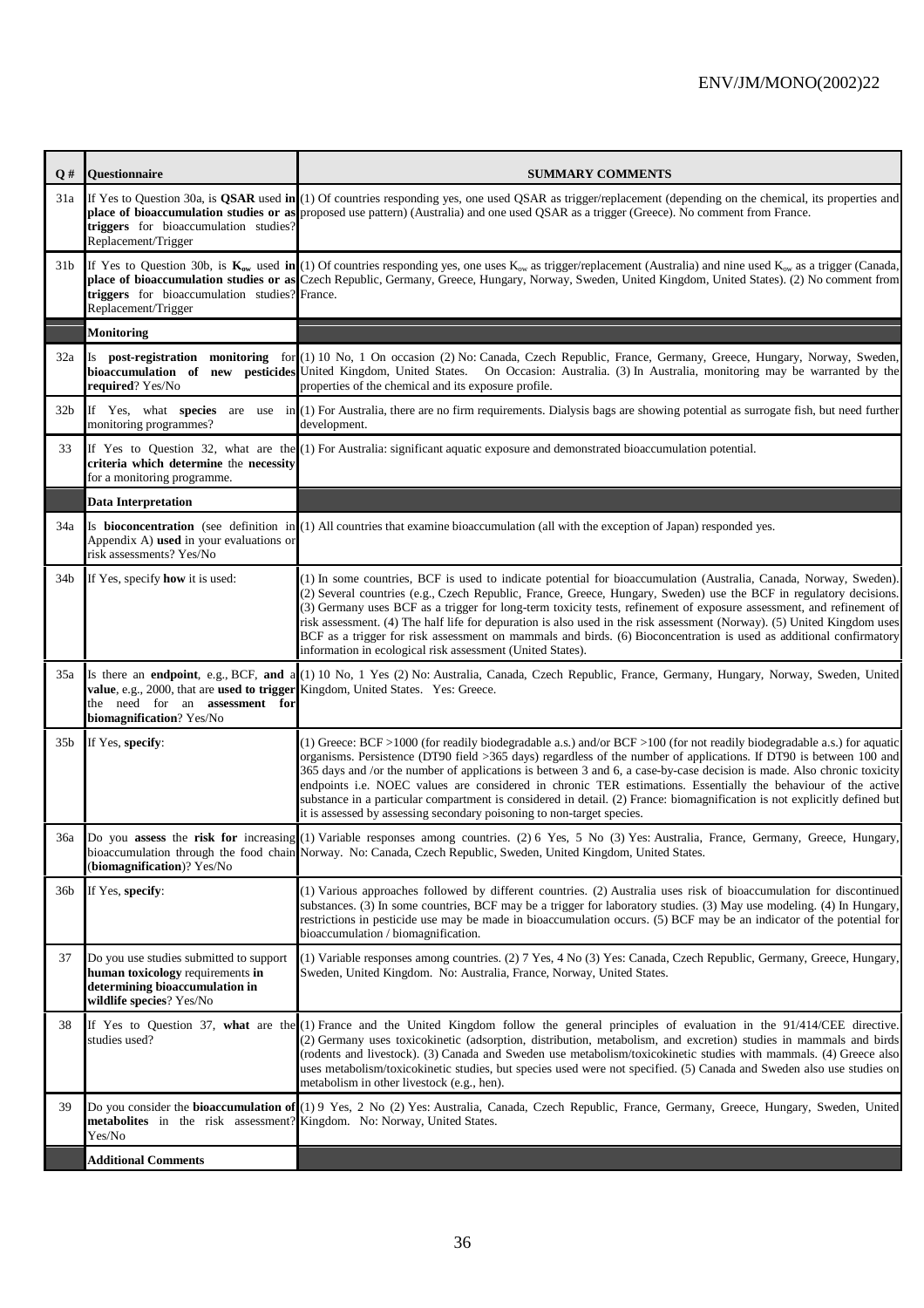| $\mathbf{Q}$ # | <b>Ouestionnaire</b>                                                                                                                                                                                                                                                                                                                                                           | <b>SUMMARY COMMENTS</b>                                                                                                                                                                                                                                                                                                                                                                                                                                                                                                                                                                                                                                                                                                                                                                                                                                                                                                                                                                                                                                                                                                                                                                                                                                                                                                                                                                                                                                                                                                                                                                                                                                                                                                                                                                                                                                                                                                                                                                                                                                                                                                                                                                                                                                                                                                                                                                                                                                                                                                                                                                                                                                                             |
|----------------|--------------------------------------------------------------------------------------------------------------------------------------------------------------------------------------------------------------------------------------------------------------------------------------------------------------------------------------------------------------------------------|-------------------------------------------------------------------------------------------------------------------------------------------------------------------------------------------------------------------------------------------------------------------------------------------------------------------------------------------------------------------------------------------------------------------------------------------------------------------------------------------------------------------------------------------------------------------------------------------------------------------------------------------------------------------------------------------------------------------------------------------------------------------------------------------------------------------------------------------------------------------------------------------------------------------------------------------------------------------------------------------------------------------------------------------------------------------------------------------------------------------------------------------------------------------------------------------------------------------------------------------------------------------------------------------------------------------------------------------------------------------------------------------------------------------------------------------------------------------------------------------------------------------------------------------------------------------------------------------------------------------------------------------------------------------------------------------------------------------------------------------------------------------------------------------------------------------------------------------------------------------------------------------------------------------------------------------------------------------------------------------------------------------------------------------------------------------------------------------------------------------------------------------------------------------------------------------------------------------------------------------------------------------------------------------------------------------------------------------------------------------------------------------------------------------------------------------------------------------------------------------------------------------------------------------------------------------------------------------------------------------------------------------------------------------------------------|
| $---$          | role in pesticide risk assessment.                                                                                                                                                                                                                                                                                                                                             | Please provide any additional <b>comments</b> (1) Comments were varied. (2) France and Sweden referred to (eventually) following the standard laid down in Annex<br>that you consider to be relevant to the VI (Uniform Principles) to directive 91/414/EEC, as active substances are successively being evaluated at the EU-level<br>evaluation of bioaccumulation and its and included in Annex I to the directive. Once listed in Annex I, the criteria laid down in the Uniform Principles apply<br>as guidance for Member States in their decisions on registration of plant protection products containing these active<br>substances. (3) Greece stated that there is a difference between the definitions for BCF and BAF. Bioconcentration<br>factors are important in the aquatic ecotoxicology and bioaccumulation factors are critical in terrestrial ecotoxicology.<br>Indicators of bioaccumulation are a low metabolism rate, high affinity to fat tissues, long period to reach a plateau<br>concentration in tissues or a slow elimination rate. If toxicokinetic studies involve feeding or multiple dosing such that<br>the plateau concentration is reached then a bioaccumulation factor (residue in tissue / residue in feed) may be derived<br>from these studies. (4) Hungary stated that bioaccumulation of pesticides should be tested in long life-cycle wildlife<br>(deer, corvidae) [Corvidae = avian family of ravens, crows, jays, magpies, and others]. (5) Norway stated that<br>bioaccumulation should be more emphasized in our risk assessments in the future. (6) Sweden had several comments:<br>(A) Considering the relevance of the rate of depuration, we try to pay attention to the length of the potential exposure<br>period. For instance, the depuration rate in clean water is possibly less important to consider for a substance which is<br>applied frequently within one season, as compared to a substance which is applied only once. (B) Our national data<br>requirements are formulated in a general way, without detailed specifications. Rather than listing specific studies, the<br>areas which must be covered by the notifiers' dossiers are listed. Then, it is up to the notifiers to decide on how to<br>address the requirements. Rather than wait for the dossiers to be complete, we try to make our decisions on the available<br>data. (7) The United Kingdom stated that the determination of appropriate BCF and CT values is fairly straight forward,<br>however, there is a lack of guidance or information on how to interpret this information and how to use it in an<br>appropriate risk assessment. |
|                | <b>TOXICITY</b>                                                                                                                                                                                                                                                                                                                                                                |                                                                                                                                                                                                                                                                                                                                                                                                                                                                                                                                                                                                                                                                                                                                                                                                                                                                                                                                                                                                                                                                                                                                                                                                                                                                                                                                                                                                                                                                                                                                                                                                                                                                                                                                                                                                                                                                                                                                                                                                                                                                                                                                                                                                                                                                                                                                                                                                                                                                                                                                                                                                                                                                                     |
|                | <b>Definitions</b>                                                                                                                                                                                                                                                                                                                                                             |                                                                                                                                                                                                                                                                                                                                                                                                                                                                                                                                                                                                                                                                                                                                                                                                                                                                                                                                                                                                                                                                                                                                                                                                                                                                                                                                                                                                                                                                                                                                                                                                                                                                                                                                                                                                                                                                                                                                                                                                                                                                                                                                                                                                                                                                                                                                                                                                                                                                                                                                                                                                                                                                                     |
| 40             | What is the definition for toxicity that is<br>used in your regulatory system?                                                                                                                                                                                                                                                                                                 | (1) Countries may (Czech Republic, France, Germany, Greece, Japan, United States) or may not (Australia, Canada,<br>Hungary, Norway, Sweden, United Kingdom) have a formal definition for toxicity. (2) Generally, a substance is<br>considered toxic if it produces an adverse effect(s) in an organism (Australia, Czech Republic, France, Germany,<br>Greece, Japan, United States), or their offspring (United States), or an ecosystem (Czech Republic). (3) Dose-response<br>relationships are considered in the definition of toxicity in some countries (Germany, Greece, Japan). (4) Endpoints<br>(such as LC50, LD50, NOEC) are also used to describe/define toxicity (e.g., Canada, Japan, United Kingdom, United<br>States). (5) Toxicity may be separately defined for different species (e.g., humans, birds, fish, aquatic organisms, honey<br>bees, and earthworms) (Hungary).                                                                                                                                                                                                                                                                                                                                                                                                                                                                                                                                                                                                                                                                                                                                                                                                                                                                                                                                                                                                                                                                                                                                                                                                                                                                                                                                                                                                                                                                                                                                                                                                                                                                                                                                                                                      |
|                | Data Requirements                                                                                                                                                                                                                                                                                                                                                              |                                                                                                                                                                                                                                                                                                                                                                                                                                                                                                                                                                                                                                                                                                                                                                                                                                                                                                                                                                                                                                                                                                                                                                                                                                                                                                                                                                                                                                                                                                                                                                                                                                                                                                                                                                                                                                                                                                                                                                                                                                                                                                                                                                                                                                                                                                                                                                                                                                                                                                                                                                                                                                                                                     |
| 41             | terrestrial crop, indicate which of the<br>studies listed in Table 3 are currently<br>required by your regulatory authority to<br>determine toxicity? Indicate which<br>studies are classified as Required (R) and<br>those that are classified as Conditional<br>(C), i.e., requested on the basis of an<br>endpoint from another study. Please<br>provide answer in Table 3. | For a pesticide that would be used on a See separate table in Annex 1 for Question 41.                                                                                                                                                                                                                                                                                                                                                                                                                                                                                                                                                                                                                                                                                                                                                                                                                                                                                                                                                                                                                                                                                                                                                                                                                                                                                                                                                                                                                                                                                                                                                                                                                                                                                                                                                                                                                                                                                                                                                                                                                                                                                                                                                                                                                                                                                                                                                                                                                                                                                                                                                                                              |
| 42             | are <b>Conditional</b> , indicate the<br>that<br>criteria, e.g., DT50, LC50, and the<br>corresponding values, e.g., >6 months,<br>$<$ 5 mg/L, for conducting these toxicity<br>studies? Please provide answer in Table<br>3.                                                                                                                                                   | For studies identified in Question 41 See separate table in Annex 1 for Question 42.                                                                                                                                                                                                                                                                                                                                                                                                                                                                                                                                                                                                                                                                                                                                                                                                                                                                                                                                                                                                                                                                                                                                                                                                                                                                                                                                                                                                                                                                                                                                                                                                                                                                                                                                                                                                                                                                                                                                                                                                                                                                                                                                                                                                                                                                                                                                                                                                                                                                                                                                                                                                |
| 43             | Indicate in Table 3 the studies you<br>require to determine toxicity of the: (a)<br>Major metabolites (b) Minor<br>metabolites. Please provide answers in<br>Table 3.                                                                                                                                                                                                          | See separate tables in Annex 1 for Questions 43a and Q43b.                                                                                                                                                                                                                                                                                                                                                                                                                                                                                                                                                                                                                                                                                                                                                                                                                                                                                                                                                                                                                                                                                                                                                                                                                                                                                                                                                                                                                                                                                                                                                                                                                                                                                                                                                                                                                                                                                                                                                                                                                                                                                                                                                                                                                                                                                                                                                                                                                                                                                                                                                                                                                          |
|                | <b>Endpoints</b>                                                                                                                                                                                                                                                                                                                                                               |                                                                                                                                                                                                                                                                                                                                                                                                                                                                                                                                                                                                                                                                                                                                                                                                                                                                                                                                                                                                                                                                                                                                                                                                                                                                                                                                                                                                                                                                                                                                                                                                                                                                                                                                                                                                                                                                                                                                                                                                                                                                                                                                                                                                                                                                                                                                                                                                                                                                                                                                                                                                                                                                                     |
| 44             | Is the NOEC used in your risk<br>assessment? Yes/No                                                                                                                                                                                                                                                                                                                            | (1) 11 Yes, 1 No (2) Yes: Australia, Canada, Czech Republic, France, Germany, Greece, Hungary, Norway, Sweden,<br>United Kingdom, United States. No: Japan. (3) Norway specified that the NOEC is the endpoint used in chronic risk<br>assessment and the LC50 is used in acute risk assessment.                                                                                                                                                                                                                                                                                                                                                                                                                                                                                                                                                                                                                                                                                                                                                                                                                                                                                                                                                                                                                                                                                                                                                                                                                                                                                                                                                                                                                                                                                                                                                                                                                                                                                                                                                                                                                                                                                                                                                                                                                                                                                                                                                                                                                                                                                                                                                                                    |
| 45a            | If Yes to Question 44, are measured<br>values required / not required?                                                                                                                                                                                                                                                                                                         | (1) 8 Required, 2 Conditionally required, 1 Not required (2) Required: Canada, Czech Republic, France, Germany,<br>Greece, Hungary, Norway, United Kingdom. Conditionally required: Sweden, United States. Not required: Australia.<br>(3) United States requires measured values if the pesticide precipitates.                                                                                                                                                                                                                                                                                                                                                                                                                                                                                                                                                                                                                                                                                                                                                                                                                                                                                                                                                                                                                                                                                                                                                                                                                                                                                                                                                                                                                                                                                                                                                                                                                                                                                                                                                                                                                                                                                                                                                                                                                                                                                                                                                                                                                                                                                                                                                                    |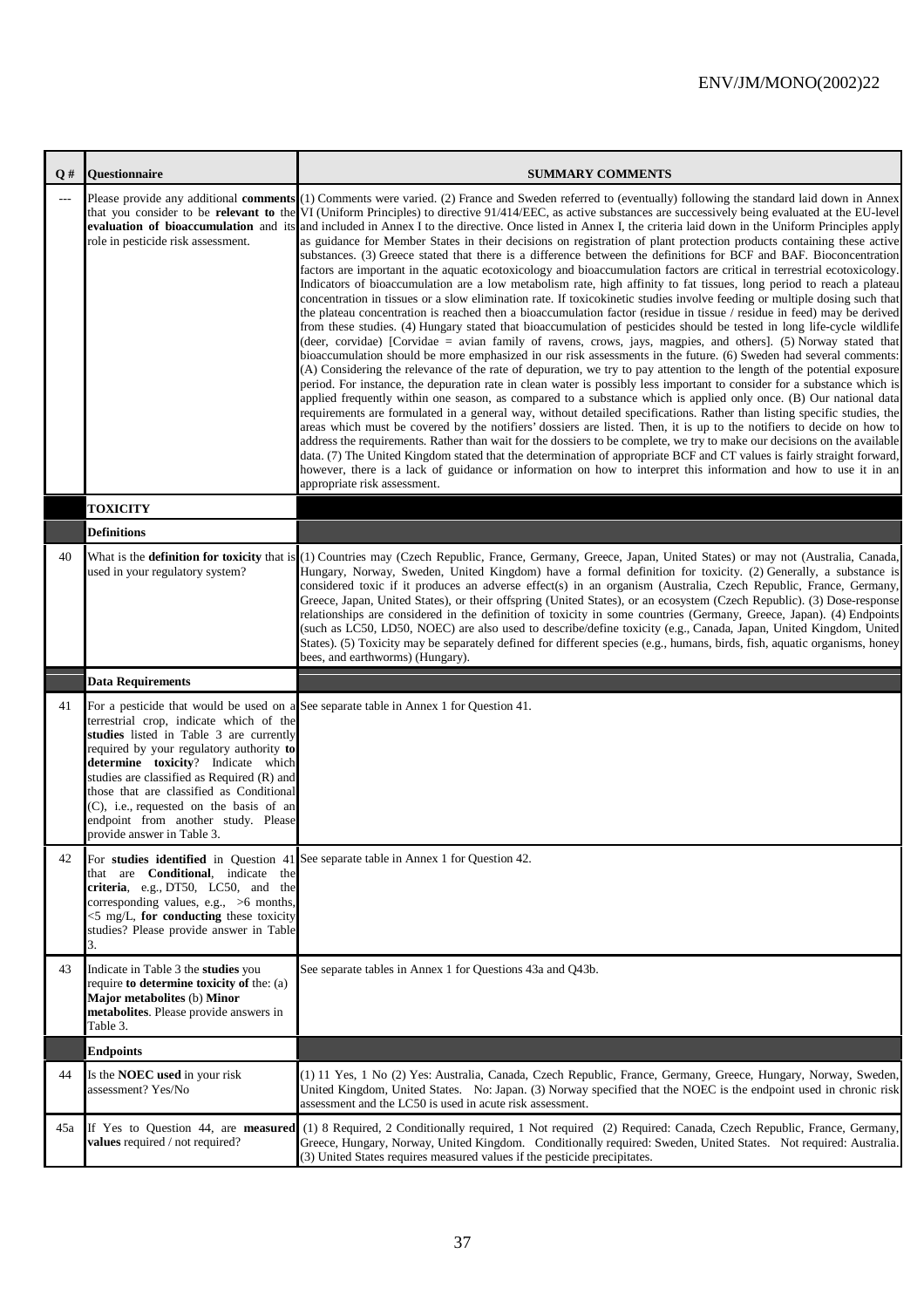| $\mathbf{Q}$ # | <b>Ouestionnaire</b>                                                                                                                                                                                                                | <b>SUMMARY COMMENTS</b>                                                                                                                                                                                                                                                                                                                                                                                                                                                                                                                                                                                                                                                                                                                                                                                                                                                                                                                                                                                                                                                                                                                                                                                                                                                                                                                                                                                                                                                                                                                                                                                                                                                                                                                                                                                                                                                                                                                                                                                                                                                                                                                                                                                                       |
|----------------|-------------------------------------------------------------------------------------------------------------------------------------------------------------------------------------------------------------------------------------|-------------------------------------------------------------------------------------------------------------------------------------------------------------------------------------------------------------------------------------------------------------------------------------------------------------------------------------------------------------------------------------------------------------------------------------------------------------------------------------------------------------------------------------------------------------------------------------------------------------------------------------------------------------------------------------------------------------------------------------------------------------------------------------------------------------------------------------------------------------------------------------------------------------------------------------------------------------------------------------------------------------------------------------------------------------------------------------------------------------------------------------------------------------------------------------------------------------------------------------------------------------------------------------------------------------------------------------------------------------------------------------------------------------------------------------------------------------------------------------------------------------------------------------------------------------------------------------------------------------------------------------------------------------------------------------------------------------------------------------------------------------------------------------------------------------------------------------------------------------------------------------------------------------------------------------------------------------------------------------------------------------------------------------------------------------------------------------------------------------------------------------------------------------------------------------------------------------------------------|
| 45b            | If Yes to Question 44, are values<br>estimated from the LC50 acceptable,<br>e.g., one tenth the LC50? <b>Estimated</b><br>Values Acceptable/Not Acceptable                                                                          | (1) 5 Acceptable, 2 Conditionally acceptable, 2 Not acceptable (2) Acceptable: Australia, Canada, Czech Republic,<br>Hungary, United Kingdom. Conditionally acceptable: Sweden, United States. Not acceptable: Germany, Norway. (3)<br>United States does not accept estimated values if the pesticide precipitates.                                                                                                                                                                                                                                                                                                                                                                                                                                                                                                                                                                                                                                                                                                                                                                                                                                                                                                                                                                                                                                                                                                                                                                                                                                                                                                                                                                                                                                                                                                                                                                                                                                                                                                                                                                                                                                                                                                          |
| 46             | What classification system $(e.g., <0.1]$ See 46a to 46h below.<br>ppm very highly toxic, $>0.1$ <1 highly<br>toxic, $>1$ <10 moderately toxic, $>10$<br><100 slightly toxic, >100 practically non-<br>toxic) is used for toxicity? |                                                                                                                                                                                                                                                                                                                                                                                                                                                                                                                                                                                                                                                                                                                                                                                                                                                                                                                                                                                                                                                                                                                                                                                                                                                                                                                                                                                                                                                                                                                                                                                                                                                                                                                                                                                                                                                                                                                                                                                                                                                                                                                                                                                                                               |
| 46a            | Classification system for toxicity to<br><b>EARTHWORMS?</b>                                                                                                                                                                         | (1) Most countries classify LC50 with various descriptions of the degree of toxicity according to scheme: $\langle 1 \text{ mg/kg}; 1 \rangle$<br>to 10 mg/kg; 10 to 100 mg/kg; 100 to 1000 mg/kg; >1000 mg/kg. The descriptors for these ranges are variable among<br>countries --- for Australia and Sweden: very highly toxic, highly toxic, moderately toxic, slightly toxic, and practically<br>non-toxic; for Germany: highly toxic, toxic, moderately toxic, slightly toxic, and practically non-toxic; for Greece, the<br>same terms are used as for Germany, although there is no classification of practically non-toxic and an LC50 >100<br>mg/kg is defined as very slightly to slightly toxic; for Norway, extremely toxic, very toxic, toxic, moderately toxic, and<br>low toxicity are used. (2) Hungary unofficially uses 1000 mg/kg dried soil = non-toxic. (3) Czech Republic only<br>evaluates risk to earthworms.                                                                                                                                                                                                                                                                                                                                                                                                                                                                                                                                                                                                                                                                                                                                                                                                                                                                                                                                                                                                                                                                                                                                                                                                                                                                                         |
| 46b            | <b>BEES?</b>                                                                                                                                                                                                                        | Classification system for toxicity to $(1)$ Classification schemes are generally similar, although the descriptors for the ranges are variable among countries.<br>(2) Canada and the United States specified that their classification schemes were for acute oral and acute contact<br>exposure. Norway had separate classification schemes for acute oral and acute contact exposure. (3) Czech Republic<br>and United Kingdom evaluate risk and the United Kingdom uses risk-based labelling based on the hazard quotient and<br>results from field studies. (4) For <b>acute oral</b> exposure, most countries classify toxicity according to amount per bee with<br>various descriptions of the degree of toxicity according to scheme: <0.1 $\mu$ g/bee; 0.1 to 1 $\mu$ g/bee; 1 to 10 $\mu$ g/bee; 10 to<br>100 µg/bee; >100 µg/bee. Australia and Sweden uses the terms very highly toxic, highly toxic, moderately toxic,<br>slightly toxic, and practically non-toxic, which is also referred to as low toxicity in Sweden. Greece uses highly toxic,<br>toxic, moderately toxic, slightly toxic, and very slightly toxic. Norway uses extremely toxic, very toxic, toxic,<br>moderately toxic, and low toxicity. (5) For <b>acute contact</b> exposure, Norway uses the following ranges and descriptions:<br>$\langle 1 \mu g / \rho \rangle$ = extremely toxic, 1 to 10 = very toxic, 10 to 100 = toxic, 100 to 1000 = moderately toxic, and $>1000$ = low<br>toxicity. (6) For both <b>acute oral and acute contact</b> exposure, Canada and the United States use LD50 0.001 to 1.99<br>$\mu$ g/bee (<2 in US) = highly toxic, 2.00 to 10.99 $\mu$ g/bee = moderately toxic, and >10.99 $\mu$ g/bee = relatively non-toxic<br>(nearly non-toxic in US). (7) Germany uses a distinct classification scheme where $\langle 3 \rangle$ ug/bee = highly toxic, 3 to 11<br>$\mu$ g/bee = toxic, 11 to 100 $\mu$ g/bee = moderately toxic, and >100 $\mu$ g/bee = slightly toxic. (8) Hungary uses a separate<br>classification scheme where <1 µg/bee = highly toxic, 1 to 100 µg/bee = moderately toxic, >100 µg/bee = practically<br>non-toxic.                                                                  |
| 46c            | DAPHNIA?                                                                                                                                                                                                                            | Classification system for toxicity to $(1)$ Classification schemes identical to those for fish. (2) Separate classification schemes exist for both acute and<br>chronic/reproduction in some countries. (3) Acute classification based on LC50 or EC50, chronic classification based<br>on NOEC (Germany and Greece) or EC50 (Norway). (4) Australia, Canada, Norway, Sweden, and United States: <0.1<br>$mg/L$ = very highly toxic, 0.1 to 1 mg/L = highly toxic, 1 to 10 mg/L = moderately toxic, 10 to 100 mg/L = slightly<br>toxic, and $>100 \text{ mg/L}$ = practically non-toxic (or low toxicity in Sweden). Descriptors for Norway: extremely toxic,<br>very toxic, toxic, moderately toxic, and low toxicity, respectively. (5) Czech Republic & France: $\langle 1 \text{ mg/L} = \text{highly}$<br>toxic/very toxic (CR/Fr), >1 to <10 mg/L = toxic, >10 to <100 mg/L = detrimental/harmful, >100 mg/L = relatively<br>harmless (CR only). (6) Germany & Greece: <1 mg/L = highly toxic, >1 to <10 mg/L = toxic/moderately toxic<br>(Ger/Gre), >10 to <100 mg/L = moderately toxic/slightly toxic. Germany: >100 to 1000 mg/L = slightly toxic, >1000<br>$mg/L$ = practically non-toxic. Greece: >100 mg/L = very slightly toxic. (7) Classification in Japan depends on toxicity<br>(LC50) to Daphnia and carp. Class A: Carp >10 mg/L and Daphnia >0.5 mg/L. Class B: 0.5 mg/L <carp<=10 l="" mg="" or<br="">Daphnia &lt;=0.5 mg/L. Class C: Carp &lt;=0.5 mg/L. (8) Hungary: &lt;0.1 mg/L = highly toxic, 0.1 to 5 mg/L = moderately<br/>toxic, 5 to 50 mg/L = slightly toxic, &gt;50 mg/L = practically non-toxic. (9) United Kingdom: &lt;0.01 mg/L = extremely<br/>dangerous, 0.01 to 1 mg/L = dangerous, and 1 to 100 mg/L = harmful. (10) For CHRONIC toxicity, Germany &amp; Greece<br/>(NOEC): &lt;0.01 mg/L = highly toxic, 0.01 to 0.1 mg/L = toxic/moderately toxic (Ger/Gre), 0.1 to 1.0 mg/L =<br/>moderately toxic/slightly toxic, and <math>&gt;1.0</math> = slightly toxic/very slightly toxic. Norway (EC50): &lt;0.001 mg/L = extremely<br/>toxic, 0.001 to 0.01 mg/L = very toxic, 0.01 to 0.1 mg/L = toxic, 0.1 to 1 mg/L = moderately toxic, and &gt;1 mg/L = low<br/>toxicity.</carp<=10> |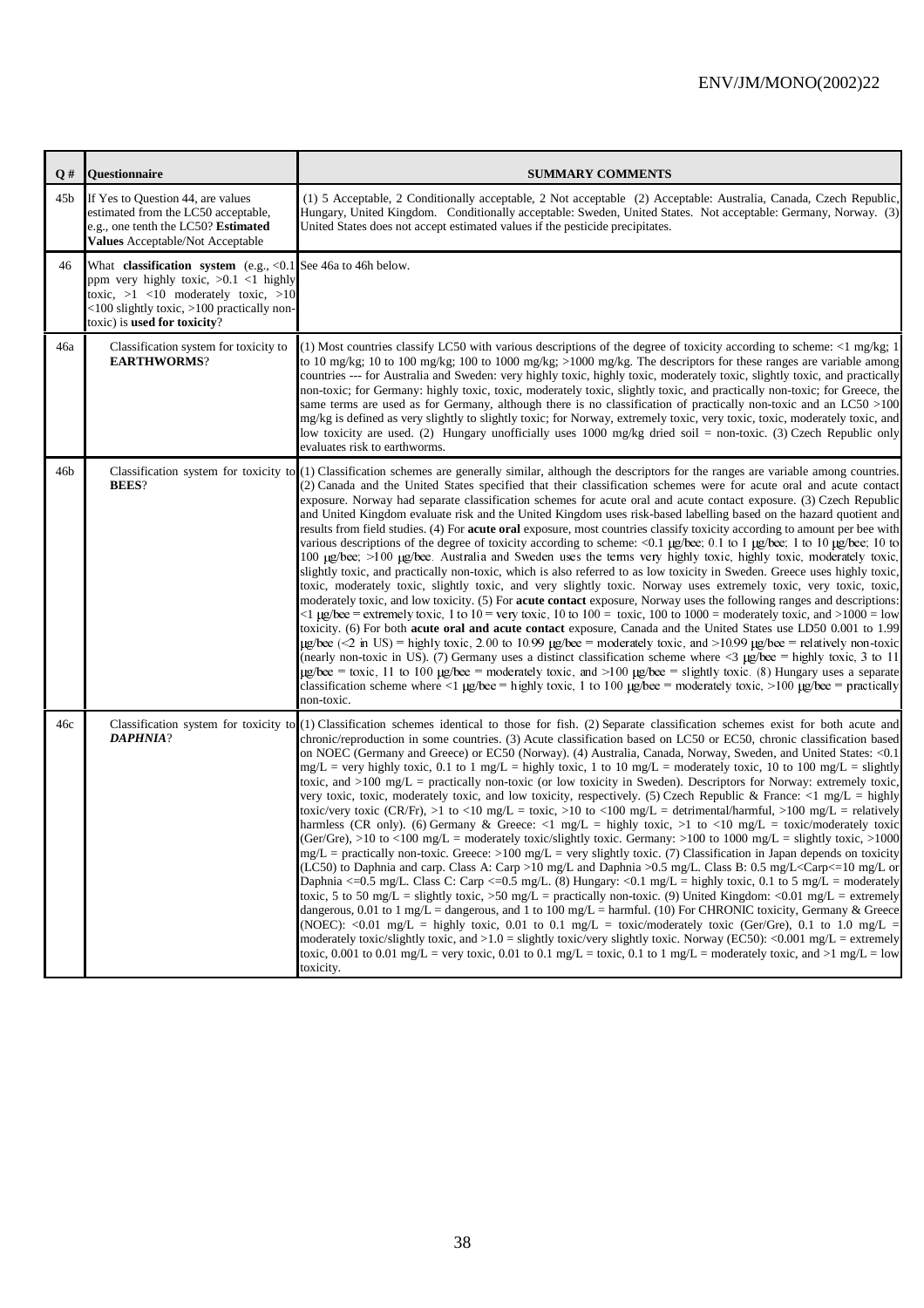| Q#  | <b>Ouestionnaire</b>                                                                                                                     | <b>SUMMARY COMMENTS</b>                                                                                                                                                                                                                                                                                                                                                                                                                                                                                                                                                                                                                                                                                                                                                                                                                                                                                                                                                                                                                                                                                                                                                                                                                                                                                                                                                                                                                                                                                                                                                                                                                                                                                                                                                                                                                                                                                                                                                                                                                                                                                                                                                                                                  |
|-----|------------------------------------------------------------------------------------------------------------------------------------------|--------------------------------------------------------------------------------------------------------------------------------------------------------------------------------------------------------------------------------------------------------------------------------------------------------------------------------------------------------------------------------------------------------------------------------------------------------------------------------------------------------------------------------------------------------------------------------------------------------------------------------------------------------------------------------------------------------------------------------------------------------------------------------------------------------------------------------------------------------------------------------------------------------------------------------------------------------------------------------------------------------------------------------------------------------------------------------------------------------------------------------------------------------------------------------------------------------------------------------------------------------------------------------------------------------------------------------------------------------------------------------------------------------------------------------------------------------------------------------------------------------------------------------------------------------------------------------------------------------------------------------------------------------------------------------------------------------------------------------------------------------------------------------------------------------------------------------------------------------------------------------------------------------------------------------------------------------------------------------------------------------------------------------------------------------------------------------------------------------------------------------------------------------------------------------------------------------------------------|
| 46d | <b>FISH?</b>                                                                                                                             | Classification system for toxicity to (1) Classification schemes identical to those for Daphnia. (2) Separate classification schemes exist for both acute and<br>chronic/reproduction in some countries. (3) Acute classification based on LC50 or EC50, chronic classification based<br>on NOEC (Germany and Greece) or LC50 (Norway). (4) Australia, Canada, Norway, Sweden and United States: <0.1<br>$mg/L$ = very highly toxic, 0.1 to 1 mg/L = highly toxic, 1 to 10 mg/L = moderately toxic, 10 to 100 mg/L = slightly<br>toxic, and $>100$ mg/L = practically non-toxic (or low toxicity in Sweden). Descriptors for Norway: extremely toxic,<br>very toxic, toxic, moderately toxic, and low toxicity, respectively. (5) Czech Republic & France: $\langle 1 \text{ mg/L} = \text{highly}$<br>toxic/very toxic (CR/Fr), >1 to <10 mg/L = toxic, >10 to <100 mg/L = detrimental/harmful, >100 mg/L = relatively<br>harmless (CR only). (6) Germany & Greece: <1 mg/L = highly toxic, >1 to <10 mg/L = toxic/moderately toxic<br>(Ger/Gre), >10 to <100 mg/L = moderately toxic/slightly toxic. Germany: >100 to 1000 mg/L = slightly toxic, >1000<br>$mg/L$ = practically non-toxic. Greece: >100 mg/L = very slightly toxic. (7) Classification in Japan depends on toxicity<br>(LC50) to Daphnia and carp. Class A: Carp >10 mg/L and Daphnia >0.5 mg/L. Class B: 0.5 mg/L <carp<=10 l="" mg="" or<br="">Daphnia &lt;= 0.5 mg/L. Class C: Carp &lt;= 0.5 mg/L. (8) Hungary: &lt; 0.1 mg/L = highly toxic, 0.1 to 5 mg/L = moderately<br/>toxic, 5 to 50 mg/L = slightly toxic, &gt;50 mg/L = practically non-toxic. (9) United Kingdom: &lt;0.01 mg/L = extremely<br/>dangerous, 0.01 to 1 mg/L = dangerous, and 1 to 100 mg/L = harmful. (10) For CHRONIC toxicity, Germany &amp; Greece<br/>(NOEC): &lt;0.01 mg/L = highly toxic, 0.01 to 0.1 mg/L = toxic/moderately toxic (Ger/Gre), 0.1 to 1.0 mg/L =<br/>moderately toxic/slightly toxic, and <math>&gt;1.0</math> = slightly toxic/very slightly toxic. Norway (LC50): &lt;0.001 mg/L = extremely<br/>toxic, 0.001 to 0.01 mg/L = very toxic, 0.01 to 0.1 mg/L = toxic, 0.1 to 1 mg/L = moderately toxic, and &gt;1 mg/L = low<br/>toxicity.</carp<=10> |
| 46e | <b>BIRDS?</b>                                                                                                                            | Classification system for toxicity to (1) Several countries provided classification schemes for acute oral and dietary studies (Canada, Germany, Hungary,<br>Norway, Sweden, United States). (2) Czech Republic only evaluates risk and the United Kingdom has specific<br>risk-based labelling. (3) Hungary unofficially uses a single criterion - Acute oral: LD50 > 2000 mg/kg = non-toxic and<br>Dietary LC50 >5000 mg/kg = non-toxic. (4) Dietary LC50 (mg/kg food) --- Australia, Canada, Norway, Sweden,<br>United States: $\leq 50$ = very highly toxic (Norway-extremely toxic), 50 to 500 = highly toxic (Norway-very toxic), 500 to<br>$1000$ = moderately toxic (Norway-toxic), 1000 to 5000 = slightly toxic (Norway-moderately toxic), >5000 = practically<br>non-toxic (Norway and Sweden-low toxicity) Germany: $\langle 50 = \text{highly toxic}, 50 \text{ to } 200 = \text{toxic}, 200 \text{ to } 500 =$<br>moderately toxic, >500 to $1000 =$ slightly toxic, >1000 = practically non-toxic. (5) Acute oral LD50 (mg/kg bw) ---<br>Canada, Norway, Sweden, and United States: $\langle 10 = \text{very highly toxic}$ (Norway-extremely toxic), 10 to 50 = highly<br>toxic (Norway-very toxic), 50 to 500 = moderately toxic (Norway-toxic), 500 to 2000 = slightly toxic<br>(Norway-moderately toxic), $>2000$ = practically non-toxic (Norway and Sweden-low toxicity) Germany: $<10$ = highly<br>toxic, 10 to 50 = toxic, >50 to 200 = moderately toxic, >200 to 1000 = slightly toxic, >1000 = practically non-toxic<br>Greece: $5 =$ highly toxic, $> 5$ to $50 =$ toxic, $> 50$ to $500 =$ moderately toxic, $> 500 =$ slightly toxic. (6) Australia states<br>in Q46h that they follow US EPA guidelines.                                                                                                                                                                                                                                                                                                                                                                                                                                                                                    |
| 46f | <b>AQUATIC PLANTS?</b>                                                                                                                   | Classification system for toxicity to (1) Separate classification schemes exist for both acute and chronic/reproduction in Germany and Greece.<br>(2) Classification scheme may be similar to that used for other organisms e.g., fish (Germany) and Daphnia (Greece)<br>and algae (Czech Republic, Greece, Sweden). (3) No classification by Canada, Japan, or United States. (4) Acute EC50<br>or LC50 (mg/L) -- Australia, Norway, Sweden generally <0.1 = very highly toxic (Norway-extremely toxic), 0.1 to 1.0<br>= highly toxic (Norway-very toxic), >1 to <10 = moderately toxic (Norway-toxic), 10 to 100 = slightly toxic<br>(Norway-moderately toxic), >100 = practically non-toxic (Norway and Sweden-low toxicity). Czech Republic/France:<br>$\langle 1 \rangle$ = highly toxic/very toxic, $>1$ to $\langle 10 \rangle$ = toxic, $>10$ to $\langle 100 \rangle$ = detrimental/harmful, $>100$ = relatively harmless (CR)<br>only). Germany: $\langle 1 =$ highly toxic, 1 to 10 = toxic, $>$ 10 to 100 = moderately toxic, $>$ 100 to 1000 = slightly toxic,<br>$>1000$ = practically non-toxic. Greece: <1 = highly toxic, >1 to <10 = moderately toxic, >10 to <100 = slightly toxic,<br>$>100$ = very slightly toxic. Hungary: <0.1 = highly toxic, 0.1 to 5 = moderately toxic, 5 to 50 = slightly toxic, $>50$ =<br>practically non-toxic. (5) Chronic NOEC (mg/L) --Germany/Greece: $< 0.01$ = highly toxic, 0.01 to 0.1 =<br>toxic/moderately toxic, $>0.1$ to $1.0$ = moderately toxic/slightly toxic, $>1.0$ = slightly toxic/very slightly toxic. (6) United<br>Kingdom: <0.01 mg/L = extremely dangerous, 0.01 to 1 mg/L = dangerous, and 1 to 100 mg/L = harmful.                                                                                                                                                                                                                                                                                                                                                                                                                                                                                                                             |
| 46g | <b>TERRESTRIAL PLANTS?</b>                                                                                                               | Classification system for toxicity to (1) Only Germany has a classification system for acute toxicity using the following limits (mg/kg substrate): <10 =<br>highly toxic, 10 to 100 = toxic, >100 to 1000 = moderately toxic, >1000 = slightly toxic. (2) Czech Republic evaluates<br>only risk to plants.                                                                                                                                                                                                                                                                                                                                                                                                                                                                                                                                                                                                                                                                                                                                                                                                                                                                                                                                                                                                                                                                                                                                                                                                                                                                                                                                                                                                                                                                                                                                                                                                                                                                                                                                                                                                                                                                                                              |
| 46h | <b>OTHER</b> organisms?                                                                                                                  | Classification system for toxicity to $(1)$ Four countries have toxicity classification systems for other organisms. (2) Czech Republic: beneficial arthropods:<br>$>75\%$ = toxic, 50 to 75% = medium harmful, 25 to 50% = slightly harmful, <25% = relatively harmless. (3) France:<br>non-target/beneficial arthropods: >99% of effects = harmful, 80 to 99% = moderately harmful, 30 to 80% = slightly<br>harmful, <30% harmless. (4) Norway: Soil microorganisms: Irreversible effects = very toxic; Reversible effects =<br>harmful; No effects. (5) Sweden: Other terrestrial arthropods than bees: same classification as bees.                                                                                                                                                                                                                                                                                                                                                                                                                                                                                                                                                                                                                                                                                                                                                                                                                                                                                                                                                                                                                                                                                                                                                                                                                                                                                                                                                                                                                                                                                                                                                                                  |
|     | <b>Modelling</b>                                                                                                                         |                                                                                                                                                                                                                                                                                                                                                                                                                                                                                                                                                                                                                                                                                                                                                                                                                                                                                                                                                                                                                                                                                                                                                                                                                                                                                                                                                                                                                                                                                                                                                                                                                                                                                                                                                                                                                                                                                                                                                                                                                                                                                                                                                                                                                          |
| 47  | Do you use a computer $model(s)$ in (1) Generally no, except France.<br>determining toxicity? Yes/No. If No,<br>omit Questions 48 to 50. |                                                                                                                                                                                                                                                                                                                                                                                                                                                                                                                                                                                                                                                                                                                                                                                                                                                                                                                                                                                                                                                                                                                                                                                                                                                                                                                                                                                                                                                                                                                                                                                                                                                                                                                                                                                                                                                                                                                                                                                                                                                                                                                                                                                                                          |
| 48  | Which model(s) do you use?                                                                                                               | (1) France (no model specified)                                                                                                                                                                                                                                                                                                                                                                                                                                                                                                                                                                                                                                                                                                                                                                                                                                                                                                                                                                                                                                                                                                                                                                                                                                                                                                                                                                                                                                                                                                                                                                                                                                                                                                                                                                                                                                                                                                                                                                                                                                                                                                                                                                                          |
| 49  | Is (Are) the <b>model(s)</b> validated? Yes/No $(1)$ France: Yes.                                                                        |                                                                                                                                                                                                                                                                                                                                                                                                                                                                                                                                                                                                                                                                                                                                                                                                                                                                                                                                                                                                                                                                                                                                                                                                                                                                                                                                                                                                                                                                                                                                                                                                                                                                                                                                                                                                                                                                                                                                                                                                                                                                                                                                                                                                                          |
| 50  | into this (these) model(s)? Please provide<br>answer in Table 3.                                                                         | Indicate the <b>studies</b> required for input See separate table in Annex 1 for Question 50.                                                                                                                                                                                                                                                                                                                                                                                                                                                                                                                                                                                                                                                                                                                                                                                                                                                                                                                                                                                                                                                                                                                                                                                                                                                                                                                                                                                                                                                                                                                                                                                                                                                                                                                                                                                                                                                                                                                                                                                                                                                                                                                            |
|     | <b>Monitoring</b>                                                                                                                        |                                                                                                                                                                                                                                                                                                                                                                                                                                                                                                                                                                                                                                                                                                                                                                                                                                                                                                                                                                                                                                                                                                                                                                                                                                                                                                                                                                                                                                                                                                                                                                                                                                                                                                                                                                                                                                                                                                                                                                                                                                                                                                                                                                                                                          |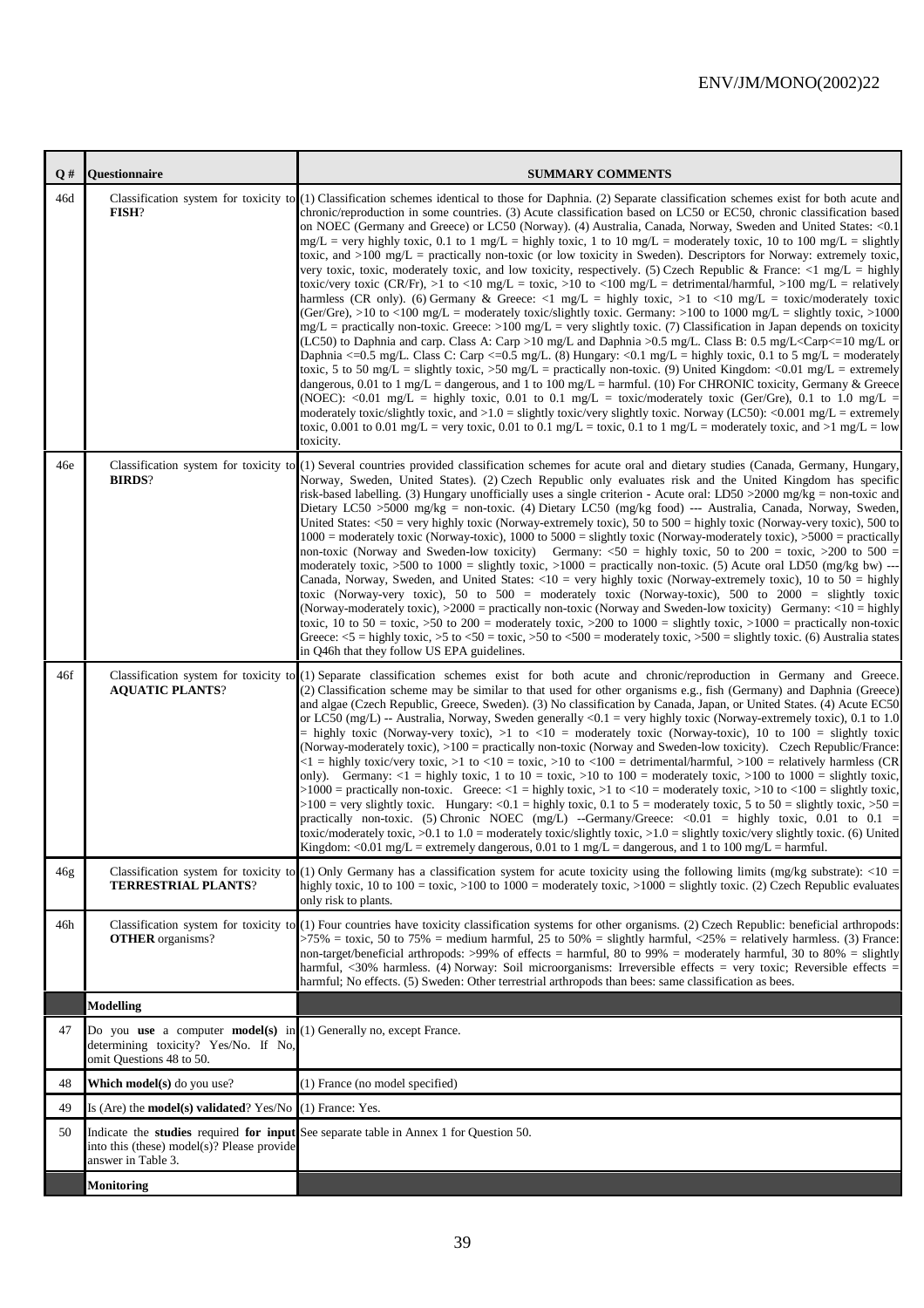| Q#  | <b>Questionnaire</b>                                                                                                  | <b>SUMMARY COMMENTS</b>                                                                                                                                                                                                                                                                                                                                                                                                                                                                                                                                                                                                                                                                                                                                                                                                                                                                                                                                                                                                                                                                                                                                                                                                                                                                                                                                                                                                                                                                                                                                                                        |
|-----|-----------------------------------------------------------------------------------------------------------------------|------------------------------------------------------------------------------------------------------------------------------------------------------------------------------------------------------------------------------------------------------------------------------------------------------------------------------------------------------------------------------------------------------------------------------------------------------------------------------------------------------------------------------------------------------------------------------------------------------------------------------------------------------------------------------------------------------------------------------------------------------------------------------------------------------------------------------------------------------------------------------------------------------------------------------------------------------------------------------------------------------------------------------------------------------------------------------------------------------------------------------------------------------------------------------------------------------------------------------------------------------------------------------------------------------------------------------------------------------------------------------------------------------------------------------------------------------------------------------------------------------------------------------------------------------------------------------------------------|
| 51  | Yes/No                                                                                                                | Is <b>post-registration monitoring for</b> $(1)$ Responses were variable. (2) 1 Yes, 6 No, 5 Where necessary (3) Yes: United Kingdom. No: Czech Republic,<br>toxicity of a new pesticide required? Greece, Japan, Norway, Sweden, United States. Where necessary: Australia, Canada, France, Germany, and Hungary.                                                                                                                                                                                                                                                                                                                                                                                                                                                                                                                                                                                                                                                                                                                                                                                                                                                                                                                                                                                                                                                                                                                                                                                                                                                                             |
| 52  | duck, etc.?                                                                                                           | If Yes to Question 51, what species are (1) Generally, species used depends on the situation. (2) When implemented in Hungary, pheasant, mallard duck, brown<br>used in post-registration monitoring hare, fish or bees are used. (4) United Kingdom has a program set up (Wildlife Incident Investigation Scheme) to<br>programmes conducted to examine investigates the deaths of wildlife and companion animals [beneficial insects, pets and livestock (not fish)], where there<br>toxicity, e.g., rainbow trout, mallard is strong evidence that poisoning may have occurred.                                                                                                                                                                                                                                                                                                                                                                                                                                                                                                                                                                                                                                                                                                                                                                                                                                                                                                                                                                                                             |
|     | Data interpretation                                                                                                   |                                                                                                                                                                                                                                                                                                                                                                                                                                                                                                                                                                                                                                                                                                                                                                                                                                                                                                                                                                                                                                                                                                                                                                                                                                                                                                                                                                                                                                                                                                                                                                                                |
| 53  | season, how is exposure estimated?                                                                                    | If <b>multiple applications</b> are used in one $(1)$ Widely variable responses. (2) Most countries use calculations and models that $(may)$ take multiple applications into<br>account (Australia, Canada, Czech Republic, France, Germany, Greece, Sweden, United Kingdom, United States).<br>(3) Some countries estimate exposure based individual applications (Hungary, Japan, Norway). (5) Note from France:<br>toxicity of the substances and derivatives is viewed as of a greater importance than multiple exposure.                                                                                                                                                                                                                                                                                                                                                                                                                                                                                                                                                                                                                                                                                                                                                                                                                                                                                                                                                                                                                                                                  |
| 54  | (biomagnification)<br>used<br>in<br>evaluation of toxicity?                                                           | How is the <b>potential for</b> increasing (1) Not considered or calculated in some countries or seldom done (Australia, Canada, Japan, Norway, Sweden, United<br>bioaccumulation through the food chain Kingdom, United States). (2) Australia: Where such potential occurs, a weight of evidence approach including field<br>the observations is followed. (3) Canada: potential for biomagnification would be noted in the assessment. (4) Czech<br>Republic and France: assess risk and secondary poisoning to birds (CR & France) and other terrestrial vertebrates<br>(France only). (5) Germany: Residues in a trophic level are used as an input for the exposure assessment for higher<br>trophic levels. (6) Greece: BCF in fish is multiplied by the PECsw long term (average). The NOEC is then divided by<br>the above estimated value (i.e. for fish-eating birds). For earthworm-eating birds estimated BCF in earthworms via<br>models or real residue from field studies may be used. Further the PEC soil long term average may be used in the<br>toxicity/exposure ratio. (7) Hungary: taken into consideration when the use of any product is defined in the registration<br>document (e.g., secondary toxicity on predatory birds). (8) Sweden: criteria for unacceptable level of bioaccumulation<br>(BCF >2000 in fish and DT50 in soil or water >1 month at $20^{\circ}$ C) has been interpreted as an indication of risk for<br>bio-magnification. (9) United States: can be used in characterization of risk, but is not considered in actual risk<br>determination. |
| 55  | toxicology in determining toxicity in<br>wildlife species? Yes/No                                                     | Do you use studies from human (1) 10 Yes, 1 No, 1 No comment (2) Yes: all countries, except Japan (No) and United States (no comment).                                                                                                                                                                                                                                                                                                                                                                                                                                                                                                                                                                                                                                                                                                                                                                                                                                                                                                                                                                                                                                                                                                                                                                                                                                                                                                                                                                                                                                                         |
|     | <b>Additional Comments</b>                                                                                            |                                                                                                                                                                                                                                                                                                                                                                                                                                                                                                                                                                                                                                                                                                                                                                                                                                                                                                                                                                                                                                                                                                                                                                                                                                                                                                                                                                                                                                                                                                                                                                                                |
| 56  | pesticide risk assessment.                                                                                            | Please provide any additional comments (1) France: Pesticides are assessed according their usage dose. Other chemicals are assessed according the quantity that<br>that you consider to be <b>relevant to</b> the is produced. This dose approach affects the risk assessment of pesticides and post-registration policy: Products that are<br>evaluation of toxicity and its role in used on minor crops are assessed with the same set of studies as large-scale products used on major crops. Some minor<br>products considered safe at first time of approval may reveal adverse effects when used on a larger scale. (2) Hungary:<br>In some cases, indirect toxicity of pesticides on nidicoulus birds [birds reared for a time in a nest or sharing the nest of<br>another type of animal] should be checked, to have information on the toxicity to hatchlings through the crop milk. No<br>official method. Improvement in interpretation of the relation toxicity and exposure (mode and time of application) is<br>also required. (3) Sweden: National standard will be replaced by the standard in Annex VI (Uniform Principles) to<br>directive 91/414/EEC, as active substances are successively being evaluated at the EU-level and included in Annex I to<br>the directive. Swedish data requirements are formulated in a general way.                                                                                                                                                                                                                                         |
|     | Part 2. DATA GAPS AND OTHER<br>APPROACHES                                                                             |                                                                                                                                                                                                                                                                                                                                                                                                                                                                                                                                                                                                                                                                                                                                                                                                                                                                                                                                                                                                                                                                                                                                                                                                                                                                                                                                                                                                                                                                                                                                                                                                |
|     | PERSISTENCE                                                                                                           |                                                                                                                                                                                                                                                                                                                                                                                                                                                                                                                                                                                                                                                                                                                                                                                                                                                                                                                                                                                                                                                                                                                                                                                                                                                                                                                                                                                                                                                                                                                                                                                                |
| 57  | Should <b>persistence</b> be<br>relation to life spans<br>indicator/representative<br>non-target<br>organisms? Yes/No | defined $\ln(1)$ 4 Yes, 7 No (2) Yes: France, Hungary, United Kingdom, United States. No: Australia, Canada, Czech Republic,<br>of exposed Germany, Greece, Japan, Sweden.                                                                                                                                                                                                                                                                                                                                                                                                                                                                                                                                                                                                                                                                                                                                                                                                                                                                                                                                                                                                                                                                                                                                                                                                                                                                                                                                                                                                                     |
| 58  | concern? Yes/No                                                                                                       | Are there circumstances for which an(1) 10 Yes, 2 No (2) Yes: Australia, Czech Republic, France, Germany, Greece, Hungary, Japan, Norway, Sweden,<br>expected persistence of a pesticide United States. No: Canada, United Kingdom. (3) Canada: No. For example, even minor uses in Canada could cover a<br>could be considered of less or no large area. And if a compound is very persistent, a restricted use could still expose the environment over time, and may<br>cause specialized problems (e.g., persistent compounds in paint and painted objects or materials end up in land-fill<br>where they could pose a problem). (4) Hungary: Yes, in case of special use or other parameters of the product.                                                                                                                                                                                                                                                                                                                                                                                                                                                                                                                                                                                                                                                                                                                                                                                                                                                                               |
| 59  | e.g., minor use patterns.                                                                                             | If Yes to Question 58, give examples, (1) Use of termite bait blocks (Australia). (2) Multiple application of hybrids, products not intended as food or feed<br>(Czech Republic). (3) Depends on quantities applied and surface (France). (4) No dissipation from treated area and high<br>effect threshold; indoor uses (Germany). (5) Use in non-crop areas (airports, railway stations) with deep underground<br>water table (Greece). (6) Indoor use (glasshouses), if low toxicity (Norway). (7) Where use results in low environmental<br>exposure (e.g. very restricted indoor or outdoor use) or if an enhanced degradation occurs in a specific use pattern<br>(e.g., seed treatment) (Sweden). (7) Use pattern limiting exposure (Japan, United Kingdom). (8) In case of very low<br>use and minimally toxic chemical the expected persistence could be of no concern (United States).                                                                                                                                                                                                                                                                                                                                                                                                                                                                                                                                                                                                                                                                                               |
| 60a | metabolites? Yes/No                                                                                                   | Should minor metabolites be addressed (1) Generally, yes (9 countries). (2) Yes: Canada, Czech Republic, Germany, Greece, Japan, Norway, Sweden, United<br>in a manner that is <b>different</b> from major Kingdom, United States. (3) France responded no and Australia had no firm views (depends on circumstances).                                                                                                                                                                                                                                                                                                                                                                                                                                                                                                                                                                                                                                                                                                                                                                                                                                                                                                                                                                                                                                                                                                                                                                                                                                                                         |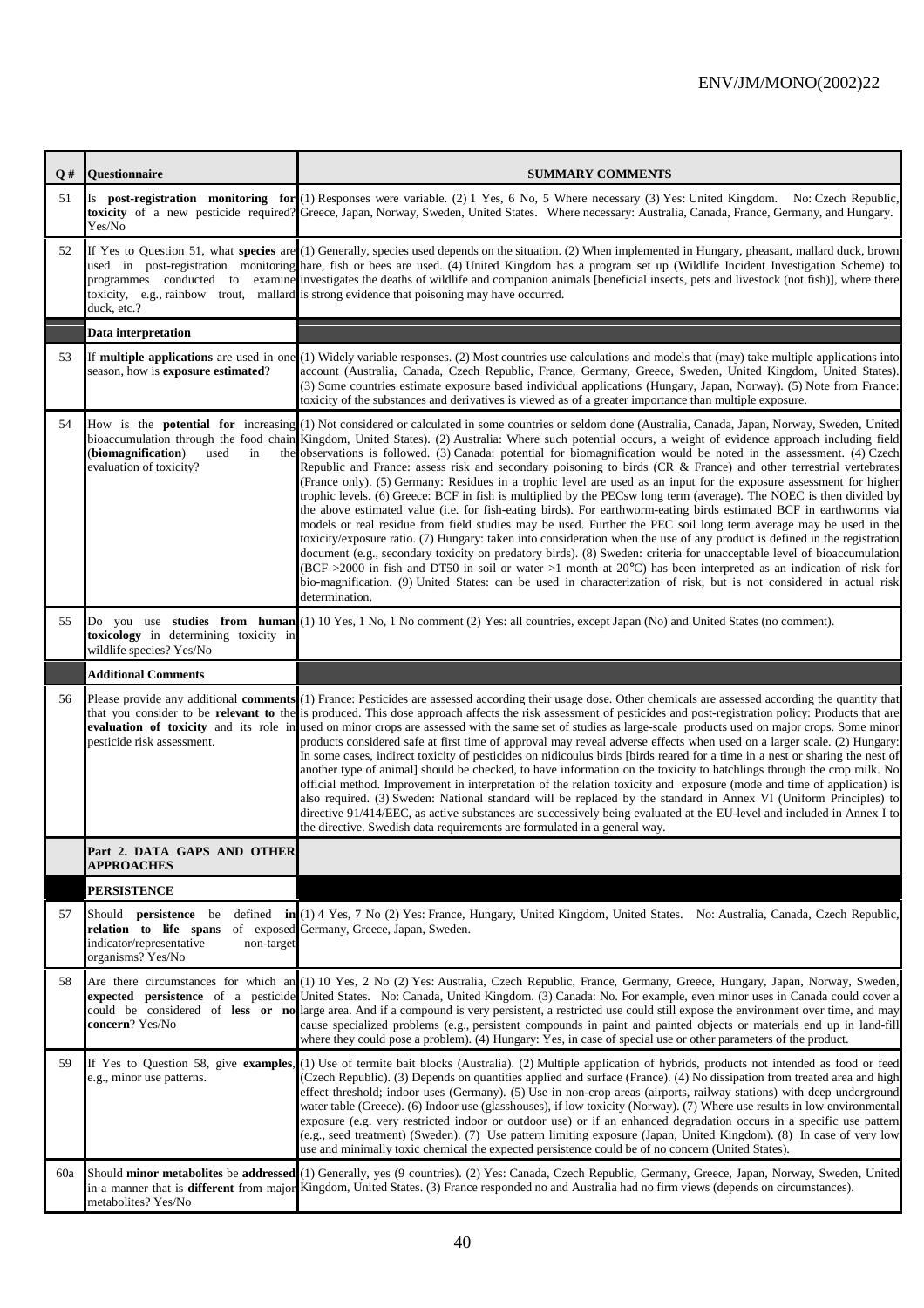| $\mathbf{Q}$ #  | <b>Ouestionnaire</b>                                                                                                   | <b>SUMMARY COMMENTS</b>                                                                                                                                                                                                                                                                                                                                                                                                                                                                                                                                                                                                                                                                                                                                                                                                                                                                                                                                                                                                                                                                                                                                                                                                                                                                                                                                                                                                                                                                                                                                                                                          |
|-----------------|------------------------------------------------------------------------------------------------------------------------|------------------------------------------------------------------------------------------------------------------------------------------------------------------------------------------------------------------------------------------------------------------------------------------------------------------------------------------------------------------------------------------------------------------------------------------------------------------------------------------------------------------------------------------------------------------------------------------------------------------------------------------------------------------------------------------------------------------------------------------------------------------------------------------------------------------------------------------------------------------------------------------------------------------------------------------------------------------------------------------------------------------------------------------------------------------------------------------------------------------------------------------------------------------------------------------------------------------------------------------------------------------------------------------------------------------------------------------------------------------------------------------------------------------------------------------------------------------------------------------------------------------------------------------------------------------------------------------------------------------|
| 60 <sub>b</sub> | above response.                                                                                                        | Please provide the <b>rationale</b> for the (1) Relevance is more important (Czech Republic, France). (2) Depends on toxicity and/or quantity (Canada, Germany,<br>Japan, Norway, Sweden-see also point 4 below). (3) Minor metabolites useful for understanding the metabolic pathway.<br>In risk assessment, toxicity of active substance is most important (Greece). (4) Resources should be spent on areas of<br>risk. "Minor" definition implies non-persistence (otherwise it would accumulate and be "major"), if formed from a<br>significant degradation pathway. Minor metabolites where higher toxicity indicated than for parent or major metabolites<br>may form an exception (Sweden). (5) Under 91/414/EC, we currently assess risk from 'major' metabolites only. If a<br>metabolite occurs at <10% and is persistent or has some known biological activity or fate profile (e.g., highly mobile),<br>then the risk is considered. From Q. 70, if a metabolite occurs at less than 10% it is considered not to be relevant by<br>definition, unless there are reasons to be careful (e.g., intrinsic properties, etc.). Sometimes, based on expert judgement,<br>these metabolites may need to be assessed (United Kingdom). (6) Minor metabolites could be insignificant when the<br>application rates of the parent are extremely low or when the chemical is used as a minor use or when the minor<br>metabolites are of low toxicity. However, minor metabolites of high toxicity could be considered significant and<br>addressed in a manner similar to major metabolites (United States). |
| 61              | exposure? Yes/No                                                                                                       | Is there a need for more reliable (1) Generally, yes (9 countries). (2) Yes: Canada, France, Germany, Greece, Hungary, Norway, Sweden, United<br>methods of determining long-term Kingdom, United States. (3) A more refined assessment of long-term exposure other than using typical "worst case"<br>scenarios would be useful, as would more realistic scenarios (Canada). (4) France also suggested using a scenario<br>approach. (5) Czech Republic did not have a strong opinion.                                                                                                                                                                                                                                                                                                                                                                                                                                                                                                                                                                                                                                                                                                                                                                                                                                                                                                                                                                                                                                                                                                                          |
| 62              | assessment<br>of<br>persistence<br>improvement?                                                                        | What aspects of determination or (1) Unification / harmonization of approaches or classification of persistence (Canada, Czech Republic, Hungary)<br>$need(2)$ Establishment of clear criteria for defining persistence (United States). (3) Modelling and measurement (Germany).<br>(4) Determination of DT50 values (Canada, Greece, United Kingdom). (5) Distinction between chemical persistence<br>and biological persistence (Greece). (6) Test methods (Hungary). (7) Assessment of persistence under Norwegian<br>climatic conditions (Norway). (8) The role of bioavailability (Sweden). (9) Currently no methodology (exposure / risk<br>assessment or toxicity tests) to truly assess the risk from prolonged exposure (United Kingdom). (10) Contribution of<br>metabolites to exposure (United States).                                                                                                                                                                                                                                                                                                                                                                                                                                                                                                                                                                                                                                                                                                                                                                                             |
|                 | <b>BIOACCUMULATION</b>                                                                                                 |                                                                                                                                                                                                                                                                                                                                                                                                                                                                                                                                                                                                                                                                                                                                                                                                                                                                                                                                                                                                                                                                                                                                                                                                                                                                                                                                                                                                                                                                                                                                                                                                                  |
| 63              | currently<br>require<br>studies<br>should they be required? Yes/No                                                     | If your regulatory authority does not (1) Generally, yes (8 Yes, 2 No). (2) Yes: Canada, Czech Republic, Germany, Greece, Hungary, Japan, Norway, United<br>on Kingdom No: France and Sweden. (3) Sweden: studies on bioaccumulation required if $\log K_{ow} > 3$ . Studies on long-<br>biomagnification or bioconcentration, term biomagnification does not seem to be a possible option. Perhaps a better way is to collect information on<br>substances which have been shown to biomagnify and compare their intrinsic properties and exposure pattern with those<br>for which we have less information.                                                                                                                                                                                                                                                                                                                                                                                                                                                                                                                                                                                                                                                                                                                                                                                                                                                                                                                                                                                                    |
| 64              | the<br>Of<br>following<br>studies<br>bioaccumulation,<br>should<br>which<br>be<br>required (Yes/No)?                   | on See 64a to 64g below.                                                                                                                                                                                                                                                                                                                                                                                                                                                                                                                                                                                                                                                                                                                                                                                                                                                                                                                                                                                                                                                                                                                                                                                                                                                                                                                                                                                                                                                                                                                                                                                         |
| 64a             | <b>BIRDS</b> -<br>required?                                                                                            | bioaccumulation study (1) 3 Yes, 3 No (2) Yes: Czech Republic, France, Hungary. No: Canada, Germany, Greece. (3) Need for studies should<br>be determined primarily by exposure considerations and/or proposed use patterns (Australia, United Kingdom).                                                                                                                                                                                                                                                                                                                                                                                                                                                                                                                                                                                                                                                                                                                                                                                                                                                                                                                                                                                                                                                                                                                                                                                                                                                                                                                                                         |
| 64b             | <b>AQUATIC</b><br>required?                                                                                            | <b>INVERTEBRATES</b> $(1)$ 2 Yes, 3 No (2) Yes: Greece, Hungary. No: Canada, France, Germany. (3) Need for studies should be determined<br>(LOTIC) - bioaccumulation study primarily by exposure considerations and/or proposed use patterns (Australia, United Kingdom).                                                                                                                                                                                                                                                                                                                                                                                                                                                                                                                                                                                                                                                                                                                                                                                                                                                                                                                                                                                                                                                                                                                                                                                                                                                                                                                                        |
| 64c             | <b>AOUATIC</b><br>(BENTHIC)<br>study required?                                                                         | <b>INVERTEBRATES</b> (1) 2 Yes, 3 No (2) Yes: Greece, Hungary. No: Canada, France, Germany. (3) Need for studies should be determined<br>- bioaccumulation primarily by exposure considerations and/or proposed use patterns (Australia, United Kingdom).                                                                                                                                                                                                                                                                                                                                                                                                                                                                                                                                                                                                                                                                                                                                                                                                                                                                                                                                                                                                                                                                                                                                                                                                                                                                                                                                                        |
| 64d             | <b>FISH</b><br>$\sim$<br>bioaccumulation<br>required?                                                                  | study (1) Generally, yes (8 countries). (2) Yes: Canada, Czech Republic, France, Germany, Greece, Hungary, Japan, Norway.<br>(3) Need for studies should be determined primarily by exposure considerations and/or proposed use patterns (Australia,<br>United Kingdom).                                                                                                                                                                                                                                                                                                                                                                                                                                                                                                                                                                                                                                                                                                                                                                                                                                                                                                                                                                                                                                                                                                                                                                                                                                                                                                                                         |
| 64e             | <b>EARTHWORMS</b><br>bioaccumulation study required?                                                                   | (1) 2 Yes, 3 No, 2 Possibly. (2) Yes: Greece, Hungary. No: Canada, France, Germany Possibly: Norway, Sweden.<br>(3) Need for studies should be determined primarily by exposure considerations and/or proposed use patterns (Australia,<br>United Kingdom).                                                                                                                                                                                                                                                                                                                                                                                                                                                                                                                                                                                                                                                                                                                                                                                                                                                                                                                                                                                                                                                                                                                                                                                                                                                                                                                                                      |
| 64f             | study required?                                                                                                        | <b>AMPHIBIANS</b> – bioaccumulation (1) 2 Yes, 3 No (2) Yes: Greece, Hungary. No: Canada, France, Germany. (3) Need for studies should be determined<br>primarily by exposure considerations and/or proposed use patterns (Australia, United Kingdom).                                                                                                                                                                                                                                                                                                                                                                                                                                                                                                                                                                                                                                                                                                                                                                                                                                                                                                                                                                                                                                                                                                                                                                                                                                                                                                                                                           |
| 64g             | study required?                                                                                                        | <b>OTHER</b> (list) – bioaccumulation (1) 3 Yes (2) Yes: Czech Republic, France, Greece. (3) Need for studies should be determined primarily by exposure<br>considerations and/or proposed use patterns (Australia, Germany, United Kingdom). (4) Examples provided included<br>game and <i>Collembola</i> (a wingless insect, springtail).                                                                                                                                                                                                                                                                                                                                                                                                                                                                                                                                                                                                                                                                                                                                                                                                                                                                                                                                                                                                                                                                                                                                                                                                                                                                      |
| 65              | For those studies indicated as Yes in See 65a to 65g below.<br>Question 64, should more than one<br>species be tested? |                                                                                                                                                                                                                                                                                                                                                                                                                                                                                                                                                                                                                                                                                                                                                                                                                                                                                                                                                                                                                                                                                                                                                                                                                                                                                                                                                                                                                                                                                                                                                                                                                  |
| 65a             |                                                                                                                        | BIRDS - test more than one species? (1) 5 No (2) Canada, France, Germany, Greece, Hungary. (3) Need for studies should be determined primarily by<br>exposure considerations and/or proposed use patterns (Australia, United Kingdom).                                                                                                                                                                                                                                                                                                                                                                                                                                                                                                                                                                                                                                                                                                                                                                                                                                                                                                                                                                                                                                                                                                                                                                                                                                                                                                                                                                           |
| 65b             | <b>AQUATIC</b><br>$(LOTIC) -$<br>species?                                                                              | <b>INVERTEBRATES</b> (1) 1 Yes, 3 No (2) Yes: Hungary. No: Canada, Germany, Greece. (3) Need for studies should be determined primarily<br>test more than one by exposure considerations and/or proposed use patterns (Australia, United Kingdom).                                                                                                                                                                                                                                                                                                                                                                                                                                                                                                                                                                                                                                                                                                                                                                                                                                                                                                                                                                                                                                                                                                                                                                                                                                                                                                                                                               |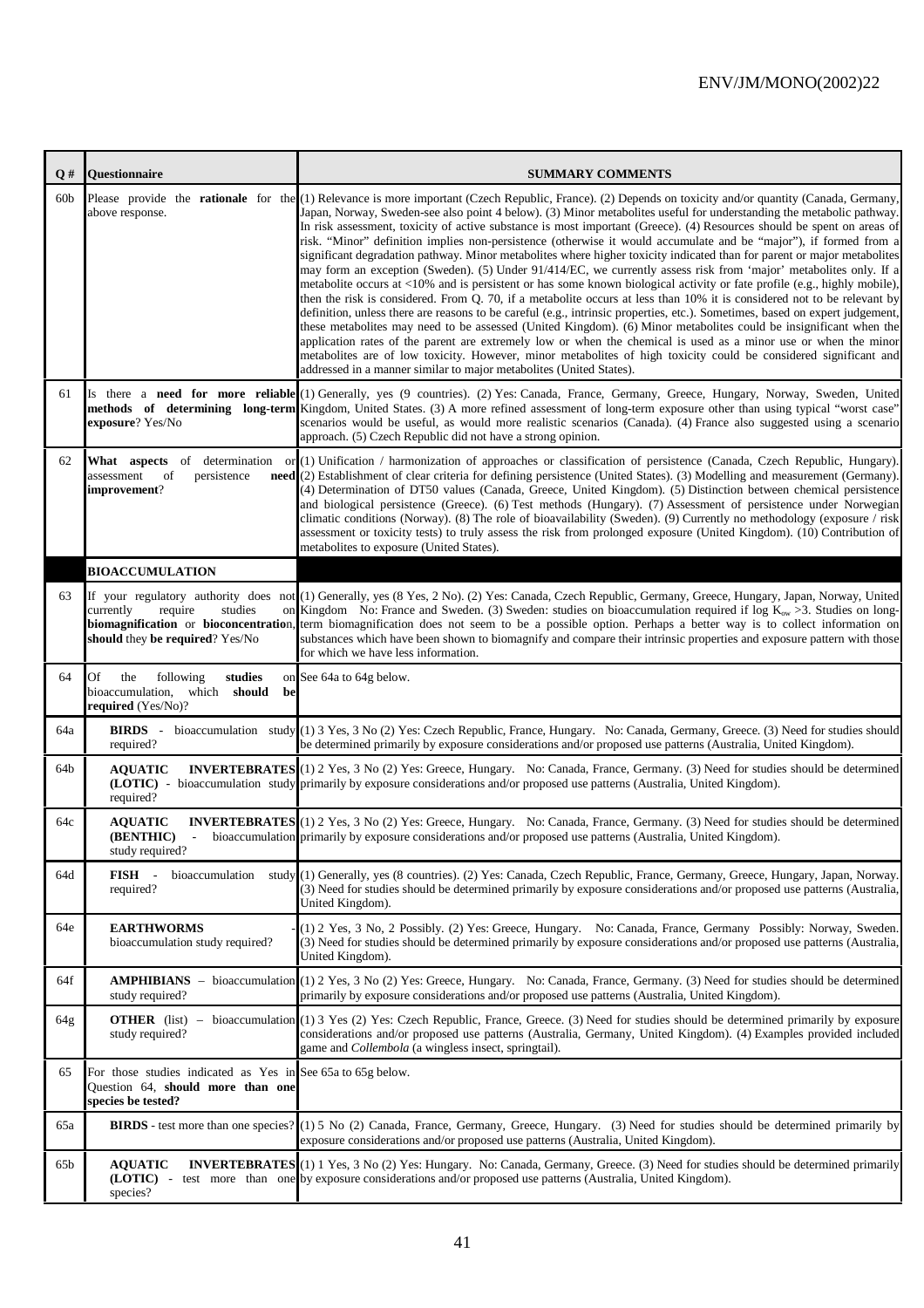| Q#              | <b>Ouestionnaire</b>                                                                   | <b>SUMMARY COMMENTS</b>                                                                                                                                                                                                                                                                                                                                                                                                                                                                                                                                                                                                                                                                                                                                                                                                                                                                                                                                                                                                                                      |
|-----------------|----------------------------------------------------------------------------------------|--------------------------------------------------------------------------------------------------------------------------------------------------------------------------------------------------------------------------------------------------------------------------------------------------------------------------------------------------------------------------------------------------------------------------------------------------------------------------------------------------------------------------------------------------------------------------------------------------------------------------------------------------------------------------------------------------------------------------------------------------------------------------------------------------------------------------------------------------------------------------------------------------------------------------------------------------------------------------------------------------------------------------------------------------------------|
| 65c             | <b>AOUATIC</b><br>species?                                                             | <b>INVERTEBRATES</b> (1) 4 No (2) Canada, Germany, Greece, Hungary. (3) Need for studies should be determined primarily by exposure<br><b>(BENTHIC)</b> - test more than one considerations and/or proposed use patterns (Australia, United Kingdom).                                                                                                                                                                                                                                                                                                                                                                                                                                                                                                                                                                                                                                                                                                                                                                                                        |
| 65d             | <b>FISH</b> - test more than one species?                                              | (1) 1 Yes, 5 No (2) Yes: Hungary. No: Canada, France, Germany, Greece, Norway. (3) Need for studies should be<br>determined primarily by exposure considerations and/or proposed use patterns (Australia, United Kingdom).                                                                                                                                                                                                                                                                                                                                                                                                                                                                                                                                                                                                                                                                                                                                                                                                                                   |
| 65e             | one species?                                                                           | <b>EARTHWORMS</b> - test more than (1) 5 No (2) Canada, Germany, Greece, Hungary, Norway. (3) Need for studies should be determined primarily by<br>exposure considerations and/or proposed use patterns (Australia, United Kingdom).                                                                                                                                                                                                                                                                                                                                                                                                                                                                                                                                                                                                                                                                                                                                                                                                                        |
| 65f             | species?                                                                               | AMPHIBIANS - test more than one (1) 4 No (2) Canada, Germany, Greece, Hungary. (3) Need for studies should be determined primarily by exposure<br>considerations and/or proposed use patterns (Australia, United Kingdom).                                                                                                                                                                                                                                                                                                                                                                                                                                                                                                                                                                                                                                                                                                                                                                                                                                   |
| 65g             | species?                                                                               | <b>OTHER</b> (list) - test more than one (1) 3 No (2) France, Germany, Greece. (3) Need for studies should be determined primarily by exposure considerations<br>and/or proposed use patterns (Australia, United Kingdom).                                                                                                                                                                                                                                                                                                                                                                                                                                                                                                                                                                                                                                                                                                                                                                                                                                   |
| 66              |                                                                                        | Is depuration relevant to long-term (1) 5 Yes, 2 No (2) Yes: Canada, Czech Republic, France, Germany, Hungary. No: Norway, Sweden. (3) Swedish<br>exposure at low concentrations? Yes/No comment: since the BCF is the function of uptake, distribution and elimination (metabolism and excretion) depuration is<br>not relevant per se given that exposure is continuous.                                                                                                                                                                                                                                                                                                                                                                                                                                                                                                                                                                                                                                                                                   |
| 67              | the following<br>factors<br>Should<br>considered in bioaccumulation studies?<br>Yes/No | be See 67a, 67b, 67c, and 67d below.                                                                                                                                                                                                                                                                                                                                                                                                                                                                                                                                                                                                                                                                                                                                                                                                                                                                                                                                                                                                                         |
| 67a             | studies?                                                                               | Consider age in bioaccumulation (1) 3 Yes, 3 No (2) Yes: Czech Republic, Greece, Hungary.<br>No: Canada, France, Germany. (3) Australia: where<br>biologically relevant. (4) United Kingdom: the need for further studies should depend upon the proposed use pattern and<br>the likely exposure scenarios.                                                                                                                                                                                                                                                                                                                                                                                                                                                                                                                                                                                                                                                                                                                                                  |
| 67 <sub>b</sub> | studies?                                                                               | Consider sex in bioaccumulation (1) 3 Yes, 3 No (2) Yes: Canada, Czech Republic, Greece.<br>No: France, Germany, Hungary. (3) Australia: where<br>biologically relevant. (4) United Kingdom: the need for further studies should depend upon the proposed use pattern and<br>the likely exposure scenarios.                                                                                                                                                                                                                                                                                                                                                                                                                                                                                                                                                                                                                                                                                                                                                  |
| 67c             | bioaccumulation studies?                                                               | Consider nursing of young $in(1)$ 3 Yes, 3 No (5) Yes: Czech Republic, Greece, Hungary. No: Canada, France, Germany. (2) Australia: where<br>biologically relevant. (3) United Kingdom: the need for further studies should depend upon the proposed use pattern and<br>the likely exposure scenarios.                                                                                                                                                                                                                                                                                                                                                                                                                                                                                                                                                                                                                                                                                                                                                       |
| 67d             | bioaccumulation studies?                                                               | Consider other factors (list) in $(1)$ Only two comments were received. (2) Australia: Such factors should be considered where biologically relevant.<br>(3) United Kingdom: the need for further studies should depend upon the proposed use pattern and the likely exposure<br>scenarios.                                                                                                                                                                                                                                                                                                                                                                                                                                                                                                                                                                                                                                                                                                                                                                  |
| 68              | Should<br>life-cycle<br>studies be conducted? Yes/No                                   | <b>bioaccumulation</b> (1) 2 Yes, 2 No, 4 In special circumstances (2) Yes: Czech Republic, Greece. No: France, Germany. In special<br>circumstances: Australia, Canada, Hungary, United Kingdom. (3) United Kingdom: the need for further studies should<br>depend upon the proposed use pattern and the likely exposure scenarios.                                                                                                                                                                                                                                                                                                                                                                                                                                                                                                                                                                                                                                                                                                                         |
| 69              | Yes/No                                                                                 | Can studies from human toxicology be (1) 9 Yes, 1 No (2) Yes: Australia, Canada, Czech Republic, France, Germany, Greece, Hungary, Norway, Sweden.<br>used to extrapolate to wildlife species? No: Japan. (3) Germany and Sweden indicated extrapolation to mammalian wildlife only. (4) United Kingdom: the need<br>for further studies should depend upon the proposed use pattern and the likely exposure scenarios.                                                                                                                                                                                                                                                                                                                                                                                                                                                                                                                                                                                                                                      |
|                 | TOXICITY                                                                               |                                                                                                                                                                                                                                                                                                                                                                                                                                                                                                                                                                                                                                                                                                                                                                                                                                                                                                                                                                                                                                                              |
| 70a             | in a manner that is different from major No: France<br>metabolites? Yes/No             | Should minor metabolites be addressed (1) 8 Yes, 1 No (2) Yes: Canada, Czech Republic, Germany, Greece, Hungary, Norway, Sweden, United Kingdom.                                                                                                                                                                                                                                                                                                                                                                                                                                                                                                                                                                                                                                                                                                                                                                                                                                                                                                             |
| 70b             | above response.                                                                        | Please provide the <b>rationale</b> for the (1) Relevance is more important (Czech Republic and France). (2) Minimal amounts, therefore, low toxicological<br>concern, unless there is data (such as intrinsic properties, persistence, known biological activity, or fate profile) to<br>indicate otherwise (Canada, United Kingdom). (3) Products of the slowest step in any degradation process are most<br>important (Czech Republic). (4) Must exclude toxification reactions so that minor metabolites become relevant<br>(Germany). (5) Minor metabolites may need to be assessed using the same approach as for major metabolites (Greece).<br>(6) In case of indication (Hungary). (7) Quantity is important (Norway). (8) Resources should be spent on areas of risk.<br>"Minor" definition implies non-persistence (otherwise it would accumulate and be "major"), if formed from a<br>significant degradation pathway. Minor metabolites where higher toxicity indicated than for parent or major metabolites<br>may form an exception (Sweden). |
| 71              | of<br>assessment<br>toxicity<br>improvement?                                           | What <b>aspects</b> of determination $or(1)$ Agreement on and determination of low level of effects concentrations (i.e., ECx) (Canada). (2) Unification and<br>need updating of (test) methods (Czech Republic, Hungary). (3) Endocrine effects (Germany, Sweden). (4) Chronic and/or<br>population effects (Germany, Norway). (5) Teratogenicity (Germany). (6) Long-term risk assessment for mammals and<br>guidance regarding the selection of the appropriate, ecologically relevant endpoints from mammalian toxicity tests<br>(Greece). (7) Harmonization of decision making on hazard assessment (Hungary). (8) The link between laboratory tests<br>and field test (United Kingdom).                                                                                                                                                                                                                                                                                                                                                                |
| 72a             | required, e.g., amphibians. Yes/No                                                     | Should studies of additional species be(1) 6 Yes, 1 No, 2 Perhaps (2) Yes: Canada, Germany, Greece, Hungary, Norway, United Kingdom.<br>No: Czech<br>Republic. Perhaps: Australia, France. (3) Australia: In cases of demonstrable exposure and hazard.                                                                                                                                                                                                                                                                                                                                                                                                                                                                                                                                                                                                                                                                                                                                                                                                      |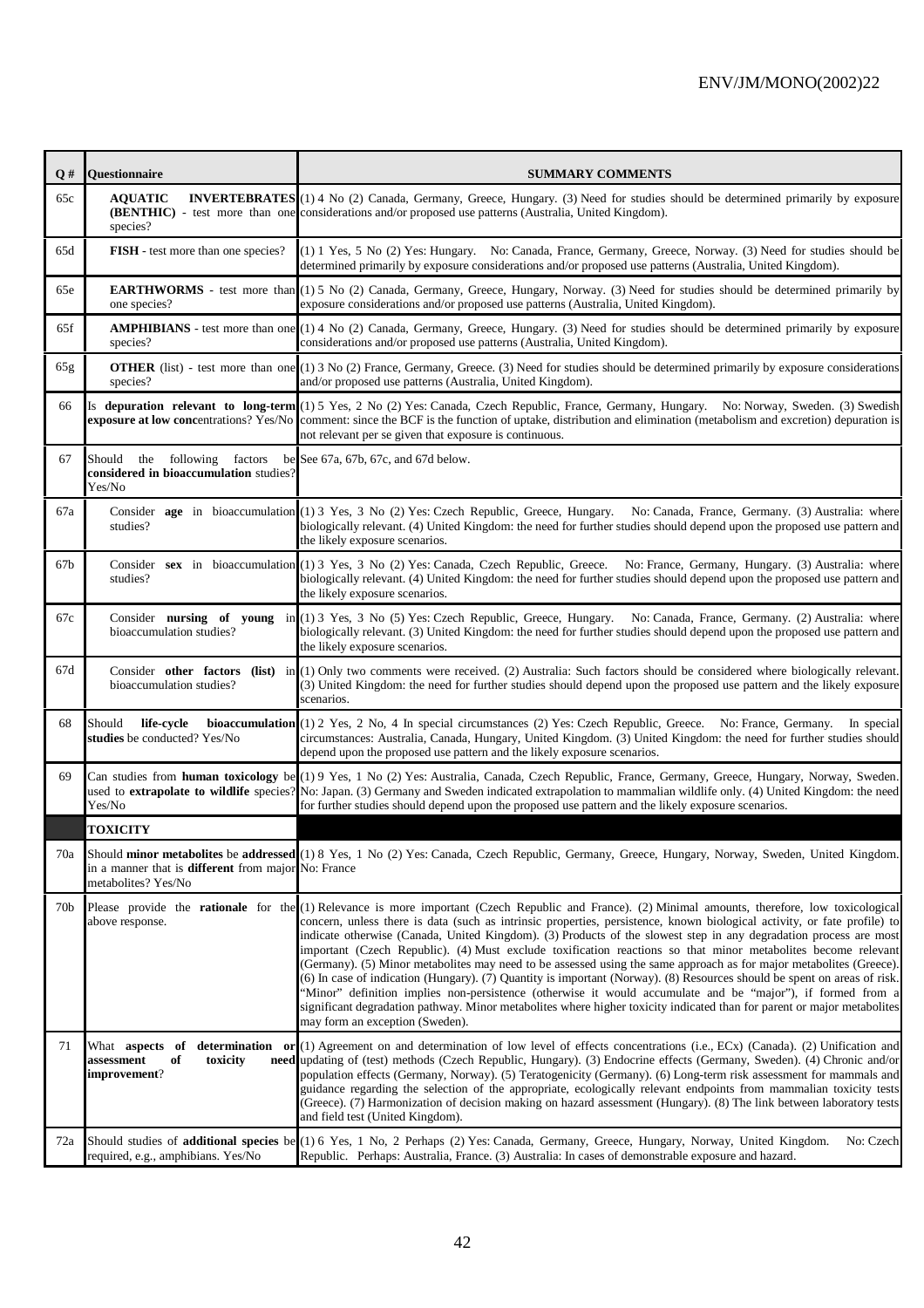|    | <b>O</b> # <b>Ouestionnaire</b>        | <b>SUMMARY COMMENTS</b>                                                                                                                                                                                                                                                                                                                                                                                                                                                                                                                                                                                                                                                                                                                                                                                                                                                                                                                                                                                                                                                                                                                                                                                                                                                                                                                                                                                                                |
|----|----------------------------------------|----------------------------------------------------------------------------------------------------------------------------------------------------------------------------------------------------------------------------------------------------------------------------------------------------------------------------------------------------------------------------------------------------------------------------------------------------------------------------------------------------------------------------------------------------------------------------------------------------------------------------------------------------------------------------------------------------------------------------------------------------------------------------------------------------------------------------------------------------------------------------------------------------------------------------------------------------------------------------------------------------------------------------------------------------------------------------------------------------------------------------------------------------------------------------------------------------------------------------------------------------------------------------------------------------------------------------------------------------------------------------------------------------------------------------------------|
|    | the <b>triggers</b> for these studies: | 72b If Yes, please specify which species, and (1) Several species mentioned by various countries: amphibians and nidicoulus birds (birds reared for a time in a nest or<br>sharing the nest of another type of animal. (2) Generally, the species is selected on a case-by-case basis. The selection<br>of species should be based on factors such as degradation of the compound, bioaccumulation potential, toxicity to other<br>species, potential for exposure, and life stage. (3) United Kingdom: need to look at new tests and data that could<br>indicate if tests on other species are equivalent, for example can we extrapolate from fish to frogs?                                                                                                                                                                                                                                                                                                                                                                                                                                                                                                                                                                                                                                                                                                                                                                         |
|    | <b>Additional Comments</b>             |                                                                                                                                                                                                                                                                                                                                                                                                                                                                                                                                                                                                                                                                                                                                                                                                                                                                                                                                                                                                                                                                                                                                                                                                                                                                                                                                                                                                                                        |
| 73 | bioaccumulative and toxic.             | Please provide any <b>additional comments</b> (1) Australia: Weight-of-evidence approach is preferred over rigid, criteria-driven process. (2) France: Significance of<br>that you consider to be relevant to the the impact of those pesticides and their derivatives should be assessed in order to improve risk assessment.<br>evaluation of data regarding <b>pesticides</b> (3) Germany: Suitability of bioaccumulation tests on further species for regulatory assessments should be explored.<br>which are expected to be persistent, $(4)$ Japan is now considering to require BCF in fish. Japan is considering new assessments methods using the toxicity<br>data on fish, <i>Daphnia</i> , and algae to evaluate aquatic effects and toxicity data on birds to evaluate terrestrial effects as<br>well. (5) Sweden: Overall aim of the assessments is to protect the environment and non-target organisms from<br>unacceptable toxic effects from the use of pesticides. The set of tests upon which decisions are taken is very limited<br>with respect to species and time-scales. Unpredicted effects may present themselves and long-term impact may be<br>difficult to identify in chronic laboratory toxicity tests (especially for persistent substances). For substances with low<br>degradability, there is a limit beyond which it cannot be concluded with certainty that no unacceptable effects will<br>occur. |

### *R = Required data, C = Conditional data*

| Q. 3 - From Table 1: Persistence                                                                     | <b>SUMMARY</b>                                                                                                                                                                                                                                                                                                                                                                                                                                                                                                                                                                                                                                                                                                                                                                                                                                                                                                                                                                                                                                                                                                                                                                                                                                                                                                                                   |
|------------------------------------------------------------------------------------------------------|--------------------------------------------------------------------------------------------------------------------------------------------------------------------------------------------------------------------------------------------------------------------------------------------------------------------------------------------------------------------------------------------------------------------------------------------------------------------------------------------------------------------------------------------------------------------------------------------------------------------------------------------------------------------------------------------------------------------------------------------------------------------------------------------------------------------------------------------------------------------------------------------------------------------------------------------------------------------------------------------------------------------------------------------------------------------------------------------------------------------------------------------------------------------------------------------------------------------------------------------------------------------------------------------------------------------------------------------------|
| classified as Conditional $(C)$ , i.e., requested on<br>the basis of an endpoint from another study. | For a pesticide that would be used on a (1) Australia: This question is difficult to answer unequivocally, e.g., normally soil metabolism data is<br>terrestrial crop, indicate which of the <b>studies</b> required, however, in exceptional cases, such a requirement could be considered unreasonable.<br>listed in Table 1 are currently required by your Australian data requirements in respect of environmental fate may include any of the items listed, but<br>regulatory authority to determine persistence? applicants can request a waiver for specific items based on scientific argument. Information on all<br>Indicate which studies are classified as aspects would generally be required for terrestrial crops. Copies of current requirements for agricultural<br>Required (R), i.e., must be submitted to support and veterinary products were attached and Internet addresses provided. (2) Canada: Canada has defined<br>the registration of a pesticide, and those that are 33 use site categories for pesticides, each with a unique set of data requirements. This survey was<br>answered based on the use site categories for terrestrial food and feed crops, which have the most<br>extensive data requirements. A request for a waiver of a particular study, based on a scientific rationale,<br>may be submitted. |
| <b>ENVIRONMENTAL FATE</b>                                                                            |                                                                                                                                                                                                                                                                                                                                                                                                                                                                                                                                                                                                                                                                                                                                                                                                                                                                                                                                                                                                                                                                                                                                                                                                                                                                                                                                                  |
| <b>Solubility</b>                                                                                    | (1) 8 R, 1 C (2) R: Canada, France, Germany, Hungary, Japan, Norway, Sweden, United States. C:<br>Greece.                                                                                                                                                                                                                                                                                                                                                                                                                                                                                                                                                                                                                                                                                                                                                                                                                                                                                                                                                                                                                                                                                                                                                                                                                                        |
| <b>Vapour Pressure</b>                                                                               | (1) 8 R, 1 C (2) R: Canada, France, Germany, Hungary, Japan, Norway, Sweden, United States. C:<br>Greece.                                                                                                                                                                                                                                                                                                                                                                                                                                                                                                                                                                                                                                                                                                                                                                                                                                                                                                                                                                                                                                                                                                                                                                                                                                        |
| <b>Dissociation Constant</b>                                                                         | (1) 6 R, 2 C (2) R: Canada, France, Germany, Hungary, Japan, United States. C: Greece, Sweden.                                                                                                                                                                                                                                                                                                                                                                                                                                                                                                                                                                                                                                                                                                                                                                                                                                                                                                                                                                                                                                                                                                                                                                                                                                                   |
| Partition<br>Octanol/Water<br>Coefficient                                                            | (1) 7 R, 2 C (2) R: Canada, France, Germany, Hungary, Japan, Norway, Sweden. C: Greece, United<br>States.                                                                                                                                                                                                                                                                                                                                                                                                                                                                                                                                                                                                                                                                                                                                                                                                                                                                                                                                                                                                                                                                                                                                                                                                                                        |
| <b>UV/Visible Absorption Spectra</b>                                                                 | $(1)$ 3 R $(2)$ R: Canada, Japan, Sweden.                                                                                                                                                                                                                                                                                                                                                                                                                                                                                                                                                                                                                                                                                                                                                                                                                                                                                                                                                                                                                                                                                                                                                                                                                                                                                                        |
| <b>Hydrolysis</b>                                                                                    | (1) 9 R, 1 C (2) R: Canada, France, Germany, Hungary, Japan, Norway, Sweden, United Kingdom,<br>United States. C: Greece.                                                                                                                                                                                                                                                                                                                                                                                                                                                                                                                                                                                                                                                                                                                                                                                                                                                                                                                                                                                                                                                                                                                                                                                                                        |
| Phototransformation                                                                                  | (1) 5 R, 4 R&C, 1 C (2) R: France, Germany, Japan, Norway, United Kingdom. R&C: Canada,<br>Hungary, Sweden, United States. C: Greece.                                                                                                                                                                                                                                                                                                                                                                                                                                                                                                                                                                                                                                                                                                                                                                                                                                                                                                                                                                                                                                                                                                                                                                                                            |
| Soil                                                                                                 | (1) 7 R, 2 C (2) R: Canada, France, Germany, Hungary, Norway, Sweden, United Kingdom.<br>C:<br>Greece, United States.                                                                                                                                                                                                                                                                                                                                                                                                                                                                                                                                                                                                                                                                                                                                                                                                                                                                                                                                                                                                                                                                                                                                                                                                                            |
| Water                                                                                                | (1) 8 R, 2 C (2) R: Canada, France, Germany, Japan, Norway, Sweden, United Kingdom, United States.<br>C: Greece, Hungary.                                                                                                                                                                                                                                                                                                                                                                                                                                                                                                                                                                                                                                                                                                                                                                                                                                                                                                                                                                                                                                                                                                                                                                                                                        |
| Air                                                                                                  | (1) 1 R, 5 C (2) R: Germany. C: Canada, Greece, Hungary, Sweden, United States.                                                                                                                                                                                                                                                                                                                                                                                                                                                                                                                                                                                                                                                                                                                                                                                                                                                                                                                                                                                                                                                                                                                                                                                                                                                                  |
| <b>Biotransformation in Soil</b>                                                                     | $(1)$ 4 R, 6 R&C, 1 C $(2)$ R: Canada, Hungary, Norway, United States.<br>R&C: France, Germany,<br>Greece, Japan, Sweden, United Kingdom. C: Czech Republic.                                                                                                                                                                                                                                                                                                                                                                                                                                                                                                                                                                                                                                                                                                                                                                                                                                                                                                                                                                                                                                                                                                                                                                                     |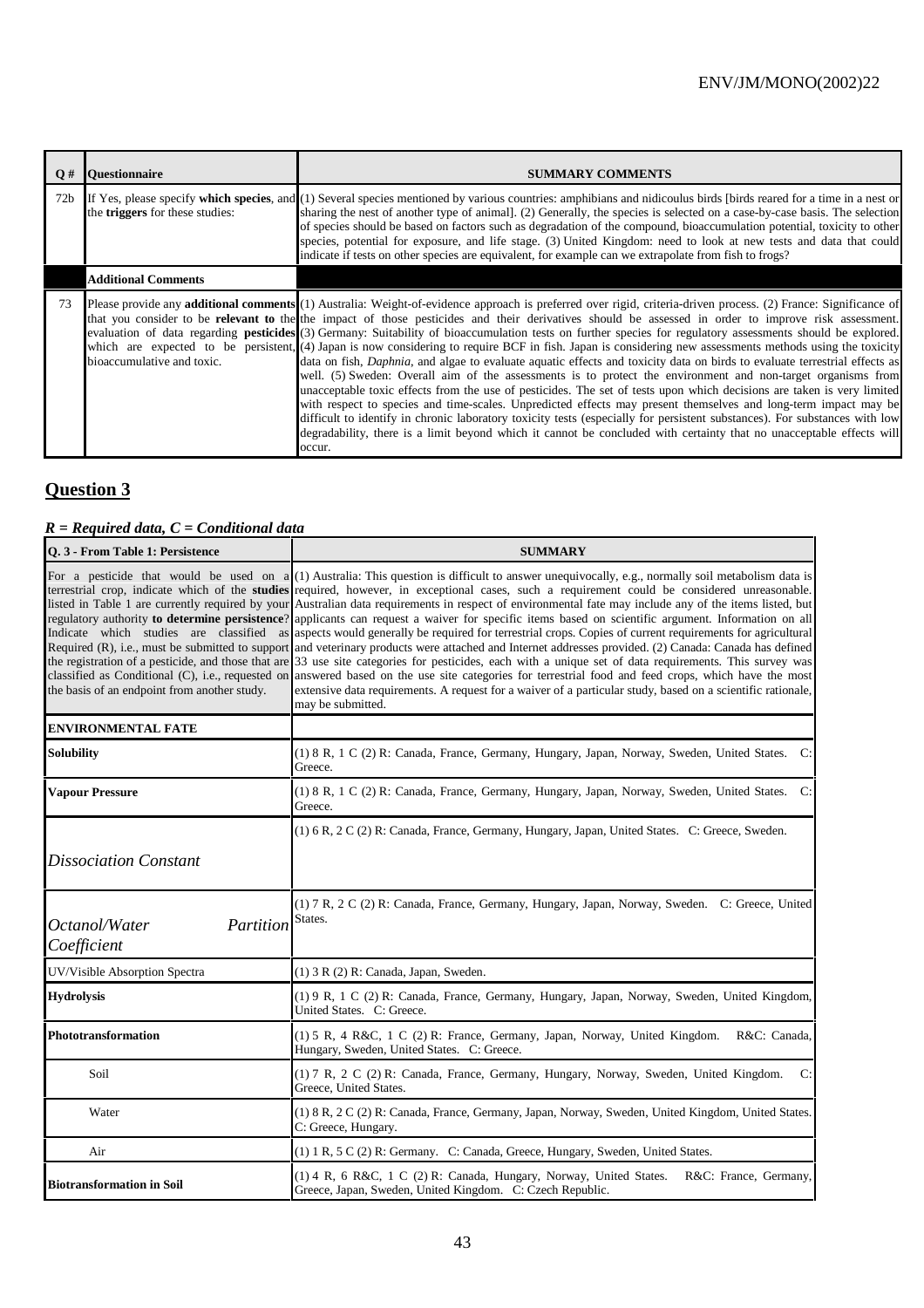| Q. 3 - From Table 1: Persistence                  | <b>SUMMARY</b>                                                                                                                                                                                                                                                                             |
|---------------------------------------------------|--------------------------------------------------------------------------------------------------------------------------------------------------------------------------------------------------------------------------------------------------------------------------------------------|
| Aerobic $(20-30^{\circ}C)$                        | (1) 10 R, 1 C (2) R: Canada, France, Germany, Greece, Hungary, Japan, Norway, Sweden, United<br>Kingdom, United States. C: Czech Republic. (3) 20°C specified by 2 countries: France (3 soils),<br>Germany.                                                                                |
| Aerobic $(3-8^{\circ}C)$                          | (1) $2 R$ , $1 R/C$ , $2 C$ (2) $R$ : France, Norway. R/C: Greece. C: Germany, Sweden. (3) $10^{\circ}$ C specified by<br>2 countries: France (one soil), Germany.                                                                                                                         |
| Anaerobic $(20-30^{\circ}C)$                      | (1) 5 R, 1 R/C, 4 C (2) R: Canada, France, Hungary, Norway, Sweden. R/C: Greece. C: Czech<br>Republic, Germany, Japan, United Kingdom. (3) Flooded soil used by Canada. (4) 20°C specified by<br>France. (5) 10°C specified by Germany.                                                    |
| Anaerobic (3-8°C)                                 | (1) 1 R/C, 3 C (2) R/C: Greece. C: France, Germany, Sweden. (3) $10^{\circ}$ C specified by Germany (as<br>above).                                                                                                                                                                         |
| <b>Biotransformation in Water</b>                 | (1) 6 R, 1 R/C (2) R: Canada, France, Germany, Hungary, Japan, Norway. R/C: Greece. (3) Sublevels<br>not provided by France or Japan.                                                                                                                                                      |
| Aerobic (20-30°C)                                 | (1) 5 R (2) R: Canada, Germany, Greece, Hungary, Norway.                                                                                                                                                                                                                                   |
| Aerobic (3-8°C)                                   | $(1)$ 1 R/C $(2)$ R/C: Greece.                                                                                                                                                                                                                                                             |
| <b>Biotransformation in Water/Sediment</b>        | $(1)$ 5 R, 2 R/C, 1 C $(2)$ R: France, Germany, Hungary, Sweden, United Kingdom.<br>R/C: Greece,<br>Norway. C: Canada.                                                                                                                                                                     |
| Aerobic $(20-30^{\circ}C)$                        | (1) 7 R, 1 C (2) R: France, Germany, Greece, Hungary, Norway, Sweden, United Kingdom.<br>C:<br>Canada.                                                                                                                                                                                     |
| Anaerobic $(3-8^{\circ}C)$                        | $(1)$ 1 R/C $(2)$ R/C: Greece.                                                                                                                                                                                                                                                             |
| Anaerobic (20-30°C)                               | $(1)$ 1 R/C, 2 C $(2)$ R/C: Greece. C: Canada, Norway.                                                                                                                                                                                                                                     |
| <b>Adsorption/Desorption</b>                      | (1) 9 R, 1 C (2) R: Canada, France, Germany, Hungary, Japan, Norway, Sweden, United Kingdom,<br>United States. C: Greece.                                                                                                                                                                  |
| Soil Column Leaching                              | (1) 1 R, 3 R&C, 2 C (2) R: Canada. R&C: France, Hungary, Norway. C: Germany, Greece.                                                                                                                                                                                                       |
| Unaged Soil                                       | (1) 2 R, 3 C (2) R: Hungary, Norway. C: France, Germany, Greece.                                                                                                                                                                                                                           |
| Aged Soil                                         | (1) 1 R, 3 C (2) R: France. C: Germany, Greece, Norway.                                                                                                                                                                                                                                    |
| <b>Soil TLC Leaching</b>                          | $(1)$ 2 C $(2)$ C: Greece, Hungary.                                                                                                                                                                                                                                                        |
| <b>Volatilization</b>                             | (1) 2 R, 3 C (2) R: Hungary, United States. C: Canada, Germany, Greece.                                                                                                                                                                                                                    |
| <b>Field Studies of Dissipation/ Accumulation</b> | $(1)$ 3 R, 1 R&C, 7 C $(2)$ R: Japan, United Kingdom, United States.<br>C: Czech<br>R&C: Canada.<br>Republic, France, Germany, Greece, Hungary, Norway, Sweden.                                                                                                                            |
| Small Scale                                       |                                                                                                                                                                                                                                                                                            |
| Terrestrial                                       | (1) 4 R, 7 C (2) R: Canada, Japan, United Kingdom, United States. C: Czech Republic, France,<br>Germany, Greece, Hungary, Norway, Sweden. (3) No plot size requirements specified with the<br>exception of Canada. (4) Either large- or small-scaled field studies are required by Canada. |
| Aquatic                                           | (1) 1 R, 3 C (2) R: Japan (for paddy fields). C: Canada, Germany, Hungary.                                                                                                                                                                                                                 |
| Large Scale                                       |                                                                                                                                                                                                                                                                                            |
| Terrestrial                                       | C: Czech Republic, France, Greece, Hungary. (3) Either large- or<br>(1) 1 R, 4 C (2) R: Canada.<br>small-scaled field studies are required by Canada.                                                                                                                                      |
| Aquatic                                           | (1) 0 R, 2 C (2) C: Canada, Hungary.                                                                                                                                                                                                                                                       |
| <b>Other Studies:</b>                             | (1) Identification if relevant for (eco)toxicity [class not given] (France). (2) Soil residues studies [class<br>not given] (France). (3) Field leaching studies: C (France). (4) Lysimeter studies: C (France, Germany,<br>Greece). (5) Study of accumulation: C (Norway).                |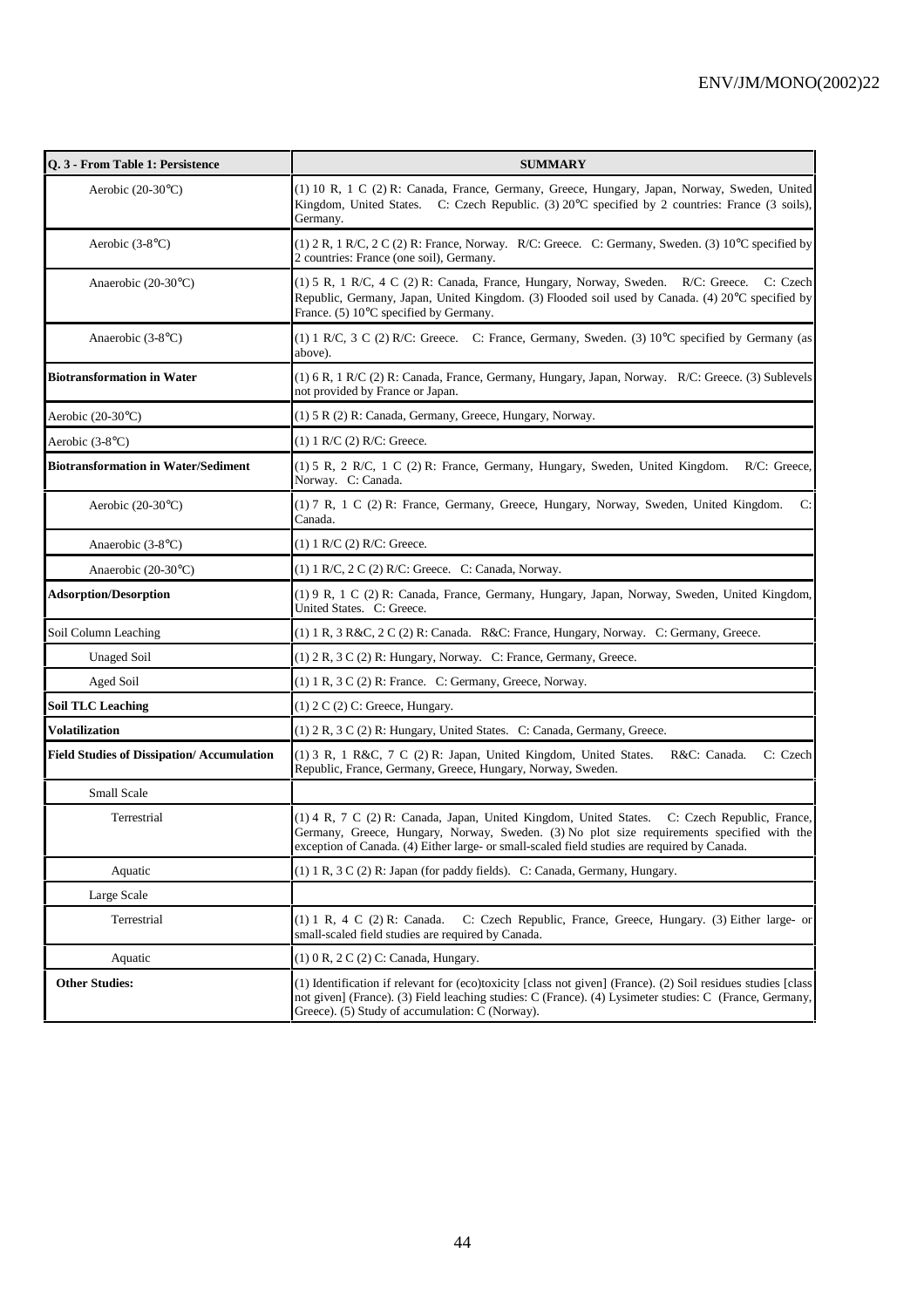| Q. 4 - From Table 1: Persistence                                                                                                             | <b>SUMMARY</b>                                                                                                                                                                                                                                                                                                                                                                                                                                                                                                                     |
|----------------------------------------------------------------------------------------------------------------------------------------------|------------------------------------------------------------------------------------------------------------------------------------------------------------------------------------------------------------------------------------------------------------------------------------------------------------------------------------------------------------------------------------------------------------------------------------------------------------------------------------------------------------------------------------|
| endpoints.<br>e.g., DT50,<br>and<br>the<br>corresponding values, e.g., $= 6$ months, that<br>would trigger a request for additional studies. | For the studies identified in Question 3, specify $(1)$ It was assumed that no response indicated that these studies were not required or that there were no<br>the triggers for additional studies. The specific endpoint was not always identified by the responding<br>country. (2) Additional data requirements are determined on a case-by-case basis using expert<br>judgement. Factors such as exposure, intended use pattern, or concerns with a formulation may trigger<br>the need for further data (Australia, Canada). |
| <b>ENVIRONMENTAL FATE</b>                                                                                                                    |                                                                                                                                                                                                                                                                                                                                                                                                                                                                                                                                    |
| <b>Solubility</b>                                                                                                                            | (1) One country indicated that this study could trigger additional studies (1 Yes). (2) Yes: Norway.                                                                                                                                                                                                                                                                                                                                                                                                                               |
| <b>Vapour Pressure</b>                                                                                                                       | $(1)$ 1 Yes. $(2)$ Norway.                                                                                                                                                                                                                                                                                                                                                                                                                                                                                                         |
| <b>Dissociation Constant</b>                                                                                                                 | no comments                                                                                                                                                                                                                                                                                                                                                                                                                                                                                                                        |
| <b>Octanol/Water Partition Coefficient</b>                                                                                                   | no comments                                                                                                                                                                                                                                                                                                                                                                                                                                                                                                                        |
| <b>UV/Visible Absorption Spectra</b>                                                                                                         | no comments                                                                                                                                                                                                                                                                                                                                                                                                                                                                                                                        |
| <b>Hydrolysis</b>                                                                                                                            | $(1)$ 1 Yes. $(2)$ Norway.                                                                                                                                                                                                                                                                                                                                                                                                                                                                                                         |
| Phototransformation                                                                                                                          | no comments                                                                                                                                                                                                                                                                                                                                                                                                                                                                                                                        |
| Soil                                                                                                                                         | $(1)$ 1 Yes. $(2)$ Norway.                                                                                                                                                                                                                                                                                                                                                                                                                                                                                                         |
| Water                                                                                                                                        | $(1)$ 1 Yes. $(2)$ Norway.                                                                                                                                                                                                                                                                                                                                                                                                                                                                                                         |
| Air                                                                                                                                          | no comments                                                                                                                                                                                                                                                                                                                                                                                                                                                                                                                        |
| <b>Biotransformation in Soil</b>                                                                                                             | (1) No precise trigger for further studies but for restrictions in use at a certain degree of persistence (see<br>Q.9); often the response to this is to submit higher tier data, like field studies (Sweden).                                                                                                                                                                                                                                                                                                                     |
| Aerobic $(20-30^{\circ}C)$                                                                                                                   | (1) 6 Yes. (2) Czech Republic, France, Greece, Hungary, Norway, United Kingdom. (3) From Q.3<br>aerobic metabolism in soil must be specified if soil contamination cannot be excluded (Czech<br>Republic). (4) Non-extractable residues >70% and $CO2 < 5%$ in 100 days (France). (5) DT50 >2 months<br>(Greece). (6) DT50, DT90 in 3 soils (Norway). (7) DT50 $_{lab}$ (@20°C) >60 days (United Kingdom).                                                                                                                         |
| Aerobic $(3-8\degree C)$                                                                                                                     | (1) 3 Yes. (2) France, Greece, Norway (3) DT50 <sub>lab</sub> >60 d (@20°C), DT50 <sub>lab</sub> >90 d (@10°C) (France).<br>$(4) DT50 > 3$ months (Greece). (5) DT50, DT90 in 1 soil (Norway). (6) No precise trigger for further<br>studies but for restrictions in use at a certain degree of persistence (see Q.9); often the response to this<br>is to submit higher tier data, like field studies (Sweden).                                                                                                                   |
| Anaerobic (20-30°C)                                                                                                                          | (1) 4 Yes. (2) Czech Republic, Hungary, Norway, United Kingdom. (3) From Q.3 - anaerobic<br>metabolism in soil must be specified if anaerobic conditions cannot be excluded (Czech Republic).<br>(4) DT50, DT90 (Norway). (5) Conditional on use pattern (United Kingdom).                                                                                                                                                                                                                                                         |
| Anaerobic $(3-8^{\circ}C)$                                                                                                                   | (1) No precise trigger for further studies but for restrictions in use at a certain degree of persistence (see<br>Q.9); often the response to this is to submit higher tier data, like field studies (Sweden).                                                                                                                                                                                                                                                                                                                     |
| <b>Biotransformation in Water</b>                                                                                                            | (1) 2 Yes. (2) France, Norway. (3) >70% or >60% (France). (4) Readily biodegradable (Norway).                                                                                                                                                                                                                                                                                                                                                                                                                                      |
| Aerobic $(20-30^{\circ}C)$                                                                                                                   | (1) 1 Yes. (2) Norway. (3) Readily biodegradable (Norway).                                                                                                                                                                                                                                                                                                                                                                                                                                                                         |
| Aerobic (3-8°C)                                                                                                                              | no comments                                                                                                                                                                                                                                                                                                                                                                                                                                                                                                                        |
| <b>Biotransformation in Water/Sediment</b>                                                                                                   | $(1)$ 1 Yes. $(2)$ Norway.                                                                                                                                                                                                                                                                                                                                                                                                                                                                                                         |
| Aerobic $(20-30^{\circ}C)$                                                                                                                   | (1) 1 Yes. (2) Norway.                                                                                                                                                                                                                                                                                                                                                                                                                                                                                                             |
| Anaerobic $(3-8^{\circ}C)$                                                                                                                   | no comments                                                                                                                                                                                                                                                                                                                                                                                                                                                                                                                        |
| Anaerobic (20-30°C)                                                                                                                          | $(1)$ 1 Yes. $(2)$ Norway.                                                                                                                                                                                                                                                                                                                                                                                                                                                                                                         |
| <b>Adsorption/Desorption</b>                                                                                                                 | $(1)$ 1 Yes. $(2)$ Norway. $(3)$ Kd, Koc for 4 soils (Norway).                                                                                                                                                                                                                                                                                                                                                                                                                                                                     |
| <b>Soil Column Leaching</b>                                                                                                                  | (1) 1 Yes. (2) Norway. (3) % radioactivity in leachate (Norway).                                                                                                                                                                                                                                                                                                                                                                                                                                                                   |
| <b>Unaged Soil</b>                                                                                                                           | (1) 1 Yes. (2) Norway. (3) % radioactivity in leachate (Norway).                                                                                                                                                                                                                                                                                                                                                                                                                                                                   |
| Aged Soil                                                                                                                                    | (1) 1 Yes. (2) Norway. (3) % radioactivity in leachate. R if specific adsorption/desorption studies have<br>not been conducted on the metabolites (Norway).                                                                                                                                                                                                                                                                                                                                                                        |
| <b>Soil TLC Leaching</b>                                                                                                                     | no comments                                                                                                                                                                                                                                                                                                                                                                                                                                                                                                                        |
| <b>Volatilization</b>                                                                                                                        | no comments                                                                                                                                                                                                                                                                                                                                                                                                                                                                                                                        |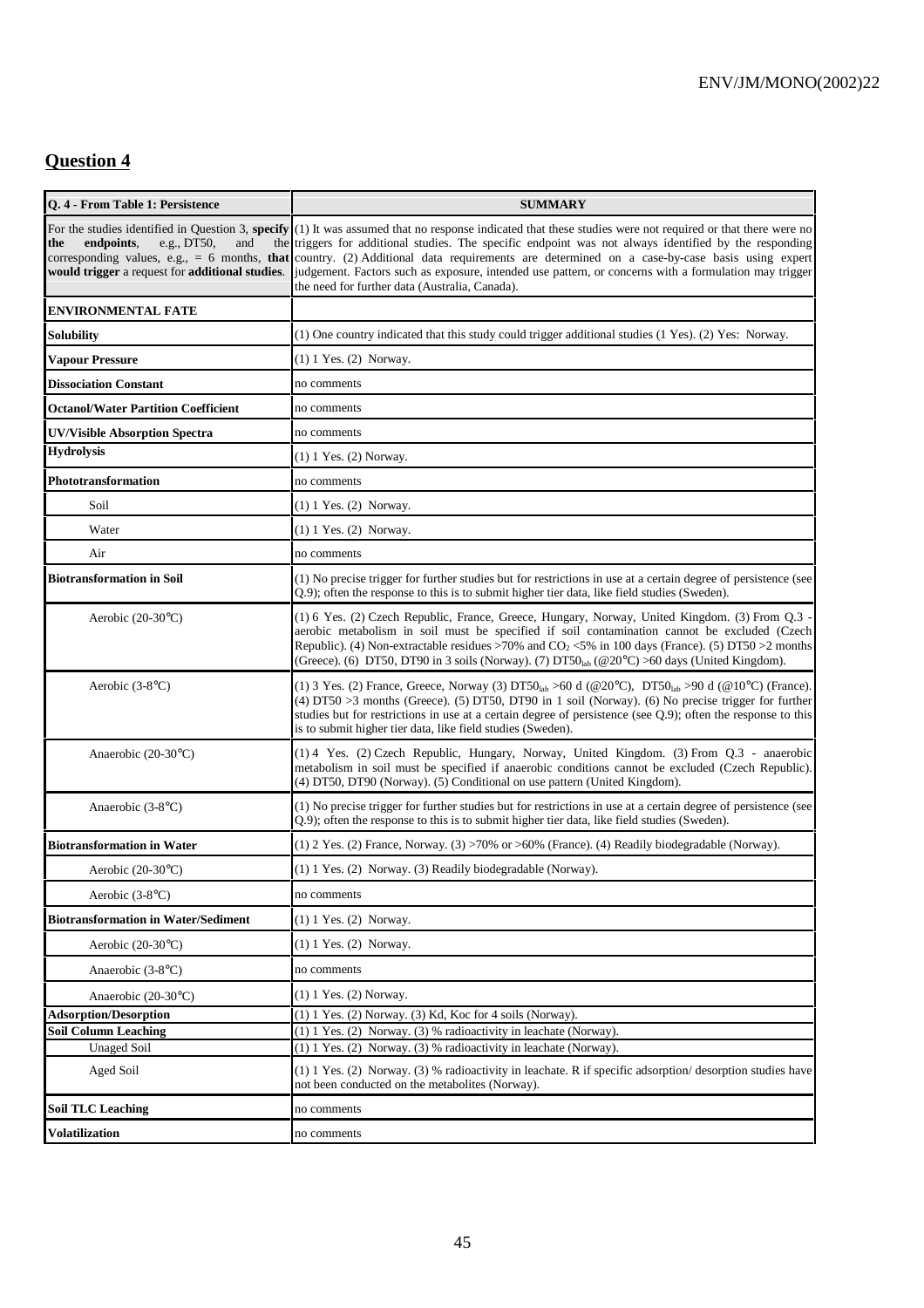| Q. 4 - From Table 1: Persistence                  | <b>SUMMARY</b>                                                                                                                                                                                                                                                                                                                                                                                                                                                                                                                                                                                                                                                                                                    |
|---------------------------------------------------|-------------------------------------------------------------------------------------------------------------------------------------------------------------------------------------------------------------------------------------------------------------------------------------------------------------------------------------------------------------------------------------------------------------------------------------------------------------------------------------------------------------------------------------------------------------------------------------------------------------------------------------------------------------------------------------------------------------------|
| <b>Field Studies of Dissipation/ Accumulation</b> | (1) 8 Yes. (2) Czech Republic, France, Germany, Greece, Hungary, Japan, Norway, United Kingdom.<br>(3) From Q.3 – terrestrial field studies necessary if DT90 $_{\text{lab}}$ >100 days (Czech Republic, Hungary). (4)<br>Required when DT50 <sub>lab</sub> >60 days (@20°C) or DT50 <sub>lab</sub> >90 days (@10°C) (Czech Republic, Germany,<br>Greece). (5) Terrestrial Dissipation - DT50 <sub>lab</sub> @10°C >90 days (France). (5) Terrestrial Accumulation -<br>$DT90_{\text{field}} > 1$ year (France, Germany, United Kingdom). (6) DT50 >1 year (Japan). (7) Terrestrial<br>DT50, DT90, usually for 4 soils if DT50 <sub>lab</sub> >60 d or if DT50 <sub>lab</sub> @ 10 <sup>o</sup> C >90 d (Norway). |
| <b>Small Scale</b>                                |                                                                                                                                                                                                                                                                                                                                                                                                                                                                                                                                                                                                                                                                                                                   |
| Terrestrial                                       | (1) 5 Yes. (2) Czech Republic, Greece, Hungary, Japan, United Kingdom. (3) 100 m <sup>2</sup> (Greece).<br>(4) DT50 >1 year or longer (Japan). (5) DT90 $_{\text{field}}$ >1 year (United Kingdom).                                                                                                                                                                                                                                                                                                                                                                                                                                                                                                               |
| Aquatic                                           | (1) 2 Yes. (2) Greece, Japan. (3) 1 m <sup>2</sup> x 0.30 m (Greece). (4) DT50 >1 year or longer in soil (for paddy<br>fields) (Japan).                                                                                                                                                                                                                                                                                                                                                                                                                                                                                                                                                                           |
| Large Scale                                       |                                                                                                                                                                                                                                                                                                                                                                                                                                                                                                                                                                                                                                                                                                                   |
| Terrestrial                                       | $(1)$ 2 Yes. $(2)$ Czech Republic, Hungary.                                                                                                                                                                                                                                                                                                                                                                                                                                                                                                                                                                                                                                                                       |
| Aquatic                                           | no comments                                                                                                                                                                                                                                                                                                                                                                                                                                                                                                                                                                                                                                                                                                       |
| <b>Other Studies:</b>                             | (1) Field leaching studies and lysimeter studies: expert judgement (France). (2) Hungary (studies not<br>specified). (3) Study of Accumulation: In two fields if $DT90_{field} > 1$ year (Norway).                                                                                                                                                                                                                                                                                                                                                                                                                                                                                                                |

### **Question 5a**

#### *R = Required data, C = Conditional data*

| Q. 5a - From Table 1: Persistence          | <b>SUMMARY</b>                                                                                                                                                                                                                                                                                                                                                                                                                                                                                                                                                                                            |
|--------------------------------------------|-----------------------------------------------------------------------------------------------------------------------------------------------------------------------------------------------------------------------------------------------------------------------------------------------------------------------------------------------------------------------------------------------------------------------------------------------------------------------------------------------------------------------------------------------------------------------------------------------------------|
| metabolites.                               | Indicate in Table 1 the <b>studies</b> you require to (1) Specific study requirements submitted by 10 countries: Czech Republic, France, Germany, Greece,<br>determine persistence of the: (a) major Hungary, Japan, Norway, Sweden, United Kingdom, United States. (2) Other comments from<br>Australia, Canada, and Czech Republic. (3) No formal requirements. Persistence is assessed on a case-<br>by-case basis, depending on various factors, using expert judgement (Australia, Canada). (4) "Major"<br>and "minor" are understood as "relevant" and "irrelevant", respectively (Czech Republic). |
| <b>ENVIRONMENTAL FATE</b>                  |                                                                                                                                                                                                                                                                                                                                                                                                                                                                                                                                                                                                           |
| Solubility                                 | (1) 1 C (2) Japan.                                                                                                                                                                                                                                                                                                                                                                                                                                                                                                                                                                                        |
| <b>Vapour Pressure</b>                     | $(1)$ 2 C $(2)$ Japan, United States.                                                                                                                                                                                                                                                                                                                                                                                                                                                                                                                                                                     |
| <b>Dissociation Constant</b>               | $(1)$ 1 C $(2)$ United States.                                                                                                                                                                                                                                                                                                                                                                                                                                                                                                                                                                            |
| <b>Octanol/Water Partition Coefficient</b> | (1) 2 C (2) Japan, United States.                                                                                                                                                                                                                                                                                                                                                                                                                                                                                                                                                                         |
| <b>UV/Visible Absorption Spectra</b>       | no comments                                                                                                                                                                                                                                                                                                                                                                                                                                                                                                                                                                                               |
| <b>Hydrolysis</b>                          | (1) 3 Yes, 1 R, 2C (2) Yes: Norway, Sweden, United Kingdom. R: Germany. C: Japan, United States.                                                                                                                                                                                                                                                                                                                                                                                                                                                                                                          |
| Phototransformation                        | (1) 3 Yes, 1 C (2) Yes: France, Japan, Norway. C: United States.                                                                                                                                                                                                                                                                                                                                                                                                                                                                                                                                          |
| Soil                                       | (2) 2 Yes, 1 C (2) Yes: France, Norway. C: United States.                                                                                                                                                                                                                                                                                                                                                                                                                                                                                                                                                 |
| Water                                      | (1) 2 Yes, 1 C (2) Yes: Japan, Norway. C: United States.                                                                                                                                                                                                                                                                                                                                                                                                                                                                                                                                                  |
| Air                                        | $(1)$ 1 C $(2)$ C: United States.                                                                                                                                                                                                                                                                                                                                                                                                                                                                                                                                                                         |
| <b>Biotransformation in Soil</b>           | (1) 9 Yes, 1 C (2) Yes: Czech Republic, France, Germany, Greece, Hungary, Japan, Norway, Sweden,<br>United Kingdom. C: United States.                                                                                                                                                                                                                                                                                                                                                                                                                                                                     |
| Aerobic $(20-30^{\circ}\text{C})$          | (1) 5 Yes, 4 C, 1 R (2) Yes: Czech Republic, Norway, Sweden, United Kingdom, France @ 20°C. R:<br>Greece, Hungary, Japan, Germany @ 20°C. C: United States                                                                                                                                                                                                                                                                                                                                                                                                                                                |
| Aerobic $(3-8\degree C)$                   | $(1)$ 1 Yes, 1 R/C $(2)$ Yes: France specified 10 <sup>o</sup> C. R/C: Greece                                                                                                                                                                                                                                                                                                                                                                                                                                                                                                                             |
| Anaerobic (20-30°C)                        | (1) 2 Yes, 1 R, 1 C, 1 R/C. (2) Yes: Czech Republic, France @ 20°C. R: Hungary. C: Japan. R/C:<br>Greece.                                                                                                                                                                                                                                                                                                                                                                                                                                                                                                 |
| Anaerobic $(3-8^{\circ}C)$                 | $(1)$ 1 R/C. $(2)$ R/C: Greece.                                                                                                                                                                                                                                                                                                                                                                                                                                                                                                                                                                           |
| <b>Biotransformation in Water</b>          | (1) 1 R, 1 C, 1 R/C. (2) R: Greece. C: Japan. R/C: Greece.                                                                                                                                                                                                                                                                                                                                                                                                                                                                                                                                                |
| Aerobic $(20-30^{\circ}C)$                 | $(1)$ 1 R $(2)$ R: Greece.                                                                                                                                                                                                                                                                                                                                                                                                                                                                                                                                                                                |
| Aerobic $(3-8\degree C)$                   | $(1)$ 1 R/C $(2)$ R/C: Greece.                                                                                                                                                                                                                                                                                                                                                                                                                                                                                                                                                                            |
| <b>Biotransformation in Water/Sediment</b> | (1) 2 R, 1 C, 1 R/C. (2) R: Germany, Greece. C: United States. R/C: Greece.                                                                                                                                                                                                                                                                                                                                                                                                                                                                                                                               |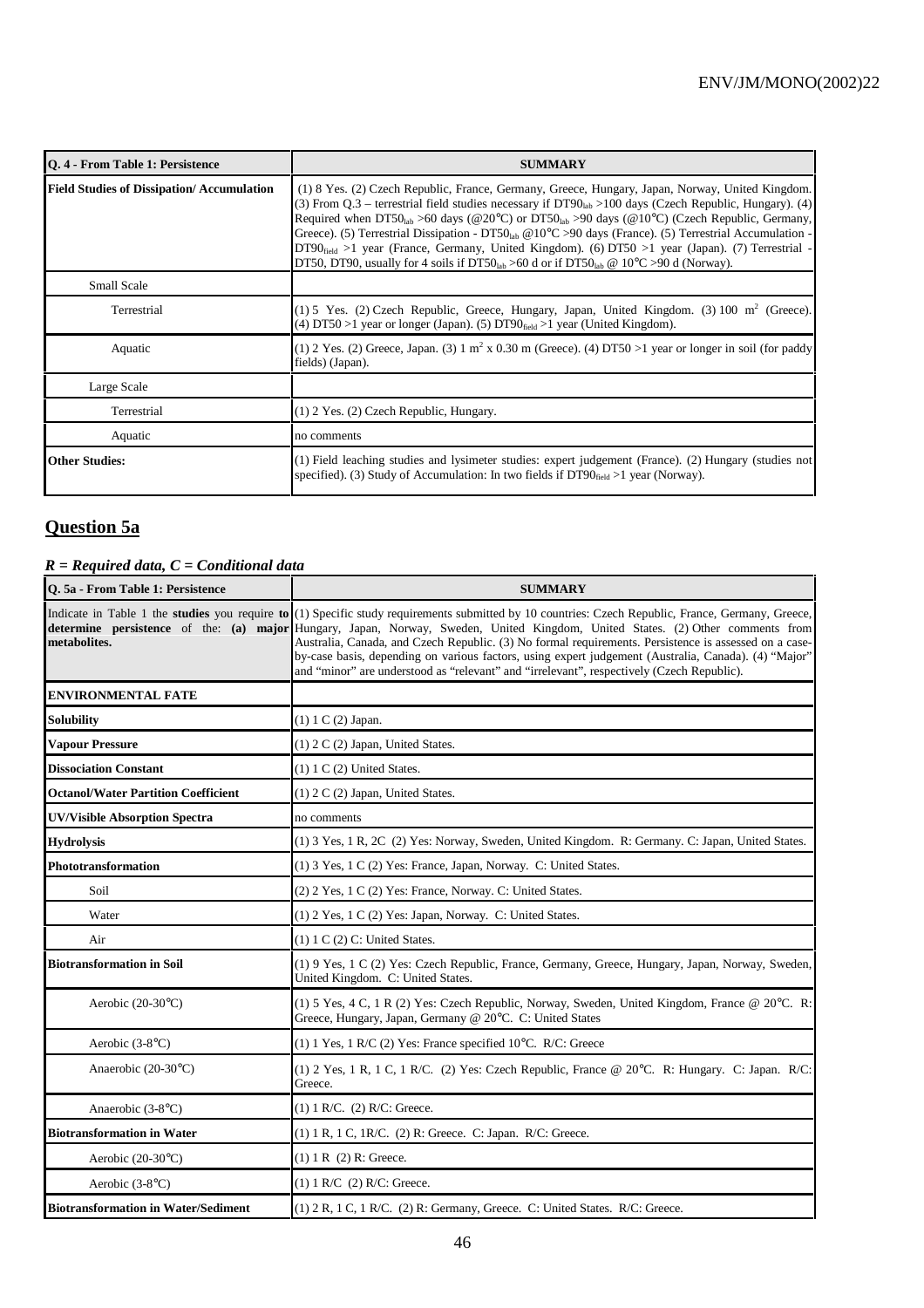| O. 5a - From Table 1: Persistence                | <b>SUMMARY</b>                                                                                                          |
|--------------------------------------------------|-------------------------------------------------------------------------------------------------------------------------|
| Aerobic $(20-30^{\circ}C)$                       | $(1)$ 2 R, 1C. $(2)$ R: Germany, Greece. C: United States.                                                              |
| Anaerobic $(3-8^{\circ}C)$                       | $(1)$ 1 R/C, 1 C $(2)$ R/C: Greece. C: United States.                                                                   |
| Anaerobic (20-30°C)                              | $(1)$ 1 R/C $(2)$ R/C: Greece.                                                                                          |
| <b>Adsorption/Desorption</b>                     | (1) 3 Yes, 1 R, 3 C (2) Yes: Norway (3 soils), Sweden, United Kingdom. R: United States. C: Greece,<br>Hungary, Japan.  |
| <b>Soil Column Leaching</b>                      | $(1)$ 1 R, 1 C $(2)$ R: United States. C: Greece.                                                                       |
| <b>Unaged Soil</b>                               | $(1)$ 1 R, 1 C $(2)$ R: United States. C: Greece.                                                                       |
| Aged Soil                                        | (1) 1 R, 1 C (2) R: United States. C: Greece.                                                                           |
| <b>Soil TLC Leaching</b>                         | $(1) 1 C (2) C$ : Greece.                                                                                               |
| <b>Volatilization</b>                            | $(1)$ 2 C $(2)$ C: Greece, United States.                                                                               |
| <b>Field Studies of Dissipation/Accumulation</b> | (1) 3 Yes, 1 R, 1C (2) Yes: Czech Republic, Norway (terrestrial studies only), United Kingdom. R:<br>Japan. C: Germany. |
| <b>Small Scale</b>                               |                                                                                                                         |
| Terrestrial                                      | (1) 1 Yes, 1 R, 1C (2) Yes: United Kingdom. R: Japan. C: Germany (no size specified).                                   |
| Aquatic                                          | $(1)$ 1 R, 1 C $(2)$ R: Japan (for paddy fields). C: Germany (no size specified).                                       |
| Large Scale                                      |                                                                                                                         |
| Terrestrial                                      | no comments                                                                                                             |
| Aquatic                                          | no comments                                                                                                             |
| <b>Other Studies:</b>                            | $(1)$ 1 C $(2)$ C: Germany (outdoor lysimeter studies).                                                                 |

### **Question 5b**

*R = Required data, C = Conditional data*

| Q. 5b - From Table 1: Persistence          | <b>SUMMARY</b>                                                                                                                                                                                                                                                                                                                                                                                                                                                                                                                                                                                                                                                                                                                                                                                                                                                              |
|--------------------------------------------|-----------------------------------------------------------------------------------------------------------------------------------------------------------------------------------------------------------------------------------------------------------------------------------------------------------------------------------------------------------------------------------------------------------------------------------------------------------------------------------------------------------------------------------------------------------------------------------------------------------------------------------------------------------------------------------------------------------------------------------------------------------------------------------------------------------------------------------------------------------------------------|
| metabolites.                               | Indicate in Table 1 the studies you require to (1) Specific study requirements submitted by France, Germany, and United States. (2) Other comments<br>determine persistence of the: (b) minor from Australia, Canada, and Czech Republic. (3) No formal requirements. Metabolite persistence is<br>assessed on a case by case basis, depending on various factors including mobility, toxicity and<br>bioaccumulation potential (Australia). (4) Additional studies are not requested unless a concern is<br>identified by the applicant or from other submitted studies. Therefore, there are no formal data<br>requirements, but additional studies may be requested if minor transformation products are identified to<br>be of toxicological concern (Canada). (5) "Major" and "minor" are understood as "relevant" and<br>"irrelevant", respectively (Czech Republic). |
| <b>ENVIRONMENTAL FATE</b>                  |                                                                                                                                                                                                                                                                                                                                                                                                                                                                                                                                                                                                                                                                                                                                                                                                                                                                             |
| <b>Solubility</b>                          |                                                                                                                                                                                                                                                                                                                                                                                                                                                                                                                                                                                                                                                                                                                                                                                                                                                                             |
| <b>Vapour Pressure</b>                     | $(1)$ 1 C $(2)$ C: United States.                                                                                                                                                                                                                                                                                                                                                                                                                                                                                                                                                                                                                                                                                                                                                                                                                                           |
| <b>Dissociation Constant</b>               | $(1)$ 1 C $(2)$ C: United States.                                                                                                                                                                                                                                                                                                                                                                                                                                                                                                                                                                                                                                                                                                                                                                                                                                           |
| <b>Octanol/Water Partition Coefficient</b> | $(1)$ 1 C $(2)$ C: United States.                                                                                                                                                                                                                                                                                                                                                                                                                                                                                                                                                                                                                                                                                                                                                                                                                                           |
| <b>UV/Visible Absorption Spectra</b>       |                                                                                                                                                                                                                                                                                                                                                                                                                                                                                                                                                                                                                                                                                                                                                                                                                                                                             |
| <b>Hydrolysis</b>                          | $(1)$ 1 C $(2)$ C: United States.                                                                                                                                                                                                                                                                                                                                                                                                                                                                                                                                                                                                                                                                                                                                                                                                                                           |
| Phototransformation                        | $(1)$ 1 C $(2)$ C: United States.                                                                                                                                                                                                                                                                                                                                                                                                                                                                                                                                                                                                                                                                                                                                                                                                                                           |
| Soil                                       | $(1)$ 1 C $(2)$ C: United States.                                                                                                                                                                                                                                                                                                                                                                                                                                                                                                                                                                                                                                                                                                                                                                                                                                           |
| Water                                      | $(1)$ 1 C $(2)$ C: United States.                                                                                                                                                                                                                                                                                                                                                                                                                                                                                                                                                                                                                                                                                                                                                                                                                                           |
| Air                                        | $(1)$ 1 C $(2)$ C: United States.                                                                                                                                                                                                                                                                                                                                                                                                                                                                                                                                                                                                                                                                                                                                                                                                                                           |
| <b>Biotransformation in Soil</b>           | $(1)$ 2 C $(2)$ C: Germany, United States.                                                                                                                                                                                                                                                                                                                                                                                                                                                                                                                                                                                                                                                                                                                                                                                                                                  |
| Aerobic $(20-30^{\circ}C)$                 | (1) $2 C (2) C$ : Germany @20 $^{\circ}$ C, United States.                                                                                                                                                                                                                                                                                                                                                                                                                                                                                                                                                                                                                                                                                                                                                                                                                  |
| Aerobic $(3-8\degree C)$                   |                                                                                                                                                                                                                                                                                                                                                                                                                                                                                                                                                                                                                                                                                                                                                                                                                                                                             |
| Anaerobic (20-30°C)                        |                                                                                                                                                                                                                                                                                                                                                                                                                                                                                                                                                                                                                                                                                                                                                                                                                                                                             |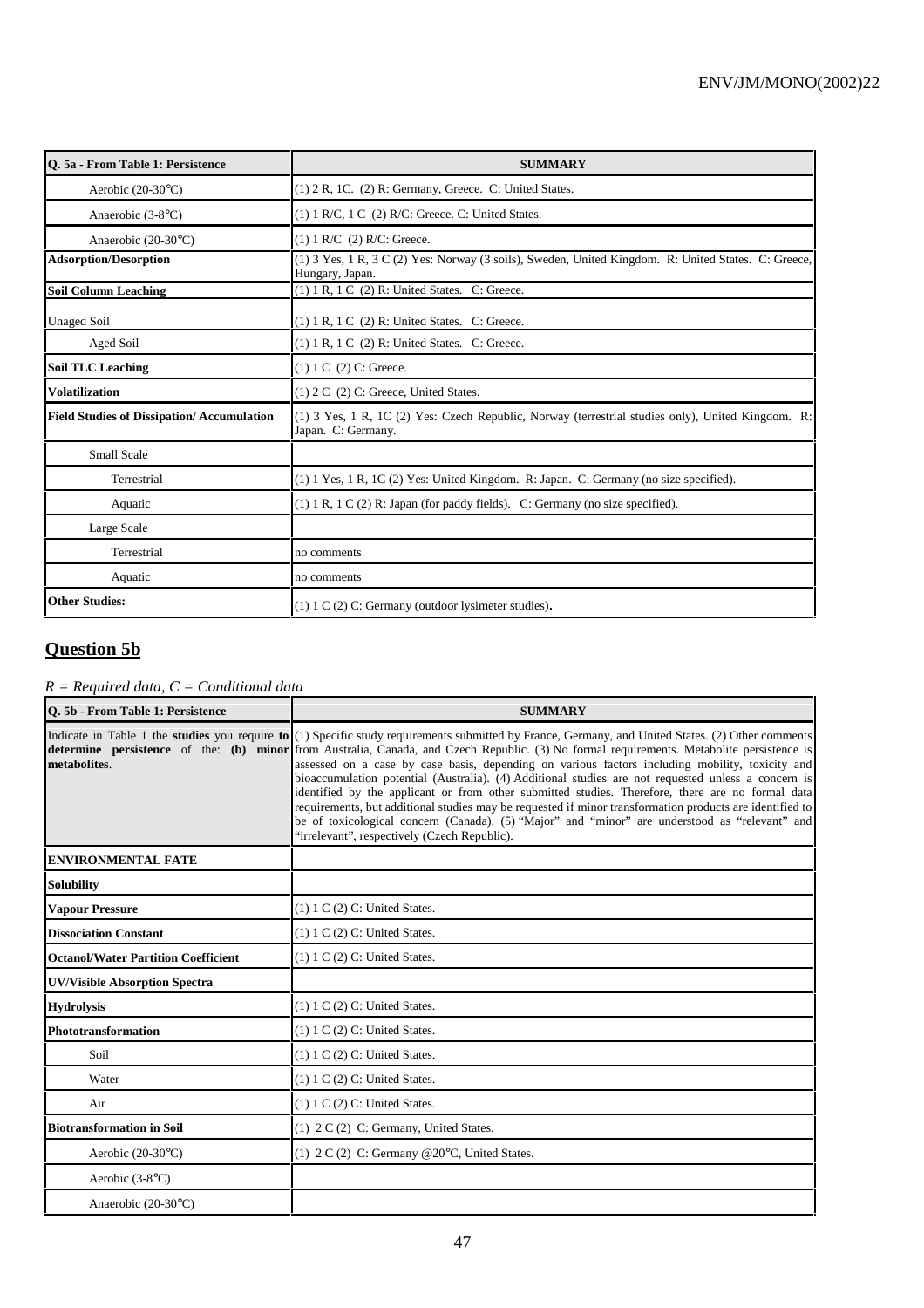| Q. 5b - From Table 1: Persistence          | <b>SUMMARY</b>                                             |
|--------------------------------------------|------------------------------------------------------------|
| Anaerobic (3-8°C)                          |                                                            |
| <b>Biotransformation in Water</b>          |                                                            |
| Aerobic (20-30°C)                          |                                                            |
| Aerobic (3-8°C)                            |                                                            |
| <b>Biotransformation in Water/Sediment</b> | $(1)$ 1 C $(2)$ C: United States.                          |
| Aerobic $(20-30^{\circ}\text{C})$          | $(1)$ 1 C $(2)$ C: United States.                          |
| Anaerobic (3-8°C)                          | $(1)$ 1 C $(2)$ C: United States.                          |
| Anaerobic (20-30°C)                        |                                                            |
| <b>Adsorption/Desorption</b>               | $(1)$ 1 C $(2)$ C: United States.                          |
| <b>Soil Column Leaching</b>                | $(1)$ 1 C $(2)$ C: United States.                          |
| <b>Unaged Soil</b>                         | $(1)$ 1 C $(2)$ C: United States.                          |
| Aged Soil                                  |                                                            |
| <b>Soil TLC Leaching</b>                   |                                                            |
| <b>Volatilization</b>                      | $(1)$ 1 C $(2)$ C: United States.                          |
| Field Studies of Dissipation/ Accumulation |                                                            |
| Small Scale                                |                                                            |
| Terrestrial                                |                                                            |
| Aquatic                                    |                                                            |
| Large Scale                                |                                                            |
| Terrestrial                                |                                                            |
| Aquatic                                    |                                                            |
| <b>Other Studies:</b>                      | (1) Identification if relevant for (eco)toxicity (France). |

| Q. 13 - From Table 1: Persistence          | <b>SUMMARY</b>                                                                                                                                                                                                                                                         |
|--------------------------------------------|------------------------------------------------------------------------------------------------------------------------------------------------------------------------------------------------------------------------------------------------------------------------|
| this (these) persistence model(s)?         | Indicate the endpoints required for input into (1) Comments from Czech Republic only. (2) All data, including those concerning persistence, must be<br>supported by the applicant. The results of computer models are accepted [no other comment] (Czech<br>Republic). |
| <b>ENVIRONMENTAL FATE</b>                  |                                                                                                                                                                                                                                                                        |
| <b>Solubility</b>                          |                                                                                                                                                                                                                                                                        |
| <b>Vapour Pressure</b>                     |                                                                                                                                                                                                                                                                        |
| <b>Dissociation Constant</b>               |                                                                                                                                                                                                                                                                        |
| <b>Octanol/Water Partition Coefficient</b> |                                                                                                                                                                                                                                                                        |
| <b>UV/Visible Absorption Spectra</b>       |                                                                                                                                                                                                                                                                        |
| <b>Hydrolysis</b>                          |                                                                                                                                                                                                                                                                        |
| <b>Phototransformation</b>                 |                                                                                                                                                                                                                                                                        |
| Soil                                       |                                                                                                                                                                                                                                                                        |
| Water                                      |                                                                                                                                                                                                                                                                        |
| Air                                        |                                                                                                                                                                                                                                                                        |
| <b>Biotransformation in Soil</b>           |                                                                                                                                                                                                                                                                        |
| Aerobic $(20-30^{\circ}C)$                 |                                                                                                                                                                                                                                                                        |
| Aerobic $(3-8\degree C)$                   |                                                                                                                                                                                                                                                                        |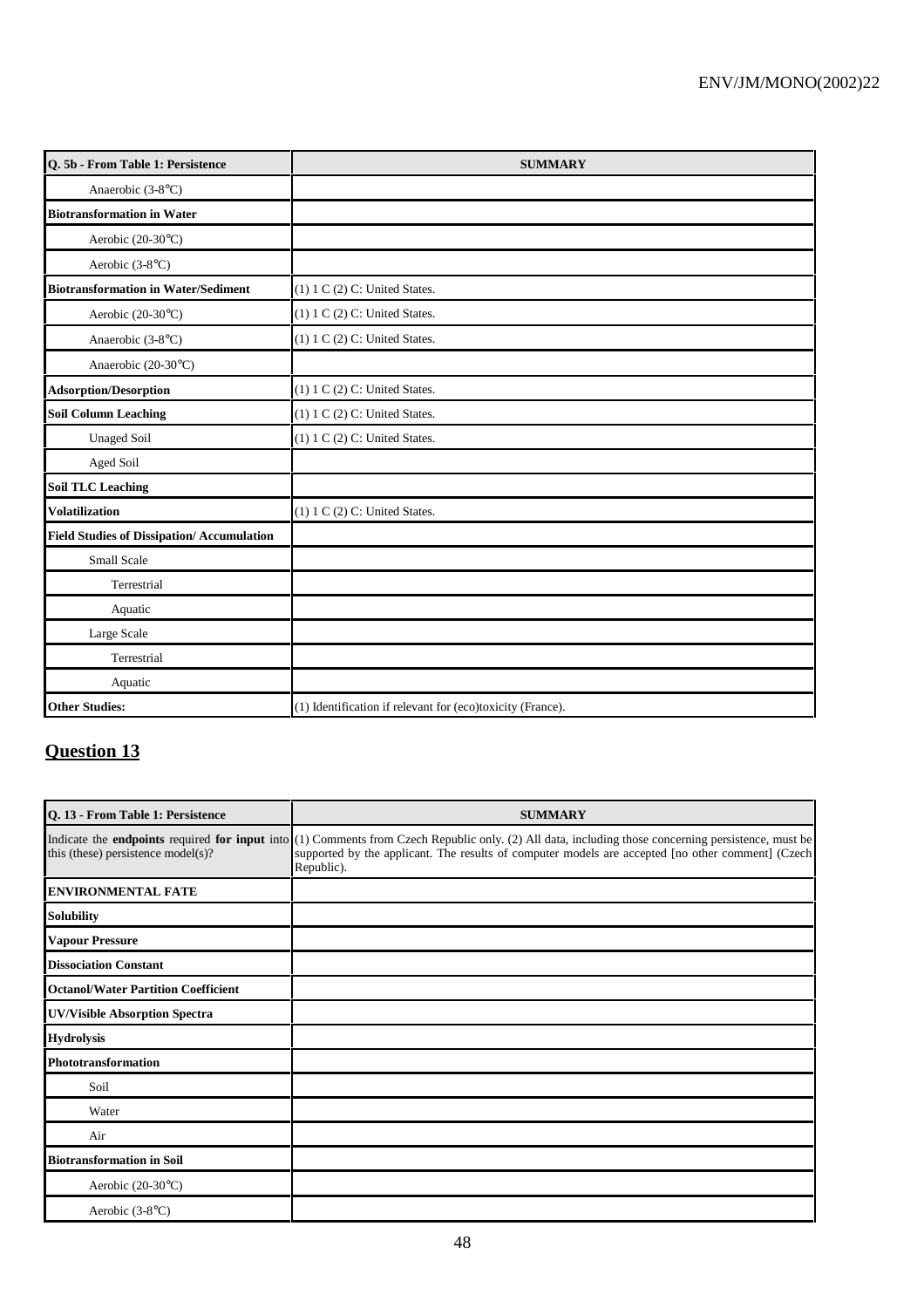| Q. 13 - From Table 1: Persistence                 | <b>SUMMARY</b> |
|---------------------------------------------------|----------------|
| Anaerobic (20-30°C)                               |                |
| Anaerobic (3-8°C)                                 |                |
| <b>Biotransformation in Water</b>                 |                |
| Aerobic (20-30°C)                                 |                |
| Aerobic (3-8°C)                                   |                |
| <b>Biotransformation in Water/Sediment</b>        |                |
| Aerobic (20-30°C)                                 |                |
| Anaerobic (3-8°C)                                 |                |
| Anaerobic (20-30°C)                               |                |
| Adsorption/Desorption                             |                |
| <b>Soil Column Leaching</b>                       |                |
| <b>Unaged Soil</b>                                |                |
| Aged Soil                                         |                |
| <b>Soil TLC Leaching</b>                          |                |
| <b>Volatilization</b>                             |                |
| <b>Field Studies of Dissipation/ Accumulation</b> |                |
| Small Scale                                       |                |
| Terrestrial                                       |                |
| Aquatic                                           |                |
| Large Scale                                       |                |
| Terrestrial                                       |                |
| Aquatic                                           |                |
| <b>Other Studies:</b>                             |                |

#### *R = Required data, C = Conditional data*

| <b>O. 23 - From Table 2: Bioaccumulation</b>                                                                                                                                                                                                                                                                                                                                             | <b>SUMMARY</b>                                                                                                                                                                                                                                                                                    |
|------------------------------------------------------------------------------------------------------------------------------------------------------------------------------------------------------------------------------------------------------------------------------------------------------------------------------------------------------------------------------------------|---------------------------------------------------------------------------------------------------------------------------------------------------------------------------------------------------------------------------------------------------------------------------------------------------|
| For a pesticide that would be used on a<br>terrestrial crop, indicate which of the studies<br>listed in Table 2 are currently required by your<br>regulatory authority to determine<br>bioaccumulation? Indicate which studies are<br>classified as Required (R) and those that are<br>classified as Conditional (C), i.e., requested on<br>the basis of an endpoint from another study. | (1) Australia: The only study required at this time is bioaccumulation in fish, but this may be waived<br>for an obviously low risk substance. Other studies could be requested on a case by case basis.                                                                                          |
| <b>BIOACCUMULATION STUDIES</b>                                                                                                                                                                                                                                                                                                                                                           |                                                                                                                                                                                                                                                                                                   |
| <b>Laboratory Studies</b>                                                                                                                                                                                                                                                                                                                                                                |                                                                                                                                                                                                                                                                                                   |
| Fish (specify species)                                                                                                                                                                                                                                                                                                                                                                   | (1) 2 R, 1 R/C, 7 C (2) R: Australia, France. R/C: Norway. C: Canada, Czech Republic, Germany,<br>Greece, Sweden, United Kingdom, United States. (3) Species not specified by most countries, with the<br>exception of <i>Lepomis macrochirus</i> / Bluegill sunfish by Greece and United States. |
| Earthworms (specify species)                                                                                                                                                                                                                                                                                                                                                             | (1) 2 C (2) C: Greece, United Kingdom. (3) Eisenia foetida specified by Greece. (4) species not<br>specified by United Kingdom.                                                                                                                                                                   |
| <b>Field Studies (specify species studies)</b>                                                                                                                                                                                                                                                                                                                                           | (1) 3 C (2) C: Greece, United Kingdom, United States. (3) Greece conditionally requires studies with<br>soil organisms and organic matter breakdown. (4) Species not specified by United Kingdom or United<br>States.                                                                             |
| Other studies:                                                                                                                                                                                                                                                                                                                                                                           | (1) Bivalve or crustacean: C (Canada). (2) Birds: R (France, Germany - toxicokinetic studies).<br>(3) Mammals - toxicokinetic studies: R (Germany). (4) Laboratory test on <i>Collembola</i> reproduction: C<br>(Greece).                                                                         |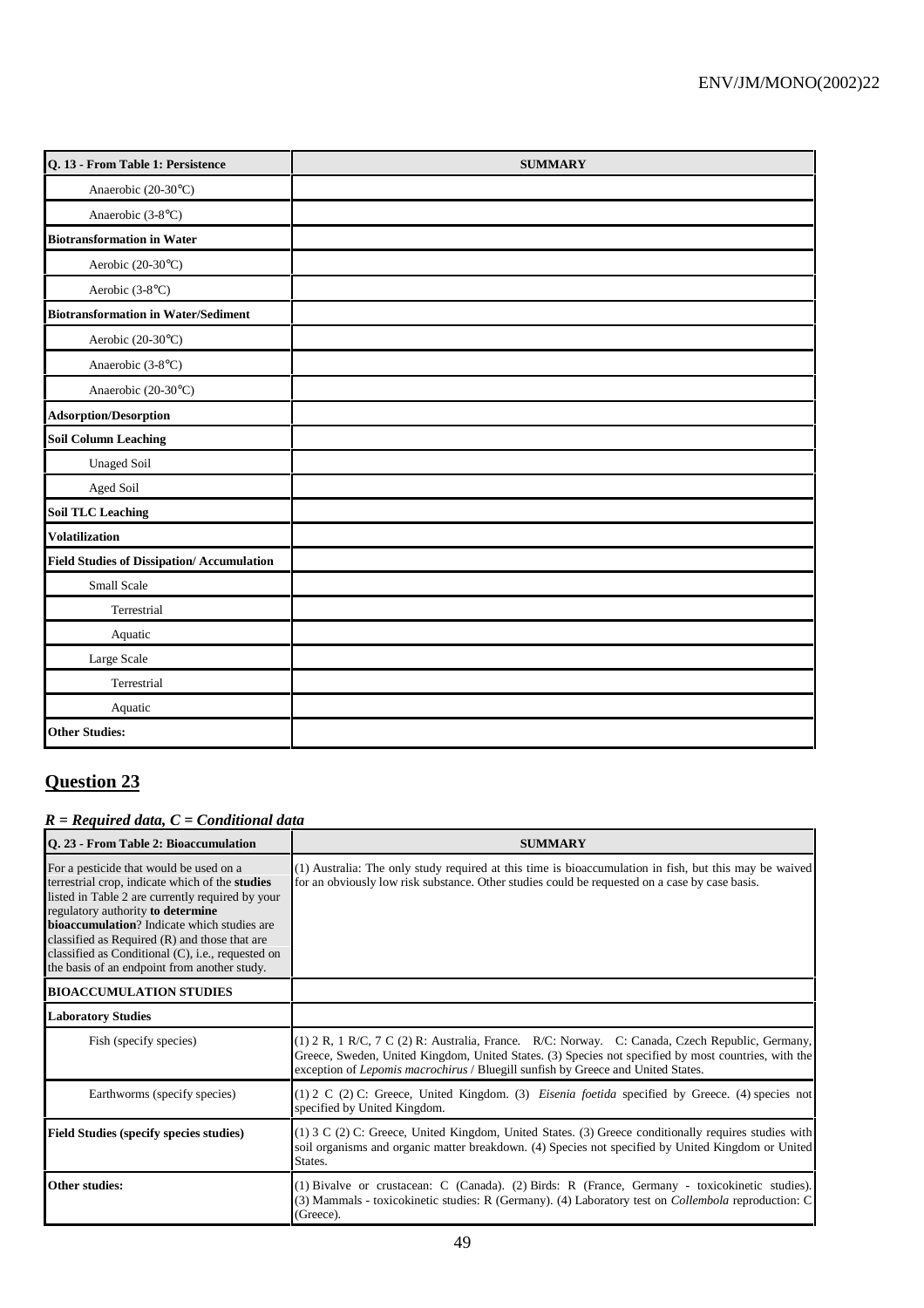| Q. 24 - From Table 2: Bioaccumulation          | <b>SUMMARY</b>                                                                                                                                                                                                                                                                                                                                                                                                                                                                                                                                                                                                                                                                                                                                |
|------------------------------------------------|-----------------------------------------------------------------------------------------------------------------------------------------------------------------------------------------------------------------------------------------------------------------------------------------------------------------------------------------------------------------------------------------------------------------------------------------------------------------------------------------------------------------------------------------------------------------------------------------------------------------------------------------------------------------------------------------------------------------------------------------------|
| additional studies.                            | For the studies identified in Question 23, (1) There are no formal trigger criteria. Exposure is a key consideration in determining the need for<br>specify the endpoints and the corresponding additional data (Australia). (2) No criteria have been established to trigger the need for additional data<br>values, e.g., DT50, = 6 months and BCF = beyond the initial study. This would be decided case by case, based on other data and expert judgement<br>1000, that would trigger a request for (Canada). (3) Bioaccumulation is not officially defined yet. In accordance with the new Plant<br>Protection Regulation the pesticide is qualified bioaccumulative if the DT50 $>=$ 6 month and P <sub>ow</sub><br>$>=1000$ (Hungary). |
| <b>BIOACCUMULATION STUDIES</b>                 |                                                                                                                                                                                                                                                                                                                                                                                                                                                                                                                                                                                                                                                                                                                                               |
| <b>Laboratory Studies</b>                      |                                                                                                                                                                                                                                                                                                                                                                                                                                                                                                                                                                                                                                                                                                                                               |
| Fish (specify species)                         | (1) BCF >1000 combined with toxicity / exposure ratios (France). (2) Log $P_{ow}$ >= 3, DT90 >100 days,<br>multiple applications - short interval (Greece). (3) Log $P_{ow} \ge 3$ (Czech Republic, Norway, Sweden).<br>(4) Depends on $log K_{ow}$ (United Kingdom). (5) No species specified.                                                                                                                                                                                                                                                                                                                                                                                                                                               |
| Earthworms (specify species)                   | (1) $DT90_{field} > 365$ days, Number of applications $>6$ (Greece). (2) Depends on risk assessment and<br>profile of the compound (United Kingdom). (3) No species identified.                                                                                                                                                                                                                                                                                                                                                                                                                                                                                                                                                               |
| <b>Field Studies (specify species studies)</b> | (1) Soil organisms: $DT90_{field} > 365$ days, BCF > 1000 (Greece). (2) Organic matter breakdown: $DT90_{field}$<br>>365 days (Greece). (3) Depends on risk assessment and profile of the compound (United Kingdom).<br>(4) No species identified.                                                                                                                                                                                                                                                                                                                                                                                                                                                                                            |
| Other studies:                                 | (1) Birds: BCF >1 combined with toxicity / exposure ratios (France). (2) Laboratory test on <i>Collembola</i><br>reproduction (in case-by-case decision): not yet specified - draft guideline edited by ISO (Greece).                                                                                                                                                                                                                                                                                                                                                                                                                                                                                                                         |

### **Question 25**

| O. 25 - From Table 2: Bioaccumulation                                                                          | <b>SUMMARY</b>                                                                                                                                                                                                                                                                                                                                   |
|----------------------------------------------------------------------------------------------------------------|--------------------------------------------------------------------------------------------------------------------------------------------------------------------------------------------------------------------------------------------------------------------------------------------------------------------------------------------------|
| What endpoints are derived from the studies<br>in Question 23, e.g., bioaccumulation factor<br>$(BAF)$ , etc.? |                                                                                                                                                                                                                                                                                                                                                  |
| <b>BIOACCUMULATION STUDIES</b>                                                                                 |                                                                                                                                                                                                                                                                                                                                                  |
| <b>Laboratory Studies</b>                                                                                      |                                                                                                                                                                                                                                                                                                                                                  |
| Fish (specify species)                                                                                         | (1) BCF (Canada, Czech Republic, Germany, Greece, Norway, Sweden, United Kingdom, United<br>States). (2) Rate of depuration (Canada, United States). (3) Clearance time (Germany, United<br>Kingdom). (3) DT50 for depuration (Norway). (4) Depuration time and plateau level (United<br>Kingdom). (5) Concentration in tissues (United States). |
| Earthworms (specify species)                                                                                   | (1) Evaluate effects in field conditions or could use models (case-by-case) (Greece). (2) Concentration<br>in earthworms (United Kingdom).                                                                                                                                                                                                       |
| <b>Field Studies (specify species studies)</b>                                                                 | (1) Depends on the species or concern (United Kingdom).                                                                                                                                                                                                                                                                                          |
| Other studies:                                                                                                 | no comments                                                                                                                                                                                                                                                                                                                                      |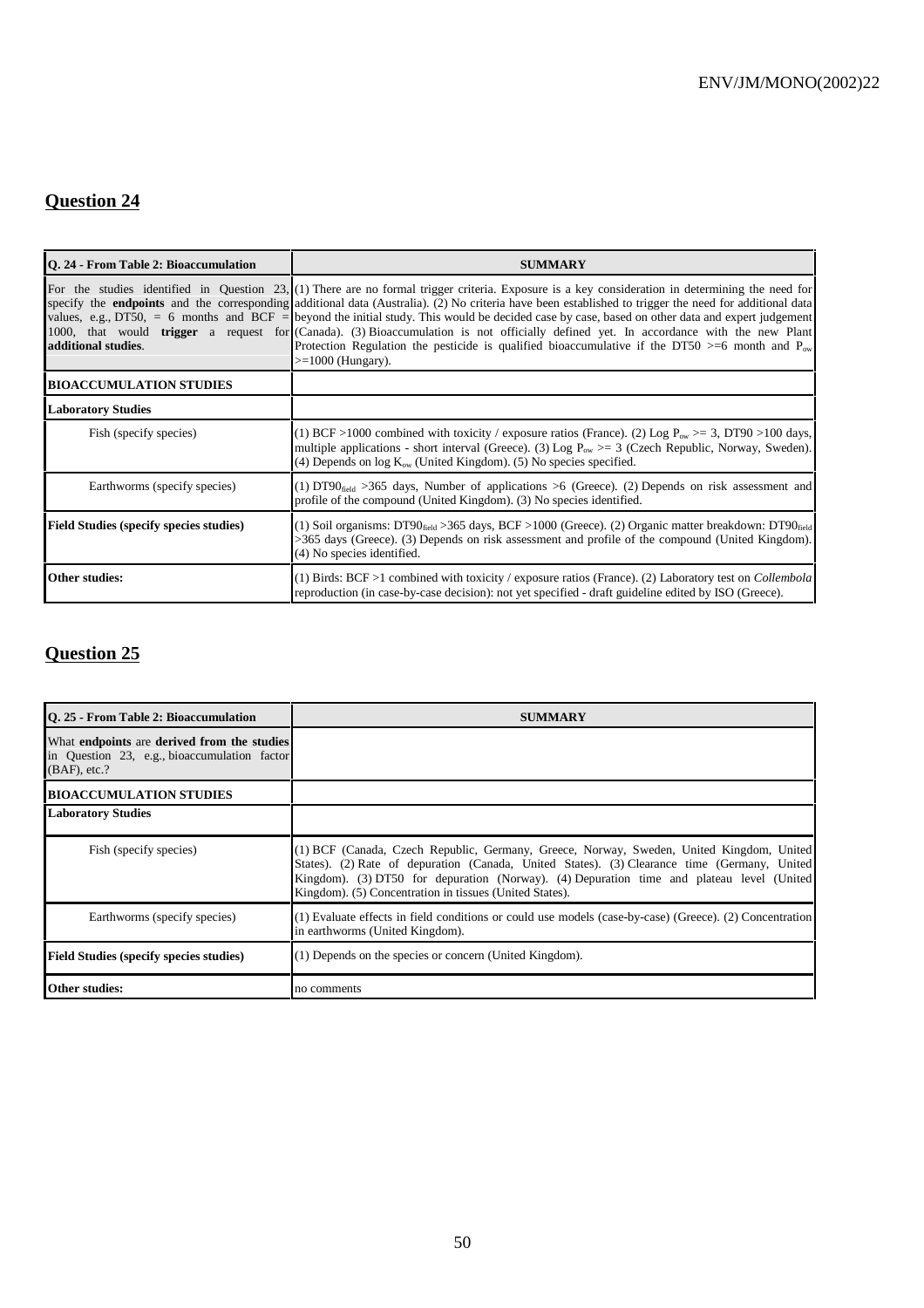### $R = Required data, C = Conditional data$

| O. 41 - From Table 3: Toxicity                                                            | <b>SUMMARY</b>                                                                                                                                                                                                                                                                                                                                                                                                                                                                                                                                                                                                                                                                                                                                                                                                                                                                                                                             |
|-------------------------------------------------------------------------------------------|--------------------------------------------------------------------------------------------------------------------------------------------------------------------------------------------------------------------------------------------------------------------------------------------------------------------------------------------------------------------------------------------------------------------------------------------------------------------------------------------------------------------------------------------------------------------------------------------------------------------------------------------------------------------------------------------------------------------------------------------------------------------------------------------------------------------------------------------------------------------------------------------------------------------------------------------|
| Conditional (C), i.e., requested on the basis of<br>an endpoint from another study.       | For a pesticide that would be used on $a(1)$ Table 3 is consistent with Australian data requirements. Requirements are flexible, depending on<br>terrestrial crop, indicate which of the studies the exposure profile and other factors (Australia). (2) The need for certain studies and the associate<br>listed in Table 3 are currently required by your criteria are closely related to the use of the product, its toxicity, and the potential exposure of non-target<br>regulatory authority to determine toxicity? organisms. The criteria are all outline in Annex II and III of $91/414/EC$ . This is also true for data on<br>Indicate which studies are classified as major metabolites, however, regarding minor metabolites, no data are generally required, unless<br>Required (R) and those that are classified as information from other parts of the dossier indicate that it may be highly toxic, etc. (United Kingdom). |
| <b>ENVIRONMENTAL TOXICOLOGY</b>                                                           |                                                                                                                                                                                                                                                                                                                                                                                                                                                                                                                                                                                                                                                                                                                                                                                                                                                                                                                                            |
| <b>Earthworm Acute Toxicity (specify species)</b>                                         | (1) Earthworm acute toxicity study is R by all countries, except Australia, Japan, and United States.<br>(2) Species not usually identified although Eisenia foetida specified by 2 countries (Czech Republic,<br>Hungary). (3) Earthworm sublethal is C by France. (4) Earthworm reproduction is C by Germany.                                                                                                                                                                                                                                                                                                                                                                                                                                                                                                                                                                                                                            |
| <b>Bees/Pollinators</b>                                                                   | (1) 2 R, 3 C, 5 R&C (2) R: Japan, Sweden. C: Canada, United Kingdom, United States. R&C: Czech<br>Republic, Germany, Greece, Hungary, Norway.                                                                                                                                                                                                                                                                                                                                                                                                                                                                                                                                                                                                                                                                                                                                                                                              |
| <b>Acute Contact</b>                                                                      | (1) 7 R, 3 C (2) R: Czech Republic, Germany, Greece, Hungary, Japan, Norway, Sweden. C: Canada,<br>United Kingdom, United States.                                                                                                                                                                                                                                                                                                                                                                                                                                                                                                                                                                                                                                                                                                                                                                                                          |
| Acute Oral                                                                                | (1) 7 R, 2 C (2) R: Czech Republic, Germany, Greece, Hungary, Japan, Norway, Sweden. C: Canada,<br>United Kingdom.                                                                                                                                                                                                                                                                                                                                                                                                                                                                                                                                                                                                                                                                                                                                                                                                                         |
| Hive Study (including brood)                                                              | (1) 1 R, 7 C (2) R: Japan. C: Canada, Czech Republic, Germany, Greece, Hungary, Norway, United<br>Kingdom.                                                                                                                                                                                                                                                                                                                                                                                                                                                                                                                                                                                                                                                                                                                                                                                                                                 |
| Predators (if specific species required, please<br>list)                                  | (1) 7 R, 2 C (2) R: Czech Republic, France, Germany, Greece, Hungary, Japan, Norway. C: Canada,<br>United Kingdom. (3) Predatory mite is specified for Czech Republic, Germany, Greece, Norway, with<br>Germany and Greece specifying Typhlodromus pyri. (4) "Spider, etc." specified by Japan.                                                                                                                                                                                                                                                                                                                                                                                                                                                                                                                                                                                                                                            |
| list)                                                                                     | Parasites (if specific species required, please (1) 5 R, 2 C (2) R: France, Germany, Greece, Norway. C: Canada, United Kingdom. (3) Parasitoid<br>wasp (Czech Republic, Norway). (4) Aphidius rhopalosiphi (Germany). (5) A. rhopalosiphi (Greece).                                                                                                                                                                                                                                                                                                                                                                                                                                                                                                                                                                                                                                                                                        |
| Other Terrestrial Invertebrates (please list)                                             | (1) 3 R, 4 C (2) R: Czech Republic, Greece, Norway. C: Canada, Germany, Sweden, United Kingdom.<br>(3) Two additional beneficial arthropod species relevant to the intended use of product (Czech<br>Republic). (4) R: Ground dwelling predators (i.e., P. cupreus, A. bilineata) (Greece). (4) R: Foliage<br>dwelling predators (i.e., E. baleatus, C. septempunctata) (Greece). (5) R: 2 additional arthropod species<br>relevant to the area of use (Norway). (6) R: soil microorganisms (Norway). (7) C: two other species,<br>e.g., Coccinella septempunctata, Chrysoperla carnea, Trichogramma cacoeciae, Aleochara bilineata,<br>Peocilus cupreus (Germany).                                                                                                                                                                                                                                                                        |
| Daphnia sp. Acute                                                                         | (1) 10 R, 1 C (2) R: Canada, Czech Republic, France, Germany, Greece, Japan, Norway, Sweden,<br>United Kingdom, United States. C: Hungary. (3) France requires substance + preparation.                                                                                                                                                                                                                                                                                                                                                                                                                                                                                                                                                                                                                                                                                                                                                    |
| Daphnia sp. Chronic (Life-Cycle)                                                          | (1) 5 R, 4 C (2) R: Czech Republic, Germany, Greece, Norway, Sweden. C: Canada, Hungary, United<br>Kingdom, United States.                                                                                                                                                                                                                                                                                                                                                                                                                                                                                                                                                                                                                                                                                                                                                                                                                 |
| <b>Other Aquatic Invertebrates</b> (please list)                                          | (1) 7 C (2) C: Canada, Czech Republic, Germany, Greece, Hungary, Norway, United Kingdom. (3) C:<br>Sediment dwellers (Czech Republic, Germany, Norway), specifically Chironomus riparius (Greece).<br>(4) C: Gammarus sp. (Germany). (5) C: Thamnocephalus sp. (Hungary).                                                                                                                                                                                                                                                                                                                                                                                                                                                                                                                                                                                                                                                                  |
| <b>Non-target Marine Invertebrates</b>                                                    | $(1)$ 2 C $(2)$ C: Canada, Greece.                                                                                                                                                                                                                                                                                                                                                                                                                                                                                                                                                                                                                                                                                                                                                                                                                                                                                                         |
| Acute (Crustacean)                                                                        | $(1)$ 2 C $(2)$ C: Canada, Greece.                                                                                                                                                                                                                                                                                                                                                                                                                                                                                                                                                                                                                                                                                                                                                                                                                                                                                                         |
| Mollusk embryo larvae                                                                     | (1) 2 C (2) C: Canada, Greece.                                                                                                                                                                                                                                                                                                                                                                                                                                                                                                                                                                                                                                                                                                                                                                                                                                                                                                             |
| Mollusk shell deposition                                                                  | (1) 3 C (2) C: Canada, Greece, United States.                                                                                                                                                                                                                                                                                                                                                                                                                                                                                                                                                                                                                                                                                                                                                                                                                                                                                              |
| Chronic (Mollusk or Crustacean)                                                           | $(1)$ 2 C $(2)$ C: Canada, Greece.                                                                                                                                                                                                                                                                                                                                                                                                                                                                                                                                                                                                                                                                                                                                                                                                                                                                                                         |
| Bioconcentration/ Depuration (Bivalve (1) $2 C (2) C$ : Canada, Greece.<br>or Crustacean) |                                                                                                                                                                                                                                                                                                                                                                                                                                                                                                                                                                                                                                                                                                                                                                                                                                                                                                                                            |
| <b>Acute Fish Studies</b>                                                                 | (1) 7 R, 2 R&C, 1 R/C, 1 R and no classification (2) R: Czech Republic, Germany, Greece, Japan,<br>R&C: Canada, United States.<br>Norway, Sweden, United Kingdom.<br>$R/C$ : Hungary.<br>R and no<br>classification: France.                                                                                                                                                                                                                                                                                                                                                                                                                                                                                                                                                                                                                                                                                                               |
| Cold Water (Onchorynchus mykiss)                                                          | (1) 8 R, 1 R/C (2) R: Canada, Czech Republic, France, Germany, Greece, Norway, United Kingdom,<br>United States. $R/C$ : Hungary. (3) France requires substance + preparation.                                                                                                                                                                                                                                                                                                                                                                                                                                                                                                                                                                                                                                                                                                                                                             |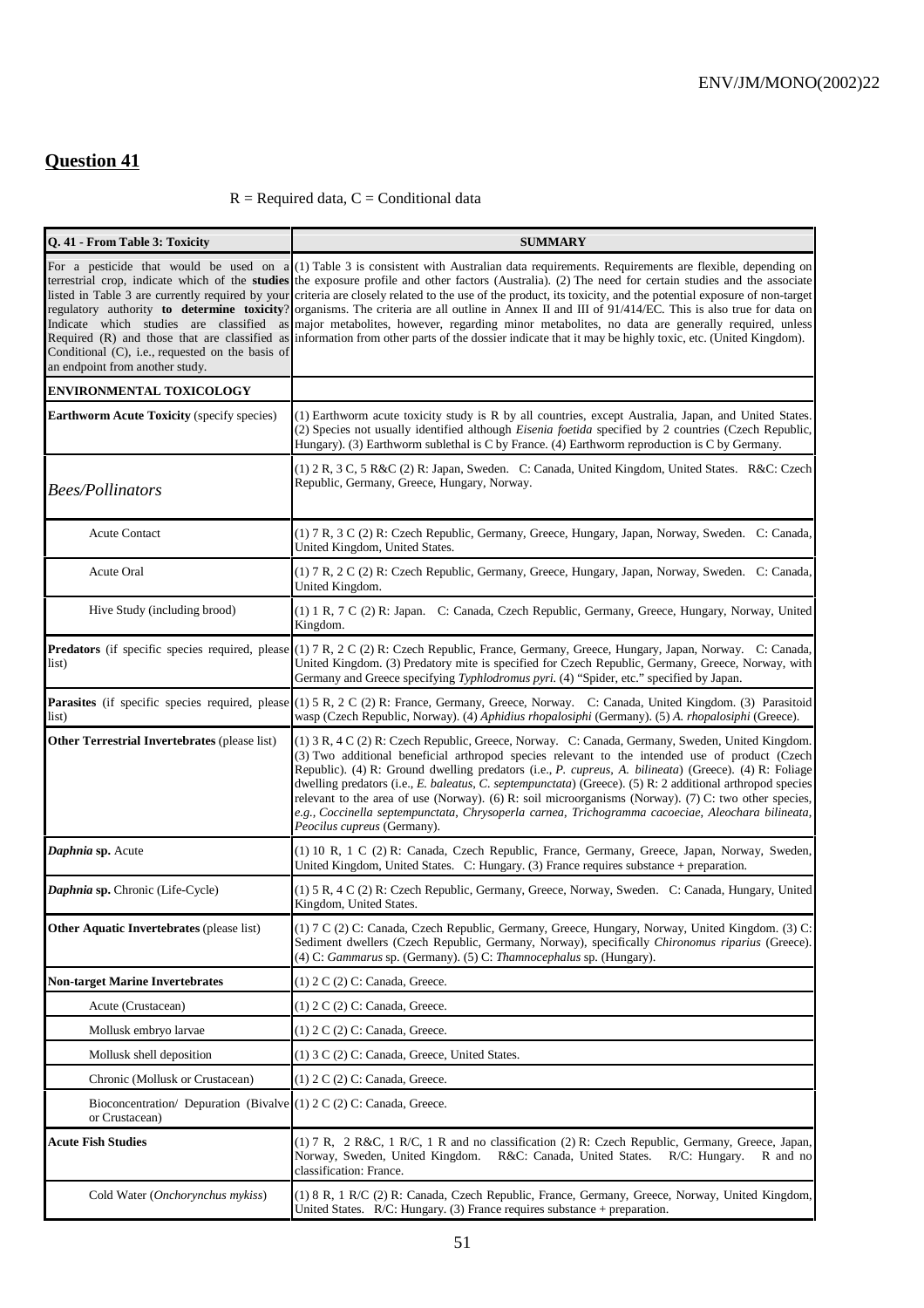| Q. 41 - From Table 3: Toxicity            | <b>SUMMARY</b>                                                                                                                                                                                                                                                                                                                     |
|-------------------------------------------|------------------------------------------------------------------------------------------------------------------------------------------------------------------------------------------------------------------------------------------------------------------------------------------------------------------------------------|
| Other cold water (specify species)        | no comments                                                                                                                                                                                                                                                                                                                        |
| Warm Water (Lepomis macrochirus)          | (1) 7 R (2) R: Canada, Czech Republic, France, Germany, Greece, United Kingdom, United States.<br>(3) L. macrochirus or Cyprinus carpio (Czech Republic). (4) R for substance (France).                                                                                                                                            |
| Other warm water (specify species)        | (1) 2 R, 1 R/C, species indicated but no classification by France (2) R: Czech Republic, Japan. R/C:<br>Hungary. (3) Cyprinus carpio (Czech Republic, Hungary, Japan). (4) Bluegill (France).                                                                                                                                      |
| Marine/Estuarine Fish (specify species)   | $(1)$ 2 C $(2)$ C: Canada, United States. (3) Species not provided.                                                                                                                                                                                                                                                                |
| Other fish species (please list)          | (1) 1 C, 1 R/C (2) C: Canada. R/C: Hungary. (3) Brachidanio rerio (Hungary).                                                                                                                                                                                                                                                       |
| Salinity Challenge (species used)         | $(1)$ 1 C $(2)$ C: Canada. $(3)$ Species not provided.                                                                                                                                                                                                                                                                             |
| <b>Sublethal and Chronic Fish Studies</b> | (1) 1 R, 8 C (2) R: Greece. C: Canada, Czech Republic, France, Germany, Norway, Sweden, United<br>Kingdom, United States.                                                                                                                                                                                                          |
| Early Life Cycle Toxicity Test            | (1) 8 C (2) C: Canada, Czech Republic, France, Germany, Greece, Norway, United Kingdom, United<br>States.                                                                                                                                                                                                                          |
| Life Cycle Toxicity Test                  | (1) 8 C (2) C: Canada, Czech Republic, France, Germany, Greece, Norway, United Kingdom, United<br>States.                                                                                                                                                                                                                          |
| <b>Acute Bird Studies</b>                 | (1) 7 R, 1 C, 1 R and C, 1 No classification (2) R: Czech Republic, Germany, Greece, Hungary,<br>Norway, Sweden, United Kingdom, United States. C: Canada. R and C: Hungary. No classification:<br>France.                                                                                                                         |
| Oral (LD50)                               | (1) 8 R, 1 C, 1 No classification (2) R: Czech Republic, Germany, Greece, Hungary, Norway, Sweden,<br>United Kingdom, United Kingdom. C: Canada. No classification: France. (3) Anas platyrhynchos or<br>Colinus virginianus (Norway).                                                                                             |
| Anas platyrhynchos                        | (1) 6 R (2) R: Canada, Czech Republic, Germany, Greece, Hungary, Norway. (3) May be replaced by<br>study with Colinus virginianus (Canada, Czech Republic, Norway).                                                                                                                                                                |
| Colinus virginianus                       | (1) 5 R (2) R: Canada, Czech Republic, Germany, Greece, Norway. (3) May be replaced by study with<br>Anas platyrhnchos (Canada, Czech Republic, Norway).                                                                                                                                                                           |
| Other (specify)                           | $(1) 1 C$ , 1 R/C, 1 No classification $(2) C$ : Canada.<br>R/C: Hungary.<br>No classification: France.<br>(3) Colinus coturnix (France). (4) Coturnix coturnic, Phasianus (Hungary).                                                                                                                                              |
| Dietary (LC50)                            | (1) 4 R, 3 C, 2 R&C (2) R: Greece, Norway, United Kingdom, United Kingdom. C: Czech Republic,<br>Hungary, Sweden. R&C: Canada, Germany. (3) Anas platyrhynchos or Colinus virginianus (Norway).                                                                                                                                    |
| Anas platyrhynchos                        | (1) 3 R, 3 C (2) R: Canada, Greece, Norway. C: Czech Republic, Germany, Hungary. (3) May be<br>replaced by study with Colinus virginianus (Czech Republic, Norway).                                                                                                                                                                |
| Colinus virginianus                       | (1) 4 R, 1 C (2) R: Canada, Germany, Greece, Norway. C: Czech Republic. (3) May be replaced by<br>study with Anas platyrhnchos (Czech Republic, Norway).                                                                                                                                                                           |
| Other (specify)                           | (1) 2 C (2) C: Canada, Hungary. (3) Coturnix coturnic, Phasianus (Hungary).                                                                                                                                                                                                                                                        |
| <b>Chronic Bird Studies</b>               | (1) 2 R, 7 C, 1 R/C (2) R: Canada, Greece. C: Czech Republic, France, Germany, Norway, Sweden,<br>United Kingdom, United States. R/C: Hungary.                                                                                                                                                                                     |
| Avian Reproduction (specify species)      | (1) 2 R, 6 C, 1 R/C (2) R: Canada, Greece. C: France, Germany, Norway, Sweden, United Kingdom,<br>United States. $R/C$ : Hungary. (3) On the more sensitive species in acute studies (France). (4) Anas,<br>Coturnix, Phasianus (Hungary).                                                                                         |
| Wild mammals (specify species)            | (1) 1 C, 3 based on human toxicity studies (2) C: Czech Republic. Based on human toxicity studies:<br>Canada, France, Hungary. (3) Lepus europeus (Hungary).                                                                                                                                                                       |
| <b>Freshwater Algae Acute Toxicity</b>    | (1) 6 R, 1 C, 3 R&C (2) R: Czech Republic, France, Norway, Sweden, United Kingdom, United States.<br>C: Hungary. R&C: Canada, Germany, Greece. (3) Sweden does not specify the particular species to be<br>tested.                                                                                                                 |
| Selenastrum capricornutum                 | (1) 5 R, 1 C (2) R: Canada, Czech Republic, France, Germany, Greece. C: Hungary. (3) France<br>requires substance + preparation. (4) Canada accepts other species of green algae. (5) Scenedesmus<br>subspicatus is alternate species (Czech Republic).                                                                            |
| Anabaena flos-aquae                       | (1) 1 R, 3 C (2) R: Canada. C: Germany, Greece, Hungary. (3) Canada accepts other species of blue-<br>green algae.                                                                                                                                                                                                                 |
| Navicula pelliculosa                      | (1) 1 R, 2 C (2) R: Canada. C: Germany, Greece. (3) Canada accepts other diatom species.                                                                                                                                                                                                                                           |
| please list)                              | Other (if specific species required, $(1)$ 2 R, 2 C (2) R: Czech Republic, France. C: Canada, Hungary. (3) Scenedesmus subspicatus (Czech<br>Republic, France) or <i>Scenedesmus</i> sp. (Hungary). (4) Czech Republic accepts <i>S. subspicatus</i> or<br>Selenastrum capricornutum. (5) France requires substance + preparation. |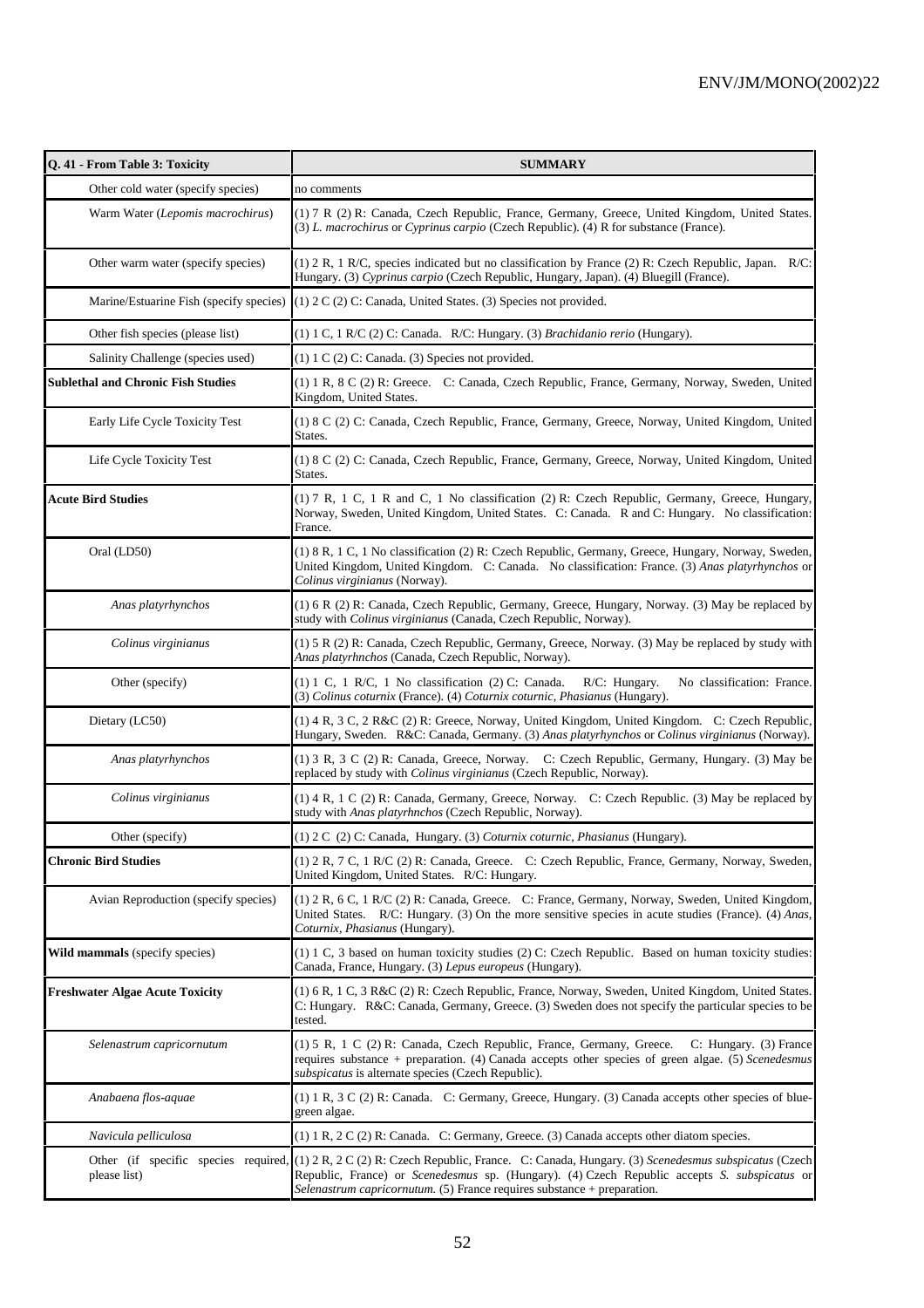| Q. 41 - From Table 3: Toxicity                                                               | <b>SUMMARY</b>                                                                                                                                                                                                                                                                                                        |
|----------------------------------------------------------------------------------------------|-----------------------------------------------------------------------------------------------------------------------------------------------------------------------------------------------------------------------------------------------------------------------------------------------------------------------|
| <b>Marine Algae</b> (if specific species required, $(1) 1 C (2) C$ : Canada.<br>please list) |                                                                                                                                                                                                                                                                                                                       |
| <b>Terrestrial Vascular Plants</b>                                                           | $(1)$ 3 R, 2 C $(2)$ R: Canada, United Kingdom, United States. C: Germany, Greece.                                                                                                                                                                                                                                    |
| Vegetative vigour                                                                            | $(1)$ 1 R, 1 C $(2)$ R: Canada C: Greece.                                                                                                                                                                                                                                                                             |
| Seedling emergence                                                                           | $(1) 1 R (2) R$ : Canada.                                                                                                                                                                                                                                                                                             |
| <b>Aquatic Vascular Plants Acute Toxicity</b>                                                | $(1)$ 2 R, 7 C $(2)$ R: Canada, United States. C: France, Germany, Greece, Hungary, Norway, Sweden,<br>United Kingdom.                                                                                                                                                                                                |
| Lemna gibba                                                                                  | $(1)$ 1 R, 6 C $(2)$ R: Canada. C: Czech Republic, France, Germany, Greece, Hungary, Sweden. (3) No<br>particular species requirement (Canada). (4) For herbicides only (France).                                                                                                                                     |
| Other (if specific species required,<br>please list)                                         |                                                                                                                                                                                                                                                                                                                       |
| <b>Field Studies</b>                                                                         | $(1)$ 3 C, 1 R/C $(2)$ C: Canada, Germany, United Kingdom.<br>$R/C$ : Hungary. (3) Studies with bees<br>(Hungary).                                                                                                                                                                                                    |
| <b>Other Studies</b>                                                                         | $(1)$ 4 C, 1 No classification (2) C: Canada, Czech Republic, Germany, Sweden. No classification:<br>France. (3) C: Field studies with bees and/or other pollinators (Czech Republic, France, Sweden). (4) C:<br>Micro-, Mesocosms (Czech Republic, Germany, Sweden). (5) C: Other extended lab studies<br>(Germany). |

| Q. 42 - From Table 3: Toxicity                                              | <b>SUMMARY</b>                                                                                                                                                                                                                                                                                                                                                                                                                                                                                                                                                                                                                                                                                                                                                                                                                            |
|-----------------------------------------------------------------------------|-------------------------------------------------------------------------------------------------------------------------------------------------------------------------------------------------------------------------------------------------------------------------------------------------------------------------------------------------------------------------------------------------------------------------------------------------------------------------------------------------------------------------------------------------------------------------------------------------------------------------------------------------------------------------------------------------------------------------------------------------------------------------------------------------------------------------------------------|
| studies?                                                                    | For <b>studies identified</b> in Question 41 that are $(1)$ Specific criteria were not identified by each responding country. (2) Rigid criteria have not been<br>Conditional, indicate the criteria, e.g., DT50, established and are not favoured (Australia). (3) No strict criteria are used. Studies are, generally,<br>LC50, and the corresponding values, e.g., $\rightarrow$ 6 conditionally required based on toxicological concerns from other studies and the potential for exposure<br>months, $\leq 5$ mg/L, <b>for conducting</b> these toxicity (Canada). (4) The need for certain studies and the associate criteria are closely related to the use of the<br>product, its toxicity and the potential exposure of non-target organisms. The criteria are all outline in<br>Annex II and III of 91/414/EC (United Kingdom). |
| <b>ENVIRONMENTAL TOXICOLOGY</b>                                             |                                                                                                                                                                                                                                                                                                                                                                                                                                                                                                                                                                                                                                                                                                                                                                                                                                           |
| <b>Earthworm Acute Toxicity (specify species)</b>                           | (1) 2 responses: France, Hungary. (2) Not required if toxicity can be extrapolated from the study on the<br>substance (France). (3) LC50 (Eisenia foetida) (Hungary).                                                                                                                                                                                                                                                                                                                                                                                                                                                                                                                                                                                                                                                                     |
| <b>Bees/Pollinators</b>                                                     |                                                                                                                                                                                                                                                                                                                                                                                                                                                                                                                                                                                                                                                                                                                                                                                                                                           |
| <b>Acute Contact</b>                                                        | (1) 3 responses: Hungary, United Kingdom, United States. (2) LD50 (Hungary). (3) Depends on the<br>usage of the product and the likelihood of exposure, see Annex II of $91/414$ for areas where data are not<br>required (United Kingdom). (4) Possible exposure (United States).                                                                                                                                                                                                                                                                                                                                                                                                                                                                                                                                                        |
| Acute Oral                                                                  | (1) 2 responses: Hungary, United Kingdom. (2) LD50 (Hungary). (3) Depends on the usage of the<br>product and the likelihood of exposure, see Annex II of 91/414 for areas where data are not required<br>(United Kingdom).                                                                                                                                                                                                                                                                                                                                                                                                                                                                                                                                                                                                                |
| Hive Study (including brood)                                                | (1) 6 responses: Czech Republic, Germany, Greece, Hungary, Norway, United Kingdom. (2) For insect<br>growth regulators (Czech Republic, Germany, Greece, Hungary, Norway). (3) Colony life conditions<br>(Hungary). (4) Depends on exposure as well as whether the compound is an insect growth regulator<br>(United Kingdom).                                                                                                                                                                                                                                                                                                                                                                                                                                                                                                            |
| <b>Predators</b> (if specific species required, please no comments<br>list) |                                                                                                                                                                                                                                                                                                                                                                                                                                                                                                                                                                                                                                                                                                                                                                                                                                           |
| <b>Parasites</b> (if specific species required, please no comments<br>list) |                                                                                                                                                                                                                                                                                                                                                                                                                                                                                                                                                                                                                                                                                                                                                                                                                                           |
| Other Terrestrial Invertebrates (please list)                               | (1) 1 response: Sweden. (2) When laboratory studies on bees indicate high risk (Sweden).                                                                                                                                                                                                                                                                                                                                                                                                                                                                                                                                                                                                                                                                                                                                                  |
| Daphnia sp. Acute                                                           | (1) 1 response: Hungary. (2) LC50 48 h (Hungary).                                                                                                                                                                                                                                                                                                                                                                                                                                                                                                                                                                                                                                                                                                                                                                                         |
| Daphnia sp. Chronic (Life-Cycle)                                            | (1) 3 responses: Hungary, United Kingdom, United States. (2) EC50 21 d (Hungary). (3) DT50 > 2 days<br>from a sediment water study (United Kingdom). (4) LC50 <1 ppm, persistent (United States).                                                                                                                                                                                                                                                                                                                                                                                                                                                                                                                                                                                                                                         |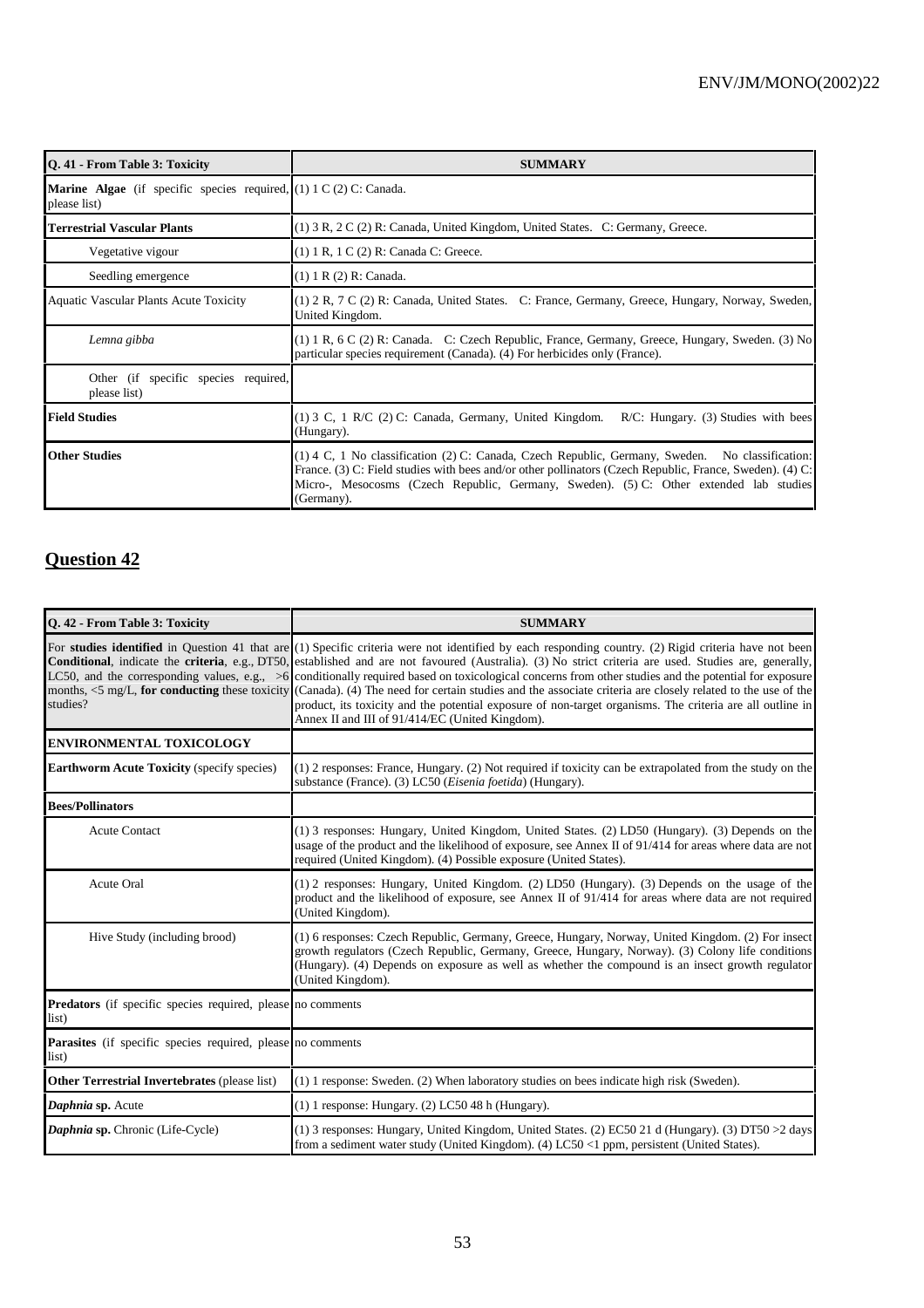| Q. 42 - From Table 3: Toxicity                   | <b>SUMMARY</b>                                                                                                                                                                                                                                                                                                                                                                                                                                                                                                                                                                                                                                                                                                                                                                                                                                                                                                        |
|--------------------------------------------------|-----------------------------------------------------------------------------------------------------------------------------------------------------------------------------------------------------------------------------------------------------------------------------------------------------------------------------------------------------------------------------------------------------------------------------------------------------------------------------------------------------------------------------------------------------------------------------------------------------------------------------------------------------------------------------------------------------------------------------------------------------------------------------------------------------------------------------------------------------------------------------------------------------------------------|
| <b>Other Aquatic Invertebrates (please list)</b> | (1) 6 responses: Czech Republic, Germany, Greece, Hungary, Norway, United Kingdom. (2) Sediment<br>dwellers - if (a) the product is to be used direct in water, (b) a.i. is persistent in water or sediment,<br>(c) a.i. is of high toxicity to daphnids (NOEC < $0.1 \text{ mg/L}$ ) (Czech Republic). (3) Sediment dwellers:<br>>10% ads. to sediment (14 d) + NOEC Daphnia <0.1 mg/L (Germany). (4) Sediment/ water study day<br>14 >10% (Greece). (5) Chironomus riparius: NOEC <0.1 mg/L in chronic Daphnia test of TER based<br>risk assessment (Greece). (6) LC50 24 h (Thamnocephalus sp.) (Hungary). (7) Sediment dwelling<br>organisms: if it is likely that the substance partitions into sediment and is persistent in sediment. EC50<br>(Norway). (8) Further data may be required if the product is to be used in or near water - see Annex II<br>8.2.4 of 91/414 for further details (United Kingdom). |
| <b>Non-target Marine Invertebrates</b>           | (1) 1 response: Greece. (2) When use directly on surface water (Greece).                                                                                                                                                                                                                                                                                                                                                                                                                                                                                                                                                                                                                                                                                                                                                                                                                                              |
| Acute (Crustacean)                               | (1) 1 response: Greece. (2) When use directly on surface water (Greece).                                                                                                                                                                                                                                                                                                                                                                                                                                                                                                                                                                                                                                                                                                                                                                                                                                              |
| Mollusk embryo larvae                            | (1) 1 response: Greece. (2) When use directly on surface water (Greece).                                                                                                                                                                                                                                                                                                                                                                                                                                                                                                                                                                                                                                                                                                                                                                                                                                              |
| Mollusk shell deposition                         | (1) 2 responses: Greece, United States. (2) When use directly on surface water (Greece).(3) Possible<br>marine exposure (United States).                                                                                                                                                                                                                                                                                                                                                                                                                                                                                                                                                                                                                                                                                                                                                                              |
| Chronic (Mollusk or Crustacean)                  | (1) 1 response: Greece. (2) When use directly on surface water (Greece).                                                                                                                                                                                                                                                                                                                                                                                                                                                                                                                                                                                                                                                                                                                                                                                                                                              |
| or Crustacean)                                   | Bioconcentration/ Depuration (Bivalve (1) 1 response: Greece. (2) When use directly on surface water (Greece).                                                                                                                                                                                                                                                                                                                                                                                                                                                                                                                                                                                                                                                                                                                                                                                                        |
| <b>Acute Fish Studies</b>                        |                                                                                                                                                                                                                                                                                                                                                                                                                                                                                                                                                                                                                                                                                                                                                                                                                                                                                                                       |
| Cold Water (Onchorynchus mykiss)                 | $(1)$ 1 response: Hungary. $(2)$ LC50 96 h (Hungary).                                                                                                                                                                                                                                                                                                                                                                                                                                                                                                                                                                                                                                                                                                                                                                                                                                                                 |
| Other cold water (specify species)               | no comments                                                                                                                                                                                                                                                                                                                                                                                                                                                                                                                                                                                                                                                                                                                                                                                                                                                                                                           |
| Warm Water (Lepomis macrochirus)                 | no comments                                                                                                                                                                                                                                                                                                                                                                                                                                                                                                                                                                                                                                                                                                                                                                                                                                                                                                           |
| Other warm water (specify species)               | (1) 1 response: Hungary. (2) LC50 96 h (Cyprinus carpio) (Hungary).                                                                                                                                                                                                                                                                                                                                                                                                                                                                                                                                                                                                                                                                                                                                                                                                                                                   |
| Marine/Estuarine Fish (specify species)          | (1) 1 response: United States. (2) Possible marine exposure - no species provided (United States).                                                                                                                                                                                                                                                                                                                                                                                                                                                                                                                                                                                                                                                                                                                                                                                                                    |
| Other fish species (please list)                 | (1) 1 response: Hungary. (2) LC50 96 h (Brachidanio rerio) (Hungary).                                                                                                                                                                                                                                                                                                                                                                                                                                                                                                                                                                                                                                                                                                                                                                                                                                                 |
| Salinity Challenge (species used)                | no comments                                                                                                                                                                                                                                                                                                                                                                                                                                                                                                                                                                                                                                                                                                                                                                                                                                                                                                           |
| Sublethal and Chronic Fish Studies               | (1) 7 responses: France, Czech Republic, Germany, Greece, Norway, Sweden, United Kingdom.<br>(2) Expert judgement (France). (3) Various endpoints (Czech Republic, Germany, Greece). (4) If<br>continuous or repeated exposure is likely, or if micro- or macrocosm studies are not available<br>(Norway). (5) Case-by-case basis depending on exposure and ecotoxicological risk profile (Sweden).<br>(6) Data on the chronic toxicity to fish is dependent upon the fate profile (see reply for <i>Daphnia</i> ).<br>Further information is provided in Annex II point 8.2.2 of 91/414 (United Kingdom).                                                                                                                                                                                                                                                                                                            |
| Early Life Cycle Toxicity Test                   | (1) 6 responses: Czech Republic, France, Germany, Greece, Norway, United States. (2) log Pow >3,<br>LC50 <0.1 mg/L (Czech Republic). (3) Expert judgement (France). (4) BCF >100 or EC50 <0.1 mg/L<br>(Germany). (5) Chronic test on juvenile fish. LC50 acute <0.1 mg/L (Greece). (6) Suitable when BCF<br>is 100 to 1000, and when EC50 is <0.1 mg/L (Norway). (7) LC50 <1 ppm, possible exposure (United<br>States).                                                                                                                                                                                                                                                                                                                                                                                                                                                                                               |
| Life Cycle Toxicity Test                         | (1) 6 responses: Czech Republic, France, Germany, Greece, Norway, United States. (2) log Pow >3,<br>DT90 in water or sediment >100 days (Czech Republic). (3) Expert judgement (France). (4) BCF<br>>1000 and ct95 >14 d, DT90 >100 d + EC50 <0.1 mg/L (Germany). (5) BCF >1000, 14 day<br>depuration $\langle 95\%, \text{DT90} \rangle$ = 100 days (Greece). (6) BCF > 1000 and depuration in 14 days is less than<br>95%, or when DT90 >100 d in water or sediment (Norway). (7) LC50 <1 ppm, possible exposure<br>(United States).                                                                                                                                                                                                                                                                                                                                                                                |
| <b>Acute Bird Studies</b>                        | (1) 3 responses: Hungary, Sweden, United Kingdom. (2) In case repeated exposure may occur in the<br>field (Sweden). (3) Depends on exposure during the breeding season (United Kingdom).                                                                                                                                                                                                                                                                                                                                                                                                                                                                                                                                                                                                                                                                                                                              |
| Oral (LD50)                                      | no comments                                                                                                                                                                                                                                                                                                                                                                                                                                                                                                                                                                                                                                                                                                                                                                                                                                                                                                           |
| Anas platyrhynchos                               | (no comments                                                                                                                                                                                                                                                                                                                                                                                                                                                                                                                                                                                                                                                                                                                                                                                                                                                                                                          |
| Colinus virginianus                              | no comments                                                                                                                                                                                                                                                                                                                                                                                                                                                                                                                                                                                                                                                                                                                                                                                                                                                                                                           |
| Other (specify)                                  | (no comments                                                                                                                                                                                                                                                                                                                                                                                                                                                                                                                                                                                                                                                                                                                                                                                                                                                                                                          |
| Dietary (LC50)                                   | (1) 3 responses: Hungary, Sweden, United Kingdom. (2) When high toxicity is indicated in other<br>toxicity studies (Hungary). (3) In case repeated exposure may occur in the field (Sweden). (4) Depends<br>on exposure during the breeding season (United Kingdom).                                                                                                                                                                                                                                                                                                                                                                                                                                                                                                                                                                                                                                                  |
| Anas platyrhynchos                               | (1) 1 response: Hungary. (2) When high toxicity is indicated in other toxicity studies (Hungary).                                                                                                                                                                                                                                                                                                                                                                                                                                                                                                                                                                                                                                                                                                                                                                                                                     |
| Colinus virginianus                              | no comments                                                                                                                                                                                                                                                                                                                                                                                                                                                                                                                                                                                                                                                                                                                                                                                                                                                                                                           |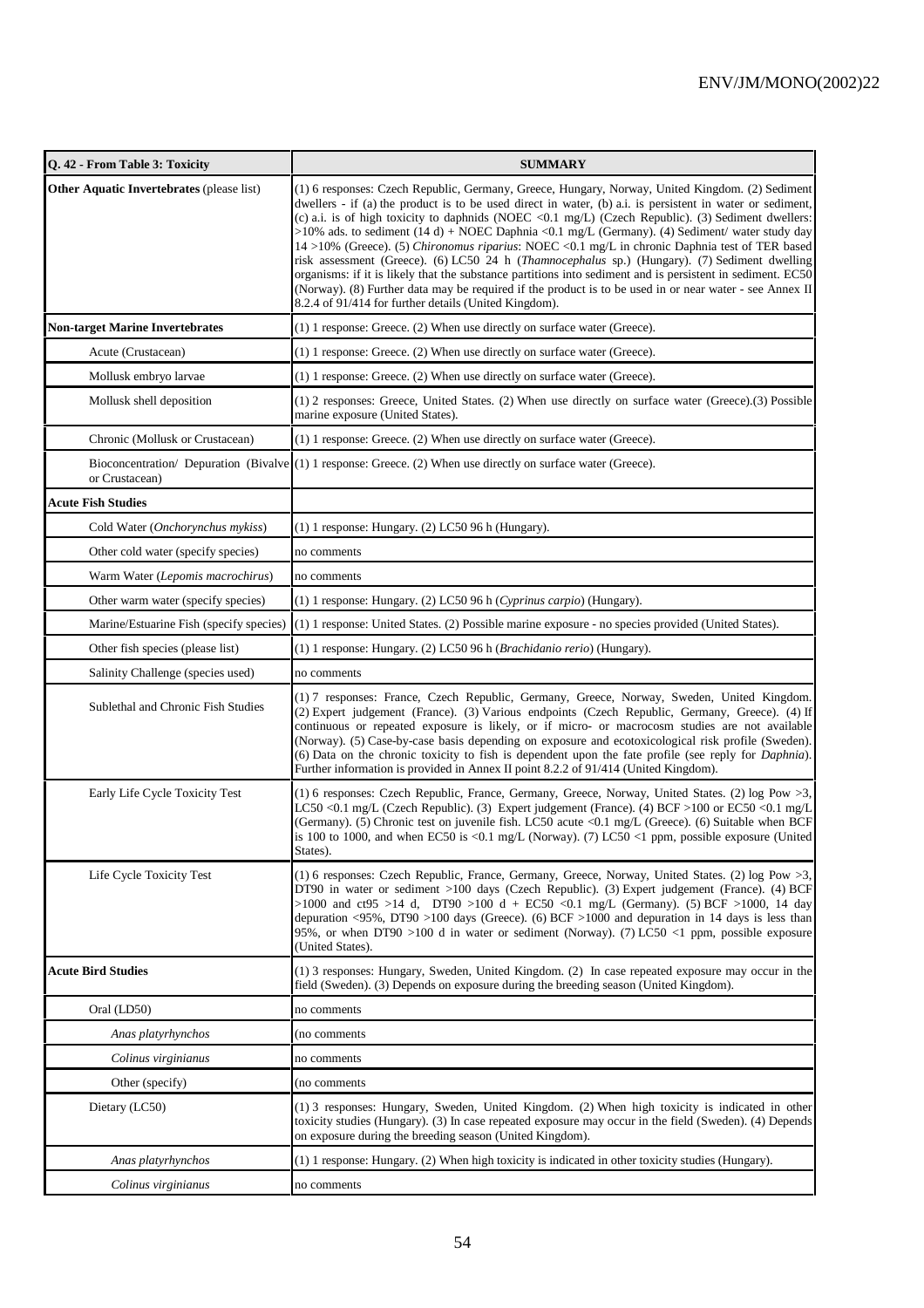| O. 42 - From Table 3: Toxicity                                                 | <b>SUMMARY</b>                                                                                                                                                                                                                                                                                                                                                   |
|--------------------------------------------------------------------------------|------------------------------------------------------------------------------------------------------------------------------------------------------------------------------------------------------------------------------------------------------------------------------------------------------------------------------------------------------------------|
| Other (specify)                                                                | (1) 1 response: Hungary. (2) <i>Phasianus</i> when high toxicity is indicated in other toxicity studies<br>(Hungary).                                                                                                                                                                                                                                            |
| <b>Chronic Bird Studies</b>                                                    | (1) 4 responses: Germany, Hungary, Norway, Sweden. (2) In case repeated exposure may occur in the<br>field (Germany, Norway, Sweden). (3) Hungary - study indicated, but no criteria identified.                                                                                                                                                                 |
| Avian Reproduction (specify species)                                           | (1) 4 responses: Germany, Hungary, Norway, Sweden. (2) In case repeated exposure may occur in the<br>field (Germany, Norway, Sweden). (3) Anas, Coturnix, and Phasianus (Hungary).                                                                                                                                                                               |
| Wild mammals (specify species)                                                 | (1) 1 response: Hungary. (2) Lepus europeus (Hungary).                                                                                                                                                                                                                                                                                                           |
| <b>Freshwater Algae Acute Toxicity</b>                                         | (1) 4 responses: Germany, Greece, Hungary, United Kingdom. (2) If herbicides are involved (Germany,<br>Greece, United Kingdom). (3) EC50 72 h (Hungary). (4) Two species of alga are required if the<br>compound is a herbicide (United Kingdom).                                                                                                                |
| Selenastrum capricornutum                                                      | $(1)$ 1 response: Hungary. $(2)$ EC50 72 h (Hungary).                                                                                                                                                                                                                                                                                                            |
| Anabaena flos-aquae                                                            | (1) 3 responses: Germany, Greece, Hungary. (2) If herbicides are involved (Germany, Greece).<br>(3) EC50 72 h (Hungary).                                                                                                                                                                                                                                         |
| Navicula pelliculosa                                                           | (1) 2 responses: Germany, Greece. (2) If herbicides are involved (Germany, Greece).                                                                                                                                                                                                                                                                              |
| please list)                                                                   | Other (if specific species required, (1) 1 response: Hungary. (2) EC50 72 h (Scenedesmus sp.) (Hungary).                                                                                                                                                                                                                                                         |
| <b>Marine Algae</b> (if specific species required, no comments<br>please list) |                                                                                                                                                                                                                                                                                                                                                                  |
| <b>Terrestrial Vascular Plants</b>                                             | (1) 2 responses: France, Greece. (2) [From Q. 41 - No] but can be derived from efficacy studies<br>(France). (3) If herbicides are involved (Greece).                                                                                                                                                                                                            |
| Vegetative vigour                                                              | (1) 1 response: Greece. (2) If herbicides are involved (Greece).                                                                                                                                                                                                                                                                                                 |
| Seedling emergence                                                             | no comments                                                                                                                                                                                                                                                                                                                                                      |
| Aquatic Vascular Plants Acute Toxicity                                         | (1) 8 responses: Czech Republic, France, Germany, Greece, Hungary, Norway, Sweden, United<br>Kingdom. (2) Applies to herbicides only (Czech Republic, France, Germany, Greece, Norway, Sweden,<br>United Kingdom). (3) If plant growth regulator (Greece). (4) EC50 7d (Hungary).                                                                                |
| Lemna gibba                                                                    | (1) 6 responses: Czech Republic, France, Germany, Greece, Hungary, Sweden. (2) Applies to<br>herbicides only (Czech Republic, France, Germany, Greece, Sweden). (3) If plant growth regulator<br>(Greece). (4) EC50 7d (Hungary).                                                                                                                                |
| Other (if specific species required, no comments<br>please list)               |                                                                                                                                                                                                                                                                                                                                                                  |
| <b>Field Studies</b>                                                           | (1) 2 responses: Hungary, United Kingdom. (2) Bees (Hungary). (3) Field studies are only requested<br>depending upon the risk (United Kingdom).                                                                                                                                                                                                                  |
| <b>Other Studies</b>                                                           | $(1)$ 2 responses: Czech Republic, Sweden. (2) Bees: when hazard quotient >50, cage or field studies are<br>required. Arthropods other than bees: when mortality >30%, semi-field or field studies are required<br>(Czech Republic). (3) Field studies on bees or other important pollinators: when laboratory studies<br>indicate a high risk to bees (Sweden). |

### **Question 43a**

### *R = Required data, C = Conditional data*

| Q. 43a - From Table 3: Toxicity | <b>SUMMARY</b>                                                                                                                                                                                                                                                                                                                                                                                                                                                                                                                                                                                                                                                                                                                                                                                                                                                                                                                                                                                                                                                                                                                                                                                                                                                                                                                                                                                                                                   |
|---------------------------------|--------------------------------------------------------------------------------------------------------------------------------------------------------------------------------------------------------------------------------------------------------------------------------------------------------------------------------------------------------------------------------------------------------------------------------------------------------------------------------------------------------------------------------------------------------------------------------------------------------------------------------------------------------------------------------------------------------------------------------------------------------------------------------------------------------------------------------------------------------------------------------------------------------------------------------------------------------------------------------------------------------------------------------------------------------------------------------------------------------------------------------------------------------------------------------------------------------------------------------------------------------------------------------------------------------------------------------------------------------------------------------------------------------------------------------------------------|
| metabolites.                    | Indicate in Table 3 the <b>studies</b> you require to $(1)$ Some countries have specific required or conditionally required studies (see below). (2) For the<br>determine toxicity of the: (a) Major Czech Republic, major is interpreted as relevant. (3) Need for studies on the major metabolite depends<br>on factors such as exposure (Australia). (4) The request for additional studies is determined on a case<br>by case basis, based on its mode of action, toxicological concerns, persistence, and the potential for<br>exposure. In cases where several forms of an active ingredient may be involved (e.g., an ester form<br>which transforms to an acid form, and both have similar toxicological properties), partially due to<br>formulation properties, a full data package would be required for each compound (Canada). (5) In<br>general, the same set of toxicity test[s] should be submitted as for an active substance. However, if<br>acute tests with a.i. shows that one taxonomic group is clearly the most sensitive, testing on the<br>metabolite can be restricted to that group (Norway). (6) The need for certain studies and the associate<br>criteria are closely related to the use of the product, its toxicity and the potential exposure of non-target<br>organisms. The criteria are all outlined in Annex II and III of 91/414/EC. This is also true for data on<br>major metabolites (United Kingdom). |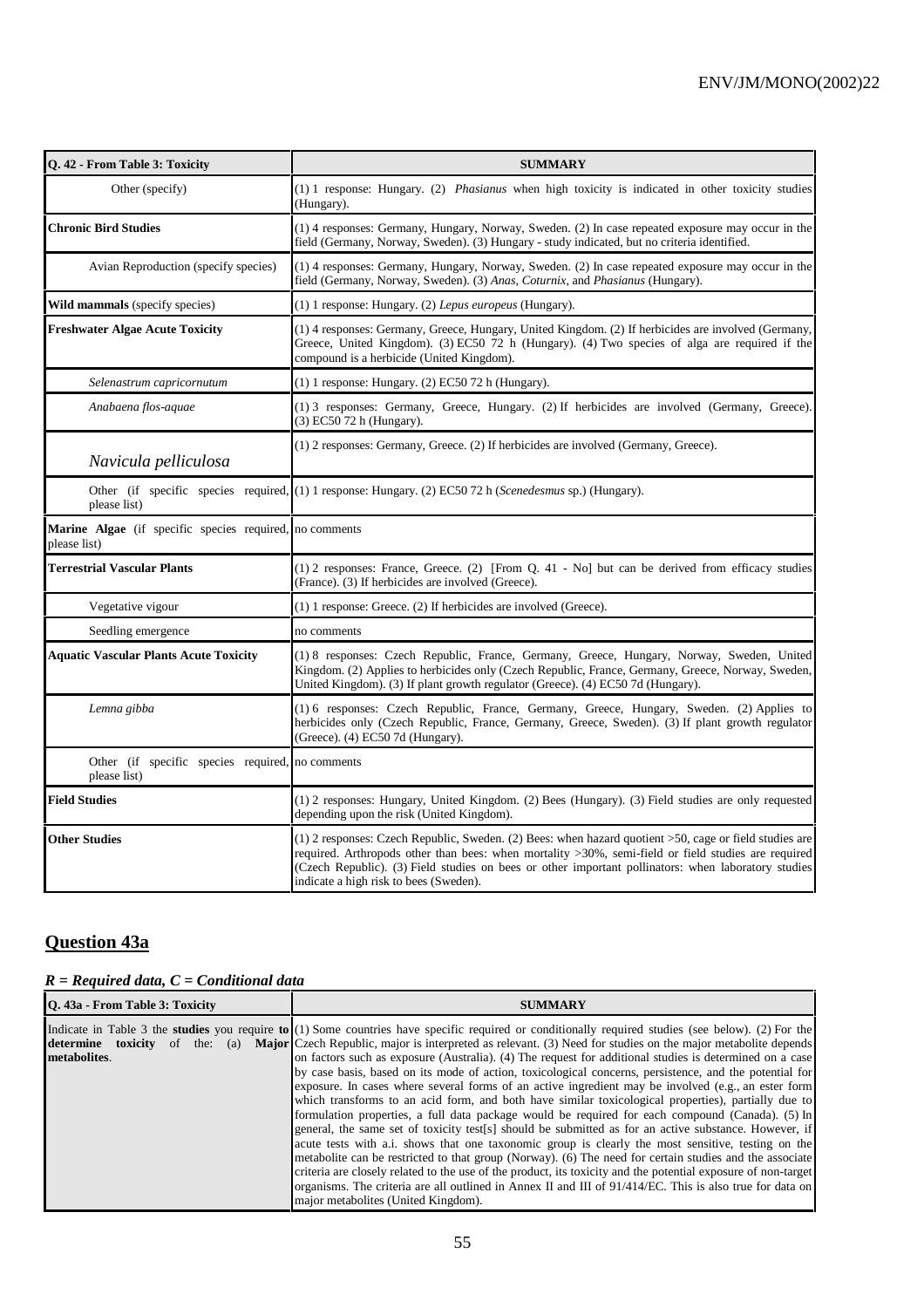| <b>O. 43a - From Table 3: Toxicity</b>                   | <b>SUMMARY</b>                                                                                                                                                                                                  |  |
|----------------------------------------------------------|-----------------------------------------------------------------------------------------------------------------------------------------------------------------------------------------------------------------|--|
| ENVIRONMENTAL TOXICOLOGY                                 |                                                                                                                                                                                                                 |  |
| <b>Earthworm Acute Toxicity (specify species)</b>        | (1) 5 Yes, 2 C. (2) Yes: Czech Republic (Eisenia foetida), Germany, Greece, Norway, United<br>Kingdom. C: Germany, United Kingdom.                                                                              |  |
| <b>Bees/Pollinators</b>                                  |                                                                                                                                                                                                                 |  |
| <b>Acute Contact</b>                                     |                                                                                                                                                                                                                 |  |
| Acute Oral                                               |                                                                                                                                                                                                                 |  |
| Hive Study (including brood)                             |                                                                                                                                                                                                                 |  |
| Predators (if specific species required, please<br>list) |                                                                                                                                                                                                                 |  |
| Parasites (if specific species required, please<br>list) |                                                                                                                                                                                                                 |  |
| Other Terrestrial Invertebrates (please list)            | (1) 2 Yes. (2) Yes: Greece (for ground dwelling predators), Norway (soil microorganisms).                                                                                                                       |  |
| Daphnia sp. Acute                                        | (1) 6 Yes, 2 C. (2) Yes: Czech Republic, Germany, Norway, Sweden, United Kingdom, United States.<br>C: Germany, United Kingdom.                                                                                 |  |
| Daphnia sp. Chronic (Life-Cycle)                         | (1) 4 Yes, 2 C. (2) Yes: Czech Republic, Germany, Norway, United Kingdom. C: Germany, United<br>Kingdom.                                                                                                        |  |
| Other Aquatic Invertebrates (please list)                | (1) 4 Yes, 1 C. (2) Yes: Norway (sediment dwelling organisms), Greece (no species provided),<br>Germany (sediment dwellers, Gammarus sp.), United Kingdom (no species provided). C: Germany,<br>United Kingdom. |  |
| <b>Non-target Marine Invertebrates</b>                   |                                                                                                                                                                                                                 |  |
| Acute (Crustacean)                                       |                                                                                                                                                                                                                 |  |
| Mollusk embryo larvae                                    |                                                                                                                                                                                                                 |  |
| Mollusk shell deposition                                 |                                                                                                                                                                                                                 |  |
| Chronic (Mollusk or Crustacean)                          |                                                                                                                                                                                                                 |  |
| Bioconcentration/ Depuration (Bivalve<br>or Crustacean)  |                                                                                                                                                                                                                 |  |
| <b>Acute Fish Studies</b>                                | (1) 5 Yes, 2 C. (2) Yes: Czech Republic, Germany, Greece, Sweden, United Kingdom. C: Germany,<br>United Kingdom.                                                                                                |  |
| Cold Water (Onchorynchus mykiss)                         | (1) 4 Yes, 2 C. (2) Yes: Czech Republic, Germany, Greece, United Kingdom. C: Germany, United<br>Kingdom.                                                                                                        |  |
| Other cold water (specify species)                       | $(1)$ 1 C $(2)$ C: United Kingdom (no species provided).                                                                                                                                                        |  |
| Warm Water (Lepomis macrochirus)                         | (1) 4 Yes, 2 C. (2) Yes:: Czech Republic (or Cyprinus carpio), Germany, Greece, United Kingdom. C:<br>Germany, United Kingdom.                                                                                  |  |
| Other warm water (specify species)                       | (1) 1 Yes. (2) Yes: Czech Republic (Cyprinus carpio or Lepomis macrochirus).                                                                                                                                    |  |
| Marine/Estuarine Fish (specify species)                  | (1) 1 Yes. (2) Yes: United States (no species provided).                                                                                                                                                        |  |
| Other fish species (please list)                         |                                                                                                                                                                                                                 |  |
| Salinity Challenge (species used)                        |                                                                                                                                                                                                                 |  |
| <b>Sublethal and Chronic Fish Studies</b>                | (1) 4 Yes, 3 C. (2) Yes: Czech Republic, Germany, United Kingdom, United States. C: Czech<br>Republic, Germany, United Kingdom.                                                                                 |  |
| Early Life Cycle Toxicity Test                           | (1) 4 Yes, 3 C. (2) Yes: Czech Republic, Germany, United Kingdom, United States. C: Czech Republic,<br>Germany, United Kingdom.                                                                                 |  |
| Life Cycle Toxicity Test                                 | $(1)$ 2 C $(2)$ C: Czech Republic, Germany.                                                                                                                                                                     |  |
| <b>Acute Bird Studies</b>                                | (1) 2 Yes, 1 C. (2) Yes: Czech Republic, United Kingdom. C: United Kingdom.                                                                                                                                     |  |
| Oral (LD50)                                              | (1) 2 Yes, 1 C. (2) Yes: Czech Republic, United Kingdom. C: United Kingdom. (3) Species not<br>provided for United Kingdom.                                                                                     |  |
| Anas platyrhynchos                                       | (1) 1 Yes. (2) Yes: Czech Republic (or Colinus virginianus).                                                                                                                                                    |  |
| Colinus virginianus                                      | (1) 1 Yes. (2) Yes: Czech Republic (or Anas platyrhnchos).                                                                                                                                                      |  |
| Other (specify)                                          |                                                                                                                                                                                                                 |  |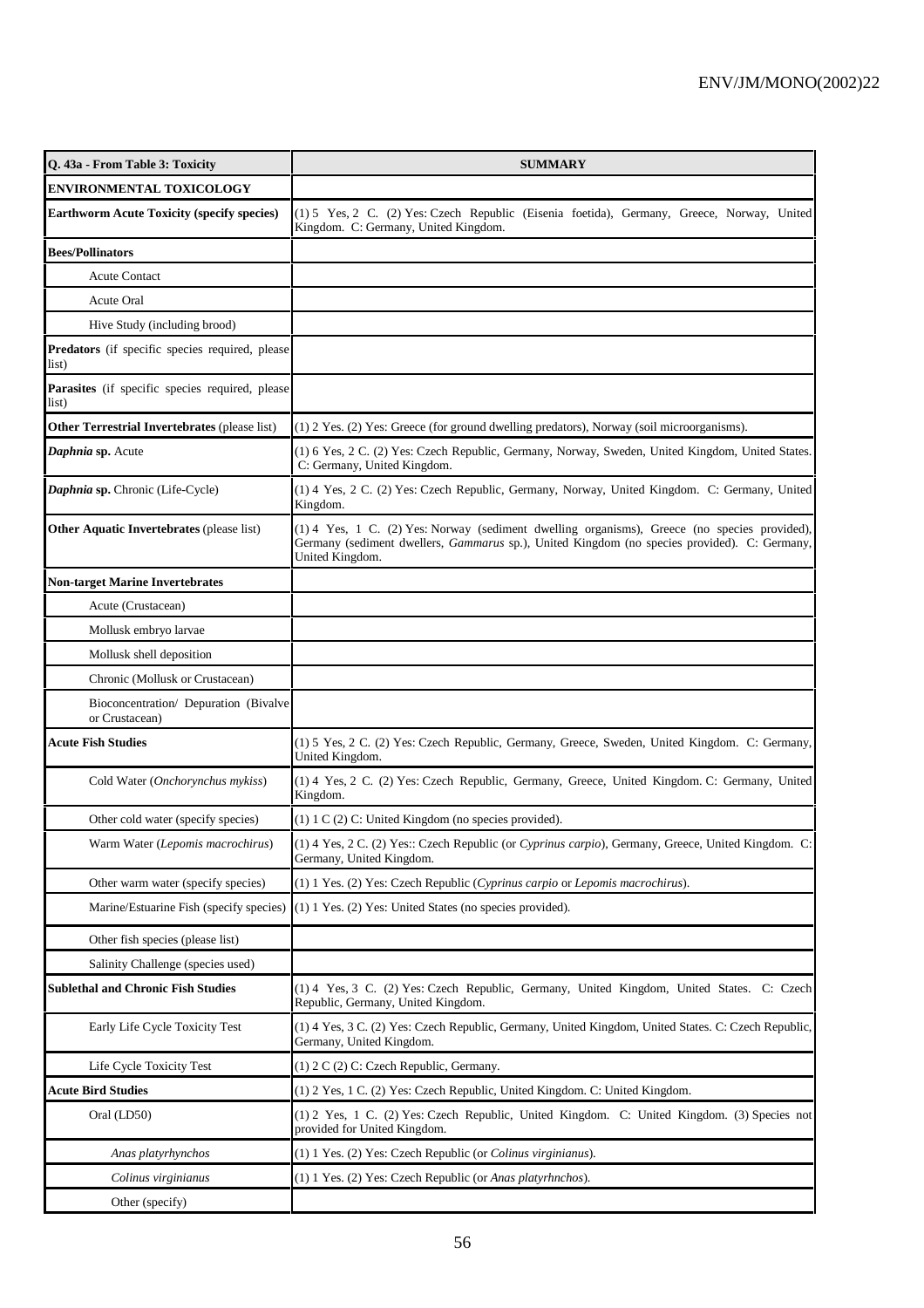| Q. 43a - From Table 3: Toxicity                             | <b>SUMMARY</b>                                                                                                              |  |
|-------------------------------------------------------------|-----------------------------------------------------------------------------------------------------------------------------|--|
| Dietary (LC50)                                              | (1) 2 Yes, 1 C. (2) Yes: Czech Republic, United Kingdom. C: United Kingdom. (3) Species not<br>provided for United Kingdom. |  |
| Anas platyrhynchos                                          | (1) 1 Yes. (2) Yes: Czech Republic (or Colinus virginianus).                                                                |  |
| Colinus virginianus                                         | (1) 1 Yes. (2) Yes: Czech Republic (or Anas platyrhnchos).                                                                  |  |
| Other (specify)                                             |                                                                                                                             |  |
| <b>Chronic Bird Studies</b>                                 | (1) 2 Yes, 1 C. (2) Yes: Czech Republic, United Kingdom. C: United Kingdom. (3) No further details<br>provided.             |  |
| Avian Reproduction (specify species)                        |                                                                                                                             |  |
| Wild mammals (specify species)                              | (1) 1 Yes. (2) Yes: Czech Republic.                                                                                         |  |
| Freshwater Algae Acute Toxicity                             | (1) 4 Yes, 1 C. (2) Yes: Czech Republic, Greece, Sweden, United Kingdom. C: United Kingdom.                                 |  |
| Selenastrum capricornutum                                   | (1) 1 Yes. (2) Yes: Czech Republic (or Scenedesmus subspicatus).                                                            |  |
| Anabaena flos-aquae                                         |                                                                                                                             |  |
| Navicula pelliculosa                                        |                                                                                                                             |  |
| please list)                                                | Other (if specific species required, $(1)$ 1 Yes. (2) Yes: Czech Republic (or Selenastrum capricornutum).                   |  |
| Marine Algae (if specific species required,<br>please list) |                                                                                                                             |  |
| <b>Terrestrial Vascular Plants</b>                          |                                                                                                                             |  |
| Vegetative vigour                                           |                                                                                                                             |  |
| Seedling emergence                                          |                                                                                                                             |  |
| Aquatic Vascular Plants Acute Toxicity                      | $(1)$ 1 C $(2)$ C: United Kingdom.                                                                                          |  |
| Lemna gibba                                                 | $(1)$ 1 C $(2)$ C: United Kingdom.                                                                                          |  |
| Other (if specific species required,<br>please list)        |                                                                                                                             |  |
| <b>Field Studies</b>                                        | $(1)$ 1 C $(2)$ C: United Kingdom.                                                                                          |  |
| <b>Other Studies</b>                                        | (1) 1 C (2) C: United Kingdom (studies not provided).                                                                       |  |

### **Question 43b**

| Q. 43b - From Table 3: Toxicity                                  | <b>SUMMARY</b>                                                                                                                                                                                                                                                                                                                                                      |
|------------------------------------------------------------------|---------------------------------------------------------------------------------------------------------------------------------------------------------------------------------------------------------------------------------------------------------------------------------------------------------------------------------------------------------------------|
| metabolites.                                                     | Indicate in Table 3 the <b>studies</b> you require to $(1)$ Only Greece requires specific studies (see below). (2) Need for studies with the minor metabolites<br>determine toxicity of the: (b) Minor depends on factors such as exposure (Australia), or if a concern is identified by the applicant or from<br>other submitted studies (Canada, United Kingdom). |
| <b>ENVIRONMENTAL TOXICOLOGY</b>                                  |                                                                                                                                                                                                                                                                                                                                                                     |
| <b>Earthworm Acute Toxicity (specify species)</b>                | Greece                                                                                                                                                                                                                                                                                                                                                              |
| <b>Bees/Pollinators</b>                                          |                                                                                                                                                                                                                                                                                                                                                                     |
| <b>Acute Contact</b>                                             |                                                                                                                                                                                                                                                                                                                                                                     |
| Acute Oral                                                       |                                                                                                                                                                                                                                                                                                                                                                     |
| Hive Study (including brood)                                     |                                                                                                                                                                                                                                                                                                                                                                     |
| <b>Predators</b> (if specific species required, please)<br>list) |                                                                                                                                                                                                                                                                                                                                                                     |
| <b>Parasites</b> (if specific species required, please)<br>list) |                                                                                                                                                                                                                                                                                                                                                                     |
| <b>Other Terrestrial Invertebrates (please list)</b>             | Greece (for ground dwelling predators)                                                                                                                                                                                                                                                                                                                              |
| Daphnia sp. Acute                                                |                                                                                                                                                                                                                                                                                                                                                                     |
| Daphnia sp. Chronic (Life-Cycle)                                 |                                                                                                                                                                                                                                                                                                                                                                     |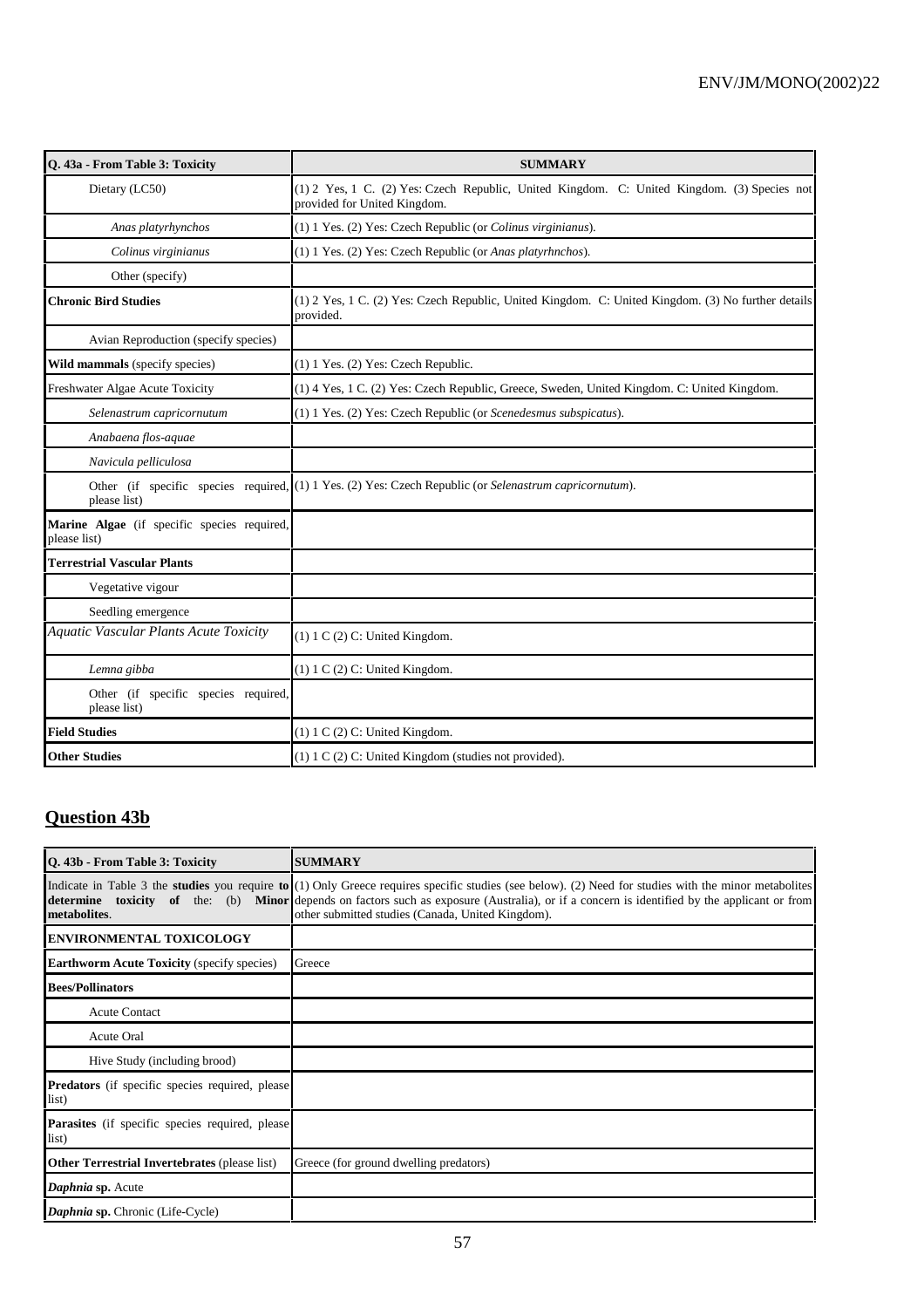| Q. 43b - From Table 3: Toxicity                             | <b>SUMMARY</b> |
|-------------------------------------------------------------|----------------|
| Other Aquatic Invertebrates (please list)                   | Greece         |
| <b>Non-target Marine Invertebrates</b>                      |                |
| Acute (Crustacean)                                          |                |
| Mollusk embryo larvae                                       |                |
| Mollusk shell deposition                                    |                |
| Chronic (Mollusk or Crustacean)                             |                |
| Bioconcentration/ Depuration (Bivalve<br>or Crustacean)     |                |
| <b>Acute Fish Studies</b>                                   | Greece         |
| Cold Water (Onchorynchus mykiss)                            | Greece         |
| Other cold water (specify species)                          |                |
| Warm Water (Lepomis macrochirus)                            | Greece         |
| Other warm water (specify species)                          |                |
| Marine/Estuarine Fish (specify species)                     |                |
| Other fish species (please list)                            |                |
| Salinity Challenge (species used)                           |                |
| <b>Sublethal and Chronic Fish Studies</b>                   |                |
| Early Life Cycle Toxicity Test                              |                |
| Life Cycle Toxicity Test                                    |                |
| <b>Acute Bird Studies</b>                                   |                |
| Oral (LD50)                                                 |                |
| Anas platyrhynchos                                          |                |
| Colinus virginianus                                         |                |
| Other (specify)                                             |                |
| Dietary (LC50)                                              |                |
| Anas platyrhynchos                                          |                |
| Colinus virginianus                                         |                |
| Other (specify)                                             |                |
| <b>Chronic Bird Studies</b>                                 |                |
| Avian Reproduction (specify species)                        |                |
| Wild mammals (specify species)                              |                |
| <b>Freshwater Algae Acute Toxicity</b>                      | Greece         |
| Selenastrum capricornutum                                   |                |
| Anabaena flos-aquae                                         |                |
| Navicula pelliculosa                                        |                |
| Other (if specific species required,<br>please list)        |                |
| Marine Algae (if specific species required,<br>please list) |                |
| <b>Terrestrial Vascular Plants</b>                          |                |
| Vegetative vigour                                           |                |
| Seedling emergence                                          |                |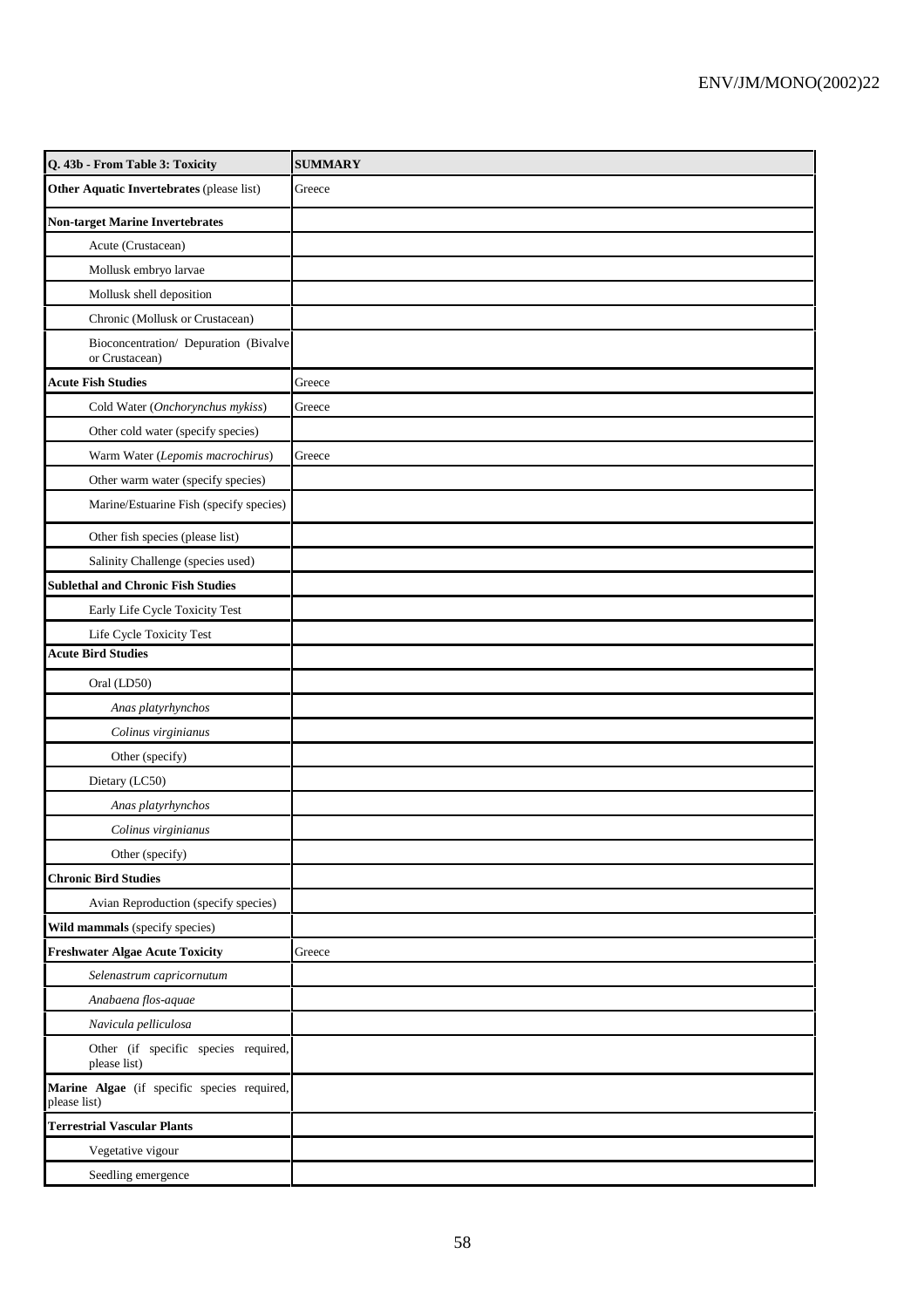| Q. 43b - From Table 3: Toxicity                      | <b>SUMMARY</b> |
|------------------------------------------------------|----------------|
| Aquatic Vascular Plants Acute<br>Toxicity            |                |
| Lemna gibba                                          |                |
| Other (if specific species required,<br>please list) |                |
| <b>Field Studies</b>                                 |                |
| <b>Other Studies</b>                                 |                |

| Q. 50 - From Table 3: Toxicity                           | <b>SUMMARY</b>                                                                                                                                   |
|----------------------------------------------------------|--------------------------------------------------------------------------------------------------------------------------------------------------|
| (these) model(s)?                                        | Indicate the studies required for input into this France was the only country that indicated yes to modelling for toxicity, but did not comment. |
| ENVIRONMENTAL TOXICOLOGY                                 |                                                                                                                                                  |
| <b>Earthworm Acute Toxicity (specify species)</b>        |                                                                                                                                                  |
| <b>Bees/Pollinators</b>                                  |                                                                                                                                                  |
| <b>Acute Contact</b>                                     |                                                                                                                                                  |
| Acute Oral                                               |                                                                                                                                                  |
| Hive Study (including brood)                             |                                                                                                                                                  |
| Predators (if specific species required, please<br>list) |                                                                                                                                                  |
| Parasites (if specific species required, please<br>list) |                                                                                                                                                  |
| Other Terrestrial Invertebrates (please list)            |                                                                                                                                                  |
| Daphnia sp. Acute                                        |                                                                                                                                                  |
| Daphnia sp. Chronic (Life-Cycle)                         |                                                                                                                                                  |
| Other Aquatic Invertebrates (please list)                |                                                                                                                                                  |
| <b>Non-target Marine Invertebrates</b>                   |                                                                                                                                                  |
| Acute (Crustacean)                                       |                                                                                                                                                  |
| Mollusk embryo larvae                                    |                                                                                                                                                  |
| Mollusk shell deposition                                 |                                                                                                                                                  |
| Chronic (Mollusk or Crustacean)                          |                                                                                                                                                  |
| Bioconcentration/ Depuration (Bivalve<br>or Crustacean)  |                                                                                                                                                  |
| <b>Acute Fish Studies</b>                                |                                                                                                                                                  |
| Cold Water (Onchorynchus mykiss)                         |                                                                                                                                                  |
| Other cold water (specify species)                       |                                                                                                                                                  |
| Warm Water (Lepomis macrochirus)                         |                                                                                                                                                  |
| Other warm water (specify species)                       |                                                                                                                                                  |
| Marine/Estuarine Fish (specify species)                  |                                                                                                                                                  |
| Other fish species (please list)                         |                                                                                                                                                  |
| Salinity Challenge (species used)                        |                                                                                                                                                  |
| <b>Sublethal and Chronic Fish Studies</b>                |                                                                                                                                                  |
| Early Life Cycle Toxicity Test                           |                                                                                                                                                  |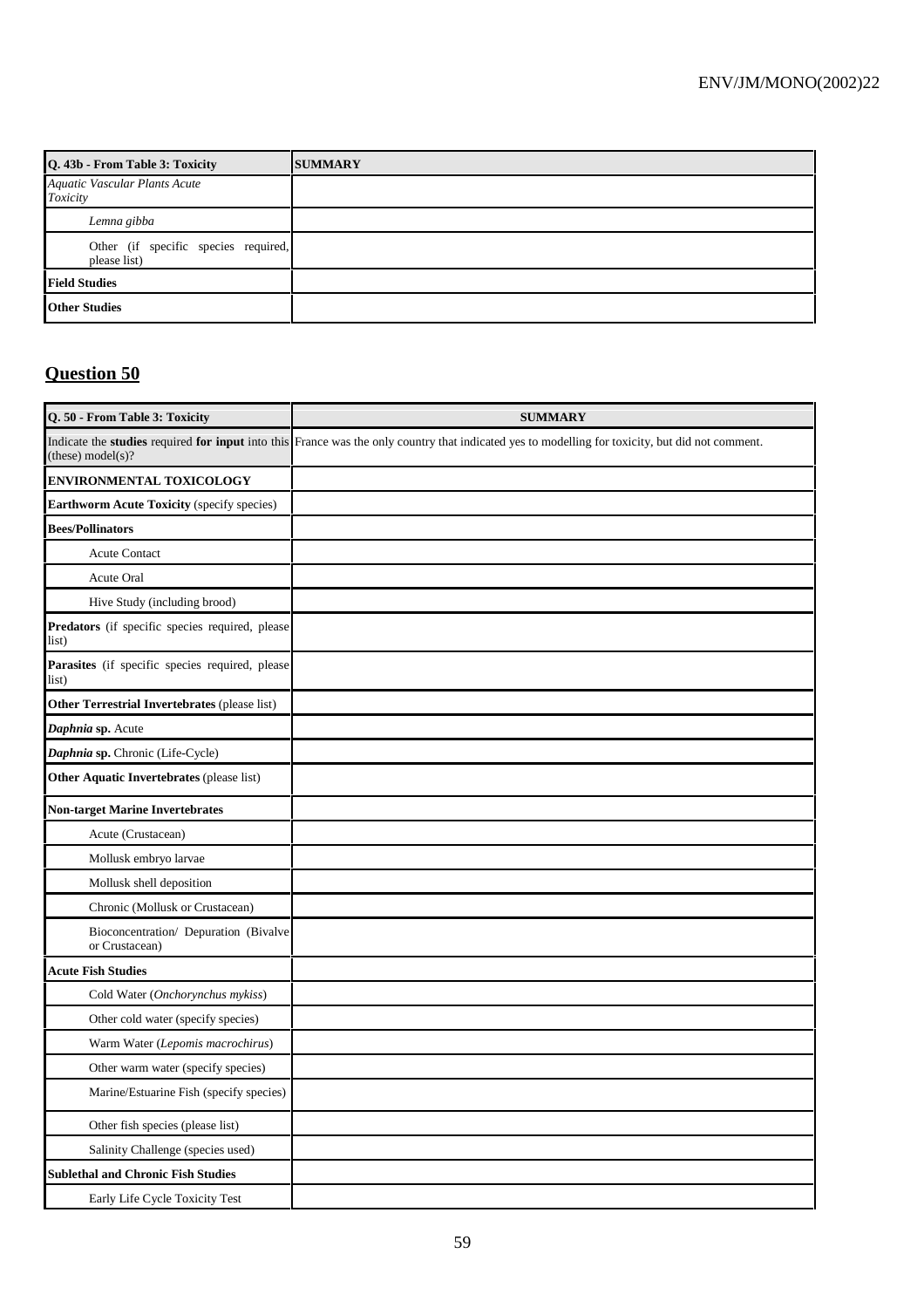| Q. 50 - From Table 3: Toxicity                              | <b>SUMMARY</b> |
|-------------------------------------------------------------|----------------|
| Life Cycle Toxicity Test                                    |                |
| <b>Acute Bird Studies</b>                                   |                |
| Oral (LD50)                                                 |                |
| Anas platyrhynchos                                          |                |
| Colinus virginianus                                         |                |
| Other (specify)                                             |                |
| Dietary (LC50)                                              |                |
| Anas platyrhynchos                                          |                |
| Colinus virginianus                                         |                |
| Other (specify)                                             |                |
| <b>Chronic Bird Studies</b>                                 |                |
| Avian Reproduction (specify species)                        |                |
| Wild mammals (specify species)                              |                |
| <b>Freshwater Algae Acute Toxicity</b>                      |                |
| Selenastrum capricornutum                                   |                |
| Anabaena flos-aquae                                         |                |
| Navicula pelliculosa                                        |                |
| Other (if specific species required,<br>please list)        |                |
| Marine Algae (if specific species required,<br>please list) |                |
| <b>Terrestrial Vascular Plants</b>                          |                |
| Vegetative vigour                                           |                |
| Seedling emergence                                          |                |
| <b>Aquatic Vascular Plants Acute Toxicity</b>               |                |
| Lemna gibba                                                 |                |
| Other (if specific species required,<br>please list)        |                |
| <b>Field Studies</b>                                        |                |
| <b>Other Studies</b>                                        |                |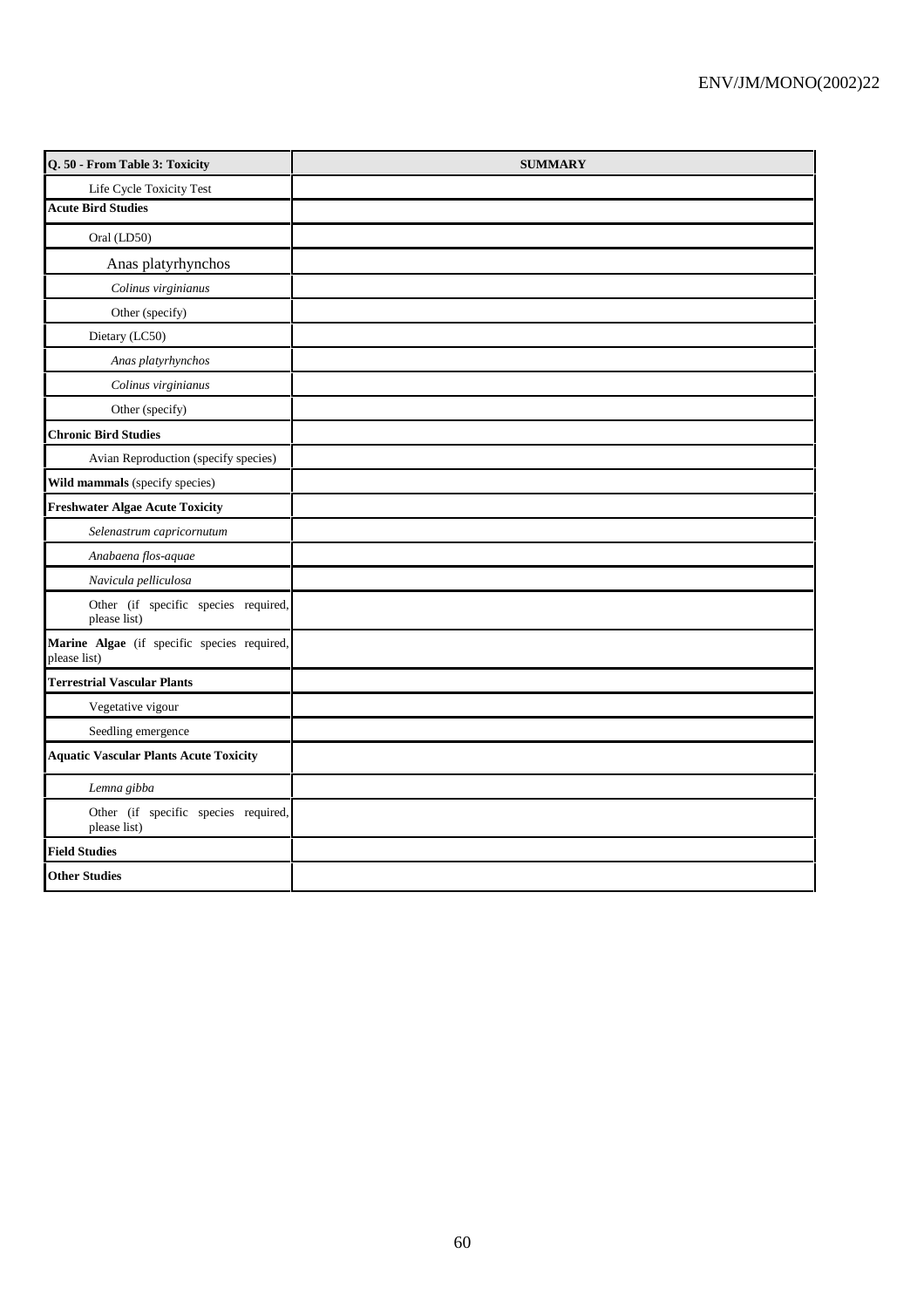#### **ANNEX 3 Contact Information**

| <b>Questionnaire</b>          | <b>Australia</b>                                                                                         | <b>Belgium</b>                                                                                                                                                | Canada                                                                                                       |
|-------------------------------|----------------------------------------------------------------------------------------------------------|---------------------------------------------------------------------------------------------------------------------------------------------------------------|--------------------------------------------------------------------------------------------------------------|
| <b>Regulatory Agency(ies)</b> | Department of the Environment and Did not answer questions<br>Heritage                                   |                                                                                                                                                               | Pest Management Regulatory Agency,<br>Health Canada, 2250 Riverside Drive,<br>Ottawa, Ontario K1A 0K9 Canada |
| <b>Contact Person(s)</b>      | Dr. Jack Holland, Manager,<br><b>Assessment and Policy Section</b>                                       | Risk Herman Fontier                                                                                                                                           | [1] Ted Kuchnicki [2] Valerie Hodge<br>with<br>the<br>Environmental<br>(both<br><b>Assessment Division</b> ) |
| <b>Telephone</b>              | $(61-2)$ 6250 7519                                                                                       |                                                                                                                                                               | [1] 613-736-3733 [2] 613-736-3719                                                                            |
| Fax                           | $(61-2)$ 6250 0387                                                                                       |                                                                                                                                                               | $[1$ and 2] 613-736-3710                                                                                     |
| E-mail                        | jack.holland@ea.gov.au<br>[1]<br>ian.pitt@ea.gov.au                                                      | [2] herman.fontier@cmlag.fgov.be                                                                                                                              | ted_kuchnicki@hc-sc.gc.ca<br>[1]<br>[2]<br>valerie_hodge@hc-sc.gc.ca                                         |
| Date received                 | Not provided                                                                                             |                                                                                                                                                               | $06$ -Jan- $00$                                                                                              |
| Date completed                | October 1999                                                                                             |                                                                                                                                                               | $21$ -Jan- $00$                                                                                              |
| <b>E-mail comments</b>        | because Australia does not have a firm questionnaire on PBT pesticides.<br>view on the particular topic. | Donna Bond: A small number of the Herman Fontier: Due to lack of time, No comments<br>questions have not been answered Belgium will not be able to answer the |                                                                                                              |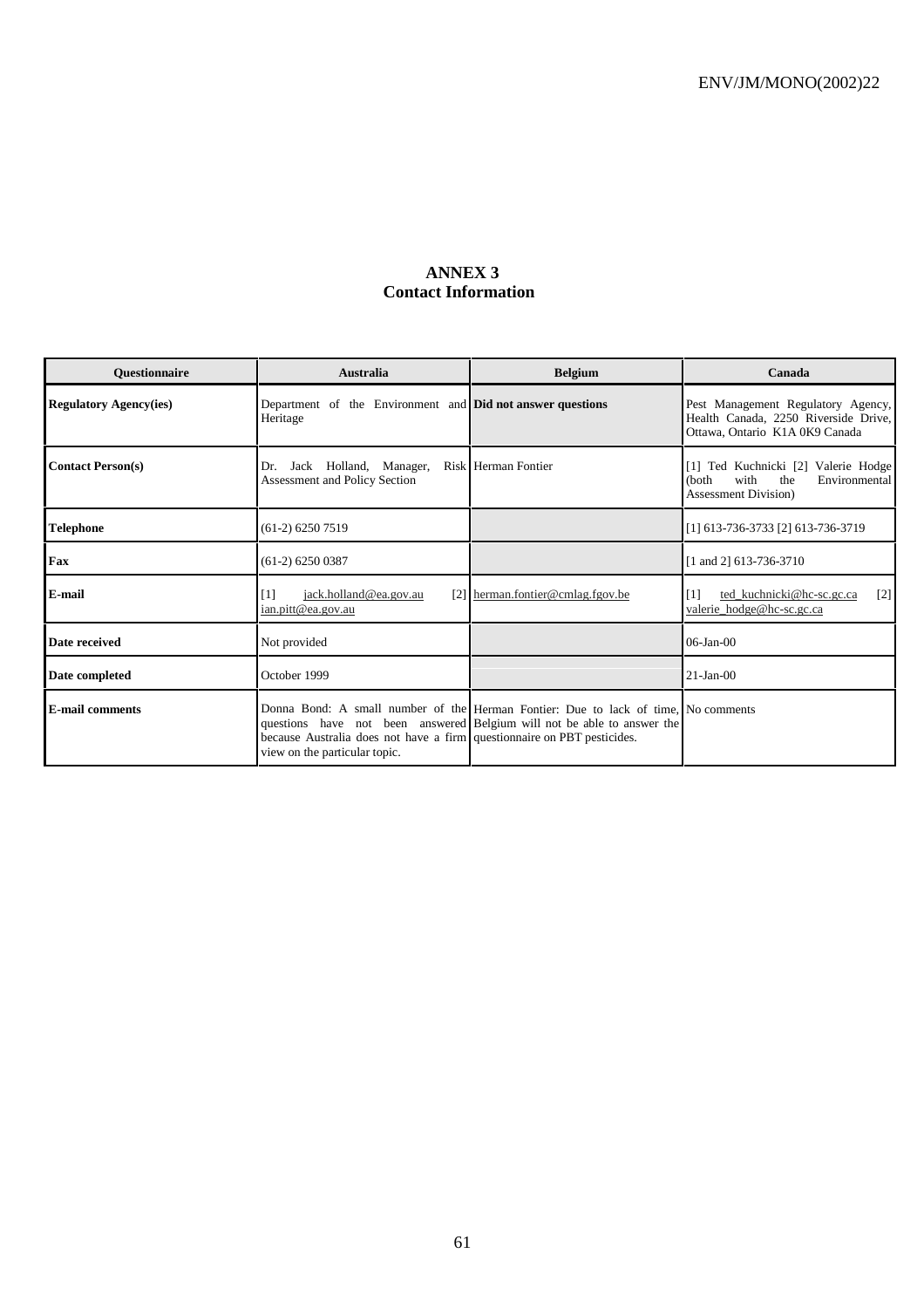| Questionnaire                 | <b>Czech Republic</b>                                                                                                                                                                                                                                                                                                                                                                                                                                                                                                                                                                                                                                                                                                                                                                                                                                                                                                                                                                                                                                                                                                                                                                                                                                                          | <b>France</b>                                                                                                                                                                                                                                                   | Germany                                                                                                           |
|-------------------------------|--------------------------------------------------------------------------------------------------------------------------------------------------------------------------------------------------------------------------------------------------------------------------------------------------------------------------------------------------------------------------------------------------------------------------------------------------------------------------------------------------------------------------------------------------------------------------------------------------------------------------------------------------------------------------------------------------------------------------------------------------------------------------------------------------------------------------------------------------------------------------------------------------------------------------------------------------------------------------------------------------------------------------------------------------------------------------------------------------------------------------------------------------------------------------------------------------------------------------------------------------------------------------------|-----------------------------------------------------------------------------------------------------------------------------------------------------------------------------------------------------------------------------------------------------------------|-------------------------------------------------------------------------------------------------------------------|
| <b>Regulatory Agency(ies)</b> | State Phytosanitary Administration,<br>Zemedelska 1a, 61300 Brno, Czech<br>Republic                                                                                                                                                                                                                                                                                                                                                                                                                                                                                                                                                                                                                                                                                                                                                                                                                                                                                                                                                                                                                                                                                                                                                                                            | [1] Ministère de l'agriculture et de la<br>pêche [2] Institut National de la<br>Recherche Agronomique / Structure<br>scientique mixte [3] Ministère de<br>l'aménagement du territoire et de<br>l'environnement                                                  | [1] Federal Biological Research Centre<br>for Agriculture and Forestry [2] Federal<br><b>Environmental Agency</b> |
| <b>Contact Person(s)</b>      | [1] Rndr. Milan Matousek (Fate in<br>Environment) [2] Rndr. Libuse<br>Rauscherova (Ecotoxicity)                                                                                                                                                                                                                                                                                                                                                                                                                                                                                                                                                                                                                                                                                                                                                                                                                                                                                                                                                                                                                                                                                                                                                                                | [1] Sylvie Malezieux [2] Paul Gaillardon [1] Gerhard Joermann [2] Bernd Stein<br>(environment fate and behavior) and<br>Jean-Louis Rivière (ecotoxicity) [3]<br>Mario Nichelatti (pesticides and<br>Environment, ecotoxicity, OECD<br>Pesticides Working Group) |                                                                                                                   |
| <b>Telephone</b>              | [1] 00420-5-45137008 [2] 00420-5-<br>45137004                                                                                                                                                                                                                                                                                                                                                                                                                                                                                                                                                                                                                                                                                                                                                                                                                                                                                                                                                                                                                                                                                                                                                                                                                                  | 33(0)1.49.55.81.85<br>$\lceil 2 \rceil$<br>[1]<br>$PG:$ [1]<br>33(0)130833174<br>and<br>33(0)130833133 [3] 33(1)42191545                                                                                                                                        | $[2]+49-30-$<br>+49-531-2993613<br>JLR: 89033131                                                                  |
| Fax                           | [1 and 2] 00420-5-45211078                                                                                                                                                                                                                                                                                                                                                                                                                                                                                                                                                                                                                                                                                                                                                                                                                                                                                                                                                                                                                                                                                                                                                                                                                                                     | [1]<br>33(0)1.49.55.59.49<br>$[2]$<br>33(0)130833149<br>and<br>33(0)130833149 [3] 33(1)42191468                                                                                                                                                                 | PG: $[1]$ +49-531-2993005<br>$+49-30-$<br>$\lceil 2 \rceil$<br>JLR: 89033138                                      |
| E-mail                        | none listed                                                                                                                                                                                                                                                                                                                                                                                                                                                                                                                                                                                                                                                                                                                                                                                                                                                                                                                                                                                                                                                                                                                                                                                                                                                                    | sylvie.malezieux [1]<br>@agriculture.gouv.fr<br>paul.gaillardon@versailles.inra.fr<br>jean-<br>louis.riviere@versailles.inra.fr<br>$[3]$<br>mario.nichelatti<br>@environnement.gouv.fr                                                                          | g.joermann@bba.de<br>$[2]$<br>[2] bernd.stein@uba.de                                                              |
| Date received                 | 27-Aug-99                                                                                                                                                                                                                                                                                                                                                                                                                                                                                                                                                                                                                                                                                                                                                                                                                                                                                                                                                                                                                                                                                                                                                                                                                                                                      | 18-Aug-99                                                                                                                                                                                                                                                       | 29-Sep-99                                                                                                         |
| Date completed                | 26-Nov-99                                                                                                                                                                                                                                                                                                                                                                                                                                                                                                                                                                                                                                                                                                                                                                                                                                                                                                                                                                                                                                                                                                                                                                                                                                                                      | 06-Dec-99                                                                                                                                                                                                                                                       | 04-Nov-99                                                                                                         |
| <b>E-mail comments</b>        | Milan Matousek: [The questionnaire] is<br>an interesting material and it has forced<br>me to think about [these] things. It's a<br>pity that we cannot discuss some of the<br>problems personally, it would require<br>some time. e.g., I do not suppose that the<br>term "major metabolite" is optimal. I<br>thought that [what is] important is the<br>relevancy. Sometimes there is [no]<br>relevant metabolite despite the fact that<br>one of them is "major". [There] can be<br>also two metabolites of comparable<br>relevancy, etc. Another problem: the task<br>of the registration (evaluation) authority<br>should be (as I suppose) the evaluation,<br>not production of the data; they should<br>be supplied by the producer. So if the<br>producer uses some modelling for<br>persistence prediction, we of course<br>accept it, but if the modelling is used -<br>this question should be given to the<br>producer [whether or not modelling is<br>appropriate is up to the producer]<br>(normally the PEC - predicted<br>environmental concentrations - are<br>specified on the basis of computer<br>models, estimated on the usual way).<br>Despite it I hope that the activities like<br>this will contribute to make things more<br>standard in the future. | No comments                                                                                                                                                                                                                                                     | No comments                                                                                                       |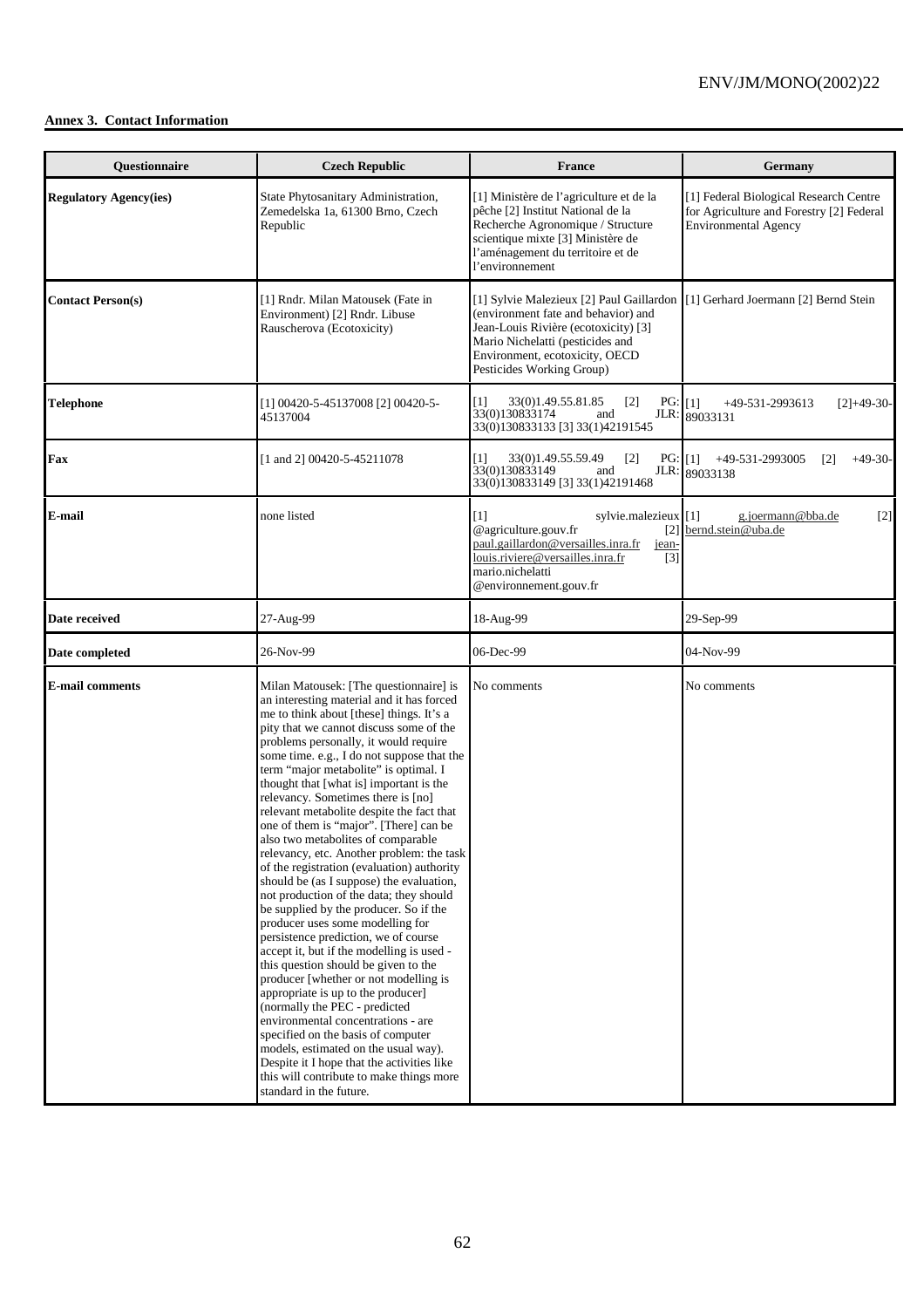| <b>Ouestionnaire</b>          | Greece                                                                                                                  | <b>Hungary</b>                                                                                                                                                                                                                                                                                                                                                                                                                                                                                                                    | Japan                                                                                                     |
|-------------------------------|-------------------------------------------------------------------------------------------------------------------------|-----------------------------------------------------------------------------------------------------------------------------------------------------------------------------------------------------------------------------------------------------------------------------------------------------------------------------------------------------------------------------------------------------------------------------------------------------------------------------------------------------------------------------------|-----------------------------------------------------------------------------------------------------------|
| <b>Regulatory Agency(ies)</b> | Ministry of Agriculture, General<br>Directorate of Plant Produce,<br>Department of Pesticides                           | [1] Ministry of Agriculture and Regional Agricultural<br>and Soil Conservation Service of Zala Fisheries<br>County                                                                                                                                                                                                                                                                                                                                                                                                                | Division.<br>Materials<br>Development Plant [2] Plant Protection Ministry of Agriculture, Forestry and    |
| <b>Contact Person(s)</b>      | J. Karanikolou; S. Loutseti and L.<br>Protopapadaki (Ecotoxicology); A.<br>Lachlou and P. Lolos (Fate and<br>Behaviour) | [1] Mr. Zoltán Ocskó [2] Ms. Judit Mr. Takehiko Yokoyama<br>Ferenczi                                                                                                                                                                                                                                                                                                                                                                                                                                                              |                                                                                                           |
| <b>Telephone</b>              | [1] 00301-3637457 [2] 00301-5291413 [1] 36-1-301 4248 [2] 36-92-550 165<br>[3] 00301-6840333                            |                                                                                                                                                                                                                                                                                                                                                                                                                                                                                                                                   | 81-3-3502-0124                                                                                            |
| Fax                           | [1] 00301-3617103 [2] 00301-6845870                                                                                     | [1] 36-1-301 4644 [2] 36-92 311 054                                                                                                                                                                                                                                                                                                                                                                                                                                                                                               | 61-3-3502-5302                                                                                            |
| E-mail                        | [1] j. karanikolou@minagr.gr [2]<br>s.loutseti@minagr.gr [3]<br>L.protopapadaki@minagr.gr [4]<br>pesticide@nagref.gr    | [1] zoltan.ocsko@fvm.hu [2]<br>jferenczi@fki.gov.hu                                                                                                                                                                                                                                                                                                                                                                                                                                                                               | takehiko_yokoyama@nm.maff.go.jp                                                                           |
| Date received                 | 07-Sep-99                                                                                                               | Aug-99                                                                                                                                                                                                                                                                                                                                                                                                                                                                                                                            | 24-Aug-99                                                                                                 |
| Date completed                | 18-Oct-99                                                                                                               | Dec-99<br>author 03-Oct-01.                                                                                                                                                                                                                                                                                                                                                                                                                                                                                                       | 27-Dec-99<br>Additional comments received by the Additional comments received by the<br>author 19-Sep-01. |
| <b>E-mail comments</b>        | No comments                                                                                                             | Sorry for the long delay, but we could<br>not really fulfill the questionnaire,<br>although it seemed to be quite easy at the<br>beginning, but became more and more<br>difficult when we wanted to give proper<br>answers. May be one of our problem[s]<br>was, that we have not enough<br>experiences in this field. In any case<br>attached please find our (preliminary)<br>response which we may modify soon.<br>We should deal with this topic in detail<br>in the future, regarding especially to the<br>legal background. | No comments                                                                                               |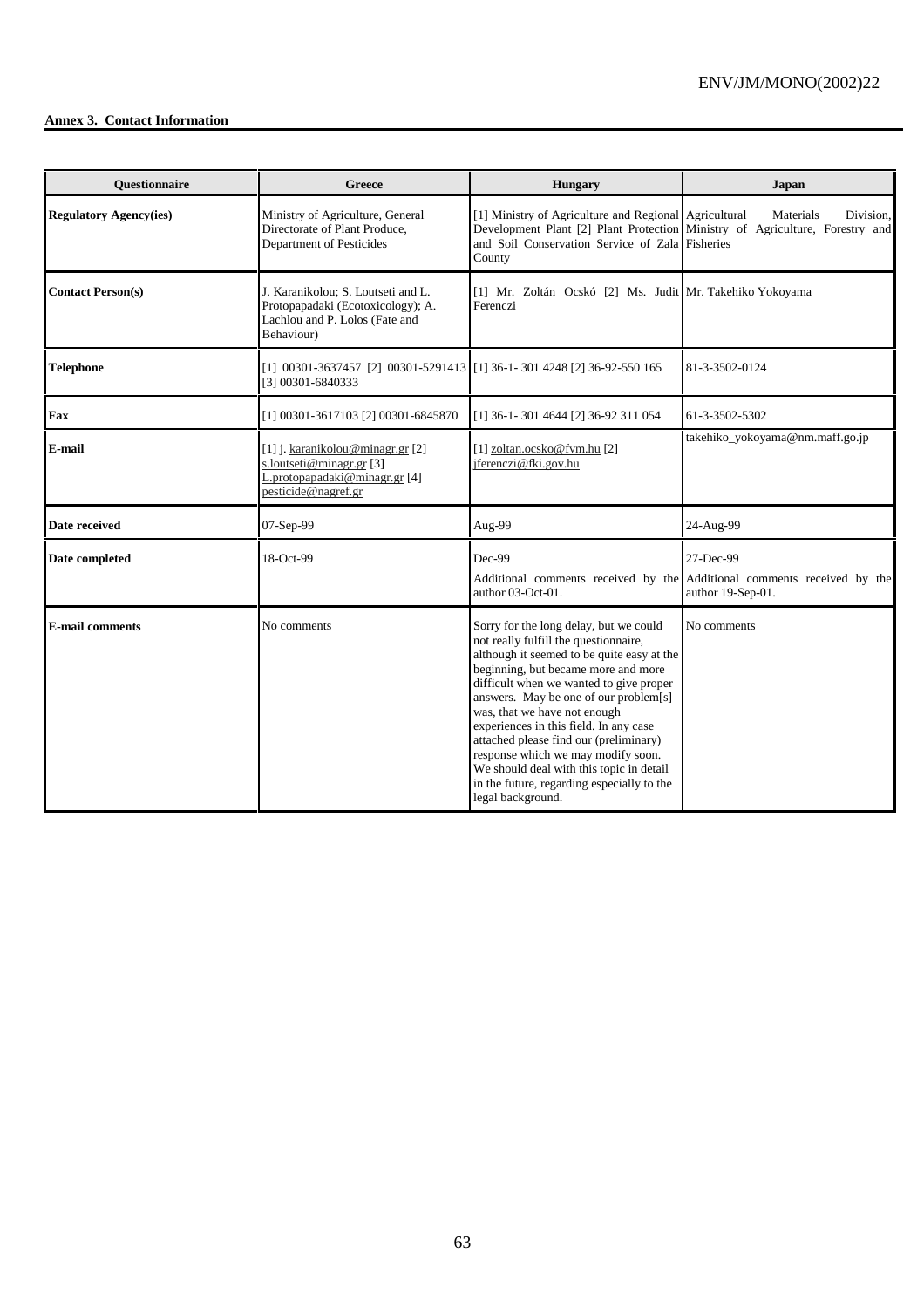| Questionnaire                 | <b>Netherlands</b>                                                                                                                                                                                                                                                                                                      | <b>Norway</b>                                                                                          | <b>Sweden</b>                                                         |
|-------------------------------|-------------------------------------------------------------------------------------------------------------------------------------------------------------------------------------------------------------------------------------------------------------------------------------------------------------------------|--------------------------------------------------------------------------------------------------------|-----------------------------------------------------------------------|
| <b>Regulatory Agency(ies)</b> | Did not answer questions - College<br>voor de Toelating van<br>Bestrijdingsmiddelen (CTB)                                                                                                                                                                                                                               | Norwegian Agricultural Inspection<br>Service                                                           | National Chemicals Inspectorate (KemI)                                |
| <b>Contact Person(s)</b>      | Mevr. dr.ir. M.C. Lans                                                                                                                                                                                                                                                                                                  | [1] Terje Haraldsen [2] Reidunn Stokke                                                                 | [1] Sylvia Karlsson [2] Vibeke Bernson                                |
| <b>Telephone</b>              | 0317-471819                                                                                                                                                                                                                                                                                                             | +4764944400                                                                                            | $[1] + 4687831214[2] + 4687831139$                                    |
| Fax                           | 0317-471899                                                                                                                                                                                                                                                                                                             | +4764944410                                                                                            | $+4687357698$                                                         |
| E-mail                        | m.c.Lans@ctb.agro.NL                                                                                                                                                                                                                                                                                                    | [1]<br>terje.haraldsen@landbrukstilsynet.dep.n<br>$[2]$<br>reidunn.stokke@landbrukstilsynet.dep.n<br>0 | sylviak@kemi.se<br>$[2]$<br>$\lceil 1 \rceil$<br>vibekeb@kemi.se      |
| Date received                 |                                                                                                                                                                                                                                                                                                                         | Not provided                                                                                           | Aug-99                                                                |
| Date completed                |                                                                                                                                                                                                                                                                                                                         | 20-Dec-99                                                                                              | 29-Oct-99<br>Additional comments received by the<br>author 02-Oct-01. |
| <b>E-mail comments</b>        | M.C. Lans: Due to the increasing delay<br>in work at the Board on the<br>authorozation of Pesticides in the<br>Netherlands, we were not able to fill in<br>your questionnaire on the assessment of<br>PBT's. It is in our interest to contribute<br>to OECD developments, within the<br>restrictions of time available. | No comments                                                                                            | No comments                                                           |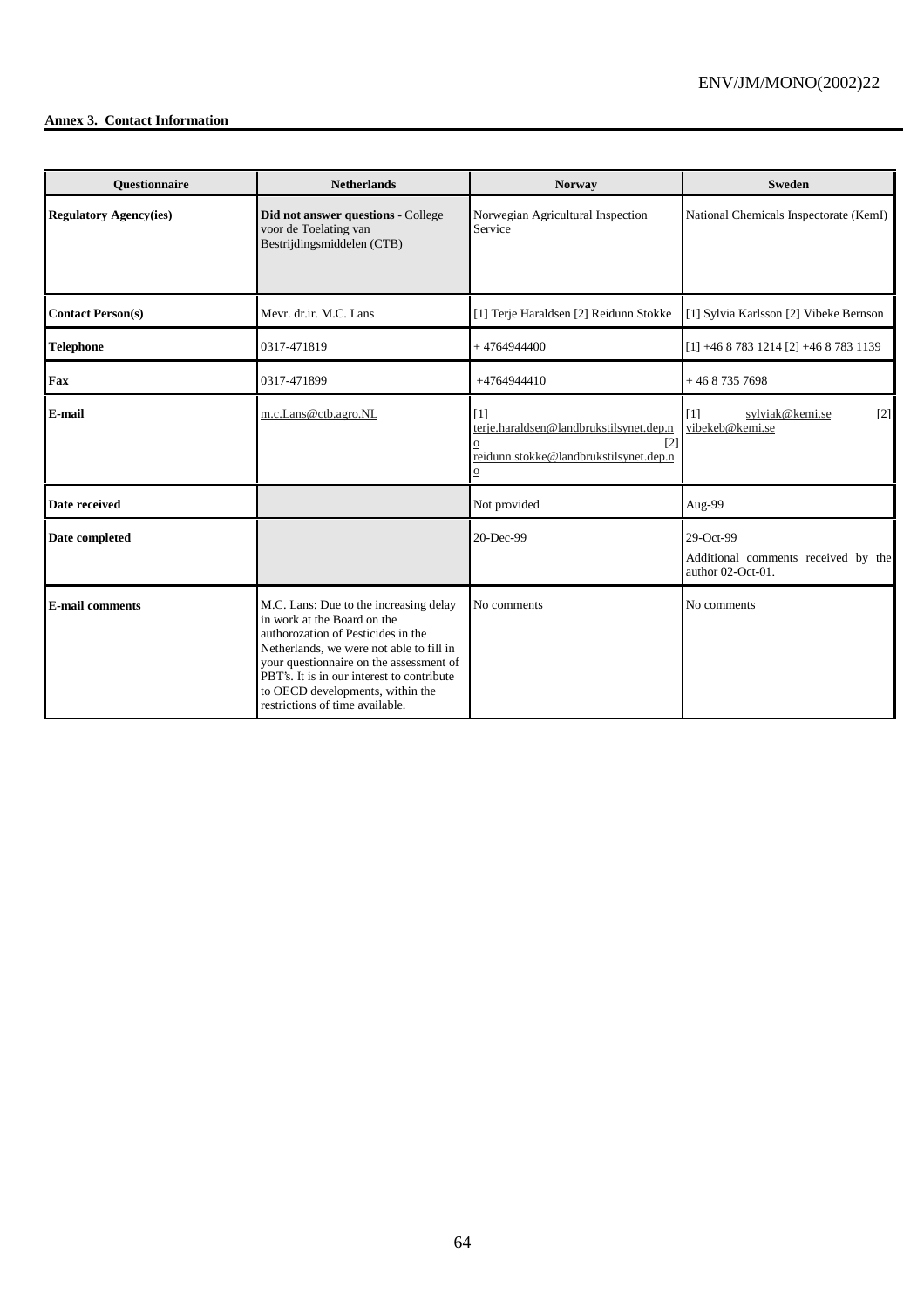| <b>Ouestionnaire</b>          | <b>United Kingdom</b>                                                                    | <b>United States of America</b>                                                                                                                                                                                                                                                           |
|-------------------------------|------------------------------------------------------------------------------------------|-------------------------------------------------------------------------------------------------------------------------------------------------------------------------------------------------------------------------------------------------------------------------------------------|
| <b>Regulatory Agency(ies)</b> | Pesticides Safety Directorate (MAFF),<br>Mallard House, Kings Pool, York, YO1<br>7PX. UK | Office of Pesticide Programs, United<br><b>States Environmental Protection</b><br>Agency, Ariel Rios Building, 1200<br>Pennsylvania Avenue NW, Washington,<br>DC 20460, USA                                                                                                               |
| <b>Contact Person(s)</b>      | Dr. Andrew Craven, Head,<br><b>Environmental Fate Branch</b>                             | [1] Policy issues: Janice Jensen, Field<br>and External Affairs Division (7056C)<br>[2] Environmental fate issues: Dr. James<br>Hetrick, Environmental Fate and Effects<br>Division (7507C) [3] Ecological issues:<br>Dr. Richard Lee, Environmental Fate<br>and Effects Division (7507C) |
| <b>Telephone</b>              | 44 - 1904 455913                                                                         | [1] 703-305-7706 [2] 703-305-5237 [3]<br>703-305-5577                                                                                                                                                                                                                                     |
| Fax                           | 44 - 1904 455711                                                                         | [1] 703-308-1850 [2&3] 703-305-6309                                                                                                                                                                                                                                                       |
| E-mail                        | a.c.c.craven@psd.maff.gov.uk                                                             | [1]<br>[2]<br>jensen.janice@epa.gov<br>hetrick.james@epa.gov<br>[3]<br>lee.richard@epa.gov                                                                                                                                                                                                |
| Date received                 | 19-Aug-99                                                                                | <b>NA</b>                                                                                                                                                                                                                                                                                 |
| Date completed                | 20-Sep-99                                                                                | 23-Feb-00                                                                                                                                                                                                                                                                                 |
| <b>E-mail comments</b>        | No comments                                                                              | No comments                                                                                                                                                                                                                                                                               |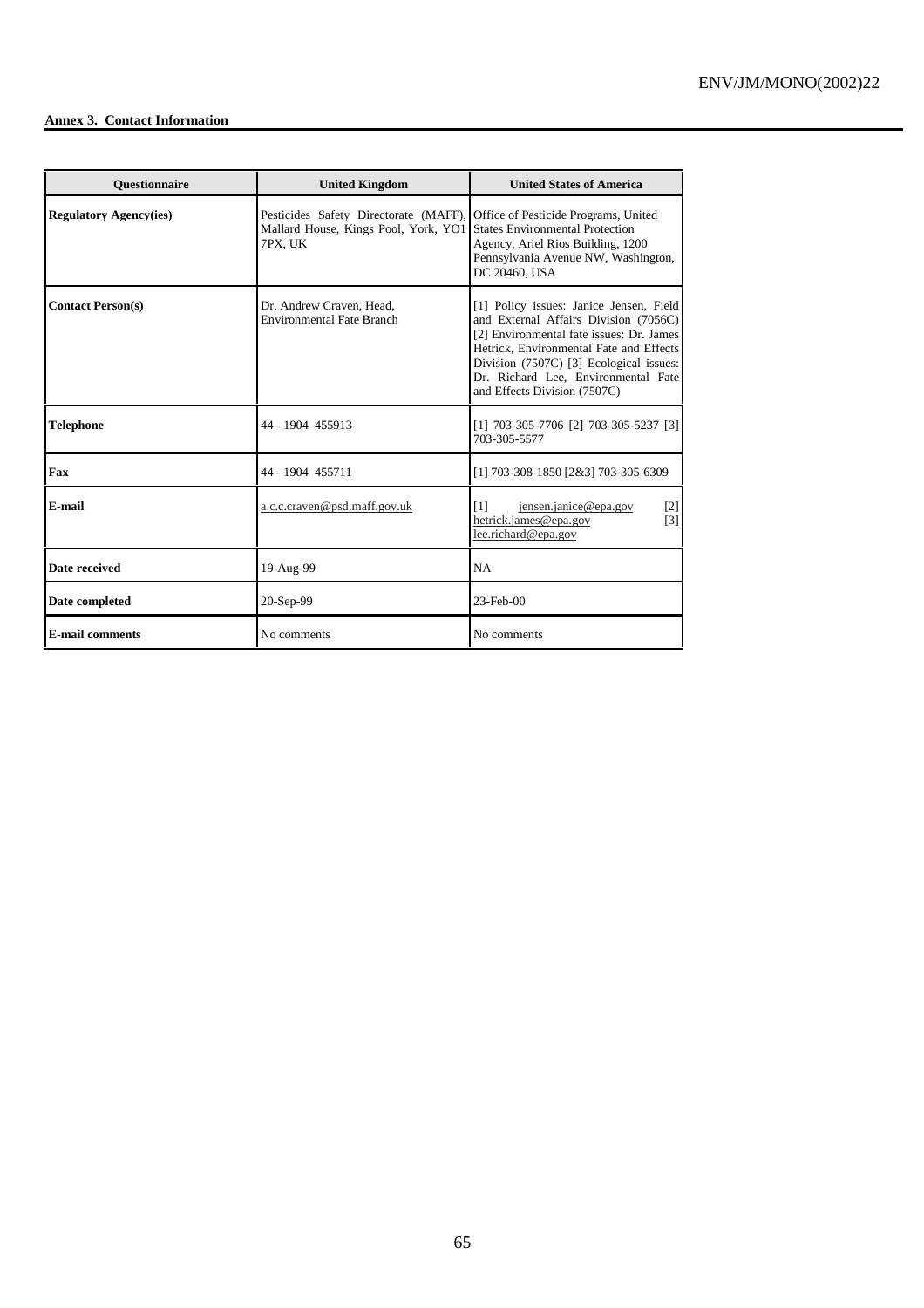#### **ANNEX 4 Appendices A and B to the Questionnaire**

| <b>APPENDIX A - DEFINITIONS</b> |                                                                                                                                                                                                                                                                                          |
|---------------------------------|------------------------------------------------------------------------------------------------------------------------------------------------------------------------------------------------------------------------------------------------------------------------------------------|
| active ingredient               | the ingredient(s) of a pest control product to which the effects of the pest<br>control product are attributed, including a synergist, but does not include a<br>solvent, diluent, emulsifier or component that by itself is not primarily<br>responsible for the effect of the product. |
| bioaccumulation                 | an increase in the concentration or amount of a compound in a non-target<br>organisms over time                                                                                                                                                                                          |
| bioconcentration                | the uptake of a compound from the environment into an organism                                                                                                                                                                                                                           |
| biomagnification                | an increase in the concentration of a compound in an organism through the<br>food chain                                                                                                                                                                                                  |
| carry-over                      | the amount of pesticide that remains in the soil in the season following<br>application                                                                                                                                                                                                  |
| cut-off value                   | an endpoint value that determines if a pest control product can be used safely                                                                                                                                                                                                           |
| degradation = transformation    | a chemical or configurational change of a compound in water, soil, sediment<br>or air                                                                                                                                                                                                    |
| depuration                      | the degradation or excretion a compound taken up by an organism                                                                                                                                                                                                                          |
| <b>DT50</b>                     | time required for 50% decline of the initial concentration of a compound                                                                                                                                                                                                                 |
| <b>DT90</b>                     | time required for 90% decline of initial concentration of a compound                                                                                                                                                                                                                     |
| endpoint                        | a property of a compound that can be quantified by the use of empirical data<br>or by theoretical calculations (e.g., DT50)                                                                                                                                                              |
| metabolite<br>$=$<br>product    | transformation compound that is produced as the result of the degradation (transformation) of<br>another compound or an isomer of that compound                                                                                                                                          |
| persistence                     | retention of the chemical integrity of a compound in the environment or in a<br>particular compartment of the environment                                                                                                                                                                |
| transformation = degradation    | a chemical or configurational change of a compound in water, soil, sediment<br>or air                                                                                                                                                                                                    |
| trigger value                   | an endpoint value that was obtained from study that would indicate the need<br>for an additional study or studies to be conducted                                                                                                                                                        |